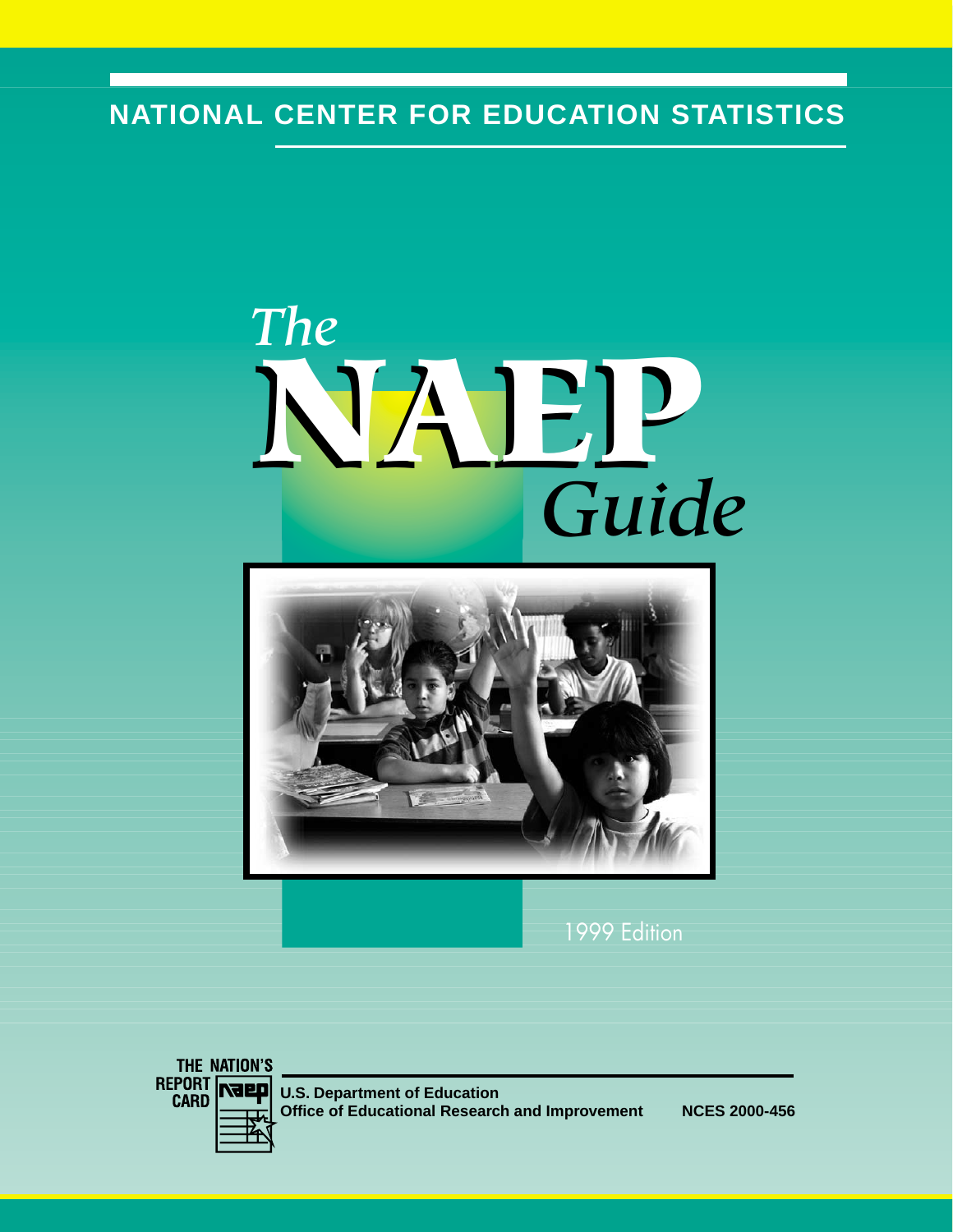THE NATION'S REPORT CARD, the National Assessment of Educational Progress (NAEP), is the only nationally representative and continuing assessment of what America's students know and can do in various subject areas. Since 1969, assessments have been conducted periodically in reading, mathematics, science, writing, history, geography, and other fields. By making objective information on student performance available to policymakers at the national, state, and local levels, NAEP is an integral part of our nation's evaluation of the condition and progress of education. Only information related to academic achievement is collected under this program. NAEP guarantees the privacy of individual students and their families.

NAEP is a congressionally mandated project of the National Center for Education Statistics, the U.S. Department of Education. The Commissioner of Education Statistics is responsible, by law, for carrying out the NAEP project through competitive awards to qualified organizations. NAEP reports directly to the Commissioner, who is also responsible for providing continuing reviews, including validation studies and solicitation of public comment, on NAEP's conduct and usefulness.

In 1988, Congress established the National Assessment Governing Board (NAGB) to formulate policy guidelines for NAEP. The Board is responsible for selecting the subject areas to be assessed from among those included in the National Education Goals; for setting appropriate student performance levels; for developing assessment objectives and test specifications through a national consensus approach; for designing the assessment methodology; for developing guidelines for reporting and disseminating NAEP results; for developing standards and procedures for interstate, regional, and national comparisons; for determining the appropriateness of test items and ensuring they are free from bias; and for taking actions to improve the form and use of the National Assessment.

#### **The National Assessment Governing Board**

**Mark D. Musick, Chair** President Southern Regional Education Board Atlanta, Georgia

**Michael T. Nettles, Vice Chair** Professor of Education and Public Policy University of Michigan Ann Arbor, Michigan

**Moses Barnes** Secondary School Principal Fort Lauderdale, Florida

**Melanie A. Campbell** Fourth-Grade Teacher Topeka, Kansas

**Honorable Wilmer S. Cody** Commissioner of Education State of Kentucky Frankfort, Kentucky

**Edward Donley** Former Chairman Air Products & Chemicals, Inc. Allentown, Pennsylvania

**Honorable John M. Engler** Governor of Michigan Lansing, Michigan

**Thomas H. Fisher** Director, Student Assessment Services Florida Department of Education Tallahassee, Florida

**Michael J. Guerra** Executive Director National Catholic Education Association Secondary School Department Washington, DC

**Edward H. Haertel** Professor, School of Education Stanford University Stanford, California

**Juanita Haugen** Local School Board President Pleasanton, California

**Honorable Nancy Kopp** Maryland House of Delegates Bethesda, Maryland

**Honorable William J. Moloney** Commissioner of Education State of Colorado Denver, Colorado

**Mitsugi Nakashima** President Hawaii State Board of Education Honolulu, Hawaii

**Debra Paulson** Eighth-Grade Mathematics Teacher El Paso, Texas

**Honorable Norma Paulus** Former Superintendent of Public Instruction Oregon State Department of Education Salem, Oregon

**Honorable Jo Ann Pottorff** Kansas House of Representatives Wichita, Kansas

**Diane Ravitch** Senior Research Scholar New York University New York, New York

**Honorable Roy Romer** Former Governor of Colorado Denver, Colorado

**John H. Stevens** Executive Director Texas Business and Education Coalition Austin, Texas

**Adam Urbanski** President Rochester Teachers Association Rochester, New York

**Deborah Voltz** Assistant Professor Department of Special Education University of Louisville Louisville, Kentucky

**Marilyn A. Whirry** Twelfth-Grade English Teacher Manhattan Beach, California

**Dennie Palmer Wolf** Senior Research Associate Harvard Graduate School of Education Cambridge, Massachusetts

**C. Kent McGuire (Ex-Officio)** Assistant Secretary of Education Office of Educational Research and Improvement U.S. Department of Education Washington, DC

**Roy Truby** Executive Director, NAGB Washington, DC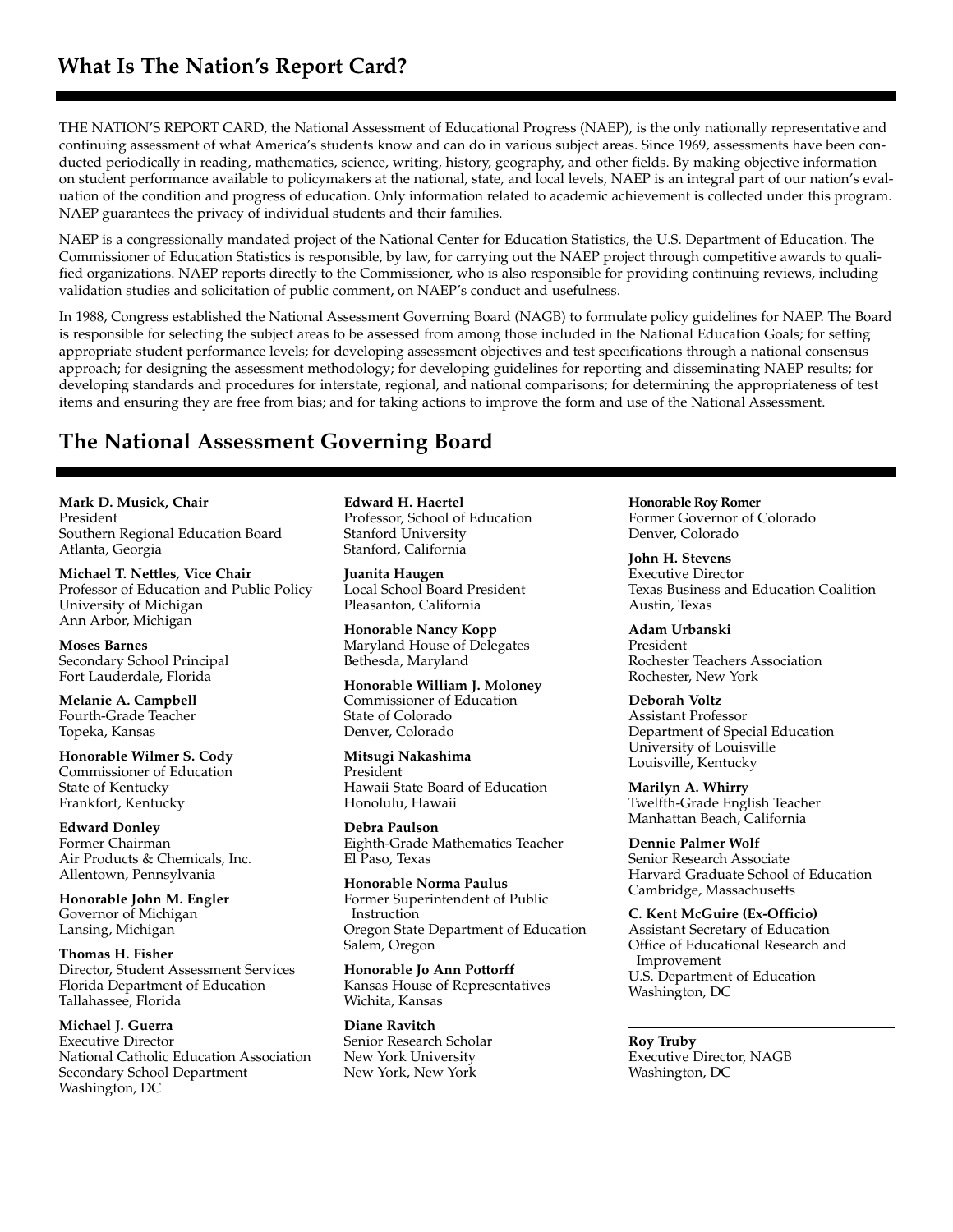# *The Guide* **NAEP**



# A Description of the Content and Methods of the 1999 and 2000 Assessments

Revised Edition November 1999

THE NATIONAL CENTER FOR EDUCATION STATISTICS Office of Educational Research and Improvement U.S. Department of Education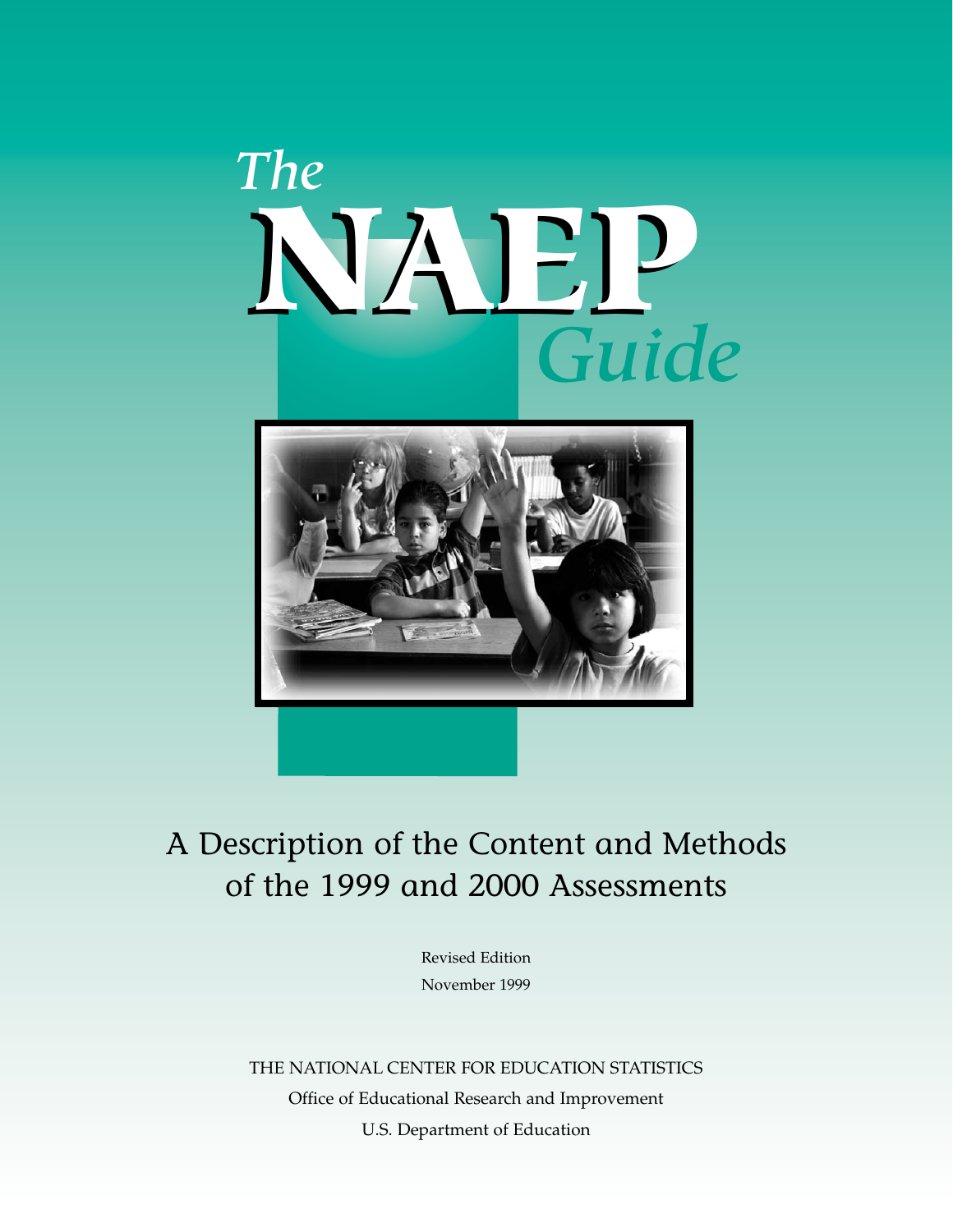#### **U.S. Department of Education**

Richard W. Riley *Secretary*

#### **Office of Educational Research and Improvement**

C. Kent McGuire *Assistant Secretary*

#### **National Center for Education Statistics**

Gary W. Phillips *Acting Commissioner*

#### **Education Assessment Group**

Peggy G. Carr *Associate Commissioner*

#### **November 1999**

#### **SUGGESTED CITATION:**

U.S. Department of Education. National Center for Education Statistics. *The NAEP Guide,* NCES 2000–456, by Horkay, N., editor. Washington, DC: 1999.

#### **FOR MORE INFORMATION:**

To obtain single copies of this report, while supplies last, or ordering information on other U.S. Department of Education products, call toll free 1-877-4ED PUBS (877–433–7827), or write:

Education Publications Center (ED Pubs) U.S. Department of Education P.O. Box 1398 Jessup, MD, 20794–1398

TTY/TDD 1–877–576–7734 FAX 301–470–1244

Online ordering via the Internet: *http://www.ed.gov/pubs/edpubs.html* Copies also are available in alternate formats upon request. This report is also available on the World Wide Web: *http://nces.ed.gov/nationsreportcard*

Cover photo copyright 1999, PhotoDisc, Inc.

The work upon which this publication is based was performed for the National Center for Education Statistics, Office of Educational Research and Improvement, by Educational Testing Service.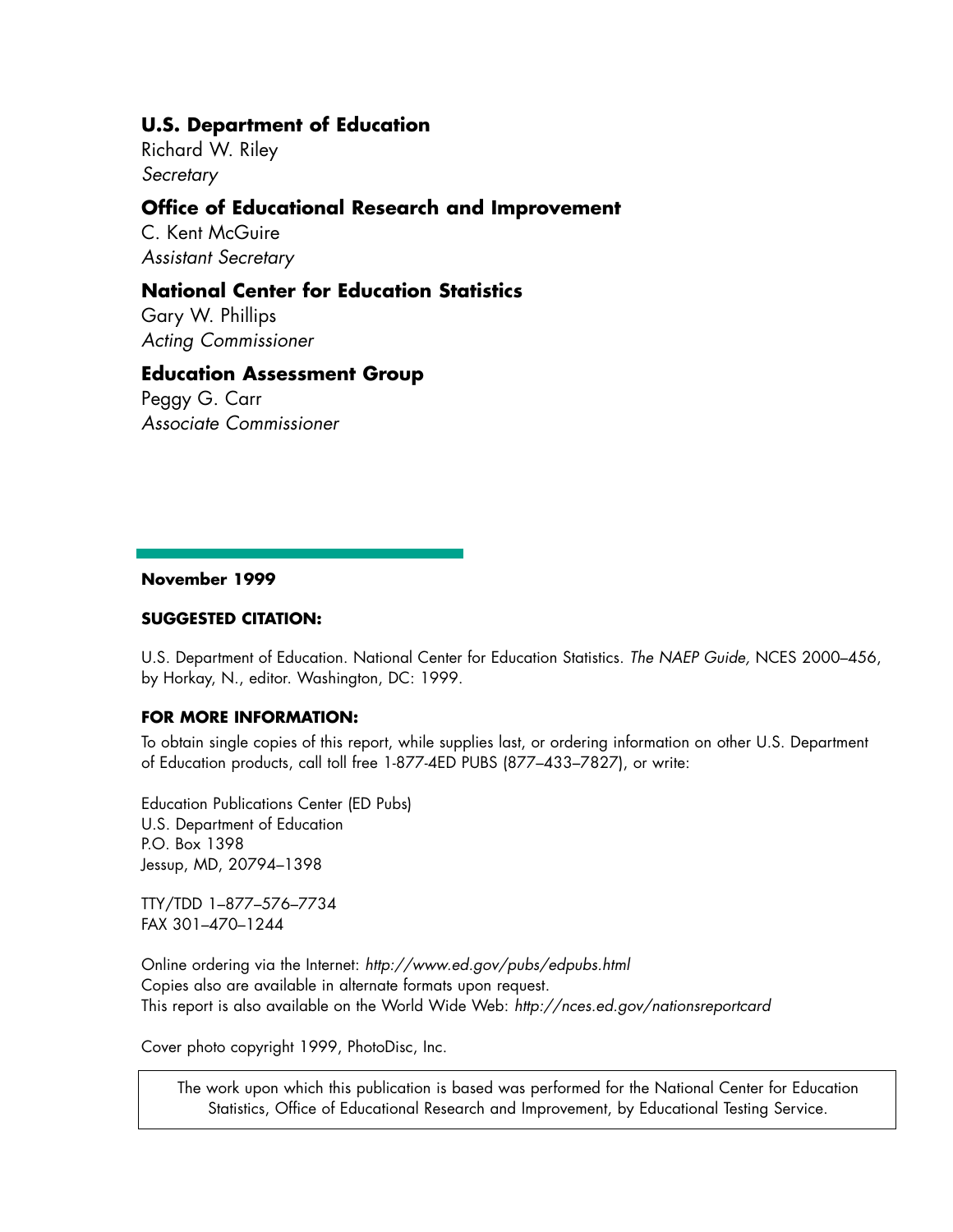This guide was produced with the assistance of professional staff at the National Center for Education Statistics (NCES), Educational Testing Service (ETS), Aspen Systems Corporation, National Computer Systems (NCS), and Westat.

The NCES staff whose invaluable assistance provided text and reviews for this guide include: Janis Brown, Pat Dabbs, and Andrew Kolstad.

Many thanks are due to Nancy Horkay, who edited and coordinated production of the guide, and to the numerous reviewers at ETS. The comments and critical feedback of the following reviewers are reflected in this guide: Nancy Allen, Jay Campbell, Patricia Donahue, Jeff Haberstroh, Debra Kline, John Mazzeo, and Christine O'Sullivan. Thanks also to Connie Smith at NCS and Dianne Walsh at Westat for coordinating the external reviews.

The guide design and production were skillfully completed by Aspen staff members Wendy Caron, Robert Lee, John Libby, Laura Mitchell, Munira Mwalimu, Maggie Pallas, Amy Salsbury, and Donna Troisi.

NCES and ETS are grateful to Nancy Horkay, coordinator of the previous guide, upon which the current edition is based.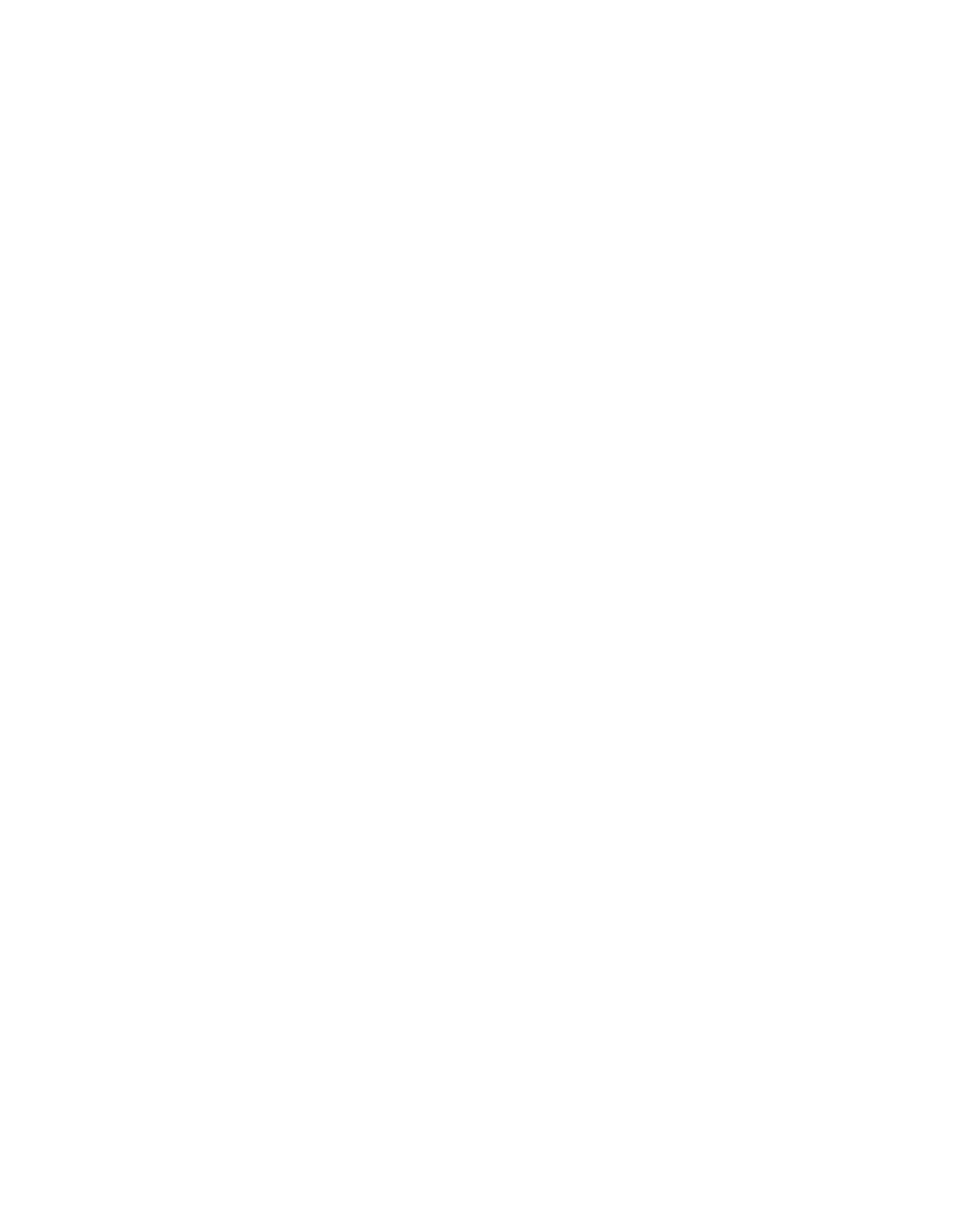| <b>Introduction</b>                                                                                                                                                                                       | L  |
|-----------------------------------------------------------------------------------------------------------------------------------------------------------------------------------------------------------|----|
| <b>Background and Purpose</b>                                                                                                                                                                             | 3  |
| <b>Question 1:</b>                                                                                                                                                                                        |    |
| What is NAEP?                                                                                                                                                                                             | 3  |
| <b>Question 2:</b>                                                                                                                                                                                        |    |
| What subjects does NAEP assess? How are the subjects chosen, and how are<br>the assessment questions determined? What subjects were assessed in 1999?<br>What subjects will be assessed in 2000?          | 6  |
| <b>Question 3:</b>                                                                                                                                                                                        |    |
| Is participation in NAEP voluntary? Are the data confidential? Are students'<br>names or other identifiers available?                                                                                     | 14 |
| <b>Question 4:</b>                                                                                                                                                                                        |    |
| Can parents examine the questions NAEP uses to assess student achievement?<br>Can parents find out how well their children performed in the NAEP assessment?<br>Why are NAEP questions kept confidential? | 16 |
| <b>Question 5:</b>                                                                                                                                                                                        |    |
| Who evaluates and validates NAEP?                                                                                                                                                                         | 18 |
| <b>Assessment Development</b>                                                                                                                                                                             | 21 |
| <b>Question 6:</b>                                                                                                                                                                                        |    |
| What process is used to develop the assessments?                                                                                                                                                          | 21 |
| <b>Question 7:</b>                                                                                                                                                                                        |    |
| How does NAEP accommodate students with disabilities and students<br>with limited English proficiency?                                                                                                    | 24 |
| <b>Question 8:</b>                                                                                                                                                                                        |    |
| What assessment innovations has NAEP developed?                                                                                                                                                           | 26 |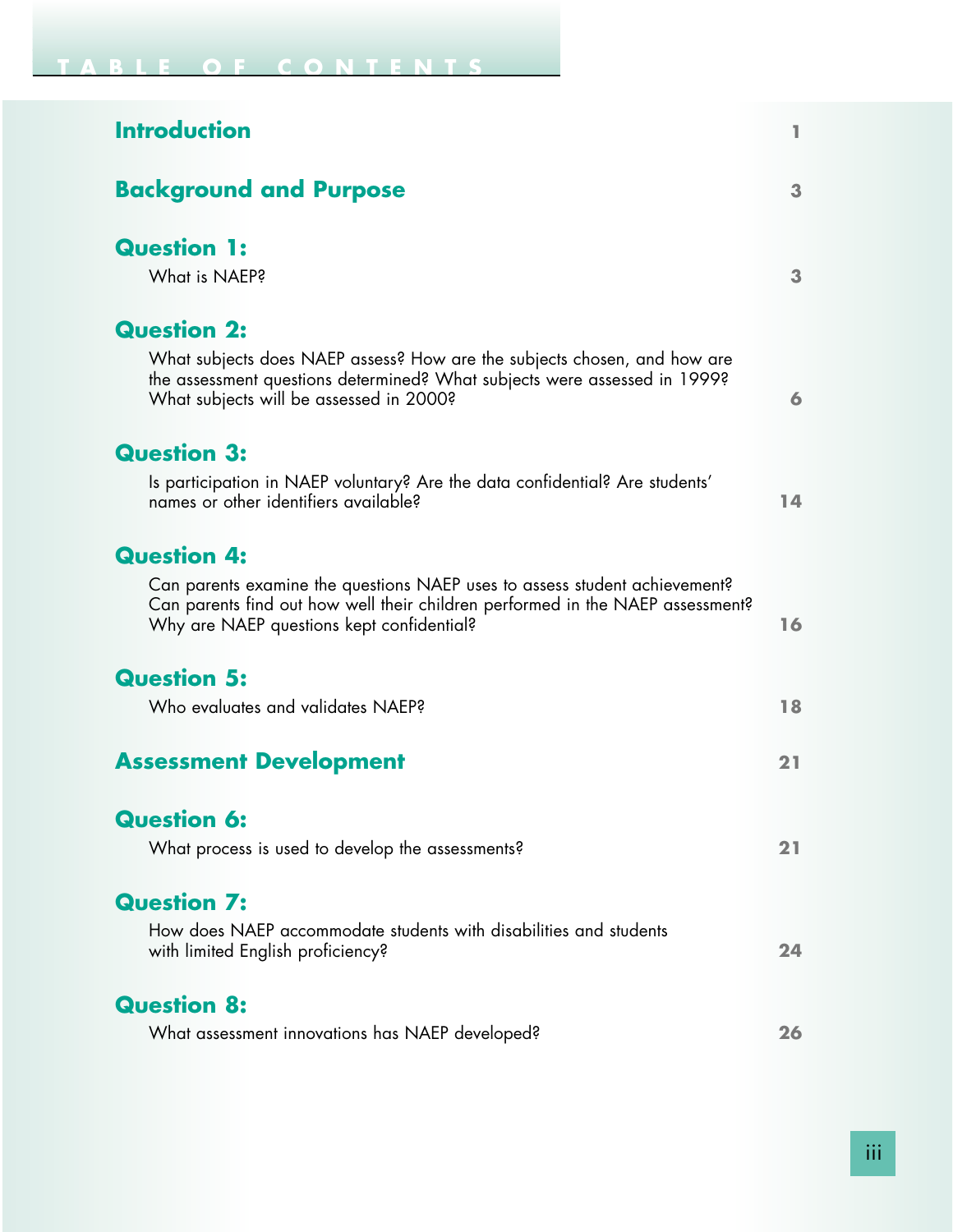| <b>Scoring and Reporting</b>                                                                                                                  | 28 |
|-----------------------------------------------------------------------------------------------------------------------------------------------|----|
| <b>Question 9:</b>                                                                                                                            |    |
| What results does NAEP provide?                                                                                                               | 28 |
| <b>Question 10:</b>                                                                                                                           |    |
| How does NAEP reliably score and process millions of<br>student-composed responses?                                                           | 31 |
| <b>Question 11:</b>                                                                                                                           |    |
| How does NAEP analyze the assessment results?                                                                                                 | 35 |
| <b>Question 12:</b>                                                                                                                           |    |
| How does NAEP ensure the comparability of results among the state<br>assessments and between the state and national assessments?              | 39 |
| <b>Question 13:</b>                                                                                                                           |    |
| What types of reports does NAEP produce? What reports are planned<br>for the 1999 and 2000 assessments?                                       | 41 |
| <b>Using NAEP Data</b>                                                                                                                        | 43 |
| <b>Question 14:</b>                                                                                                                           |    |
| What contextual background data does NAEP provide?                                                                                            | 43 |
| <b>Question 15:</b>                                                                                                                           |    |
| How can educators use NAEP resources such as frameworks, released<br>questions, and reports in their work?                                    | 46 |
| <b>Question 16:</b>                                                                                                                           |    |
| How are NAEP data and assessment results used to further explore education<br>and policy issues? What technical assistance does NAEP provide? | 48 |
| <b>Question 17:</b>                                                                                                                           |    |
| Can NAEP results be linked to other assessment data?                                                                                          | 50 |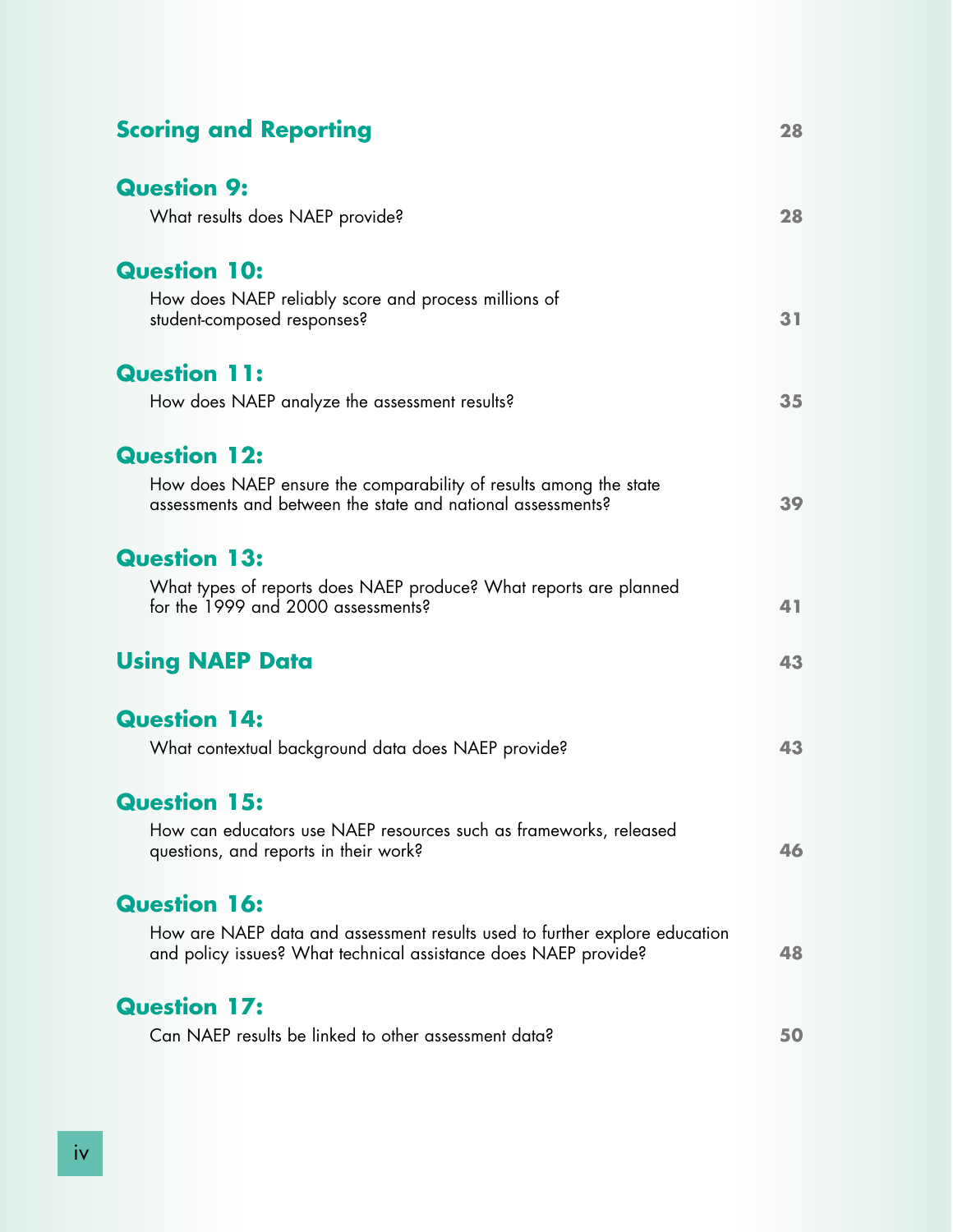| <b>Sampling and Data Collection</b>                                                                        | 53 |
|------------------------------------------------------------------------------------------------------------|----|
| <b>Question 18:</b>                                                                                        |    |
| Who are the students assessed by NAEP?                                                                     | 53 |
| <b>Question 19:</b>                                                                                        |    |
| How many schools and students participate in NAEP? When are the<br>data collected during the school year?  | 56 |
| <b>Question 20:</b>                                                                                        |    |
| How does NAEP use matrix sampling? What is focused BIB spiraling,<br>and what are its advantages for NAEP? | 59 |
| <b>Question 21:</b>                                                                                        |    |
| What are NAEP's procedures for collecting data?                                                            | 62 |
| <b>Bibliography</b>                                                                                        | 65 |
| <b>Further Reading</b>                                                                                     | 68 |
| Glossary                                                                                                   | 70 |
| <b>Subject Index</b>                                                                                       | 74 |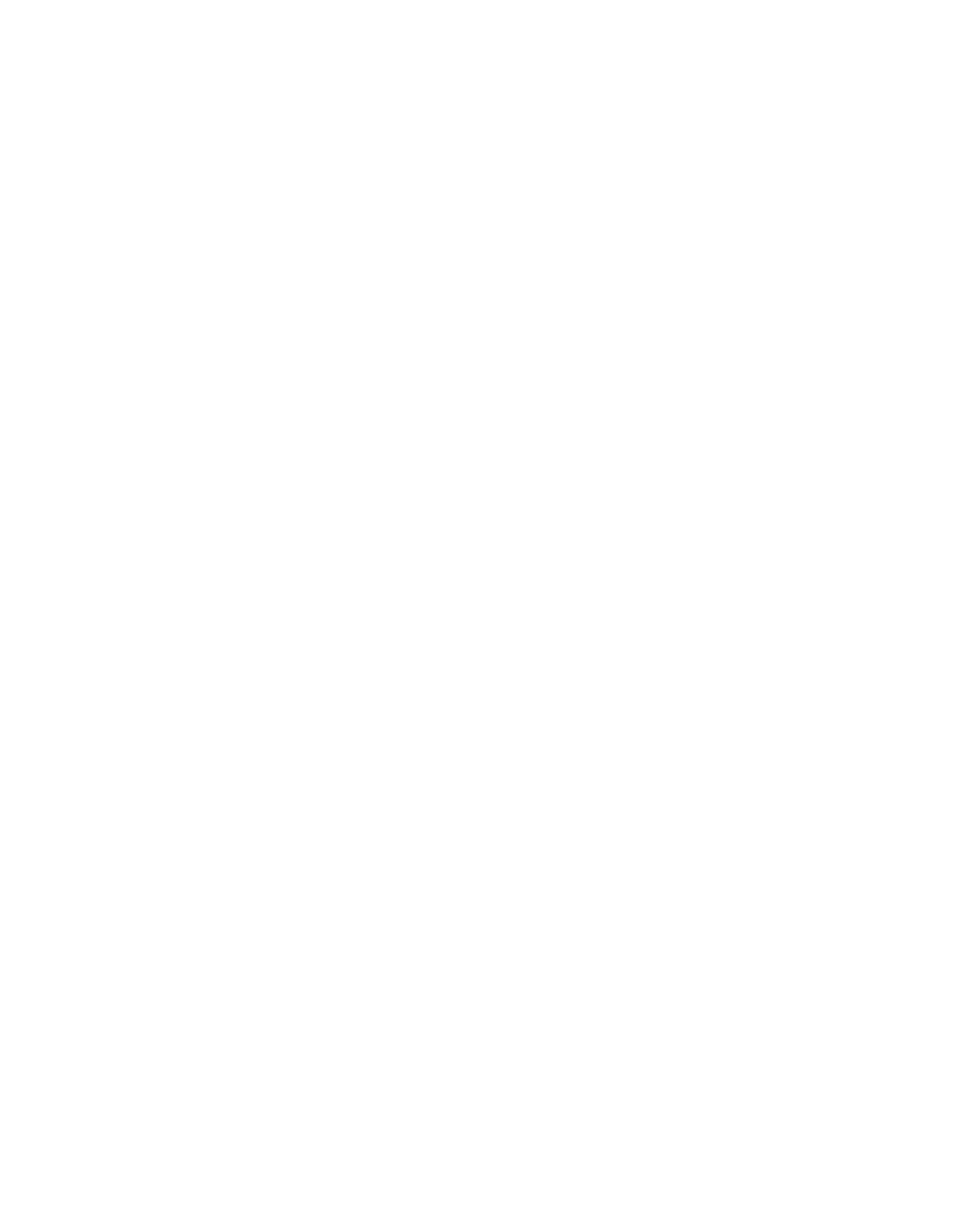# *I***NTRODUCTION**

As mandated by Congress, the National Assessment of Educational Progress (NAEP) surveys the educational accomplishments of U.S. students and monitors changes in those accomplishments. NAEP tracks the educational achievements of fourth-, eighth-, and twelfth-grade students over time in selected content areas. For 30 years, NAEP has been collecting data to provide educators and policymakers with accurate and useful information.

#### **About NAEP**

Each year, NAEP employs the full-time equivalent of more than 125 people, and as many as 5,000 people work on NAEP in some capacity. These people work for many different organizations that must coordinate their efforts to conduct NAEP. Amendments to the statute that authorized NAEP established the structure for this cooperation in 1988.

Under the current structure, the Commissioner of Education Statistics, who heads the National Center for Education Statistics (NCES) in the U.S. Department of Education, is responsible, by law, for carrying out the NAEP project through competitive awards to qualified organizations. The Associate Commissioner for Assessment executes the program operations and technical quality control.

The National Assessment Governing Board (NAGB), appointed by the Secretary of Education but independent of the department, governs the program. Authorized to set policy for NAEP, the Governing Board is broadly representative of NAEP's varied audiences. NAGB selects the subject areas to be assessed, develops guidelines for reporting, and gives direction to NCES. While overseeing NAEP, NAGB often works with several other organizations. In the past, NAGB has contracted with the Council of Chief State School Officers (CCSSO) to ensure that content is planned through a national consensus process, and it contracts with ACT Inc. to identify achievement standards for each subject and grade tested.

NCES also relies on the cooperation of private companies for test development and administration services. Since 1983, NCES has conducted the assessment through a series of contracts, grants, and cooperative agreements with Educational Testing Service (ETS) and other contractors. Under these agreements, ETS is directly responsible for developing the assessment instruments, scoring student responses, analyzing the data, and reporting the results. NCES also has a cooperative agreement with Westat. Under this agreement, Westat selects the school and student samples, trains assessment administrators, and manages field operations (including assessment administration and data collection activities). National Computer Systems (NCS), which serves as a subcontractor to ETS, is responsible for printing and distributing the assessment materials and for scanning and scoring students' responses. American Institutes for Research (AIR), which serves as a subcontractor to ETS, is responsible for development of the background questionnaires.

1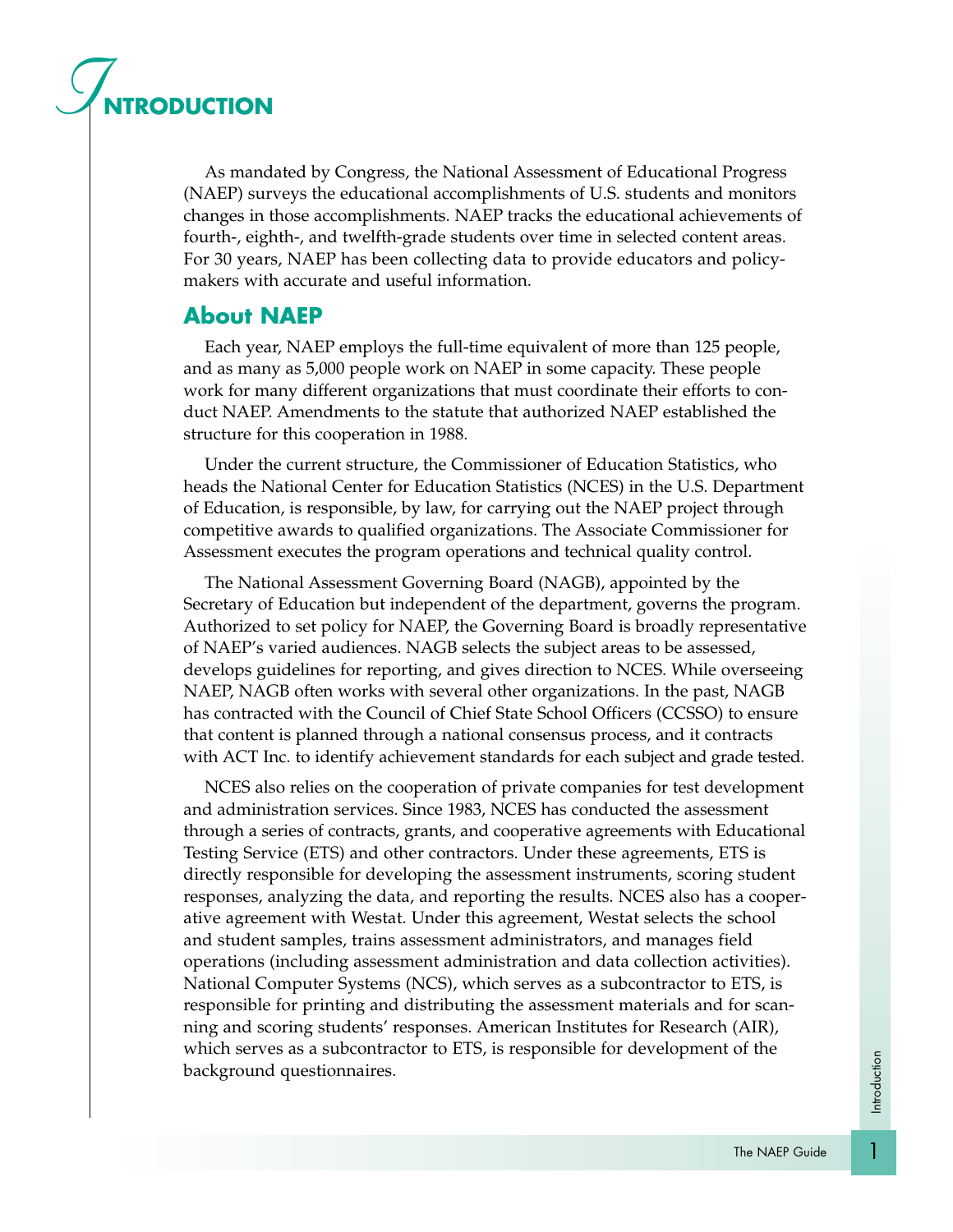NCES publishes the results of the NAEP assessments and releases them to the media and public. NCES strives to present this information in the most accurate and useful manner possible, publishing reports designed for the general public and specific audiences and making the data available to researchers for secondary analyses.

#### **About the Guide**

The goals of *The NAEP Guide* are to provide readers with an overview of the project and to help them better understand the philosophical approach, procedures, analyses, and psychometric underpinnings of NAEP. This guide acquaints readers with NAEP's informational resources, demonstrates how NAEP's design matches its role as an indicator of national educational achievement, and describes some of the methods used in the 1999 and 2000 assessments.

The guide follows a question-and-answer format, presenting the most commonly asked questions and following them with succinct answers. Each answer also includes additional background information. The guide is designed for the general public, including state and national policymakers; state, district, and school education officials who participate in NAEP; and researchers who rely on the guide for their introduction to NAEP.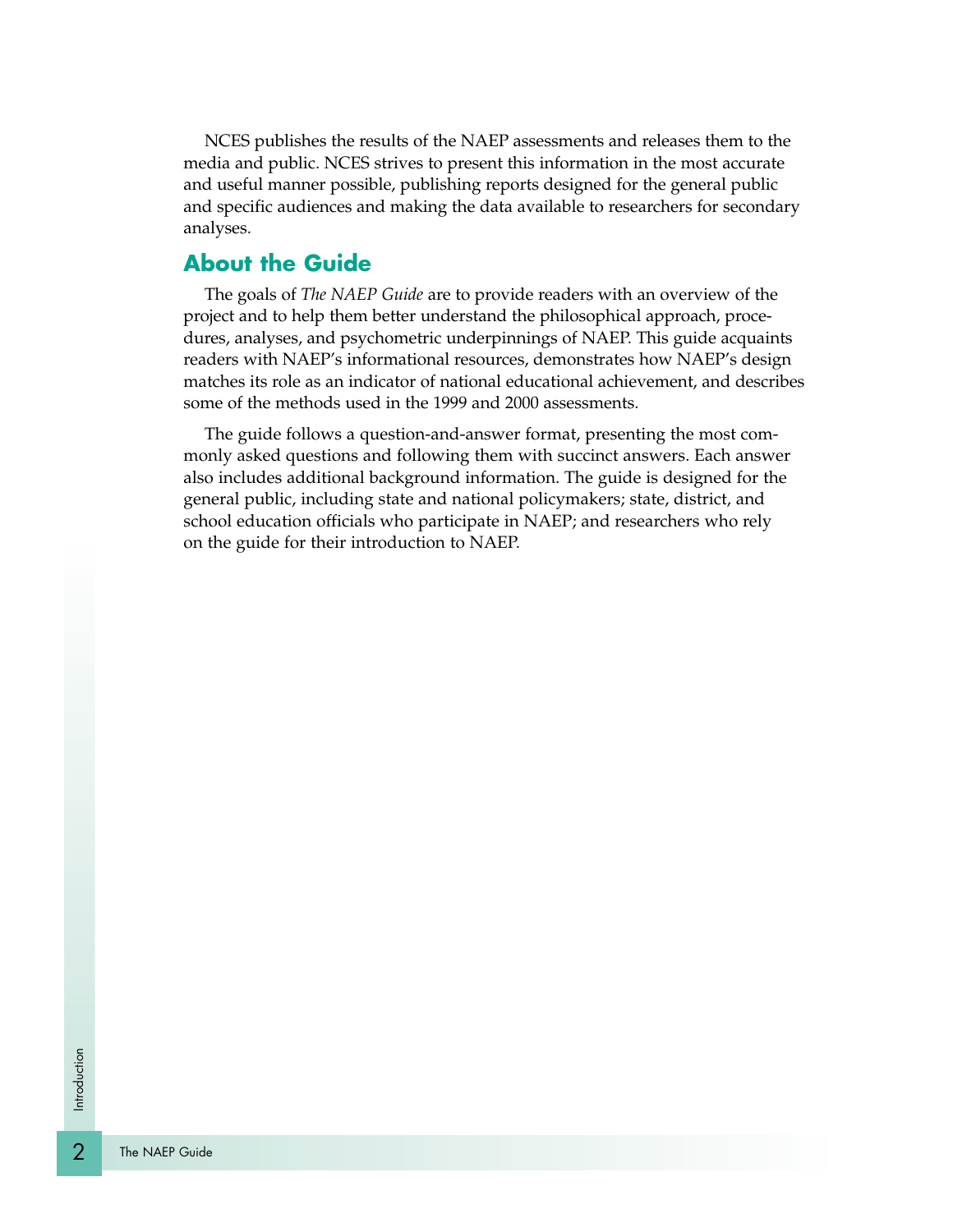

#### *What is NAEP?*



Often called the "Nation's Report Card," the National Assessment of Educational Progress (NAEP) is the only nationally representative, continuing assessment of what America's students know and can do in various subject areas. NAEP provides a comprehensive measure of students' learning at critical junctures in their school experience.

The assessment has been conducted regularly since 1969. Because it makes objective information about student performance available to policymakers at national and state levels, NAEP plays an integral role in evaluating the conditions and progress of the nation's education. Under this program, only information related to academic achievement is collected, and NAEP guarantees that all data related to individual students and their families remain confidential.

# **FURTHER DETAILS**

#### **Overview of NAEP**

Over the years, NAEP has evolved to address questions asked by policymakers, and NAEP now refers to a collection of national and state-level assessments.

Between 1969 and 1979, NAEP was an annual assessment. From 1980 through 1996, it was administered every two years. In 1997, NAEP returned to annual assessments. Initiated in 1990, state-level NAEP enables participating states to compare their results with those of the nation and other participating states.

NAEP has two major goals: to reflect current educational and assessment practices and to measure change reliably over time. To meet these dual goals, NAEP selects nationally representative samples of students who participate in either the *main* NAEP assessments or the *long-term trend* NAEP assessments.

#### **National NAEP**

National NAEP reports information for the nation and for specific geographic regions of the country (Northeast, Southeast, Central, and West). It includes students drawn from public and nonpublic schools. At the national level, NAEP is divided into two assessments: the main NAEP and the long-term trend NAEP. These assessments use distinct data collection procedures, separate samples of students, and test instruments based on different frameworks. Student and teacher background questionnaires also vary between the main and long-term trend assessments, as do many of the analyses employed to produce results. The results from these two assessments are also reported separately.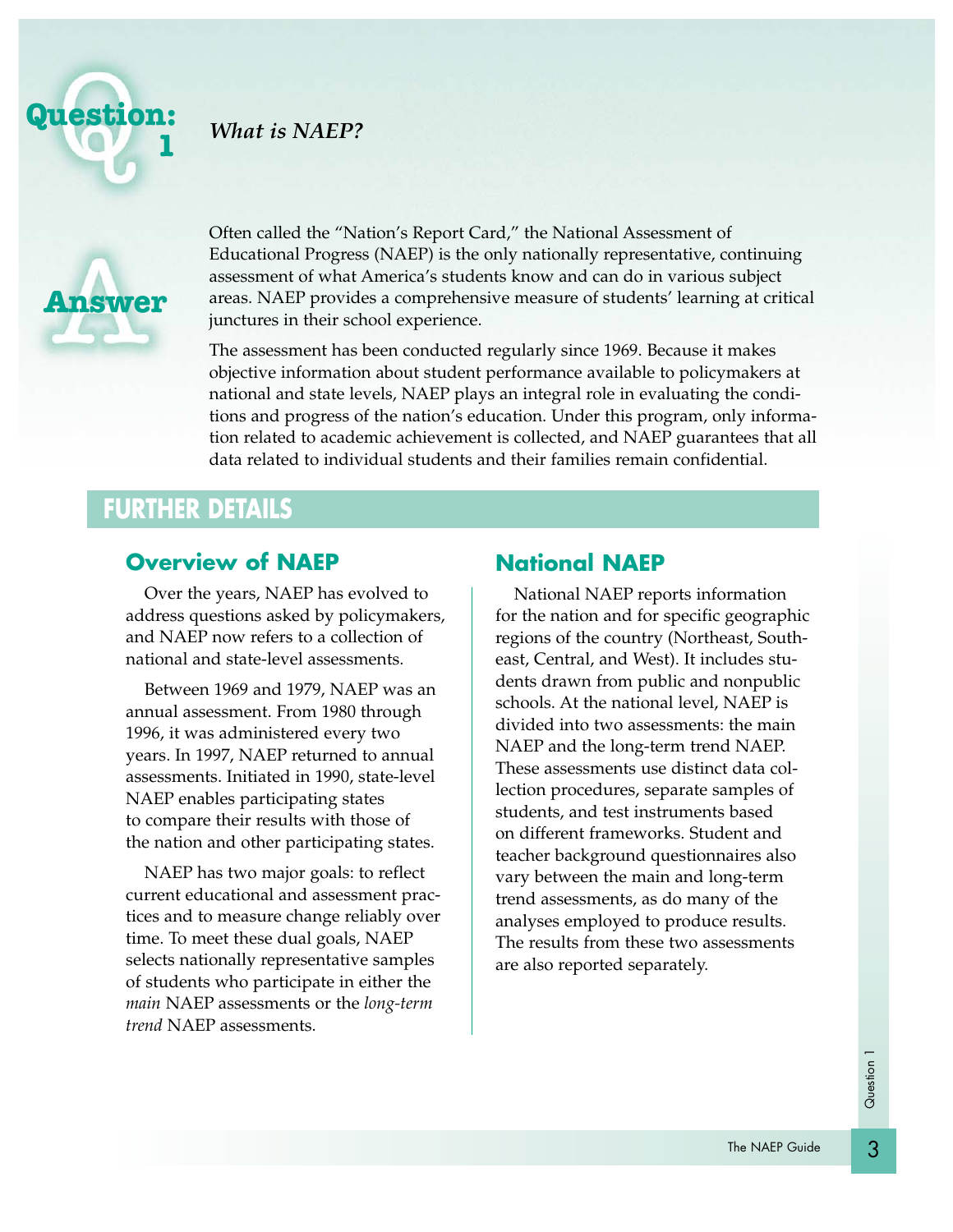#### **Main NAEP**

The main assessments report results for grade samples (grades 4, 8, and 12). They periodically measure students' achievement in reading, mathematics, science, writing, U.S. history, civics, geography, and other subjects. (See the inside back cover.) In 2000, main NAEP will assess mathematics and science at grades 4, 8, and 12 and reading at grade 4.

The main assessments follow the curriculum frameworks developed by the National Assessment Governing Board (NAGB) and use the latest advances in assessment methodology. Indeed, NAEP has pioneered many of these innovations. The assessment instruments are flexible so they can adapt to changes in curricular and educational approaches. For example, NAEP assessments include large percentages of constructed-response questions (questions that ask students to write responses ranging from two or three sentences to a few paragraphs) and items that require the use of calculators and other materials.

As the content and nature of the NAEP instruments evolve to match instructional practices, however, the ability of the assessment to measure change over time is greatly reduced. Recent main NAEP assessment instruments have typically been kept stable for relatively short periods of time, allowing short-term trend results to be reported. For example, the 1998 reading assessment followed a *shortterm* trend line that began in 1992 and continued in 1994. Because of the flexibility of the main assessment instruments, the long-term trend NAEP must be used to reliably measure change over longer periods of time.

#### **Long-Term Trend NAEP**

The long-term trend assessments report results for age/grade samples (9-yearolds/fourth grade; 13-year-olds/eighth grade; and 17-year-olds/eleventh grade). They measure students' achievements in mathematics, science, reading, and writing. Measuring trends of student achievement, or change over time, requires the precise replication of past procedures. Therefore, the long-term trend instrument does not evolve based on changes in curricula or in educational practices.

The long-term trend assessment uses instruments that were developed in the 1970s and 1980s and are administered every two years in a form identical to the original one. In fact, the assessments allow NAEP to measure trends from 1969 to the present. In 1999, the long-term trend assessment began to be administered on a four-year schedule and in different years from the main and state assessments in mathematics, science, reading, and writing.

#### **State NAEP**

Until 1990, NAEP was a *national* assessment. Because the national NAEP samples were not, and are not currently, designed to support the reporting of accurate and representative state-level results, in 1988 Congress passed legislation authorizing a voluntary Trial State Assessment (TSA). Separate representative samples of students are selected for each jurisdiction that agrees to participate in TSA, to provide these jurisdictions with reliable state-level data concerning the achievement of their students. Although the first two NAEP TSAs in 1990 and 1992 assessed only public school students, the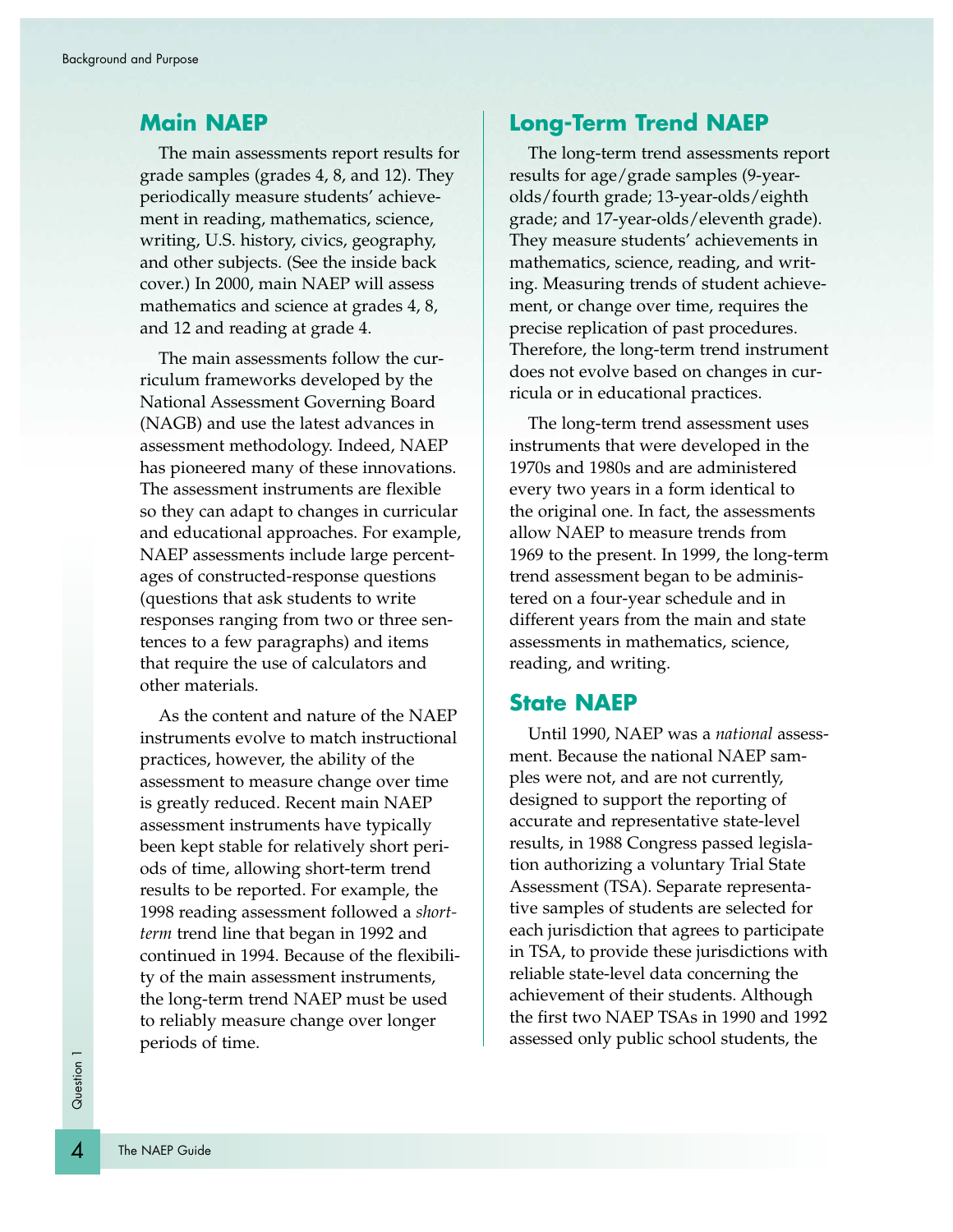1994 TSA included public and nonpublic schools. Certain nonstate jurisdictions, such as U.S. territories, the District of Columbia, and Department of Defense Education Activity Schools, may also participate in state NAEP.

In 1996, "Trial" was dropped from the title of the assessment based on numerous evaluations of the TSA program. The legislation, however, still emphasizes that the state assessments are developmental.

In 1998, state NAEP assessed reading at grades 4 and 8 and writing at grade 8. In state NAEP, 44 jurisdictions participated for reading at grade 4, 41 jurisdictions for reading at grade 8, and 40 jurisdictions for writing at grade 8. In 2000, state NAEP will assess mathematics and science at grades 4 and 8.

#### **Background Questionnaires**

What factors are related to higher scores? Who is teaching students? How do schools vary in terms of courses offered? NAEP attempts to answer these questions and others through data collected on background questionnaires.

Students, teachers, and principals complete these questionnaires to provide NAEP with data about students' school backgrounds and educational activities. Students answer questions about the courses they take, homework, and home factors related to instruction. Teachers answer questions about their professional qualifications and teaching activities, while principals answer questions about schoollevel practices and policies. Relating student performance on the cognitive portions of the assessments to the information gathered on the background questionnaires increases the usefulness of NAEP findings and provides the context for a better understanding of student achievement.

#### **Related Questions:**

Question 14: *What contextual background data does NAEP provide?*

Question 18: *Who are the students assessed by NAEP?*

5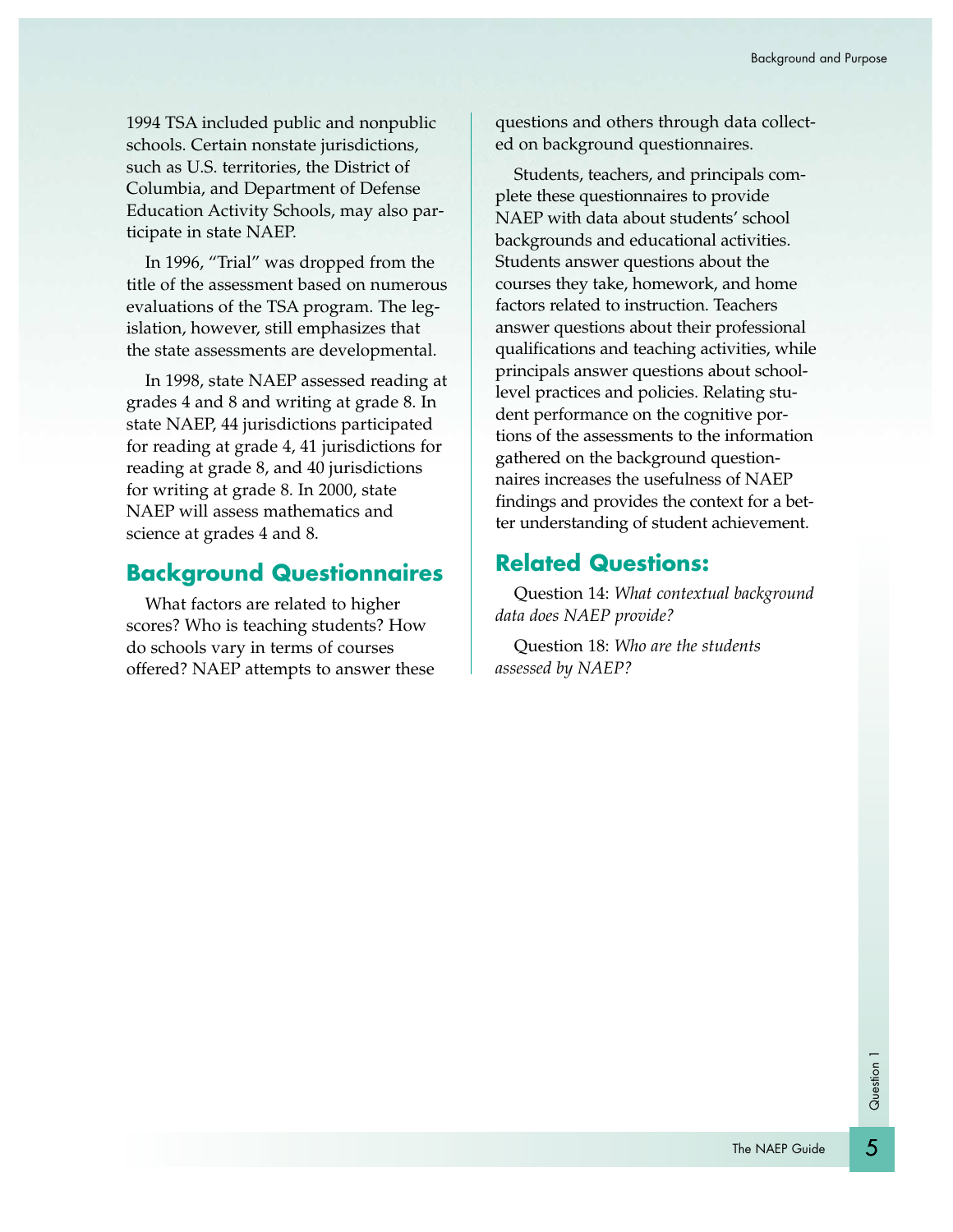

**Answer**

*What subjects does NAEP assess? How are the subjects chosen, and how are the assessment questions determined? What subjects were assessed in 1999? What subjects will be assessed in 2000?*

Since its inception in 1969, NAEP has assessed numerous academic subjects, including mathematics, science, reading, writing, world geography, U.S. history, civics, social studies, and the arts. (A chronological list of the assessments from 1969 to 2000 is on the inside back cover.)

Since 1988, the National Assessment Governing Board (NAGB) has selected the subjects assessed by NAEP. Furthermore, NAGB oversees creation of the frameworks that underlie the assessments and the specifications that guide the development of the assessment instruments. The framework for each subject area is determined through a consensus process that involves teachers, curriculum specialists, subjectmatter specialists, school administrators, parents, and members of the general public.

In 1999, the long-term trend assessments in mathematics, science, reading, and writing were conducted using the age/grade samples described earlier (see page 4). At the national level, the 2000 assessment will include mathematics and science at grades 4, 8, and 12 and reading at grade 4. At the state level, NAEP will include mathematics and science at grades 4 and 8.

### **FURTHER DETAILS**

#### **Selection of Subjects**

The legislation authorizing NAEP charges NAGB with determining the subjects that will be assessed. The table on page 7 identifies the subjects and grades assessed in the 1999 assessment and those in the assessment planned for 2000.

#### **Development of Frameworks**

NAGB uses an organizing framework for each subject to specify the content that will be assessed. The framework is the blueprint that guides the development of the assessment instrument.

Developing a framework can involve the following elements:

• widespread participation and reviews by educators and state education officials in the particular field of interest;

- reviews by steering committees whose members represent policymakers, practitioners, and the general public;
- involvement of subject supervisors from the education agencies of prospective participants;
- public hearings; and
- reviews by scholars in that field, by National Center for Education Statistics (NCES) staff, and by a policy advisory panel.

The *Framework* publications for the NAEP 1999 and 2000 assessments provide more details about the consensus process, which is unique for each subject.

Although they guide the development of assessment instruments, frameworks cannot encompass everything that is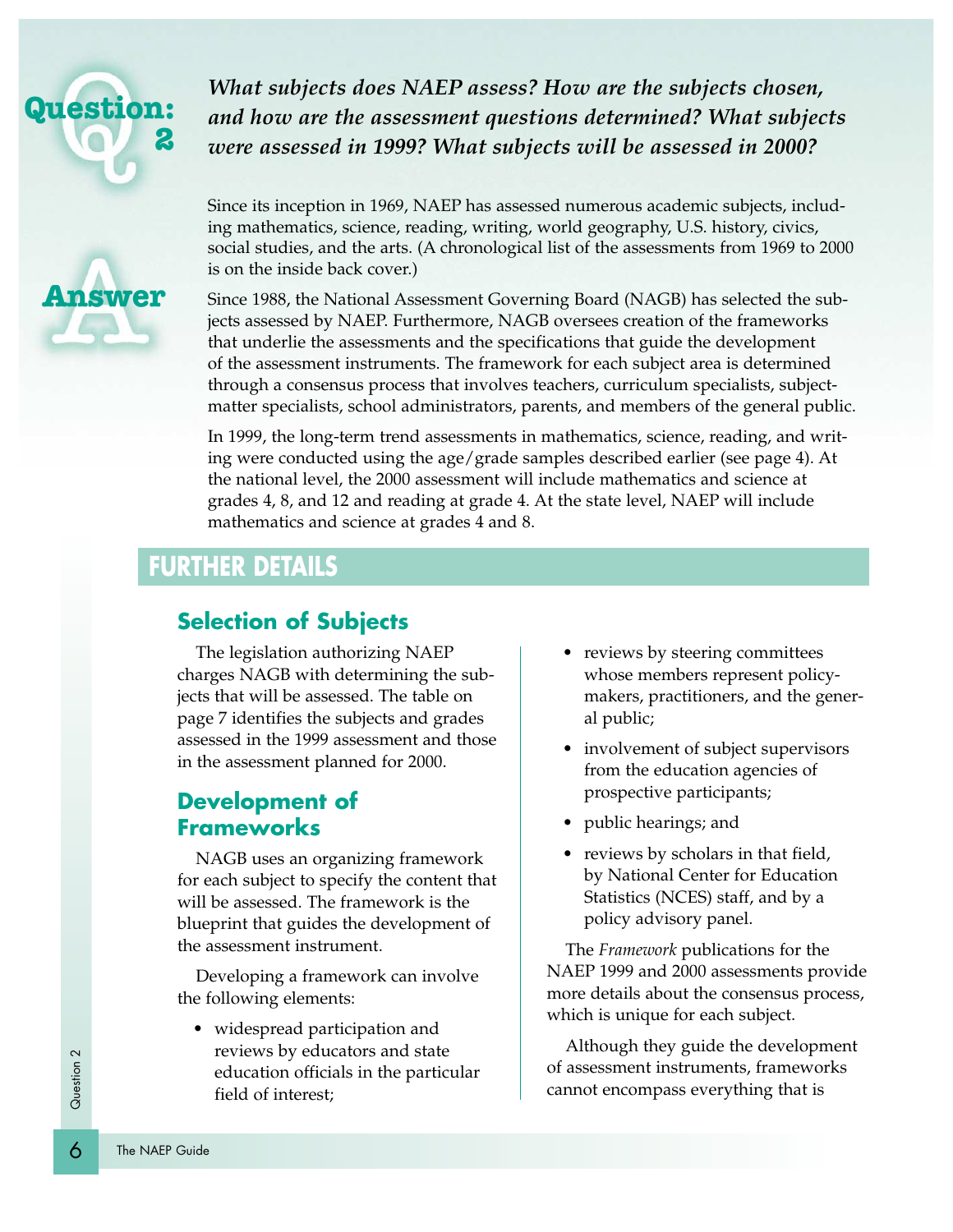taught in all the classrooms of the nation, much less everything that *should* be taught. Nevertheless, frameworks capture a range of subject-specific content and thinking skills that students need to learn and the complex issues they encounter inside and outside their classrooms. Furthermore, the consensual process used to develop the frameworks ensures that they are appropriate for current educational requirements.

Because the assessments must remain flexible to mirror changes in educational objectives and curricula, the frameworks must be forward looking and responsive, balancing current teaching practices with research findings. This flexibility is evident in the evolution of NAEP assessment instruments. The present instruments allocate a majority of testing time to constructed-response questions that require students to compose written

answers. Because they require students to describe, interpret, and explain, these questions elicit a broader range of students' cognitive and analytical abilities than do simple multiple-choice questions. Furthermore, the information obtained through constructed-response questions enhances NAEP's ability to track progress toward national education goals.

#### **Specification of Assessment Questions**

Under the direction of Educational Testing Service (ETS), teachers, subjectmatter specialists, and measurement experts develop the questions and tasks based on the subject-specific frameworks.

For each subject-area assessment, a national committee of experts provides guidance and reviews the questions to ensure that they meet the framework

|                        | NAEP 1999 and 2000 Assessments |                 |               |
|------------------------|--------------------------------|-----------------|---------------|
| <b>1999 NAEP</b>       |                                |                 |               |
| <b>Long-Term Trend</b> | Age 9                          | <b>Age 13</b>   | <b>Age 17</b> |
| Reading                | ✓                              |                 |               |
| Mathematics            |                                |                 |               |
| Science                |                                |                 |               |
|                        |                                | Grade 4 Grade 8 | Grade 11      |
| Writing                | ✓                              | ✓               | ✓             |
| <b>2000 NAEP</b>       |                                |                 |               |
| <b>Main NAEP</b>       | Grade 4                        | Grade 8         | Grade 12      |
| Reading                | ✓                              |                 |               |
| <b>Mathematics</b>     |                                |                 |               |
| Science                |                                |                 |               |
| <b>State NAEP</b>      | Grade 4                        | Grade 8         | Grade 12      |
| Mathematics            | ✓                              |                 |               |
| Science                |                                |                 |               |

Question 2

Question 2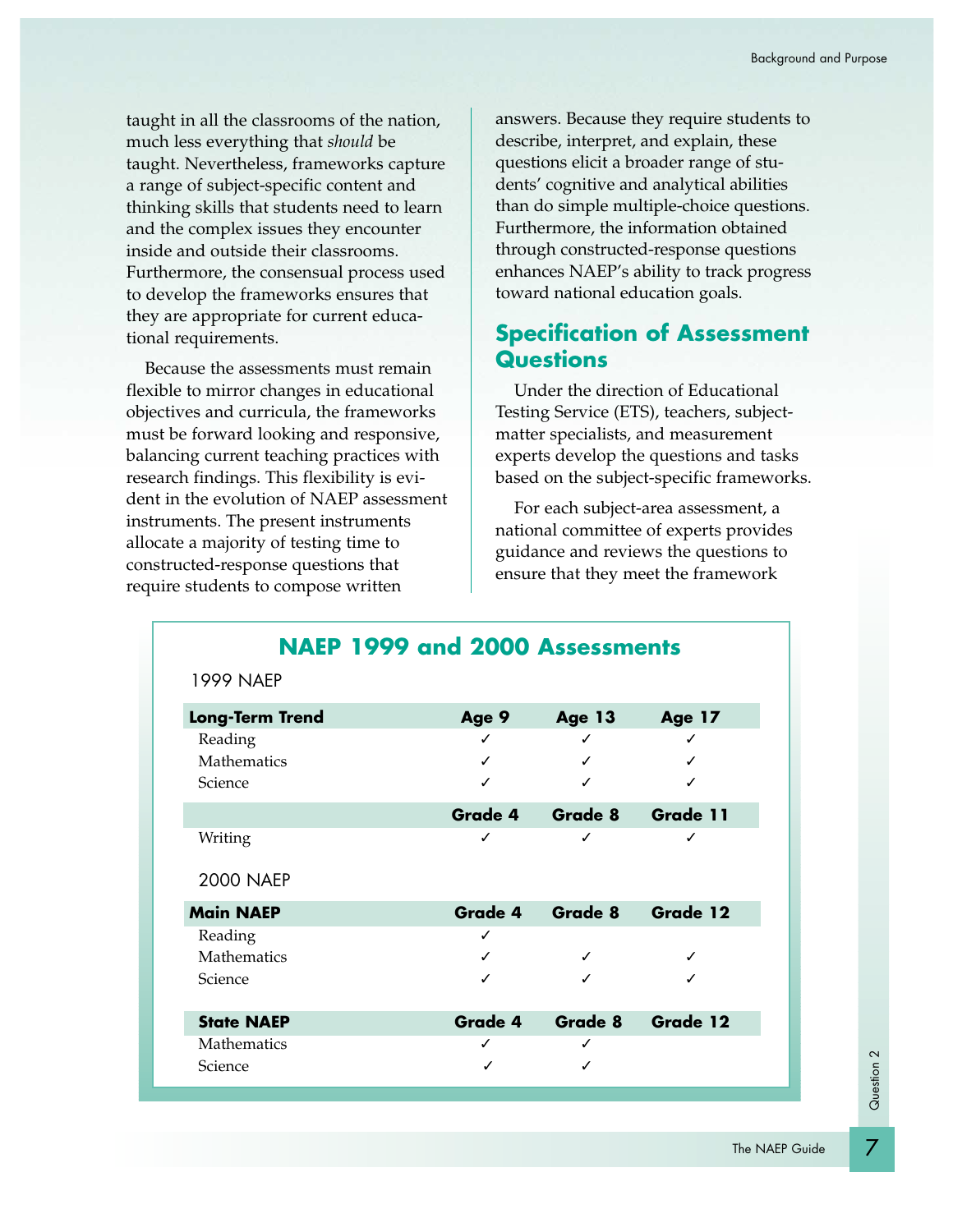specifications. For each state-level assessment, the state curriculum and testing directors who comprise the NAEP NET-WORK review the questions that will be included in the NAEP state component.

#### **Framework for the 1999 Long-Term Trend Assessments**

Because the long-term trend assessments measure trends in student achievement, or change over time, they must precisely replicate past procedures and frameworks. The long-term trend instruments do not evolve based on changes in curricula or in educational practices. Main NAEP assessments follow the curriculum frameworks developed by NAGB and use the latest advances in assessment methodology. As a result, the subjects of mathematics, science, reading, and writing are assessed both in long-term trend and in main NAEP, using different instruments and for different purposes.

In 1999, the long-term trend assessments were identical to the assessments begun in 1984 for reading and writing and in 1986 for mathematics and science. (Note that trend was measured several years before that because of statistical links with previous years' assessments; the chart on the inside back cover shows specific subjects and years in trend measurement.)

The reading framework for long-term trend is described in *Reading Objectives: 1983–84 Assessment.* There are four objectives for student achievement:

- Comprehending What Is Read;
- Extending Comprehension;
- Managing the Reading Experience; and
- Valuing Reading.

The writing framework for long-term trend is described in *Writing Objectives: 1984 Assessment* and *Writing Objectives: 1988 Assessment.* There are four objectives for student achievement:

- Writing to Accomplish a Variety of Purposes;
- Managing the Writing Process;
- Controlling the Forms of Written Language; and
- Valuing Writing and Written Works.

The mathematics framework for longterm trend is described in *Math Objectives: 1985–86 Assessment.* There are seven content areas:

- Fundamental Methods of Mathematics;
- Discrete Mathematics;
- Data Organization and Interpretation;
- Measurement;
- Geometry;
- Relations, Functions, and Algebraic Expressions; and
- Numbers and Operations.

The science framework for long-term trend is described in *Science Objectives: 1985–86 Assessment* and *Science Objectives: 1990 Assessment.* There are six content areas:

- Life Science;
- Physics;
- Chemistry;
- Earth and Space Science;
- History of Science; and
- Nature of Science.

The design of the assessments, sampling, and data collection are described in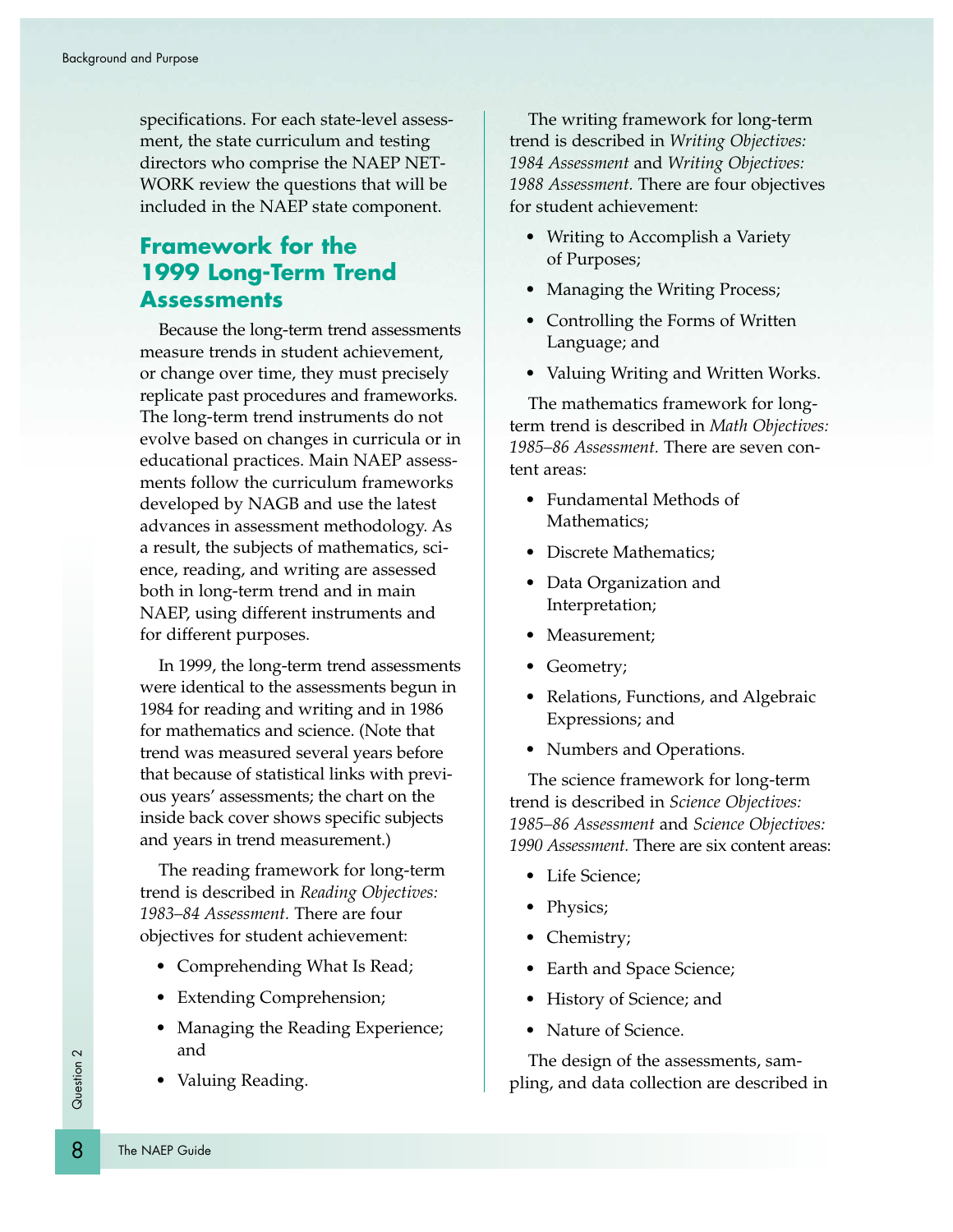the Procedural Appendix of *NAEP 1996 Trends in Academic Progress.*

#### **Framework for the 2000 NAEP Mathematics Assessment**

The framework for the 2000 NAEP mathematics assessment covers five content strands:

- Number Sense, Properties, and Operations;
- Measurement;
- Geometry and Spatial Sense;
- Data Analysis, Statistics, and Probability; and
- Algebra and Functions.

The distribution of questions among these strands is a critical feature of the assessment design, as it reflects the relative importance and value given to each of the curricular content strands within mathematics. Over the past six NAEP assessments in mathematics, the content strands have received differential emphasis. There has been continuing movement toward a more even balance among the strands and away from the earlier model, in which questions that were classified as number facts and operations accounted for more than 50 percent of the assessment item bank. Another significant difference in the newer NAEP mathematics assessments is that questions may be classified into more than one strand, underscoring the connections that exist between different mathematical topics.

A central feature of student performance that is assessed by NAEP mathematics is "mathematical power." Mathematical power is characterized as a student's overall ability to gather and use mathematical knowledge through:

- exploring, conjecturing, and reasoning logically;
- solving nonroutine problems;
- communicating about and through mathematics; and
- connecting mathematical ideas in one context with mathematical ideas in another context or with ideas from another discipline in the same or related contexts.

To assist in the collection of information about students' mathematical power, assessment questions are classified not only by content, but also by mathematical ability. The mathematical abilities of problem solving, conceptual understanding, and procedural knowledge are not separate and distinct factors of a student's ways of thinking about a mathematical situation. They are, rather, descriptions of the ways in which information is structured for instruction and the ways in which students manipulate, reason with, or communicate their mathematical ideas. As such, some questions in the assessment may be classified into more than one of these mathematical ability categories. Overall, the distribution of all questions in the mathematics assessment is approximately equal across the three categories.

#### **Framework for the 2000 NAEP Science Assessment**

The 2000 NAEP science assessment framework is organized along two major dimensions:

- Fields of science: Earth, Physical, and Life Sciences; and
- Knowing and doing science: Conceptual understanding, Scientific investigation, and Practical reasoning.

Question 2 Question 2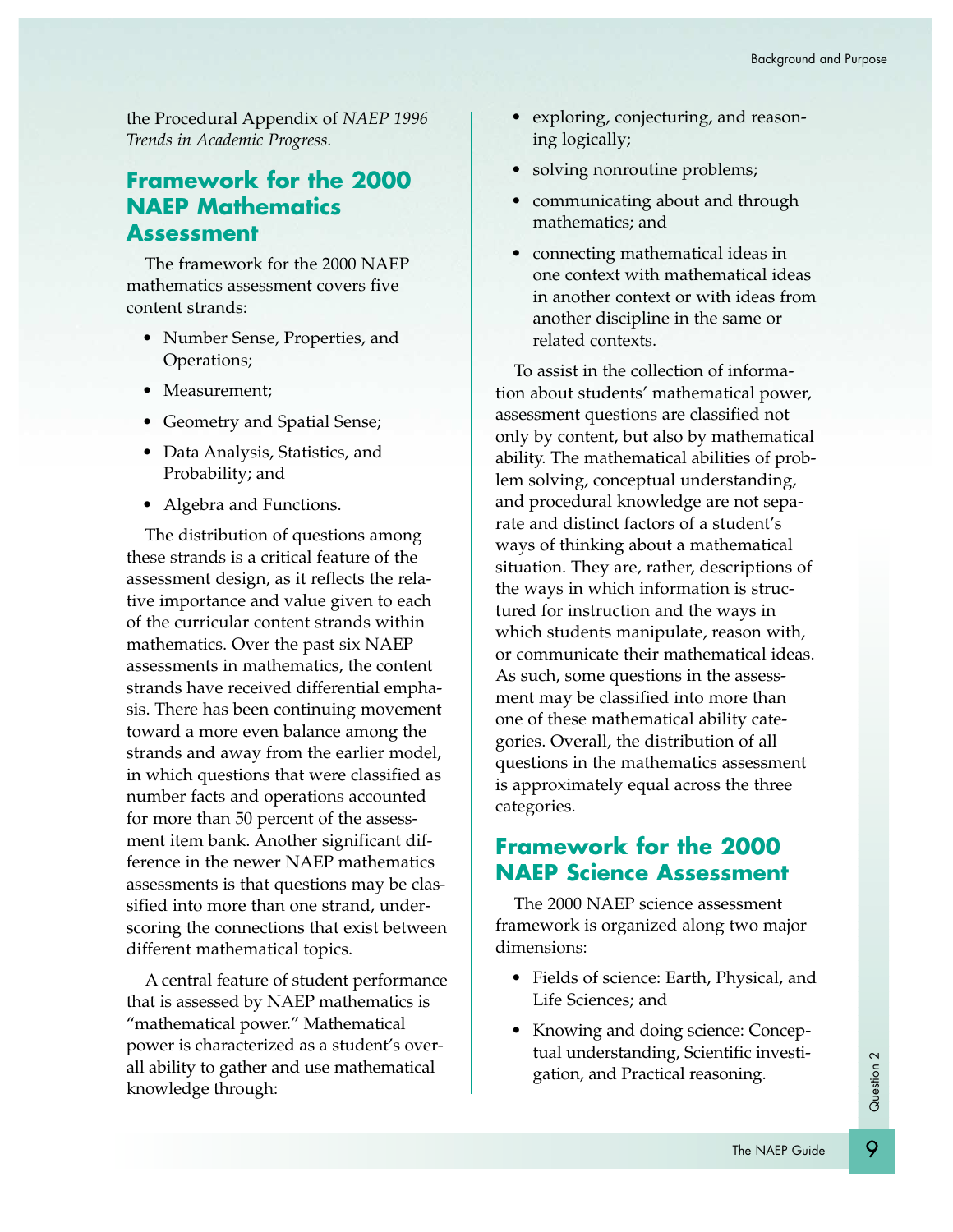*Fields of science.* The assessment emphasizes knowledge in the content areas. The content assessed in earth science centers on objects and events that are relatively assessable or visible, such as Earth (lithosphere), water (hydrosphere), air (atmosphere), and the Earth in space. The physical science component relates to basic knowledge and understanding concerning the structure of the universe, as well as the physical principles that operate within it. The assessment probes matter and its transformations, energy and its transformations, and the motion of things. Major concepts assessed in life sciences include change and evolution, cells and their functions, organisms, and ecology.

*Knowing and doing science.* This dimension stresses the connections and organization of factual knowledge in science. Conceptual understanding is the measure of students' abilities to perceive and grasp the meaning of ideas. Students should acquire a rich collection of scientific information that will enable them to move from simply being able to provide reasonable interpretations of observations to providing explanations and predictions. Assessment exercises in grade 4 deal with students' ability to elaborate principles from personal experiences. In grades 8 and 12, the emphasis shifts from richness of experience to reasonable scientific interpretation of observations. This database of organized information also allows students to apply information efficiently in the design and execution of scientific investigations and in practical reasoning.

 $\frac{1}{2}$  world. Screen<br>tests and<br>and the n<br>**10** The NAEP Guide Scientific investigation represents the activities of science that distinguish it from other ways of knowing about the world. Science involves designing fair tests and considering all the variables and the means to control the variables.

As students are asked to demonstrate their ability to do scientific investigations, it is important to keep in mind their development in understanding and performance, not just with respect to the control of variables but also regarding the other elements of science. Appropriate to their age and grade level, students will be assessed on their ability to acquire new information, plan appropriate investigations, use a variety of scientific tools, and communicate the results of their investigations.

Practical reasoning is a complex skill that develops throughout life. As children mature they also learn to take a depersonalized view of a situation and to consider someone else's point of view. Practical reasoning should become a major factor in science assessment at grades 8 and 12 rather than at grade 4. By grade 12, students should be able to discuss larger science- and technology-linked problems not directly related to their immediate experience. Examples include waste disposal, energy uses, air quality, water pollution, noise abatement, and the tradeoffs between the benefits and adverse consequences of various technologies. Practical reasoning includes competence in analyzing a problem, planning appropriate approaches, evaluating them, carrying out the required procedures for the approach selected, and evaluating the results.

In addition to the two major dimensions, the framework includes two other categories that pertain to a limited subset of items:

- Nature of science; and
- Themes.

Nature of science includes the historical development of science and technology, the habits of mind that characterize these fields, and methods of inquiry and prob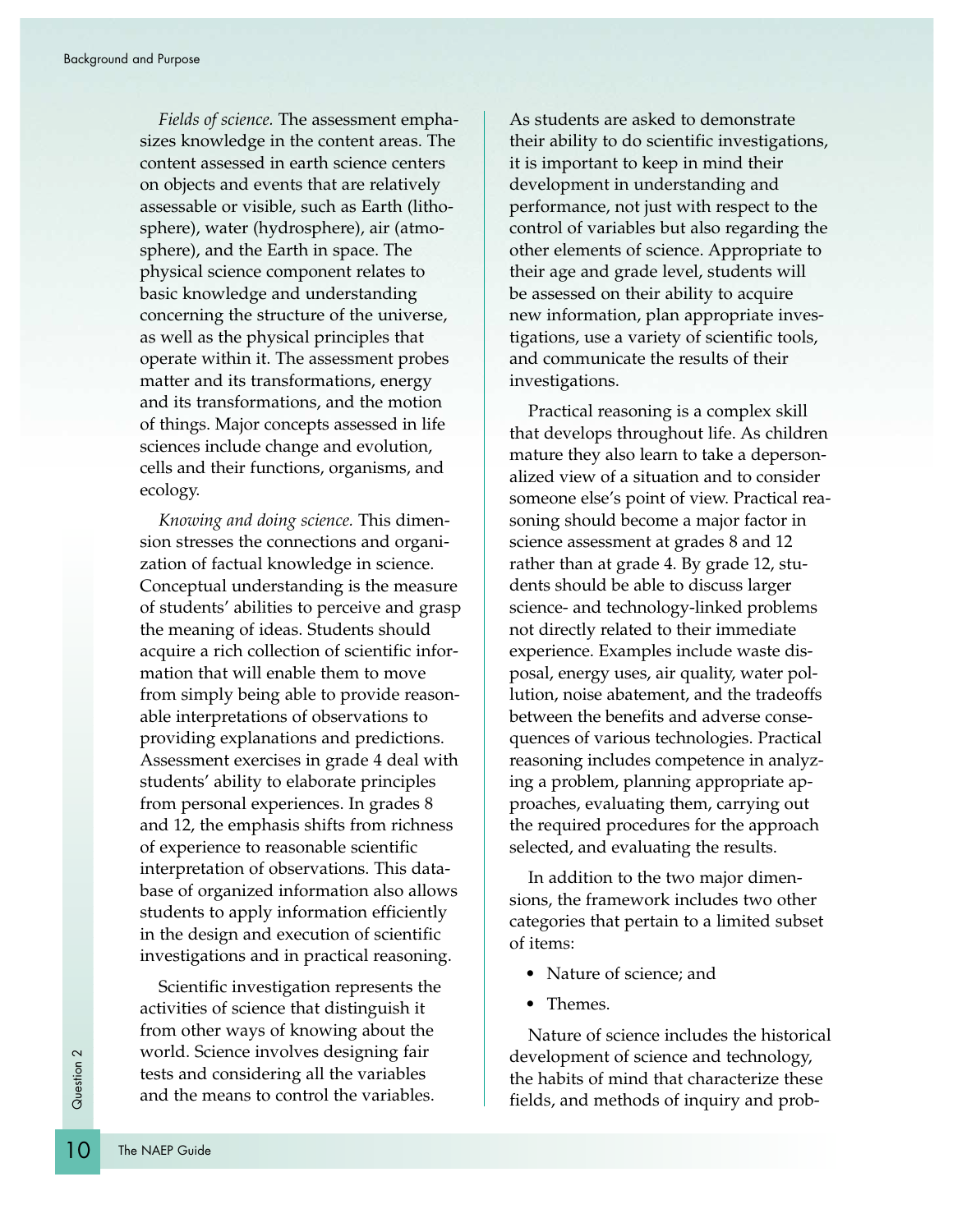lem solving. Themes represent big ideas or key organizing concepts that pervade science. Themes include the ideas of *systems* and their application in the disciplines, *models* and their function in the development of scientific understanding and its application to practical problems, and *patterns of change* as exemplified in natural phenomena.

#### **Framework for the 2000 NAEP Reading Assessment**

The NAEP reading assessment framework, used from 1992 to 2000 and grounded in current theory, views reading as a dynamic, complex interaction that involves the reader, the text, and the context of the reading experience. As specified in the framework, the assessment addresses three purposes for reading:

- reading for literary experience;
- reading for information; and
- reading to perform a task.

Reading for literary experience involves reading novels, short stories, poems, plays, and essays to learn how authors present experiences and interaction among events, emotions, and possibilities. Reading to be informed involves reading newspapers, magazine articles, textbooks, encyclopedias, and catalogues to acquire information. Reading to perform a task involves reading documents such as bus schedules, directions for a game, laboratory procedures, recipes, or maps to find specific information, understand the information, and apply it. (Reading to perform a task is not assessed at grade 4.)

Within these purposes for reading, the framework recognizes four ways that readers interact with text to construct meaning from it. These four modes of

interaction, called "reading stances," are as follows:

- forming an initial understanding;
- developing an interpretation;
- engaging in personal reflection and response; and
- demonstrating a critical stance.

All reading assessment questions are developed to reflect one of the purposes for reading and one of the reading stances.

The following questions from a previous grade 4 reading assessment indicate the reading purposes and stances tested by the questions and illustrate a sample student response.

#### Grade 4

#### **Story:**

#### *Hungry Spider and the Turtle*

*"Hungry Spider and the Turtle" is a West African folktale that humorously depicts hunger and hospitality through the actions and conversations of two very distinct characters. The ravenous and generous Turtle, who is tricked out of a meal by the gluttonous and greedy Spider, finds a way to turn the tables and teach the Spider a lesson.*

#### **Questions:**

#### **Why did Spider invite Turtle to share his food?**

- A. To amuse himself
- B. To be kind and helpful
- C. To have company at dinner
- $\blacktriangleright$  D. To appear generous

**Reading Purpose:** Literary Experience

# Question 2 Question 2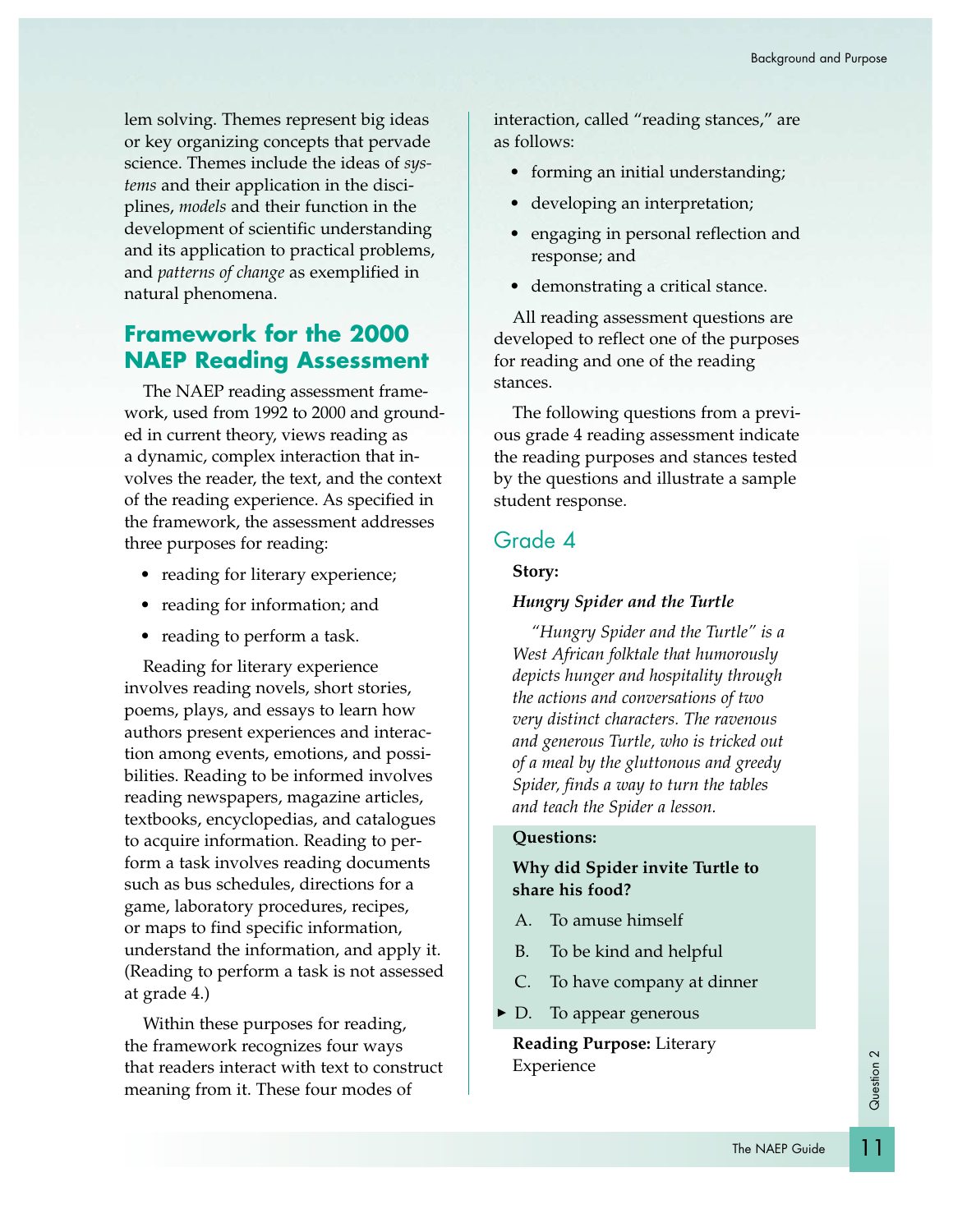**Reading Stance:** Developing an Interpretation

**Who do you think would make a better friend, Spider or Turtle? Explain why.**

**Reading Purpose:** Literary Experience

**Reading Stance:** Personal Response

**Sample Response:**

**I think Turtle because insted of get angry with Spider he just pad him a lesson.**

For further discussion of the framework, see the *Reading Framework for the National Assessment of Educational Progress: 1992–2000.* For additional explanations and the results, see *NAEP 1998 Reading Report Card for the Nation and the States.*

#### **Related Questions:**

Question 1: *What is NAEP?*

Question 6: *What process is used to develop the assessments?*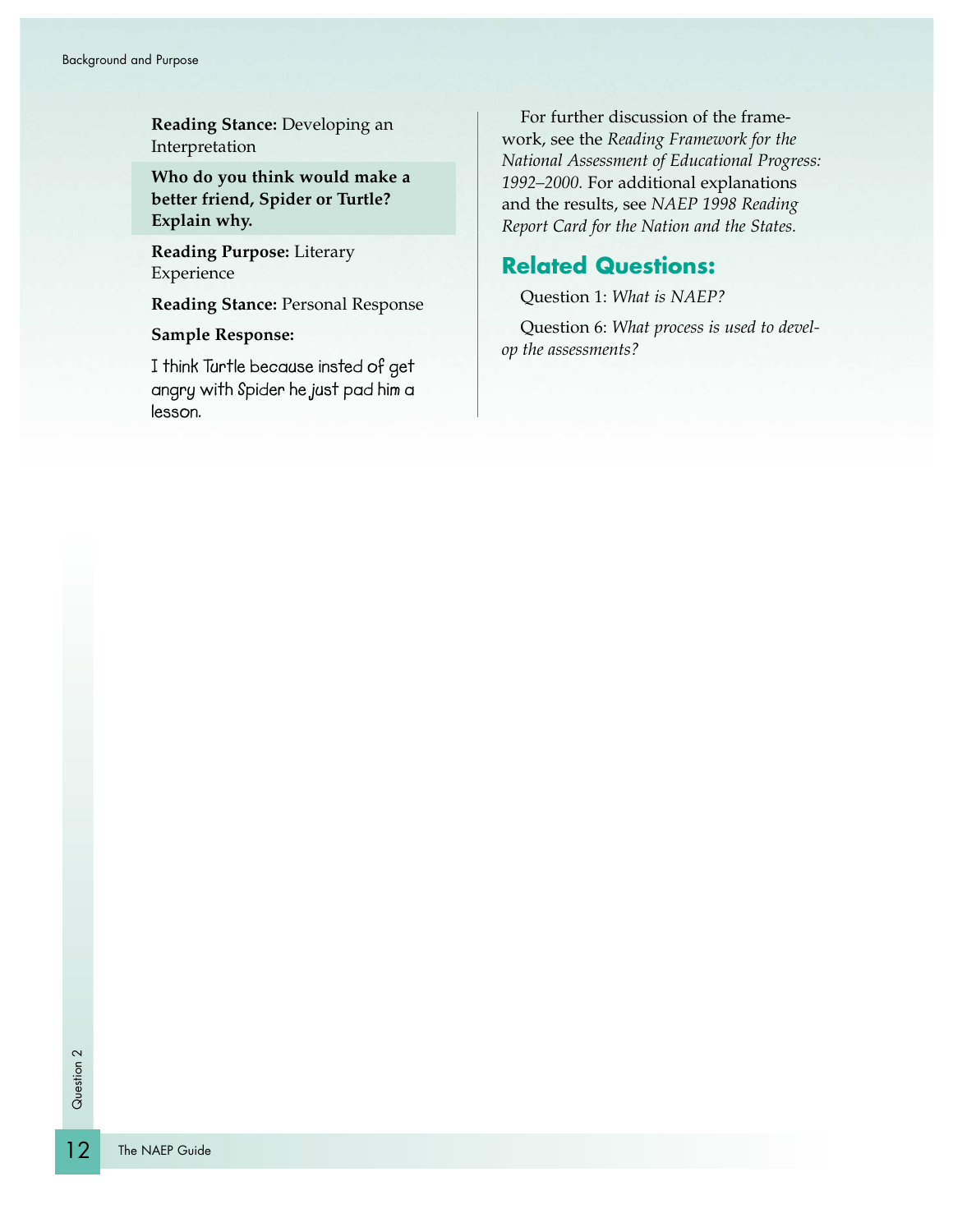# **The NAEP 2000 Reading Assessment Aspects of Reading Literacy**

#### Constructing, Extending, and Examining Meaning

|                                              | Initial<br>Understanding                                                                                             | Developing<br>Interpretation                                                                                                             | <b>Personal Reflection</b><br>and Response                                                                                                                                           | Demonstrating<br>a Critical Stance                                                                                              |
|----------------------------------------------|----------------------------------------------------------------------------------------------------------------------|------------------------------------------------------------------------------------------------------------------------------------------|--------------------------------------------------------------------------------------------------------------------------------------------------------------------------------------|---------------------------------------------------------------------------------------------------------------------------------|
|                                              | Requires the read-<br>er to provide an<br>initial impression<br>or unreflected<br>understanding<br>of what was read. | Requires the read-<br>er to go beyond<br>the initial impres-<br>sion to develop<br>a more complete<br>understanding of<br>what was read. | Requires the<br>reader to connect<br>knowledge from<br>the text to his or<br>her own personal<br>background. The<br>focus is on how<br>the text relates<br>to personal<br>knowledge. | Requires the read-<br>er to stand apart<br>from the text<br>and consider it.                                                    |
| <b>Reading for</b><br>Literary<br>Experience | What is the<br>story/plot about?                                                                                     | How did the plot<br>develop?                                                                                                             | How did this char-<br>acter change your<br>idea of $\_\$ ?                                                                                                                           | Rewrite this story<br>with ______ as a<br>setting or _____<br>as a character.                                                   |
|                                              | How would you<br>describe the main<br>character?                                                                     | How did this<br>character change<br>from the beginning<br>to the end of the<br>story?                                                    | Is this story similar<br>to or different<br>from your own<br>experiences?                                                                                                            | How does this<br>author's use of<br>$\frac{1}{\text{(irony)}}$<br>personification,<br>humor) contribute<br>$\frac{1}{\sqrt{2}}$ |
| <b>Reading for</b><br>Information            | What does this arti-<br>cle tell you about<br>$\overline{\phantom{a}}$                                               | What caused this<br>event?                                                                                                               | What current event<br>does this remind<br>you of?                                                                                                                                    | How useful would<br>this article be for<br>____? Explain.                                                                       |
|                                              | What does the<br>author think about<br>this topic?                                                                   | In what ways are<br>these ideas impor-<br>tant to the topic<br>or theme?                                                                 | Does this descrip-<br>tion fit what you<br>know about ___?<br>Why?                                                                                                                   | What could be<br>added to improve<br>the author's<br>argument?                                                                  |
| <b>Reading to</b><br>Perform a Task          | What is this sup-<br>posed to help<br>you do?                                                                        | What will be the<br>result of this step<br>in the directions?                                                                            | In order to $\_\_\$<br>what information<br>would you need<br>to find that you<br>don't know right<br>now?                                                                            | Why is the infor-<br>mation needed?                                                                                             |
|                                              | What time can<br>you get a nonstop<br>flight to X? (Search)                                                          | What must you do<br>before this step?                                                                                                    | Describe a situation<br>where you could<br>leave out step X.                                                                                                                         | What would<br>happen if you<br>omitted this?                                                                                    |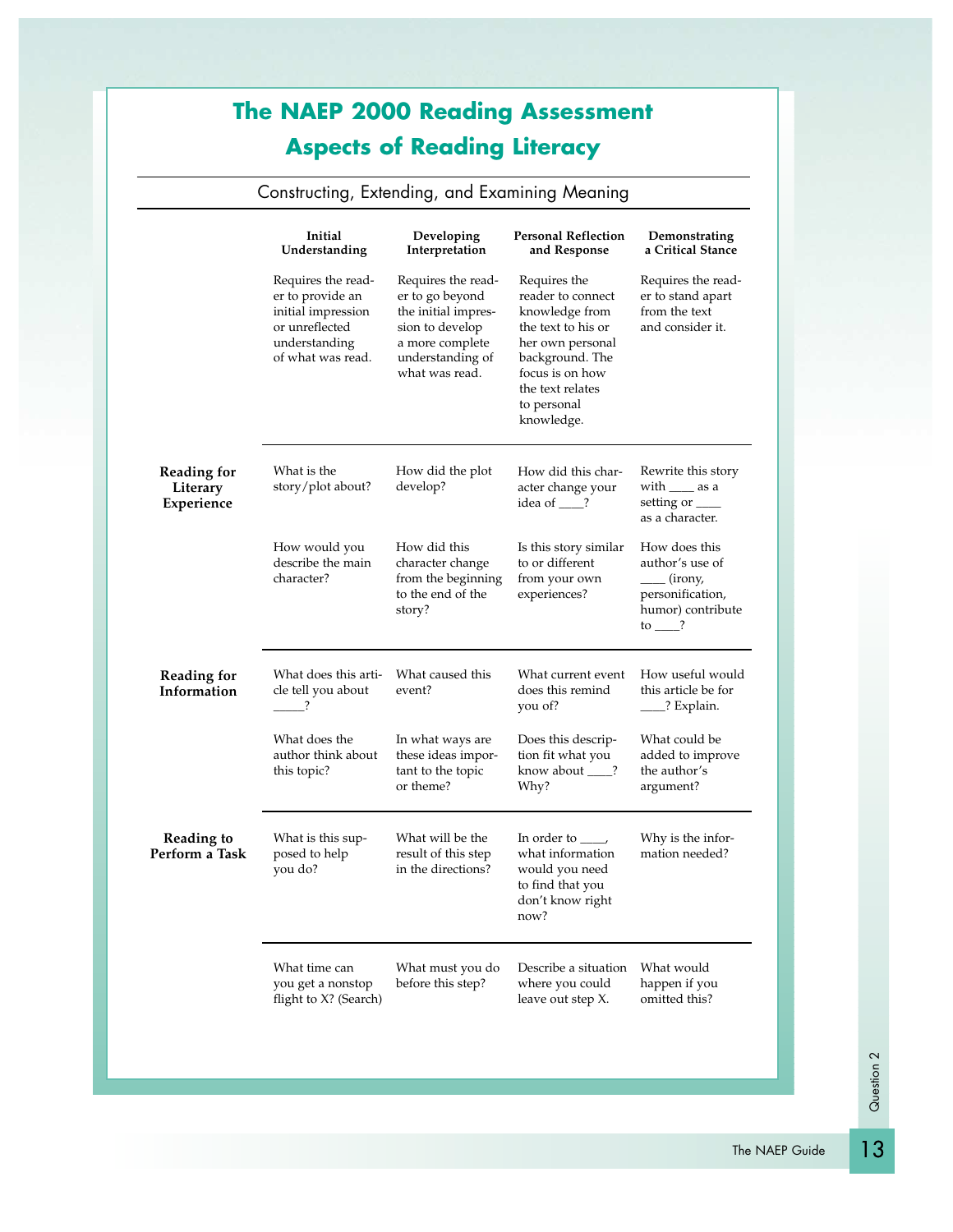

#### **1** *Is participation in NAEP voluntary? Are the data confidential? Are students' names or other identifiers available?*



Federal law specifies that NAEP is *voluntary* for every pupil, school, school district, and state. Even if selected, school districts, schools, and students can refuse to participate without facing any adverse consequences from the federal government. Some state legislatures mandate participation in NAEP, others leave the option to participate to their superintendents and other education officials at the local level, and still other states choose not to participate.

Federal law also dictates that NAEP data remain *confidential*. The legislation authorizing NAEP—the National Education Statistics Act of 1994, Title IV of Improving America's Schools Act of 1994, U.S.C. 9010—stipulates in Section  $411(c)(2)(A)$ :

The Commissioner shall ensure that all personally identifiable information about students, their education performance, and their families, and that information with respect to individual schools, remains confidential, in accordance with Section 552a of Title 5, United States Code.

After publishing NAEP reports, the National Center for Education Statistics (NCES) makes the data available to researchers but withholds students' names and other identifying information. Although it might be possible for researchers to deduce the identities of some NAEP schools, they must swear to keep these identities confidential, under penalty of fines and jail terms, before gaining access to NAEP data.

# **FURTHER DETAILS**

#### **A Voluntary Assessment**

Participation in NAEP is voluntary for states, school districts, schools, teachers, and students. Participation involves responding to test questions that focus on a particular subject and to background questions that concern the subject area, classroom practices, school characteristics, and student demographics. Answering any of these questions is voluntary.

their child<br>
determine<br>
garental contracts<br>
The NAEP Guide Before any student selected to participate in NAEP actually takes the test, the student's parents decide whether or not their child will do so. Local schools determine the procedures for obtaining parental consent.

NAEP background questions provide educators and policymakers with useful information about the educational environment. Nonparticipation and nonresponse—by students as well as teachers greatly reduce the amount of potentially helpful information that can be reported.

#### **A Confidential Assessment**

All government and contractor employees who work with NAEP data swear to uphold a confidentiality law. If any employee violates the confidentiality law by disclosing the identities of NAEP respondents, that person is subject to criminal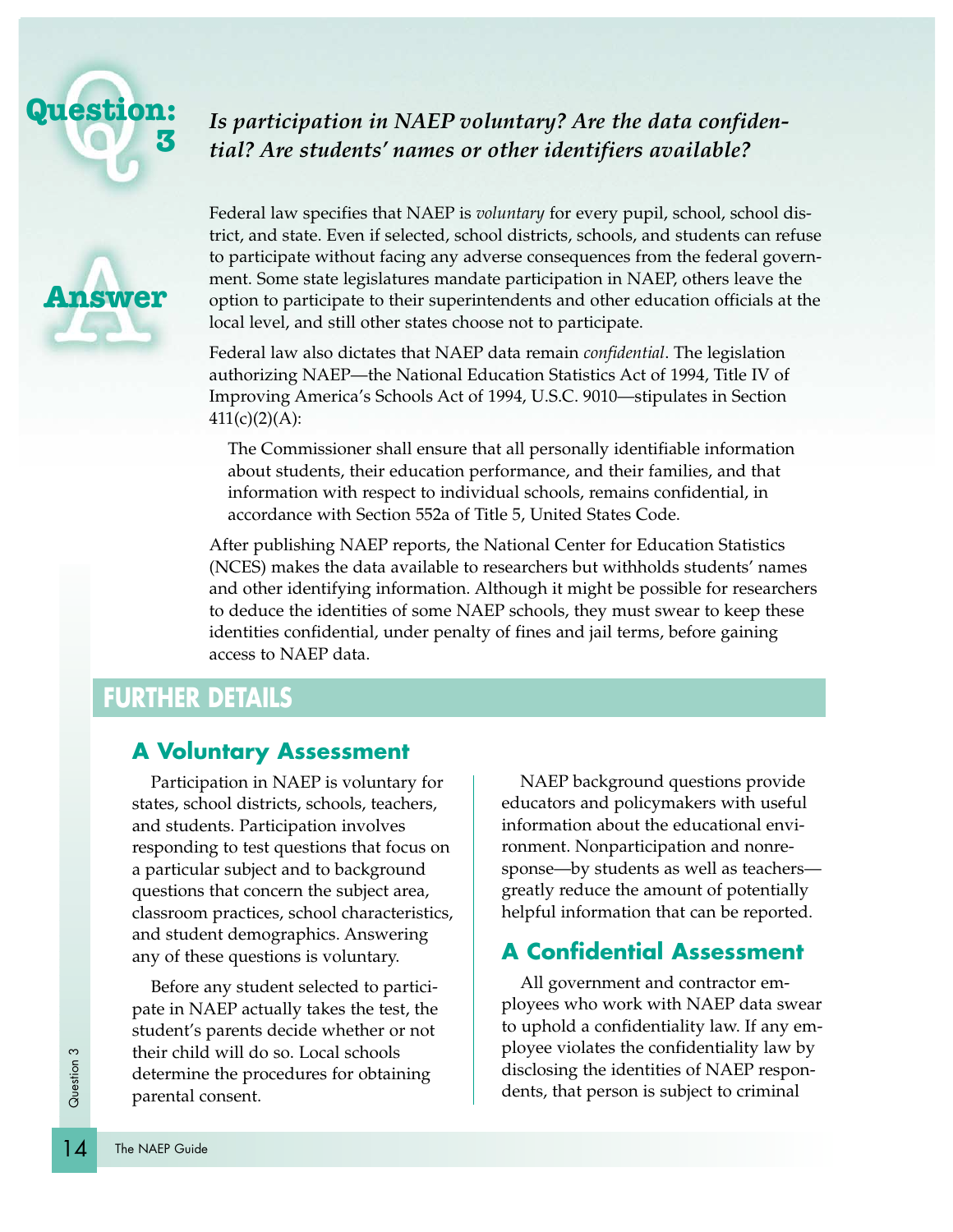penalties, including fines and prison terms.

During test administration, the names of students are used to assign specific test booklets to students selected for a particular assessment. Each booklet has a unique identification number so that it can be linked to teacher and school data. After the booklets have been completed and absent students have taken makeup tests, NAEP no longer needs students' names, and the links between students' names and their test booklets are destroyed.

NAEP administrators use tear-off forms to break the link between the names and identification numbers. When the booklets are sent to NAEP for scoring, the portion of the form containing students' names remains in the school. School officials keep these forms in a secure storage envelope for a few weeks after the assessment in case the link to the identification numbers needs to be checked. When the information is no longer needed, schools are notified and officials destroy the storage envelope, confirming their actions by returning a Destruction Notice to NAEP.

#### **Released Data**

Most people make use of published reports and other NAEP summary data such as almanacs. However, educational researchers may have an interest in additional analyses that require access to raw NAEP data. Because public funds are used for NAEP, these raw data are made available after their collection to researchers through restricted-use data tapes, subject to approval by NCES. The released data do not include names, addresses, or other personally identifiable information about the students who were assessed. In those extremely rare cases in which schools or teachers might be identified—because the data they reported were unusual or unique—NCES suppresses sufficient information to eliminate that possibility.

To receive these restricted-use data files, NCES requires researchers to submit sworn statements vowing not to disclose any identifiable information. These statements must be provided before researchers access the data. Researchers who violate the confidentiality law are subject to the same criminal penalties fines and prison terms—as government and contractor employees.

#### **Related Question:**

Question 4: *Can parents examine the questions NAEP uses to assess student achievement? Can parents find out how well their children performed in the NAEP assessment? Why are NAEP questions kept confidential?*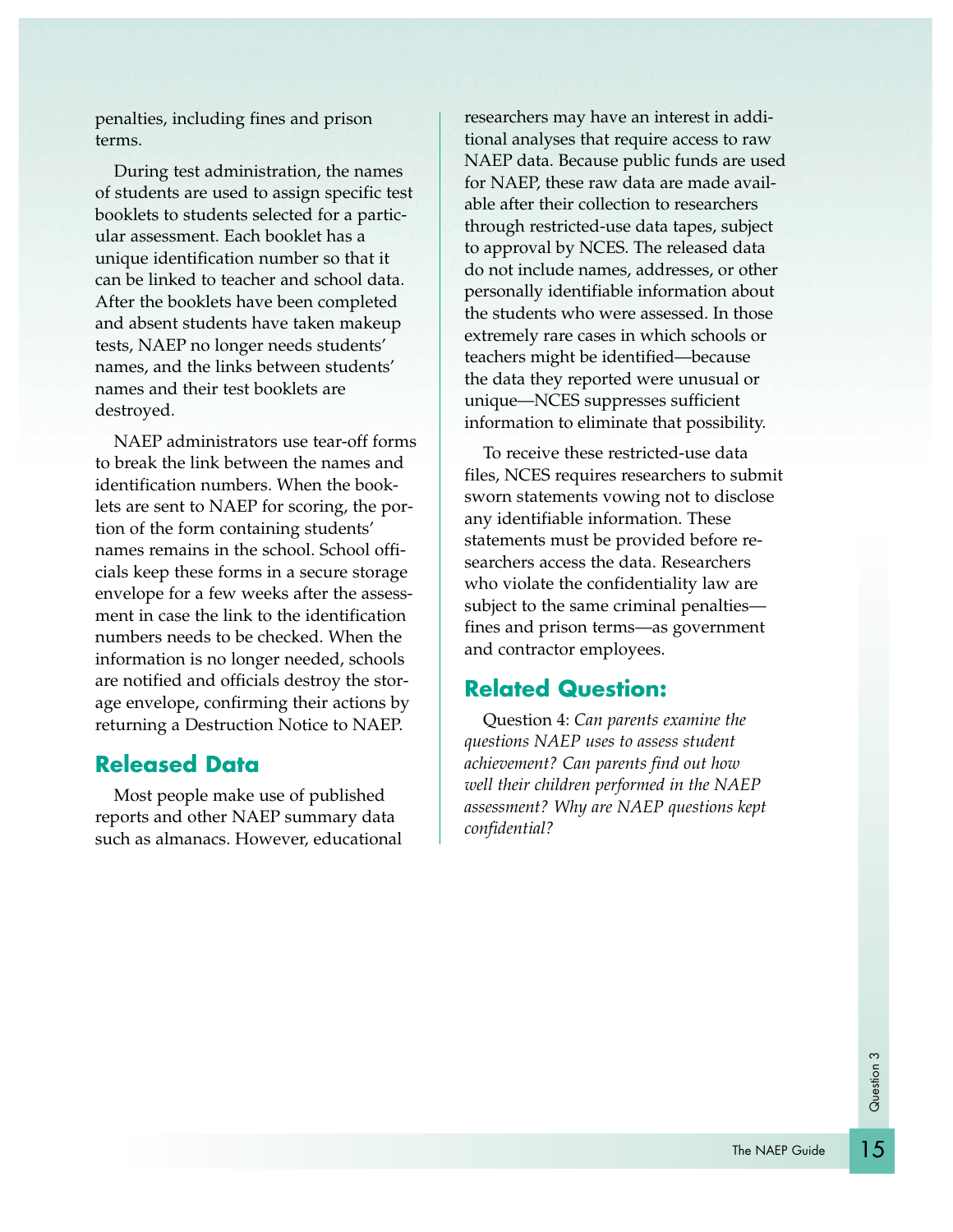# **Question: 4**

**Answer**

*Can parents examine the questions NAEP uses to assess student achievement? Can parents find out how well their children performed in the NAEP assessment? Why are NAEP questions kept confidential?*

Every parent has the right of access to the educational and measurement materials that their children encounter. NAEP provides a demonstration booklet so that interested parents may review questions similar to those in the assessment. Under certain prearranged conditions, small groups of parents can review the booklets being used in the actual assessment. This review must be arranged with the school principal, NAEP field supervisor, or school coordinator, who will ensure that test security is maintained.

NAEP is not designed, however, to report scores for individual students. So, although parents may examine the NAEP test questions, the assessment yields no scores for their individual children.

As with other school tests or assessments, most of the questions used in NAEP assessments remain secure or confidential to protect the integrity of the assessment. NAEP's integrity must be protected because certain questions measure student achievement over a period of time and must be administered to students who have never seen them before.

Despite these concerns, NAEP releases nearly one-third of the questions used in each assessment, making them available for public use. Furthermore, the demonstration booklets provided by NAEP make all student background questions readily available for review.

# **FURTHER DETAILS**

#### **Parent Access to NAEP Booklets**

Because parents are interested in their children's experiences in school, NAEP provides the school with a demonstration booklet before the assessment is scheduled. This demonstration booklet, which may be reproduced, contains all student background questions and sample cognitive questions. Parents can obtain copies of the demonstration booklet from the school.

Within the limits of staff and resources, school administrators and parents can review the NAEP booklets being used

for the current assessment. Arrangements for this review must be made prior to the local administration dates so that sufficient materials can be prepared and interested persons can be notified of its time and location. Upon request, NAEP staff will also review the booklets with small groups of parents, with the understanding that no assessment questions will be duplicated, copied, or removed.

Requests for these reviews can be made to the NAEP data collection staff or by contacting the National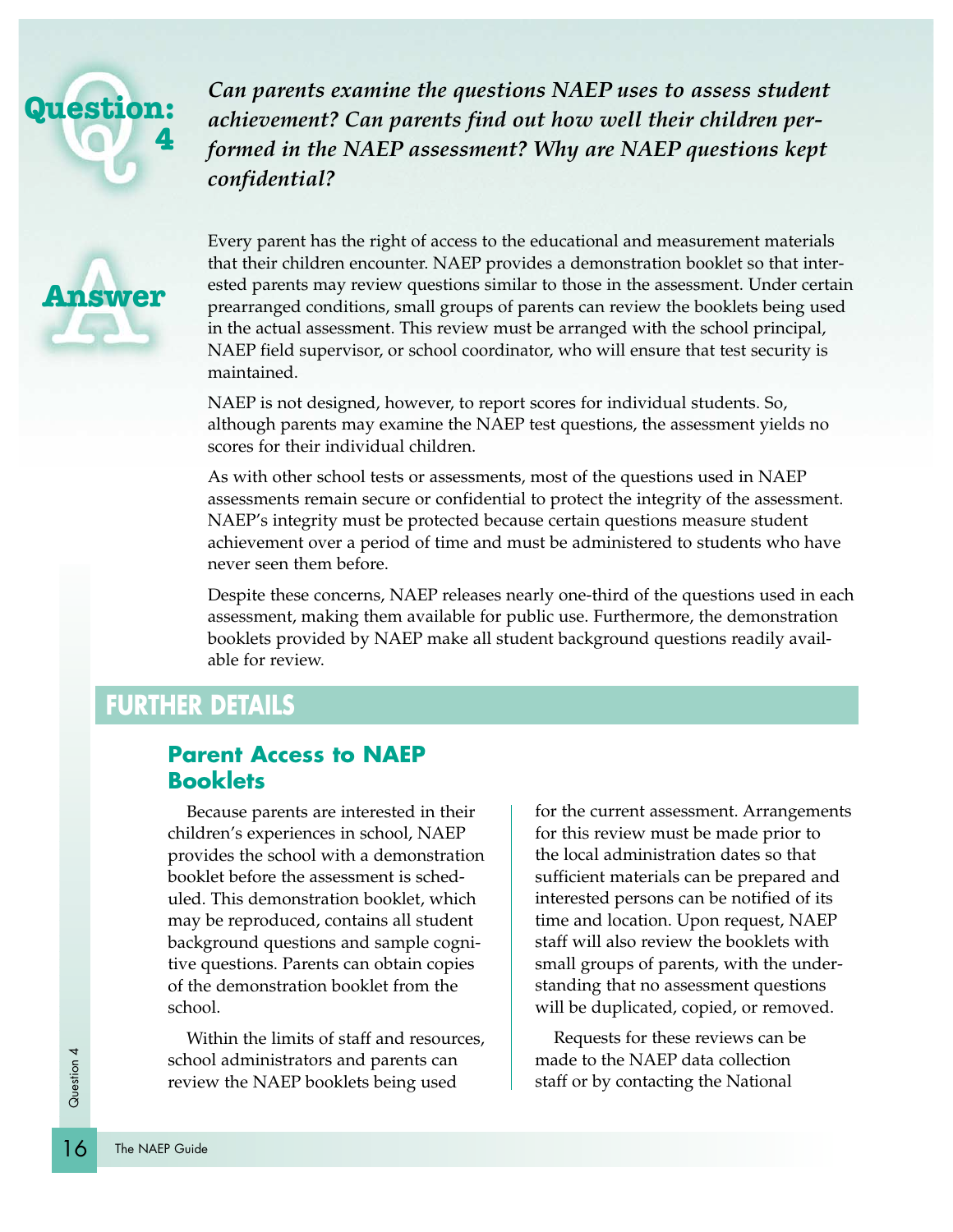Center for Education Statistics (NCES) at 202–219–1831. Individuals whose children are not participating in the assessment but who wish to examine secure assessment questions can contact the U.S. Department of Education's Freedom of Information Act officer at 202–708–4753.

#### **The Importance of Security**

Measuring student achievement and comparing students' scores from previous years requires reusing some questions for continuity and statistical purposes. These questions must remain secure to assess trends in academic performance accurately and to report student performance on existing NAEP score scales.

Furthermore, for NAEP to regularly assess what the nation's students know and can do, it must keep the assessment from being compromised. If students have prior knowledge of test questions, then schools and parents will not know

whether their performance is based on classroom learning or coaching on specific assessment questions. After every assessment, nearly one-third of the questions are released to the public. These questions can be used for teaching or research. NAEP reports often contain samples of actual questions used in the assessments. Sample questions can also be obtained from NCES, NAEP Released Exercises, 555 New Jersey Avenue, NW, Washington, DC 20208–5653 or on the Web site at http://nces.ed.gov/ nationsreportcard.

#### **Related Questions:**

Question 3: *Is participation in NAEP voluntary? Are the data confidential? Are students' names or other identifiers available?*

Question 15: *How can educators use NAEP resources such as frameworks, released questions, and reports in their work?*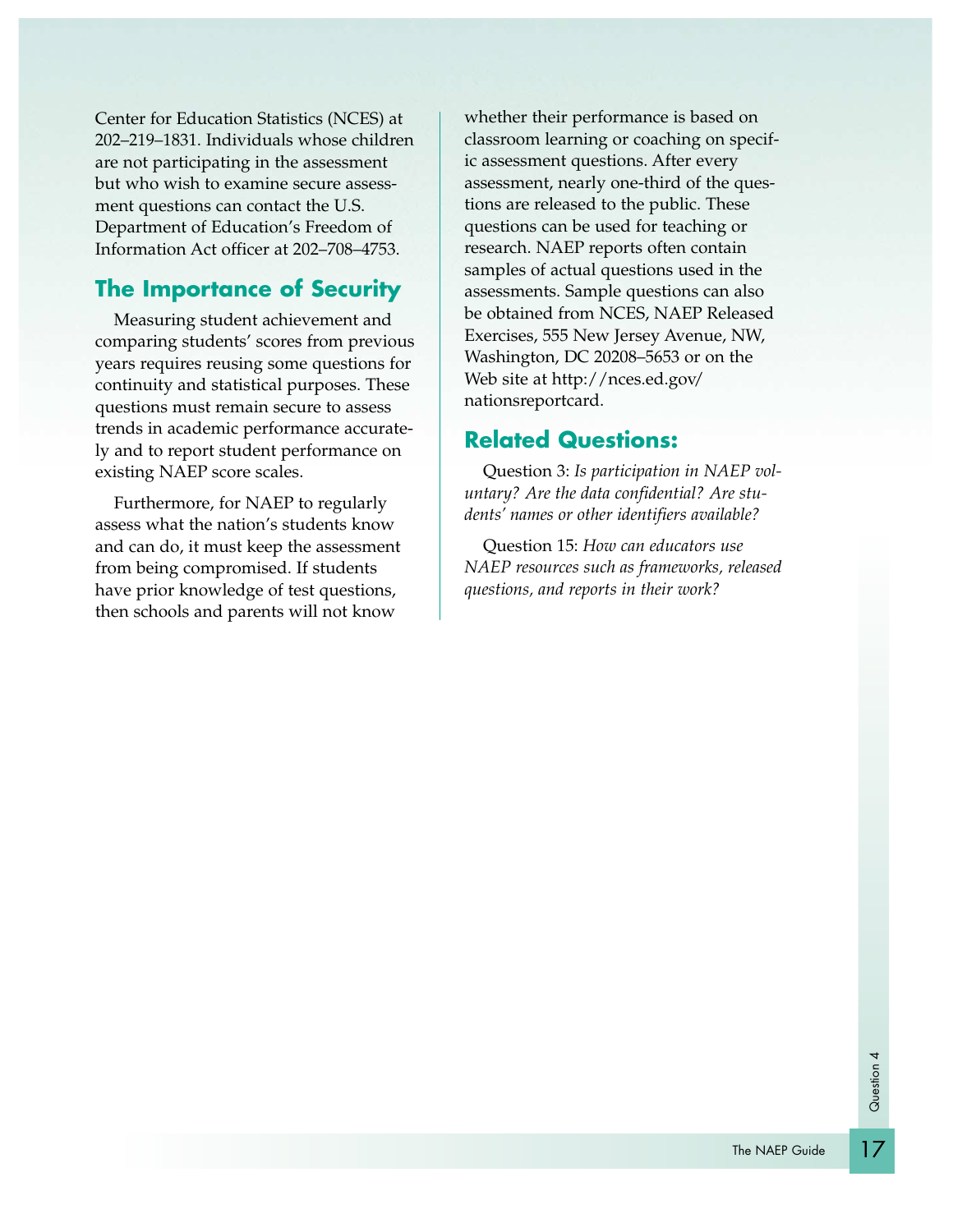

#### *Who evaluates and validates NAEP?*



NAEP and its findings have a considerable impact on the public's understanding of student academic achievement. Because NAEP plays a unique and prominent role, precautions must be taken to ensure the validity and reliability of its findings. Therefore, Congress consistently passes legislation that establishes panels to evaluate the assessment as a whole. In response to these mandates, the National Center for Education Statistics (NCES) has established various expert panels to study NAEP. These panels have produced a series of reports that address numerous important NAEP issues.

# **FURTHER DETAILS**

#### **The Technical Review Panel**

By law, the Commissioner of NCES must provide "continuing reviews of the National Assessment, including validation studies" (P.L. 100–297, Sec. 3403 [I] [9] [A]). In fulfillment of this mandate, the Center for Research on Evaluation, Standards, and Student Testing (CRESST) at the University of California, Los Angeles, in conjunction with the University of Colorado at Boulder and RAND, was awarded a contract in 1989 to establish the Technical Review Panel (TRP).

Beginning in 1989, TRP produced a series of studies on specific questions about the validity of interpreting NAEP results, including:

- the quality of NAEP data;
- the number and character of NAEP scales;
- the robustness of NAEP trend lines;
- the trustworthiness of one interpretation of group comparisons;
- the validity of interpretations of NAEP anchor points and achievement levels;
- the linking of other test results to NAEP;
- the effects of student motivation on performance;
- the adequacy of NAEP data about student background and instructional experiences; and
- the understanding educators and policymakers obtain from NAEP reports.

At the end of the project period, TRP produced a final report summarizing the results of its studies (Linn, Koretz, & Baker, 1996).

#### **The Trial State Assessment**

Another panel was commissioned to study the validity of the NAEP state component. In spring 1988, Congress enacted Public Law 100–297, which authorized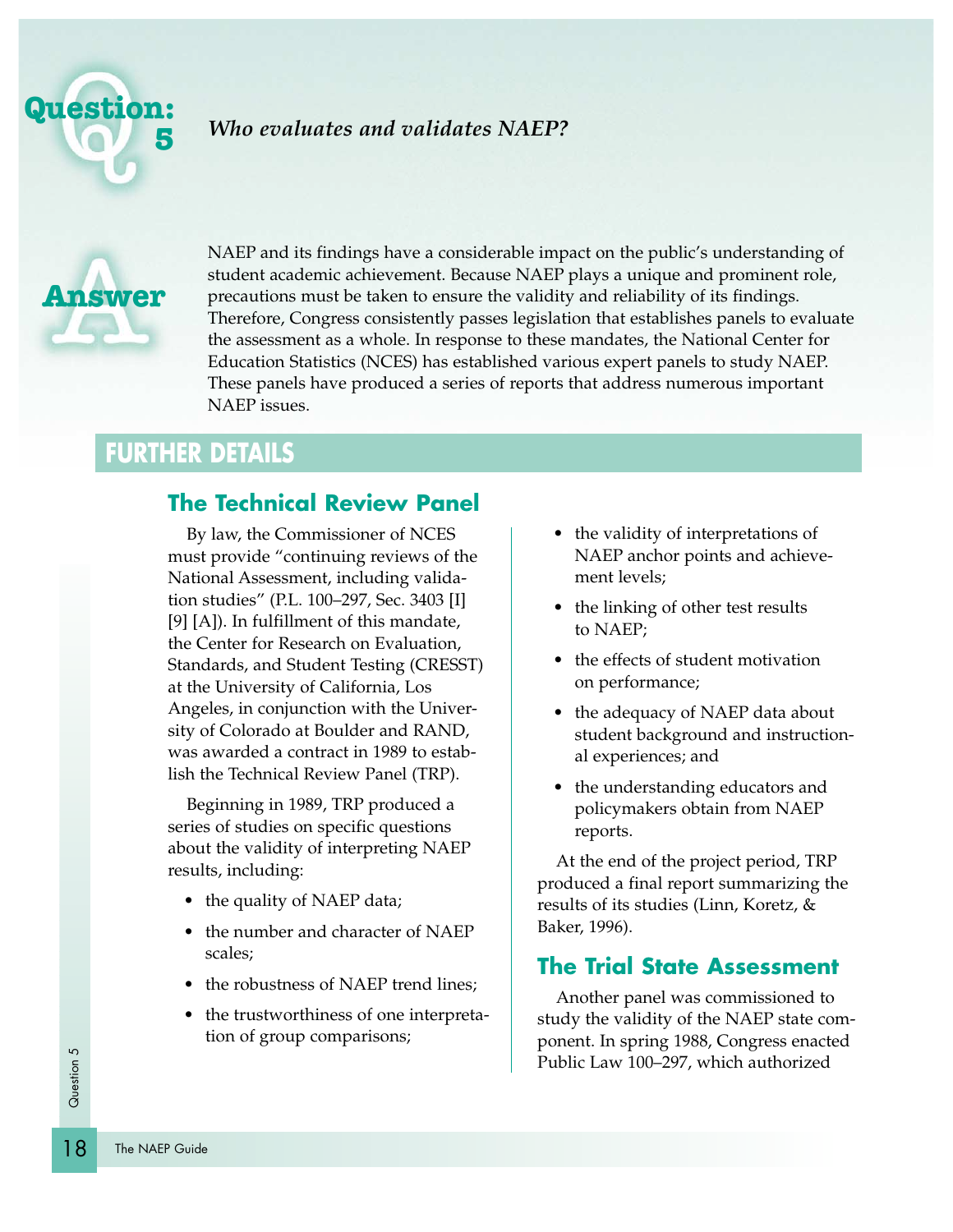the NAEP Trial State Assessment (TSA). In authorizing the TSA, Congress called for an independent evaluation of "the feasibility and validity of state assessments and the fairness and accuracy of the data they produce." In response to the legislation, NCES awarded a grant in 1990 to the National Academy of Education (NAE) Panel on the Evaluation of the NAEP Trial State Assessment Project.

Between 1992 and 1996, the NAE Panel produced numerous reports that evaluated the validity of TSA. The panel released a capstone report in April 1997. This final report concluded that in less than 10 years NAEP had increased by a factor of four the number of students assessed; undergone important changes in test content, design, and administration; and engaged the intense interest of many stakeholders and observers. The rapid pace of these changes created extreme conditions of conflicting demands, strained resources, and technical complexities that were a potential threat to the existence of the entire program.

Six major developments have become points of continuous discussion in NAEP: expansion of the assessment to include state-level NAEP; inclusion of more challenging performance tasks; testing broader and more representative samples of students, including students with disabilities or limited English proficiency; pressure to make NAEP standards-based in the absence of nationally agreed-upon content and performance standards; desire for international comparisons; and desire to link NAEP with state assessments. With the importance of assessment in education reform likely to continue and increase, NAEP's future course depends on critical decisions that take all these factors into consideration. The NAE Panel

also evaluated the National Assessment Governing Board performance standards in a separate report.

#### **Evaluation**

In 1996, the National Academy of Sciences (NAS) was awarded a contract to further evaluate the national and state NAEP. In response, NAS formed a committee of distinguished educators and other experts to conduct the evaluation activities described in the Congressional mandate of 1994. Public Law 103–382 mandates that "the Secretary shall provide for continuing review of the National Assessment, State Assessments, and student performance levels by one or more nationally recognized organizations." In the evaluation process, the committee directed workshops; commissioned papers; solicited testimony and interviews; observed NAEP activities; and studied program documents, extant research, and prior evaluation reports. NAS released its NAEP evaluation report, *Grading the nation's report card: Evaluating NAEP and transforming the assessment of educational progress,* in early 1999. The report presented observations and recommendations in a number of key areas, including streamlining the design of NAEP, enhancing the participation and meaningful assessment of English-language learners and students with disabilities, framework design and the assessment development process, and the setting of reasonable and useful performance standards. NCES has requested that NAS continue to evaluate specific aspects of the NAEP program in the coming years.

A new committee is looking at issues surrounding district-level reporting and market basket reporting, two important issues raised in the NAS evaluation report.

19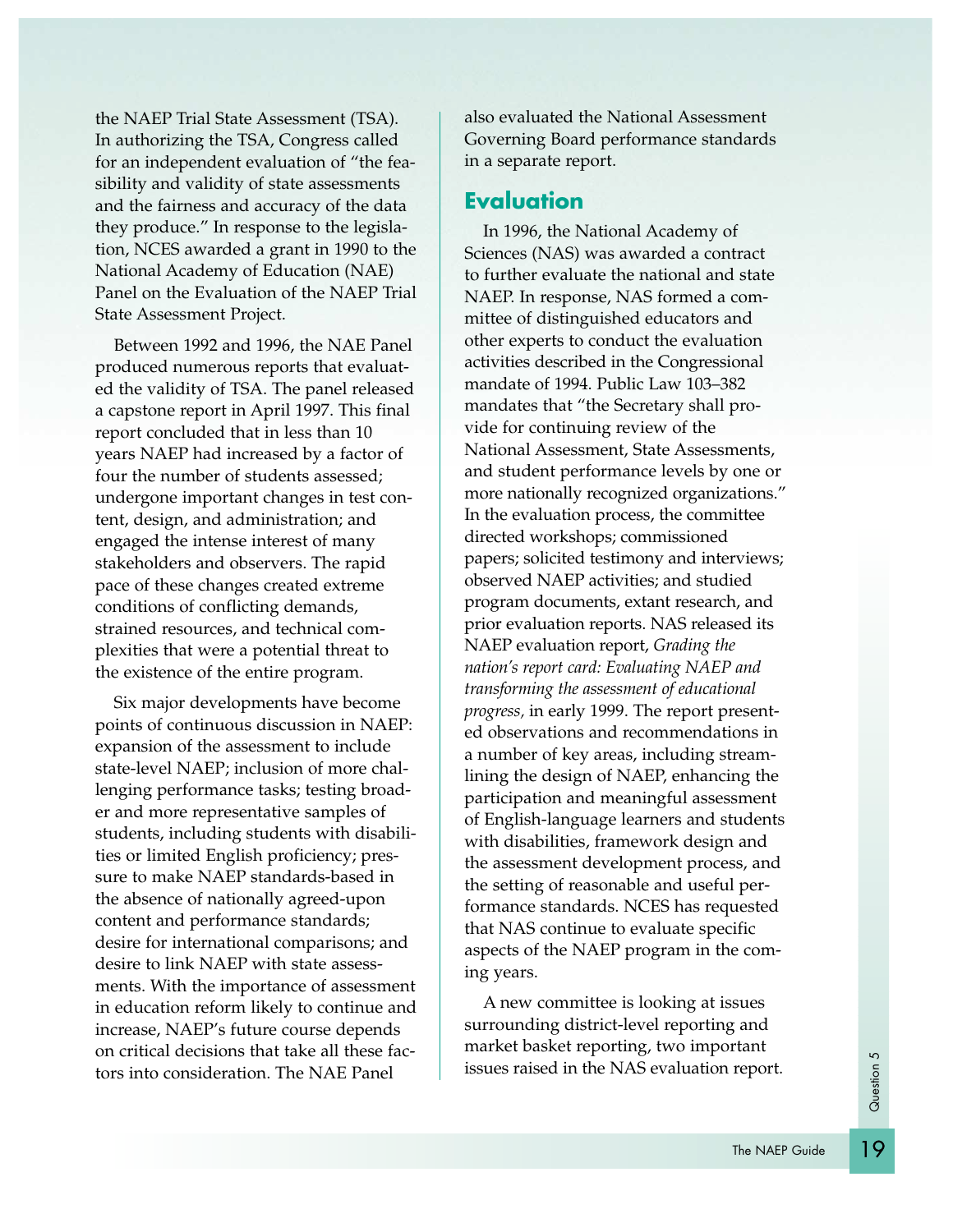#### **The NAEP Validity Studies Panel**

NCES funded a contract that established the NAEP Validity Studies (NVS) Panel. This panel was formed to provide technical review of NAEP plans and products and to identify technical concerns and promising techniques worthy of further study and research.

Since its inception in October 1995, the NVS Panel has worked on numerous validity studies, and that work will continue in the coming years. To date, the panel has released reports on: (1) optimizing state NAEP, (2) the information value of constructed-response items, (3) evaluation of NAEP equating procedures, (4) a feasibility study of two-stage testing in largescale educational assessments, (5) the effects of finite sample corrections on state assessment sample size requirements, (6) a proposed research program on NAEP reporting, and (7) an investigation of why some students do not respond to NAEP questions.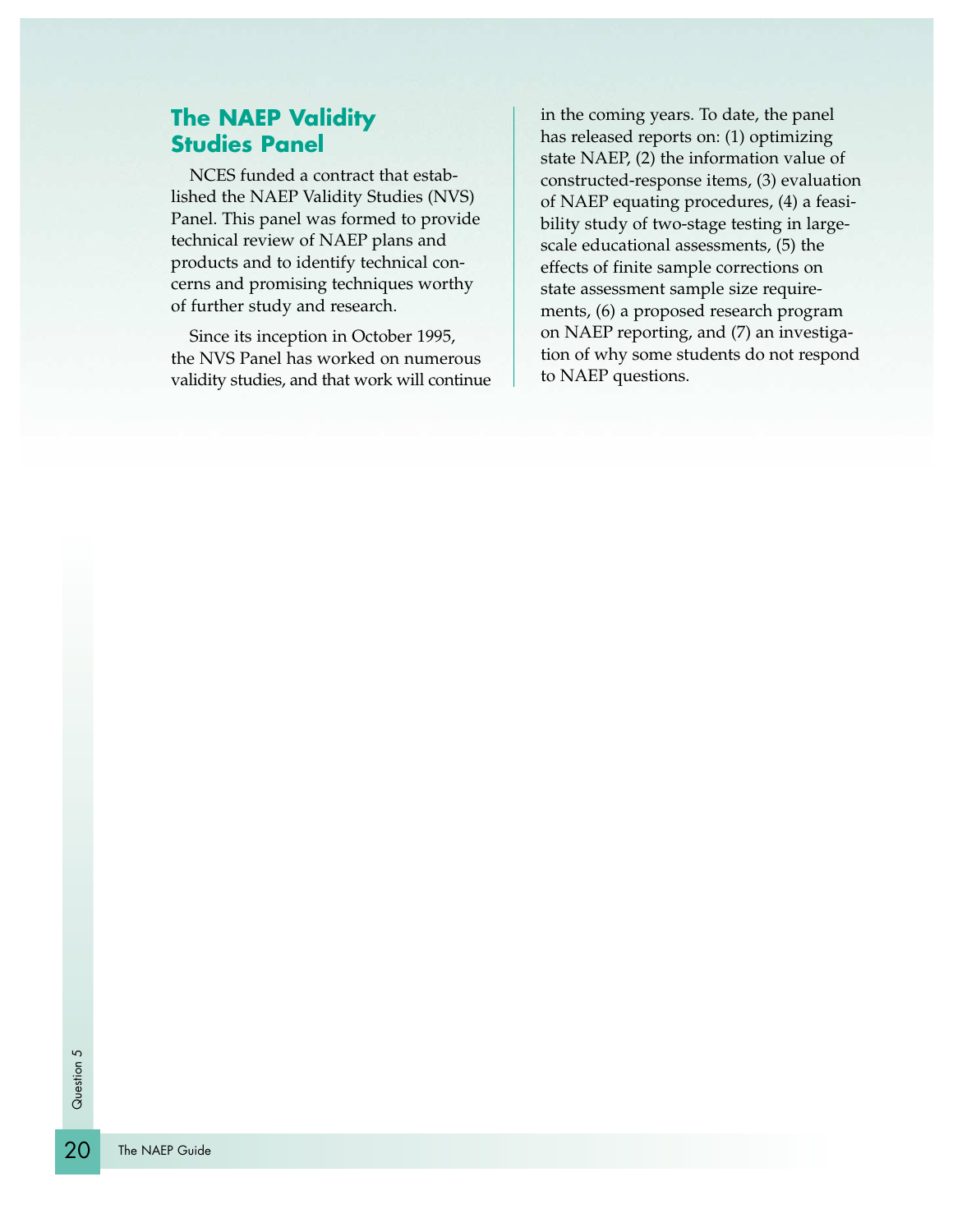

**Answer**

#### *What process is used to develop the assessments?*

To meet the nation's growing need for information about what students know and can do, the NAEP assessment instruments must measure change over time and must reflect changes in curricula and instruction in diverse subject areas. Meeting these goals can be especially challenging because instructional design and objectives may change at any time in the nation's 100,000 schools.

Developing the assessment instruments—from writing questions to analyzing field-test results to constructing the final instruments—is a complex process that consumes most of the time during the interval between assessments. In addition to conducting a field test, developers subject the assessment instruments to numerous reviews to identify areas that require revision or augmentation so they comply with the specifications of the framework and the achievement levels.

### **FURTHER DETAILS**

#### **The Development Process**

The following section summarizes the instrument development process that NAEP uses for the main and state assessments. Newly developed assessment questions and exercises go through all the steps in this process. The many reviews help identify areas that must be revised or augmented to ensure compliance with the framework and the achievement levels. Thus, many experts offer input into the development process, ensuring that the tests adhere as closely as possible to the goals established by the National Assessment Governing Board (NAGB).

#### **Summary of the NAEP Instrument Development Process**

• Educational Testing Service (ETS) test development specialists and various subject-matter experts write the questions and exercises and then

classify them according to framework specifications.

- Test development staff experienced in the subject area review the questions and exercises for content concerns and revise them accordingly.
- Questions and exercises are banked in the test development system, as is all classification information.
- A test developer assembles blocks of questions and exercises for field tests according to specifications.
- Specialists review the blocks, which undergo mandatory sensitivity and editorial reviews.
- Assessment questions are administered to individual students in oneon-one question tryout sessions to determine both how well students understand the questions and what further refinements should be made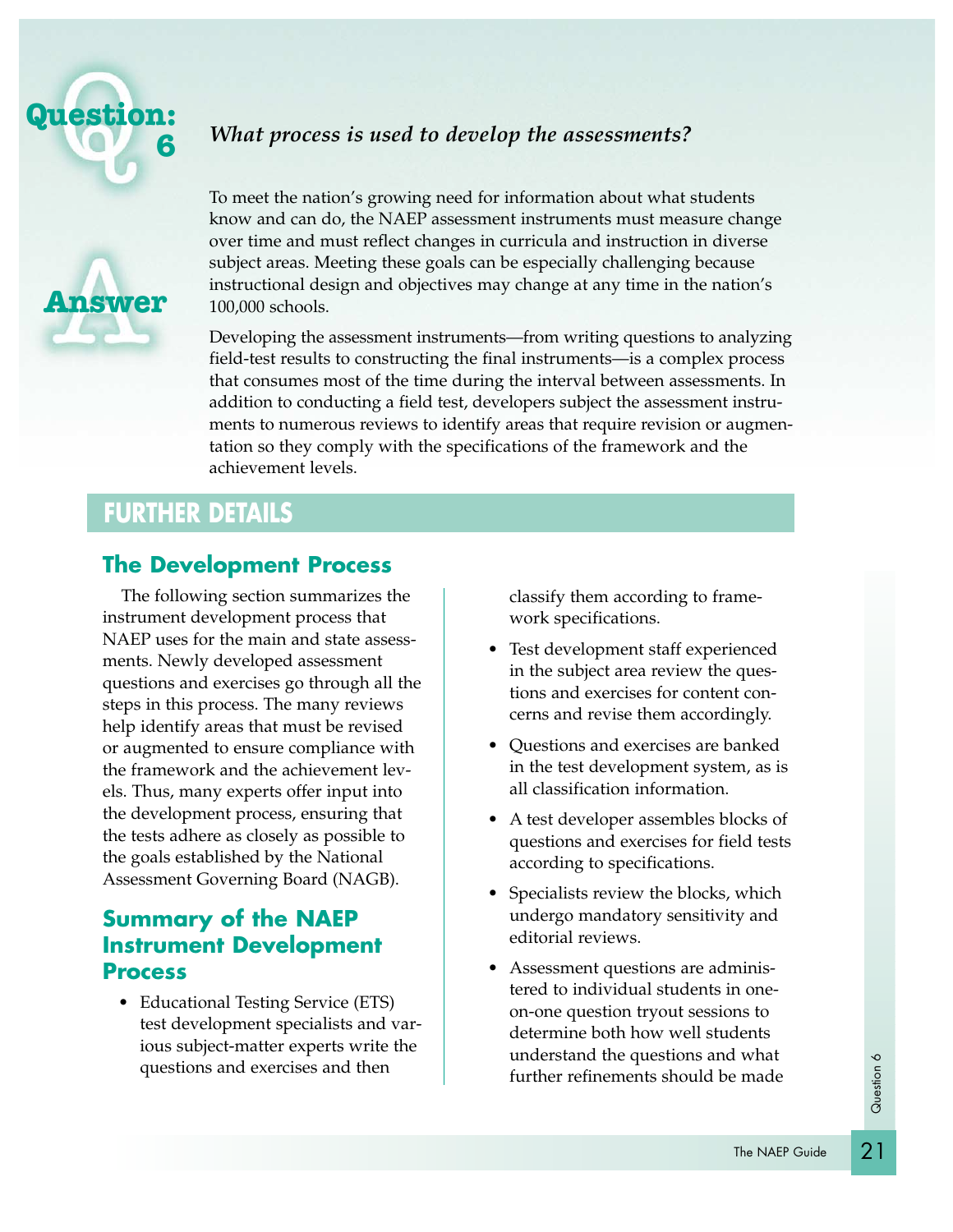to the wording or formatting of questions.

- Instrument Development Committees convene to review the questions and blocks and to independently confirm that the questions fit the framework specifications and are correctly classified.
- Outside groups of content and assessment experts verify the question classifications independently.
- For the state assessment program, the NAEP NETWORK reviews all questions, exercises, blocks, and questionnaires that will be included in the assessment.
- A test developer updates the test development version of the questions and exercises based on committee, NAEP NETWORK, and content and assessment expert reviews.
- The field test questionnaires and assessment exercises are reviewed by the National Center for Education Statistics (NCES), the National Assessment Governing Board (NAGB), the Office of Management and Budget (OMB), and the Information Management Compliance Division (IMCD) for compliance with government policies on data collection. Revisions to the field test versions are made as needed to obtain government clearance.
- A clearance number is obtained for the field test.
- Field test booklets and questionnaires are printed, and other assessment materials (such as audiotapes, photographs, and hands-on science materials) are produced.
- Exercises from the blocks are banked in the test development system.
- **• The field tests are administered.**
- The field tests are scored and analyzed.
- Suitable questions for the assessment are selected.
- Subject-matter specialists review the blocks selected for the assessment.
- The blocks undergo sensitivity and editorial reviews.
- Instrument Development Committees convene to review the questions and blocks and to independently confirm classification codes.
- The assessment questionnaires and assessment exercises are reviewed by NCES, NAGB, OMB, and IMCD for compliance with government policies on data collection. Revisions to the field test versions are made as needed to obtain government clearance.
- The camera-ready blocks are proofed and approved for printing.
- Final versions of other assessment materials (such as audiotape and photographs) are approved for production.
- The assessment booklets and questionnaires are prepared, proofed, and printed.
- Exercises from the blocks are banked in the test development system.
- **• The assessments are administered.**

The blocks used in NAEP are collections of questions administered to students as a timed unit. NAGB is responsible for ensuring that all questions selected for NAEP are free from racial, cultural, gender, or regional bias. Thus, the blocks undergo a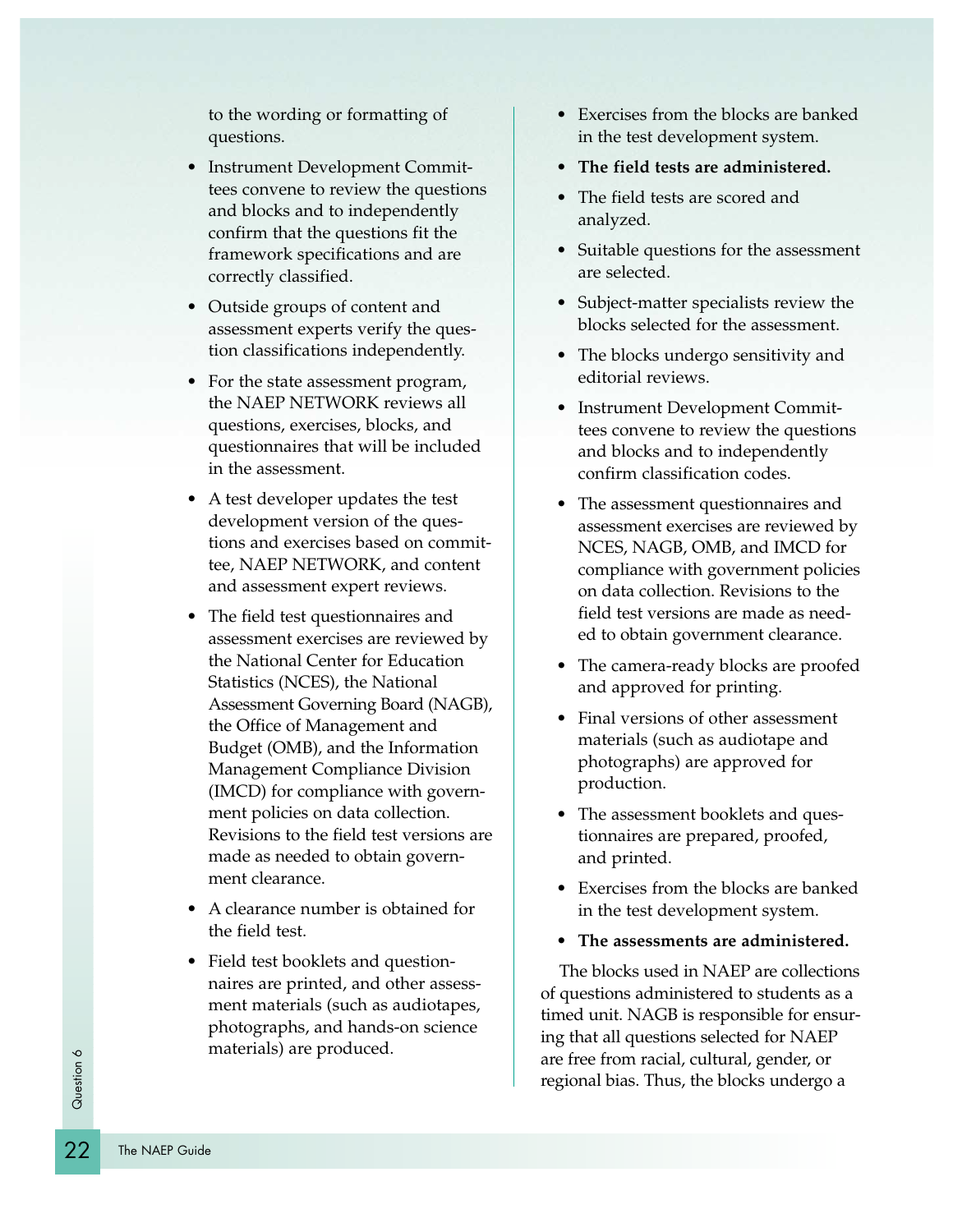mandatory sensitivity review to ensure that the assessment reflects a thoughtful, balanced consideration of all groups of people. External reviewers, including state education agency personnel, review the questions for appropriateness for students from a variety of backgrounds and across regions. NCES also reviews all NAEP questions, and OMB and IMCD further review the background questions.

As a final quality control measure to monitor against bias, the results for each question are checked empirically after the field test. This empirical check for fairness employs differential item functioning (DIF) analyses. DIF analyses identify questions that are differentially difficult for particular subgroups of students (who are categorized by racial or ethnic group membership or by gender) for reasons that seem unrelated to the overall ability of the students. For further discussion of DIF procedures, see the *NAEP 1996 Technical Report.*

The Instrument Development Committee reviews the questions and blocks and independently confirms the classification codes. This committee meets several times during the development cycle to consider question format and appropriateness and the cognitive processes being measured, to refine scoring rubrics after the field test, and to review field test results.

The NAEP NETWORK includes representatives from nonpublic schools and assessment directors from all 50 states, Guam, Puerto Rico, the Virgin Islands, the District of Columbia, and the Department of Defense Education Activity schools. The NAEP NETWORK convenes to review all exercises, blocks, and questionnaires that will be included in the state assessment program.

#### **Related Question:**

Question 11: *How does NAEP analyze the assessment results?*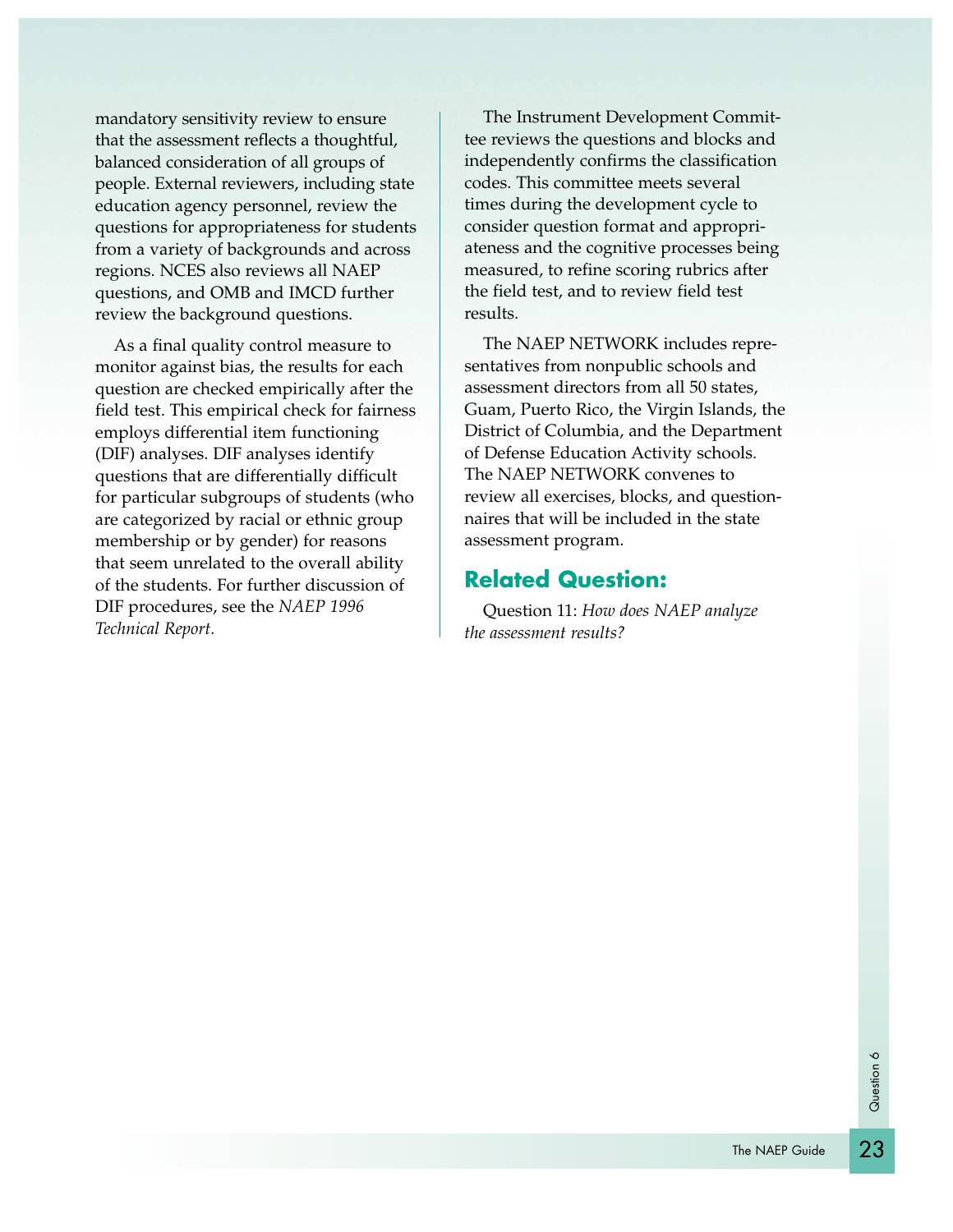



### *How does NAEP accommodate students with disabilities and students with limited English proficiency?*

Throughout its history, NAEP has always encouraged the inclusion of all students who could meaningfully participate in the assessment, including those with disabilities and those with limited English proficiency. An estimated 10 percent of the school population is classified as having a disability or limited English proficiency. Nearly half of these students have been included in previous assessments, although the percentages vary by grade and subject being assessed.

Previously, because of concerns about standardized administration, accommodations such as bilingual booklets and extended testing time were not permitted, excluding some students who could have participated if accommodations had been made. Because it is committed to increased inclusion, the National Center for Education Statistics (NCES) formally tested new policies with the 1996 NAEP assessment. Under these guidelines, school administrators were encouraged even more than in the past to include students with disabilities or limited English proficiency (SD/LEP) if any doubt about excluding the student existed. Although NAEP establishes the criteria for inclusion, differences remain among states in how SD/LEP students are treated. Because of the 1997 amendments to the Individuals with Disabilities Education Act, some states are changing their procedures for students with disabilities.

# **FURTHER DETAILS**

#### **Increased Inclusion**

NAEP intends to assess all students selected to participate. However, some students may have difficulty with the assessment as it is normally administered because of a disability or limited English proficiency.

Beginning with the 1996 national assessment, NAEP implemented a twopart modification of procedures to increase inclusion in NAEP assessments. First, revised criteria were developed to define how decisions about inclusion should be made. Second, NAEP provided certain accommodations that were either specified in a student's Individualized Education Plan (IEP) or frequently used to test the student. The accommodations

vary depending on the subjects being assessed.

When a school identifies a student as having a disability or limited English proficiency, the teacher or staff member who is most familiar with the student is asked to complete a questionnaire about the services received by the student and to determine whether the student should take part in the assessment. The questionnaire provides useful information about differential exclusion rates across disability conditions and across the states. Students who cannot take part, even with an accommodation allowed by NAEP, are excluded from the assessment.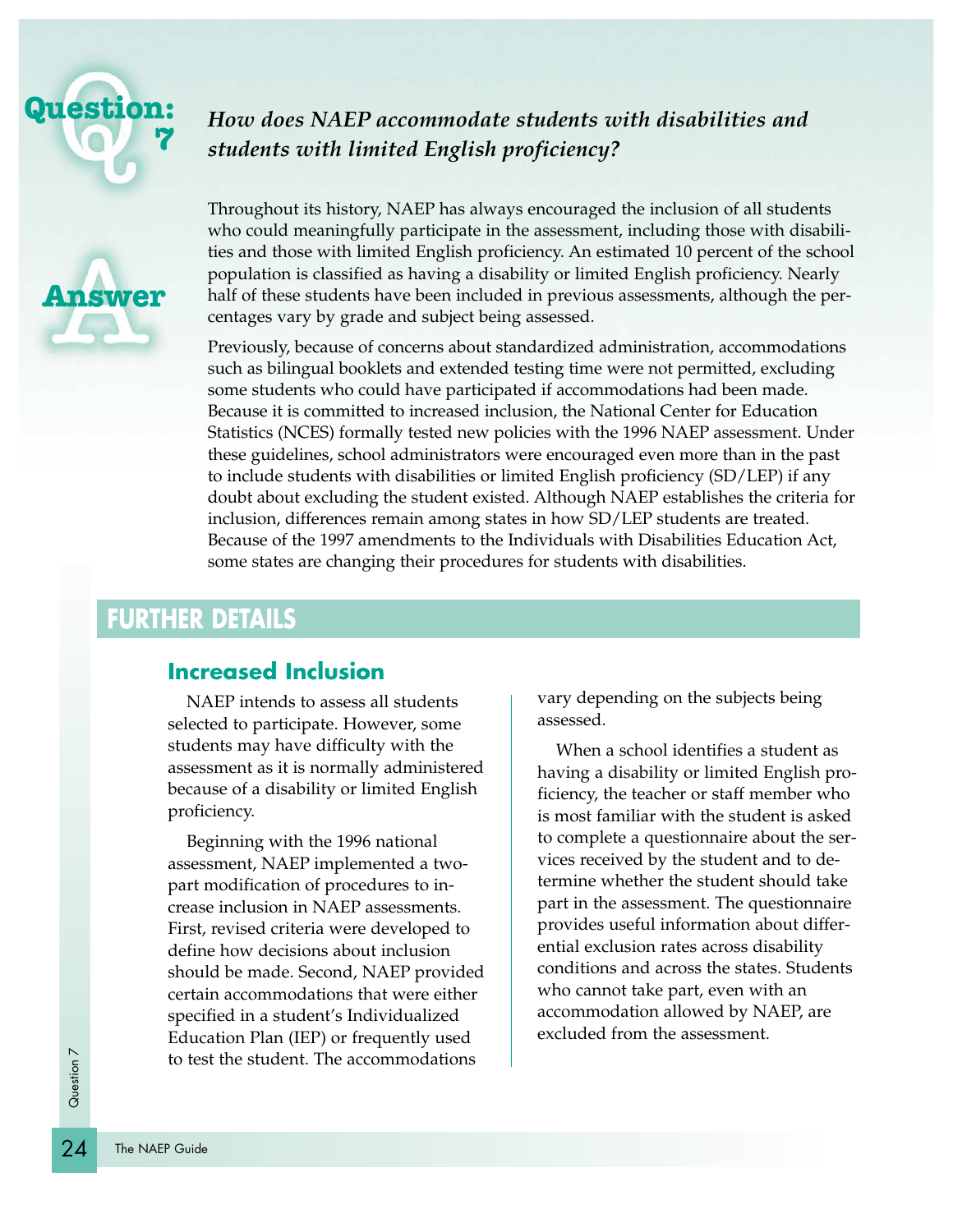#### **Summary**

NAEP has traditionally included more than 90 percent of the students selected for the sample. Even though the percentage of exclusion is now relatively small, NAEP continually explores ways to further reduce exclusion rates while

ensuring that NAEP results are representative and can be generalized.

### **Related Question:**

Question 14: *What contextual background data does NAEP provide?*

25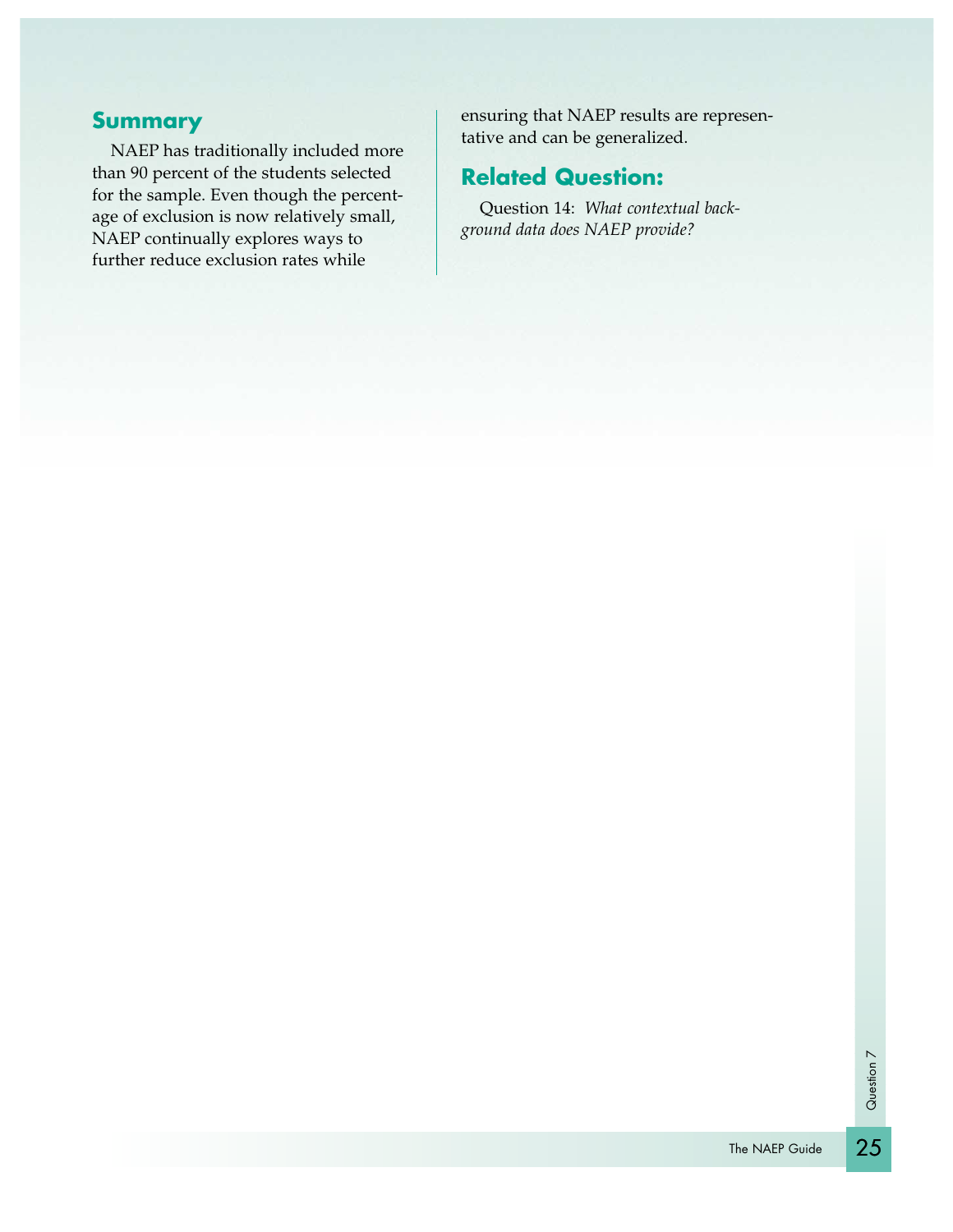



NAEP frameworks are updated to reflect changes both in curricula and in the way subjects are taught. The 1997 NAEP arts assessment emphasized performance and integrated performance tasks into the assessment instruments for visual arts, music, dance, and theatre. The 1998 assessments in reading, writing, and civics emphasized activities that used a variety of stimulus materials such as cartoons, color photographs, and letters. Both the mathematics and science assessments for 2000 take into account recent developments in education. The mathematics assessment incorporates the use of calculators, rulers, protractors, and manipulatives into meaningful assessment exercises. Many questions in the science assessment are performance exercises, and some hands-on tasks require students to engage in scientific investigations. Since 1996, all NAEP assessments have emphasized the inclusion of more students who require special accommodations.

## **FURTHER DETAILS**

#### **Innovations in Recent Assessments**

Each new framework contains assessment objectives that have been updated to reflect changes in curricula and instruction, often requiring innovations in assessment instrumentation, scoring procedures, and analysis methodology. Even when the same framework guides assessments for several years, shifts in curricular or instructional practice may necessitate the field testing or use of new blocks of questions or performance tasks for subsequent assessments.

#### **NAEP in 2000**

The 2000 NAEP assessment in mathematics is the fourth in a trend line that began in 1990, continuing in 1992 and in 1996. The 2000 assessment maintains the design of the earlier mathematics assessments. It also continues the trend of incorporating the use of calculators, rulers,

protractors, and manipulatives into meaningful assessment exercises that are presented in both multiple-choice and constructed-response formats. Some constructed-response questions require students to generate extended responses that support conjectures, justify conclusions, and substantiate numerical results.

The 2000 NAEP assessment in science is the second in a trend line that began in 1996. Many questions in the assessment are performance exercises. These enhance the assessment's measurement of students' abilities to reason, explain, and apply scientific knowledge and to plan and evaluate scientific investigations. In addition, many students are required to complete a hands-on task that requires them to manipulate equipment, observe, measure, and reach some conclusions regarding their investigation.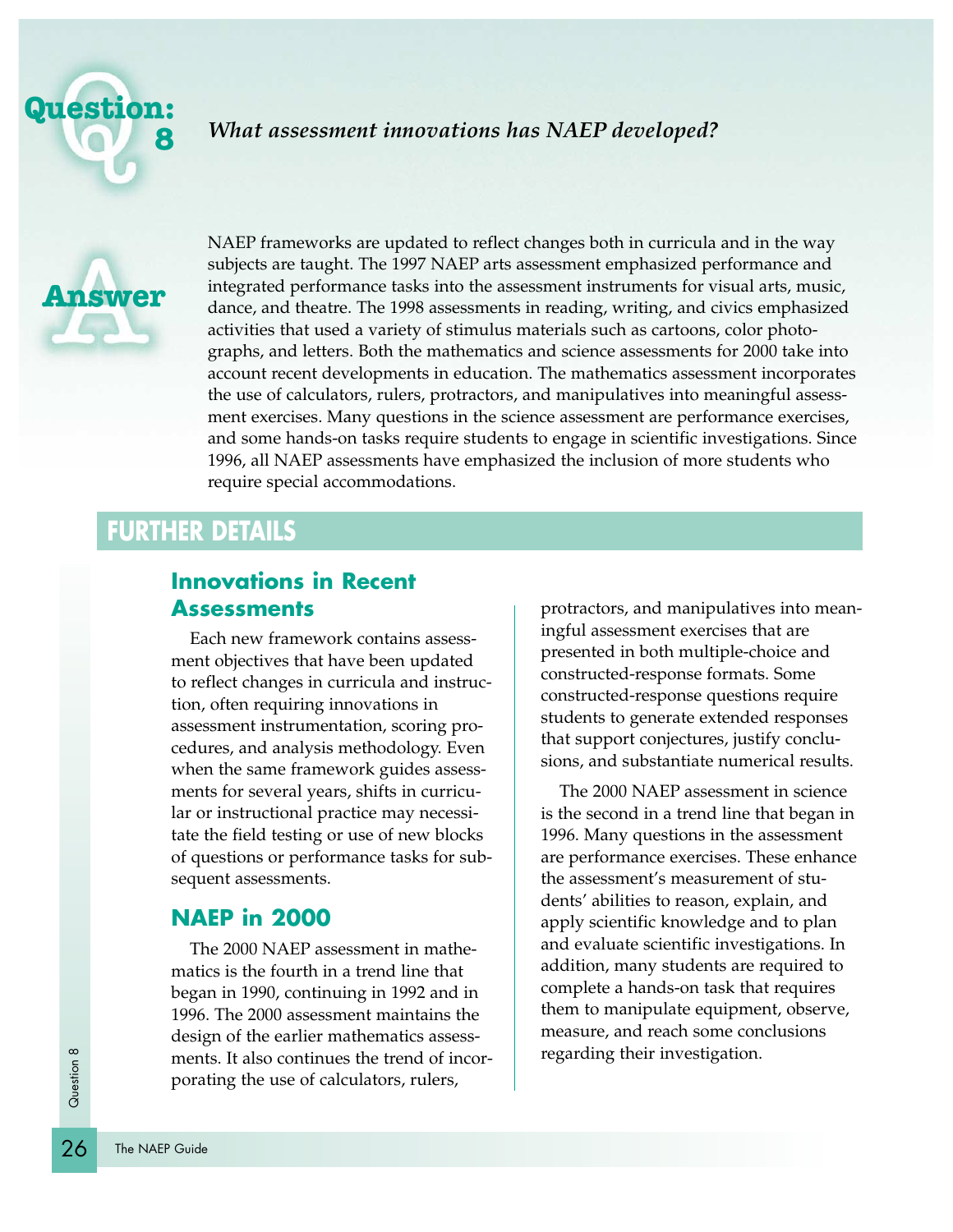### **The Impact of NAEP Innovations**

The NAEP assessments have had an impact throughout the nation as NAEP data, the frameworks, and their objectives have served as models for several state testing programs. For example, Maryland used the 1990 NAEP reading and writing frameworks to develop the Maryland Learning Outcomes in those areas. As a result, the Maryland outcomes resemble the NAEP objectives in name and construct definition. West Virginia, like Maryland, has used NAEP as a model for its curriculum specifications.

In 1994, North Carolina conducted a special study of eighth-grade students to link their performance on the North

Carolina End-of-Grade Tests in Mathematics to the NAEP mathematics assessment performance at grade 8. The state is also examining ways to better align the achievement levels from the end-of-grade tests for grades 3 through 8 with those from the NAEP assessment.

Finally, Ohio used the NAEP frameworks as models to develop its content standards. Ohio has also modeled questions on the NAEP item structure when developing state assessments at grades 4 and 6 in reading, writing, mathematics, citizenship, and science. For additional information about NAEP activities in a given state, contact the NAEP coordinator for that state. A list of coordinators appears on the NCES World Wide Web site (http:// nces.ed.gov/nationsreportcard).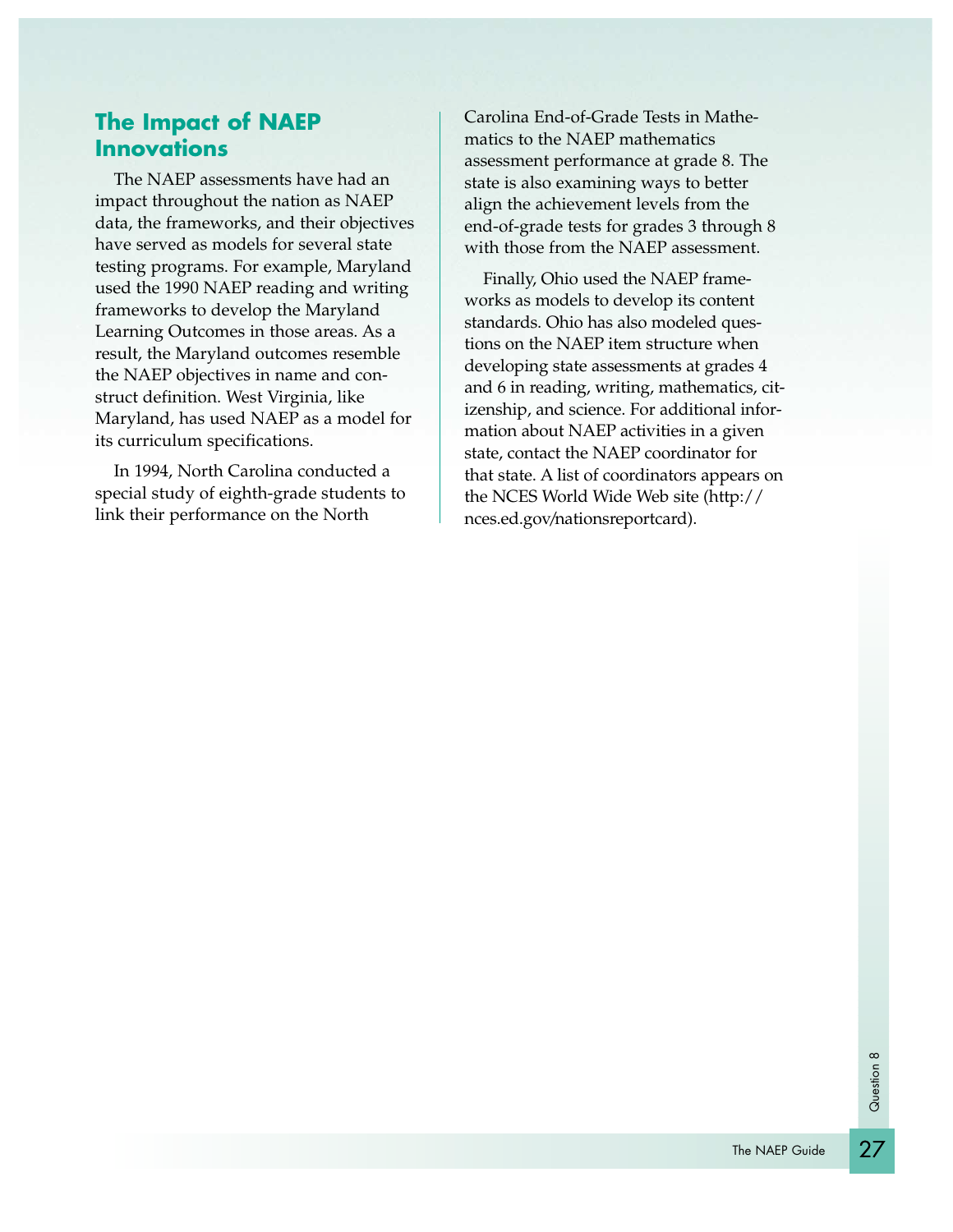

### *What results does NAEP provide?*



NAEP provides results about subject-matter achievement, instructional experiences, and school environment and reports these results by populations of students (e.g., fourth graders) and subgroups of those populations (e.g., male students or Hispanic students). NAEP does *not* provide individual scores for the students or schools assessed.

Subject-matter achievement is reported in two ways—scale scores and achievement levels—so that student performance can be more easily understood. NAEP scale score results provide information about the distribution of student achievement by groups and subgroups. Achievement levels categorize student achievement as *Basic, Proficient,* and *Advanced,* using ranges of performance established for each grade. (A fourth level, below *Basic,* is also reported for this scale.) Achievement levels are used to report results by a set of standards for what students should know and be able to do.

Because NAEP scales are developed independently for each subject, scale score and achievement level results cannot be compared across subjects. However, these reporting metrics greatly facilitate performance comparisons within a subject from year to year and from one group of students to another in the same grade.

# **FURTHER DETAILS**

#### **NAEP Contextual Variables**

As the Nation's Report Card, national NAEP examines the collective performance of U.S. students. State NAEP provides similar information for participating jurisdictions. Although it does not report on the performance of individual students, NAEP reports on the overall performance of aggregates of students (e.g., the average reading scale score for eighthgrade students or the percentage of eighth-grade students performing at or above the *Proficient* level in reading). NAEP also reports on major subgroups of the student population categorized by demographic factors such as race or ethnicity, gender, highest level of parental education, location of the school (central

city, urban fringe or large town, or rural or small town), and type of school (public or nonpublic).

Information provided through background questionnaires completed by students, teachers, and school administrators enables NAEP to examine student performance in the context of various education-related factors. For instance, the NAEP 1998 assessments reported results gathered from these questionnaires for the following contextual variables: course taking, homework, use of textbooks or other instructional materials, home discussions of school work, and television-viewing habits.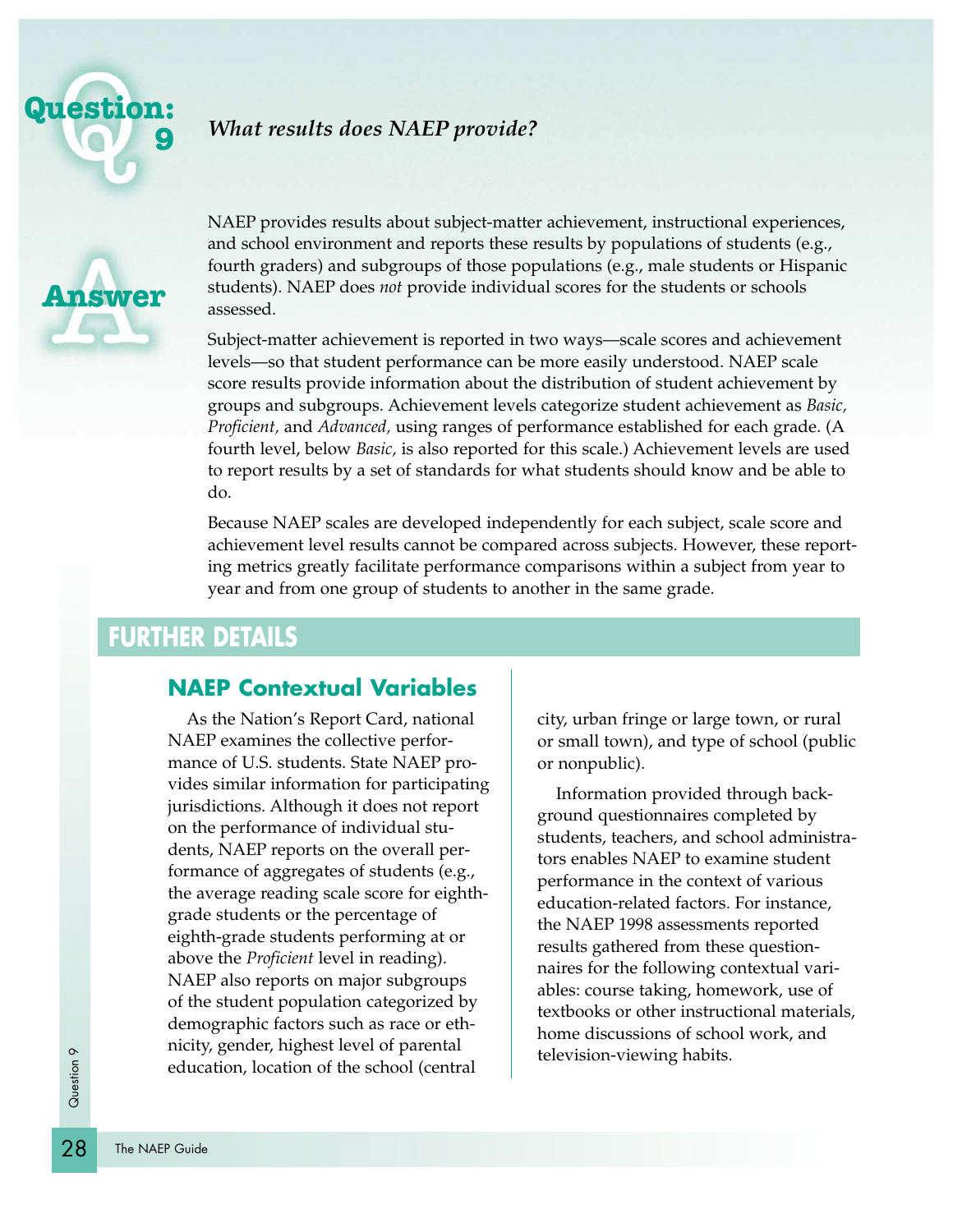# **NAEP Subject-Matter Achievement**

NAEP assessments provide a great deal of information about students' knowledge and abilities. The usefulness of the information obtained through the main and state NAEP is maximized by presenting average scores and percentiles on NAEP subject scales and by presenting the percentages of students attaining specific NAEP achievement levels. (Results from the long-term trend component of the national assessment are reported only in terms of NAEP subject-area scale scores, not achievement levels.)

Starting with the 1990 assessment, the National Assessment Governing Board (NAGB) developed achievement levels for each subject at each grade level to measure how well students' *actual* achievement matches the achievement *desired* of them. Thus, NAEP results provide information about what students *know* and *can do* (mapped on the NAEP subject scale), and they indicate the extent to which student achievement meets expectations of what students *should know*

and *should be able to do* (mapped as an achievement level).

### NAEP Subject Scales

For each subject area assessed, student responses are analyzed to determine the percentage of students responding correctly to each multiple-choice question and the percentage of students performing in each of the score categories for constructed-response questions. Item response theory (IRT) methods are used to generate scales that summarize performance on the primary dimensions of the curricular frameworks used to develop the assessment. For example, three scales were developed for the NAEP 1998 reading assessments: reading for literary experience, reading to gain information, and reading to perform a task. A reading composite scale based on the weighted average of the three scales was also developed and used as the principal measure for reporting NAEP results. Because the scales for each NAEP subject are developed independently, results cannot be compared across subjects.

|            | <b>Achievement Level Policy Definitions</b>                                                                                                                                                                                                                                                                       |
|------------|-------------------------------------------------------------------------------------------------------------------------------------------------------------------------------------------------------------------------------------------------------------------------------------------------------------------|
| Basic      | Partial mastery of prerequisite knowledge and skills that are fun-<br>damental for proficient work at each grade.                                                                                                                                                                                                 |
| Proficient | Solid academic performance for each grade assessed. Students<br>reaching this level have demonstrated competency over challeng-<br>ing subject matter, including subject-matter knowledge, application<br>of such knowledge to real-world situations, and analytical skills<br>appropriate to the subject matter. |
| Advancec   | Superior performance.                                                                                                                                                                                                                                                                                             |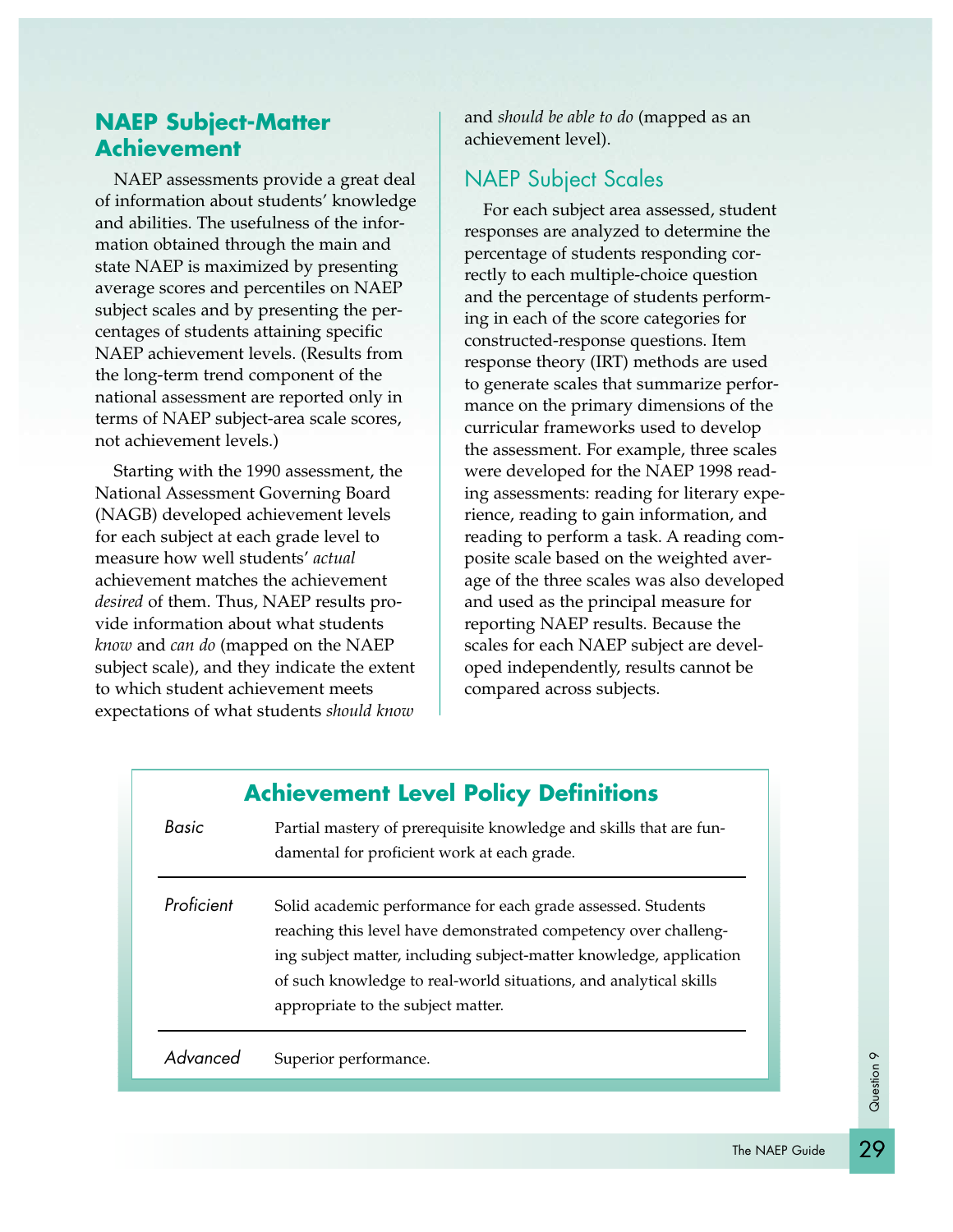#### Achievement Levels

For the three subjects to be assessed in 2000, results will be reported using the achievement levels authorized by the NAEP legislation. A broadly representative panel of teachers, education specialists, and members of the general public defined these achievement levels, which were adopted by NAGB. The achievement levels are based on collective judgments about what students *should know* and *should be able to do* relative to the content reflected in the NAEP assessment framework.

For each grade assessed, three achievement levels are defined: *Basic, Proficient,* and *Advanced*. The table on page 29 presents the policy definitions of the three achievement levels, and the *Report Card* for each subject contains detailed descriptions of the subject-specific achievement levels.

The NAEP legislation requires that the achievement levels be used on a developmental basis until the Commissioner of Education Statistics determines, as the result of a congressionally mandated evaluation by one or more nationally recognized evaluation organizations, that the achievement levels are "reasonable, valid, and informative to the public." Upon review of the available information, the Commissioner of Education Statistics agrees with the National Academy's recommendation that caution needs to be exercised in the use of the current achievement levels, since in the opinion of the Academy, "... appropriate validity evidence for the cut scores is lacking; and the process has produced unreasonable results." Therefore, the Commissioner concludes that these achievement levels should continue to be considered developmental and should

continue to be interpreted and used with caution. The Commissioner and the Governing Board believe that the achievement levels are useful for reporting on trends in the educational achievement of students in the United States.

#### **Limitations of NAEP**

Simple or causal inferences related to subgroup membership, the effectiveness of public and nonpublic schools, and state- or district-level educational systems cannot be drawn using NAEP results. For example, performance differences observed among racial or ethnic subgroups are almost certainly associated with a broad range of socioeconomic and educational factors that are not addressed by NAEP assessments. In addition, the student participation rates and motivation of students, particularly twelfth graders, should be considered when interpreting NAEP results.

NAEP does not, nor is it designed to, report scores for individuals. Therefore, student-level inferences should not be drawn from the NAEP data.

The NAEP assessment results are most useful when they are considered in light of other knowledge about the education system, such as trends in educational reform, changes in the school-age population, and societal demands and expectations.

#### **Related Questions:**

Question 2: *What subjects does NAEP assess? How are the subjects chosen, and how are the assessment questions determined? What subjects were assessed in 1999? What subjects will be assessed in 2000?*

Question 14: *What contextual background data does NAEP provide?*

Question 18: *Who are the students assessed by NAEP?*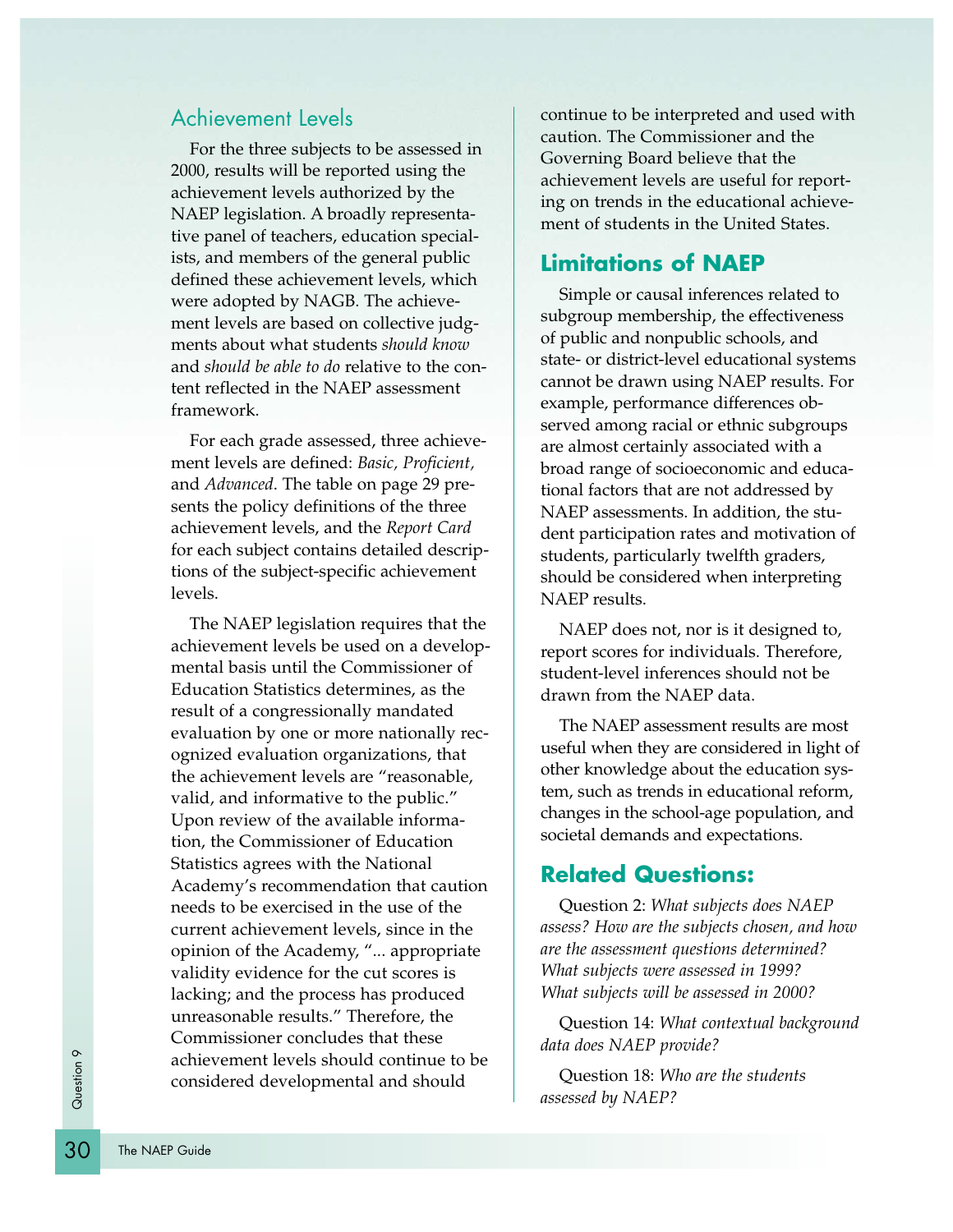

# *How does NAEP reliably score and process millions of student-composed responses?*

Scoring a large number of constructed responses with a high level of reliability and within a limited time frame is essential to NAEP's success. (In 1998, approximately 3.8 million constructed responses were scored.) To ensure reliable, quick scoring, Educational Testing Service (ETS) and National Computer Systems (NCS) take the following steps:

- develop focused, explicit scoring guides that match the criteria emphasized in the assessment frameworks;
- recruit qualified and experienced scorers, train them, and verify their abilities through qualifying tests;
- employ an image-processing and scoring system that routes student responses directly to the scorers so they can focus on scoring rather than paper routing;
- monitor scorer consistency through ongoing reliability checks and assess the quality of scorer decision making through frequent backreading; and
- document all training, scoring, and quality control procedures in the technical reports.

The 2000 NAEP assessments will contain both constructed-response and multiple-choice questions. The constructed responses are scored using the image-processing system, whereas the responses to the multiple-choice questions are scored by scanning the test booklets. The following table summarizes the scoring from the 1998 assessments.

#### **1998 NAEP Assessment: Main and State Constructed Responses Scored in Reading, Writing, and Civics**

|                                           | Reading   | <b>Writing</b> | <b>Civics</b> | Total     |
|-------------------------------------------|-----------|----------------|---------------|-----------|
| Number of Questions                       | 191       | 66             | 78            | 335       |
| Responses Scored                          | 3,201,855 | 373,280        | 195,817       | 3,770,952 |
| <b>Elapsed Scoring Time</b>               |           |                | $141/2$ weeks |           |
| Number of Scorers and<br>Leaders Required |           | 637            |               |           |

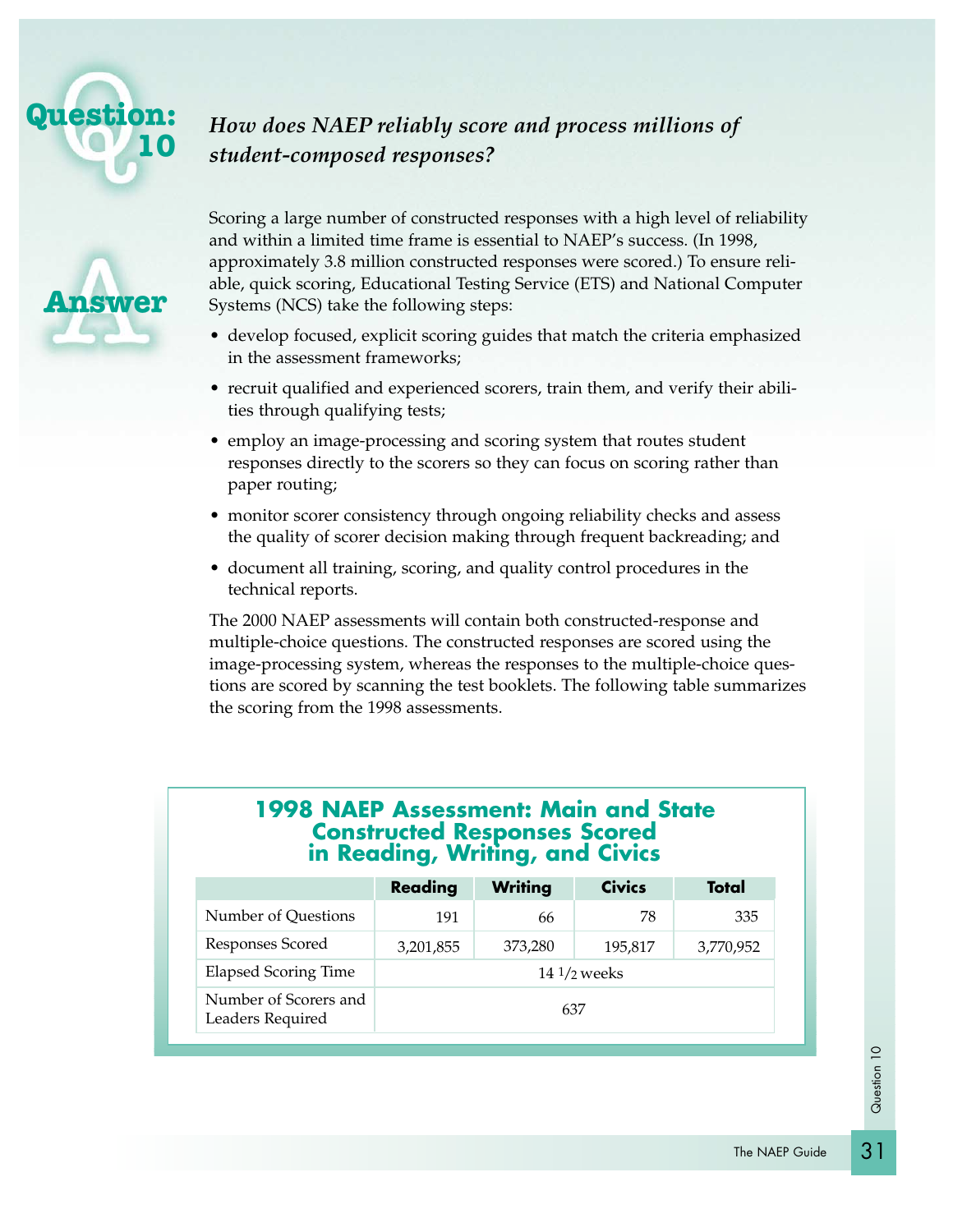### **Developing Scoring Guides**

Scoring guides for the assessments are developed using a multistage process.

First, scoring criteria are articulated. While the constructed-response tasks are being developed, an initial version of the scoring guides is drafted. Subject area and measurement specialists, the Instrument Development Committees, the National Center for Education Statistics (NCES), and the National Assessment Governing Board (NAGB) review the scoring guides to ensure that they include criteria consistent with the wording of the questions; are concise, explicit, and clear; and reflect the assessment framework criteria.

Next, the guides are used to score student responses from the field test. The committees and ETS staff use the results from this field test to further refine the guides. Finally, training materials are prepared. Assessment specialists from ETS select examples of student responses from the actual assessment for each performance level specified in the guides. Selecting the examples provides a final opportunity to refine the wording in the scoring guides, develop additional training materials, and make certain that the guides accurately represent the assessment framework criteria.

The examples clearly express the committees' interpretations of each performance level described in the scoring guides and help illustrate the full range of achievement under consideration. During the actual scoring process, the examples help scorers interpret the scoring guides consistently, thereby ensuring the accurate and reliable scoring of diverse responses.

### **Recruiting and Training Scorers**

Recruiting highly qualified scorers to evaluate students' responses is crucial to the success of the assessment. A five-stage model is used for selecting and training scorers.

The first stage involves selecting scorers who meet qualifications specific to the subject areas being scored. Prospective scorers participate in a simulated scoring exercise and a series of interviews before being hired. (Some applicants take an additional exam for writing mechanics.)

Next, scorers are oriented to the project and trained to use the image scoring system. This orientation includes an in-depth presentation of the goals of NAEP and the frameworks for the assessments.

At the third stage, training materials, including sample papers, are prepared for the scorers. ETS trainers and NCS scoring supervisors read hundreds of student responses to select papers that represent the range of scores in the scoring guides while ensuring that a range of participating schools; racial, ethnic, and gender groups; geographic regions; and communities is represented in the training papers.

In the fourth stage, ETS and NCS subject-area specialists train scorers using the following procedures:

- presenting and discussing the task to be scored and the task rationale;
- presenting the scoring guide and the anchor responses;
- discussing the rationale behind the scoring guide, with a focus on the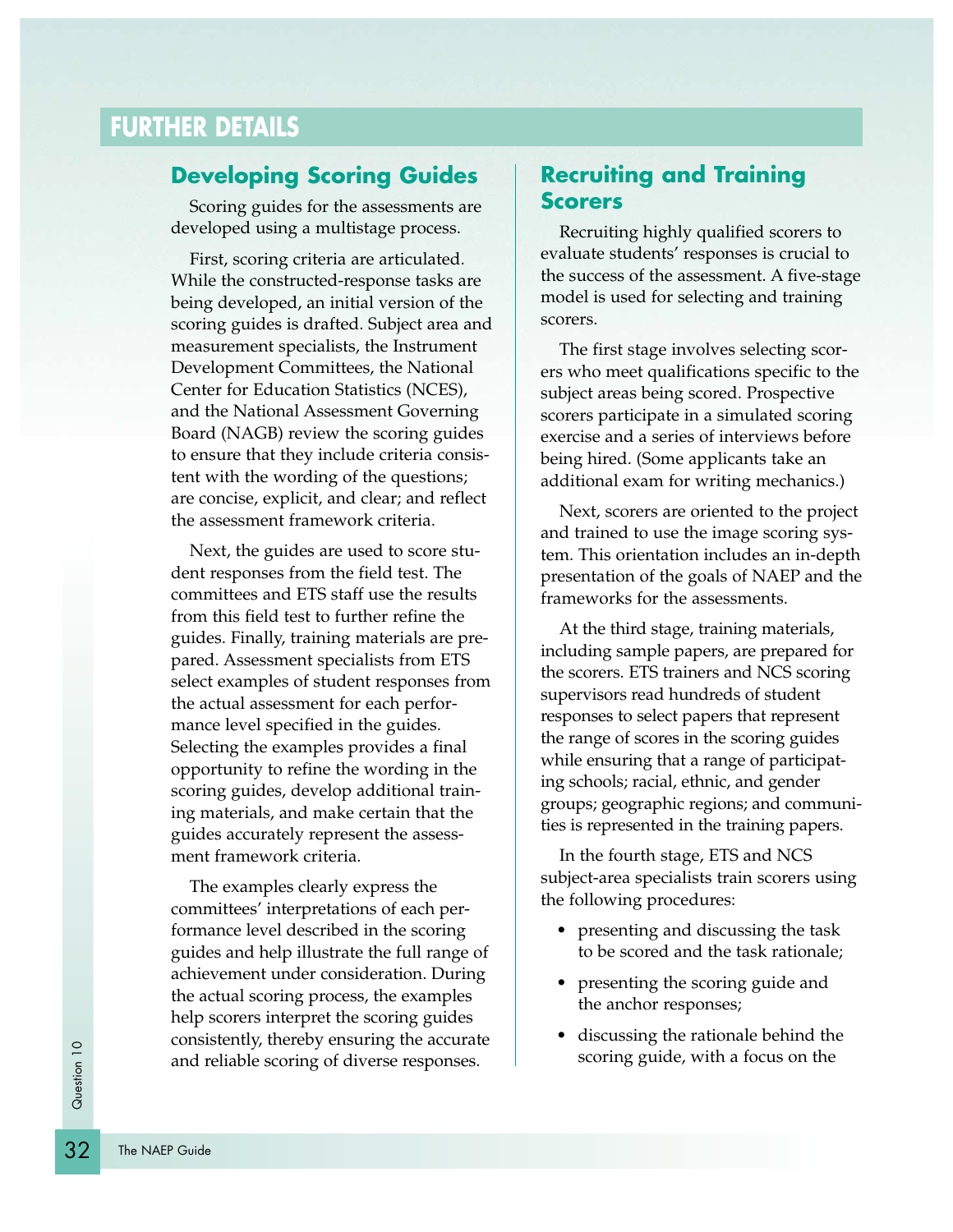criteria that distinguish the various levels of the guide;

- practicing the scoring of a common set of sample student responses;
- discussing in groups each response contained in the practice scoring; and
- continuing the practice steps until scorers reach a common understanding of how to apply the scoring guide to student responses.

In the final stage, scorers assigned to questions that require long constructed responses work through a qualification round to ensure that they can reliably score student responses for extended constructed-response exercises. At every stage, ETS and NCS closely monitor scorer selection, training, and quality.

# **Using the Image-Based System**

The image scoring system was designed to accommodate NAEP's special needs while eliminating many of the complexities in paper-based training and scoring. First used in the 1994 assessment, the image scoring system allows scorers to assess and score student responses on line. To do this, student response booklets are scanned, constructed responses are digitized, and the images are stored for presentation on a large computer monitor. The range of possible scores for an item also appears on the display, and scorers click on the appropriate button for quick and accurate scoring.

Developed by NCS, the system facilitates the training and scoring process by electronically distributing responses to the appropriate scorers and by allowing ETS and NCS staff to monitor scorer

activities consistently, identifying problems as they occur and implementing solutions expeditiously.

The system enhances scoring reliability by providing tools to monitor the accuracy of each scorer and allows scoring supervisors to create calibration sets that can be used to prevent drift in the scores assigned to questions. This tool is especially useful when scoring large numbers of responses to a question, as occurs in state NAEP, which often has more than 30,000 responses per question. The ability to prevent drift and monitor potential problems while scorers evaluate the same question for a long period is crucial to maintaining the high quality of scoring.

The image scoring system allows all responses to a particular exercise to be scored continuously until the item is finished. In an assessment such as NAEP, which utilizes a balanced incomplete block (BIB) design (see question 20 for more detail), grouping all student responses to a single question and working through the entire set of responses improves the validity and reliability of scorer judgments.

# **Ensuring Rater Reliability**

Rater reliability refers to the consistency with which individual scorers assign a score to a question. This consistency is critical to the success of NAEP, and ETS and NCS employ three methods for monitoring reliability.

In the first method, called *backreading,* scoring supervisors review each scorer's work to confirm that the scorer applies the scoring criteria consistently across a large number of responses and that the individual does so consistently across time. Scoring supervisors evaluate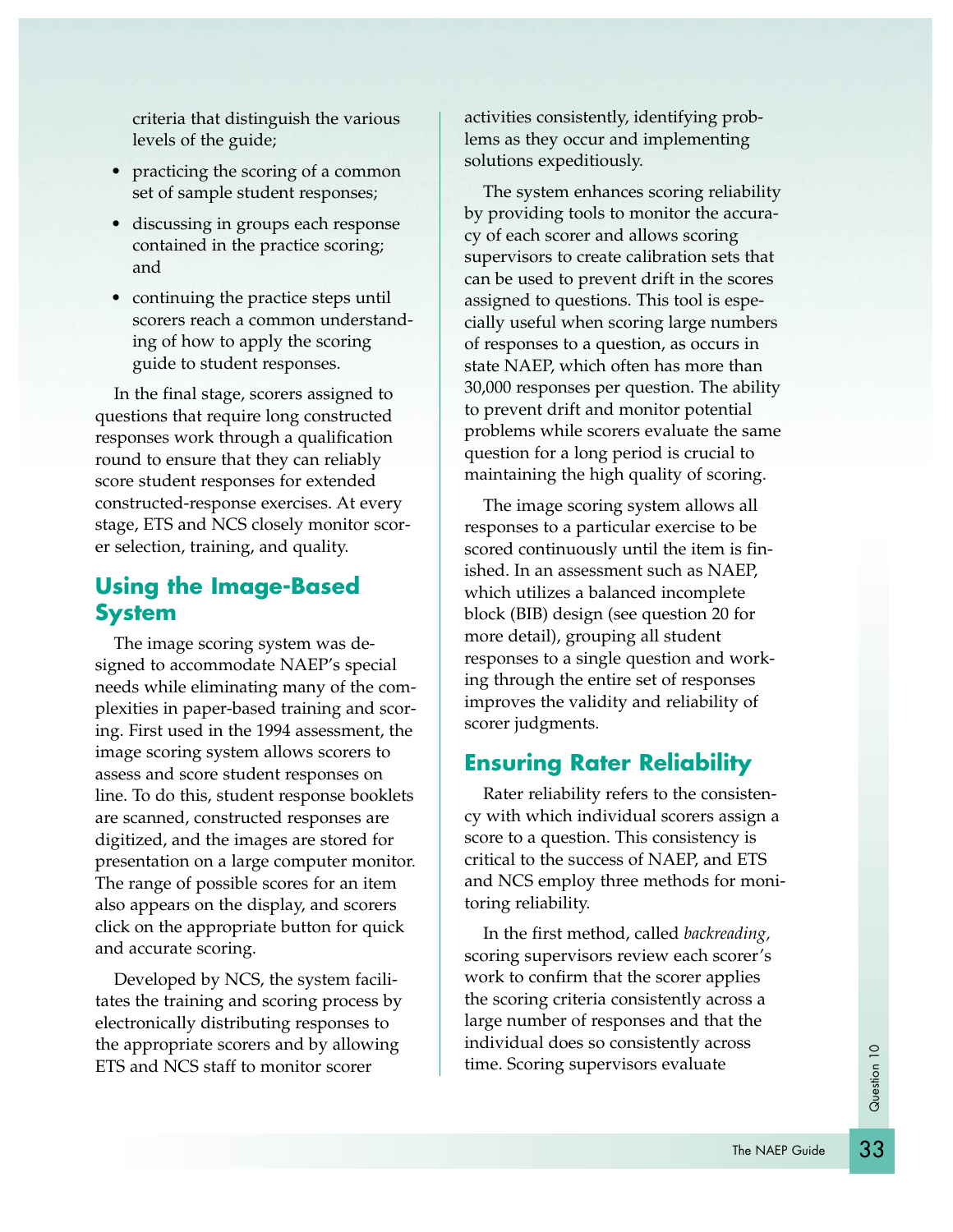approximately 10 percent of each scorer's work in this process.

In the second method, each group of scorers performs daily *calibration* scoring so scoring supervisors can make sure that drift does not occur. Any time scorers have taken a break of more than 15 minutes (e.g., after lunch, at the start of the workday), they score a set of calibration papers that reinforces the scoring criteria.

Last, *interrater reliability* statistics confirm the degree of consistency and reliability of overall scoring, which is measured by scoring a defined percentage of the responses a second time and comparing the first and second scores.

Consistent performance among scorers is paramount for the assessment to produce meaningful results. Therefore, ETS and NCS have designed the image scoring system to allow for easy monitoring of the scoring process, early identification of problems, and flexibility in training and retraining scorers.

Measuring trends in student achievement, whether short or long term, involves special scoring concerns. To maintain a trend, scorers must train using the same materials and procedures from previous assessment years. Furthermore, reliability rates must be monitored within

the current assessment year, as well as across years.

Despite consistent scoring standards and extensive training, experience shows that some discrepancies in scoring may occur between different assessment years. Thus, a random sample of 20 to 25 percent of the responses from the prior assessment is systematically interspersed among current responses for rescoring. The results are used to determine the degree of scoring agreement between the current and previous assessments, and, if necessary, current assessment results are adjusted to account for any differences.

#### **Documenting the Process**

All aspects of scoring students' constructed responses are fully documented. In addition to warehousing the actual student booklets, NCS keeps files of all training materials and reliability reports. NCS records in its scoring reports all the procedures used to assemble training packets, train scorers, and conduct scoring. These scoring reports also include all methods used to ensure reader consistency, all reliability data, and all quality control measures. ETS also summarizes the basic scoring procedures and outcomes in its technical report.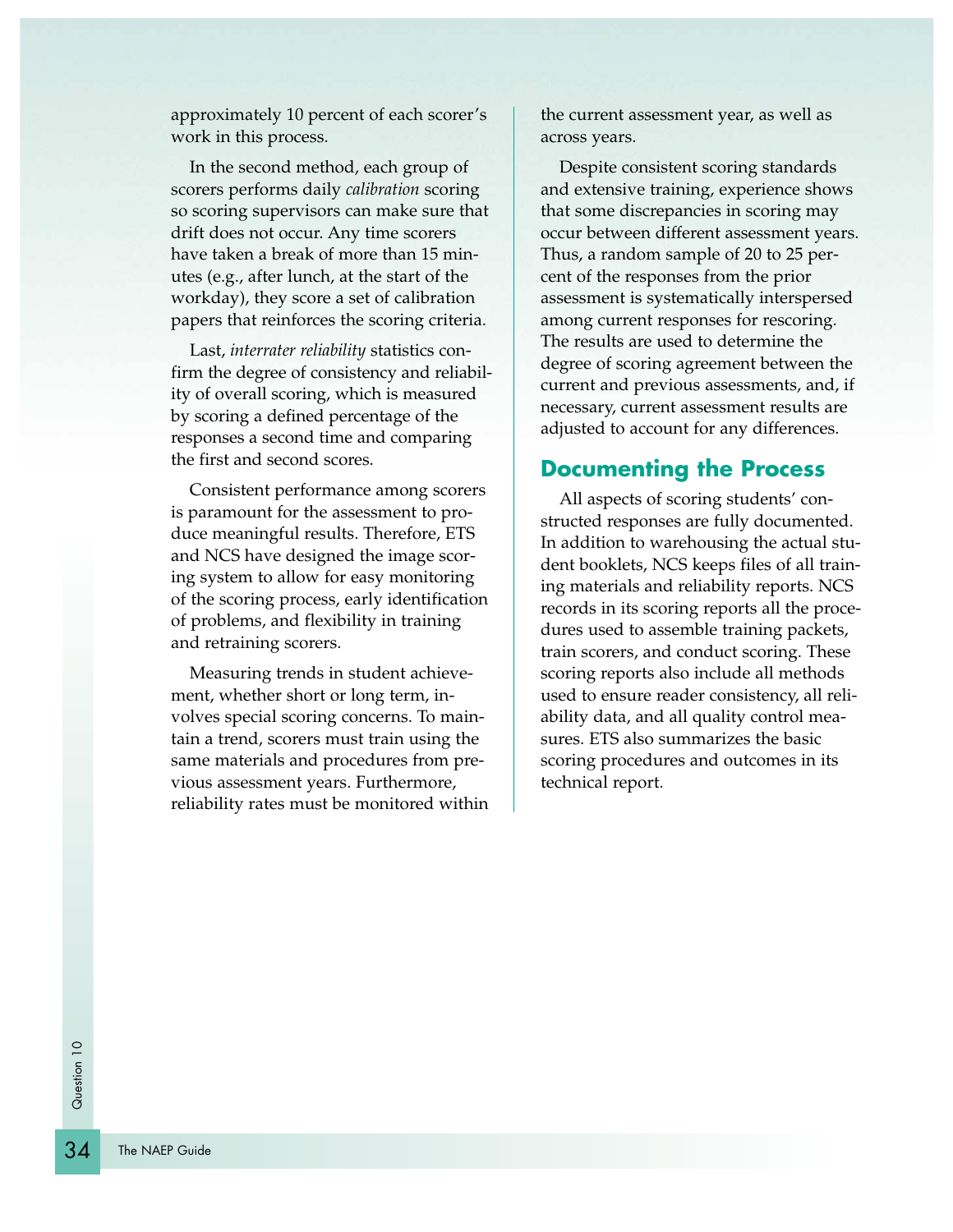

**Answer**

# *How does NAEP analyze the assessment results?*

Before the data are analyzed, responses from the groups of students assessed are assigned sampling weights to ensure that their representation in NAEP results matches their actual percentage of the school population in the grades assessed.

Based on these sampling weights, the analyses of national and state NAEP data are conducted in two major phases for most subjects—scaling and estimation. During the scaling phase, item response theory (IRT) procedures are used to estimate the measurement characteristics of each assessment question. During the estimation phase, the results of the scaling are used to produce estimates of student achievement. Subsequent analyses relate these achievement results to the background variables collected by NAEP. Because IRT scaling is inappropriate for some groups of NAEP items, results are sometimes reported separately for each task or for each group of highly related tasks in the assessment.

NAEP data are extremely important in terms of the cost to obtain them and the reliance placed on the reports that use them. Therefore, the scaling and analysis of these data are carefully conducted and include extensive quality control checks.

# **FURTHER DETAILS**

# **Weighting**

Responses from the groups of students are assigned sampling weights to adjust for oversampling or undersampling from a particular group. For instance, census data on the percentage of Hispanic students in the entire student population are used to assign a weight that adjusts the NAEP sample so it is representative of the nation. The weight assigned to a student's responses is the inverse of the probability that the student would be selected for the sample.

When responses are weighted, none are discarded, and each contributes to the results for the total number of students represented by the individual student assessed. Weighting also adjusts for various situations such as school and student

nonresponse because data cannot be assumed to be randomly missing. All NAEP analyses described below are conducted using these sampling weights.

# **Scaling and Estimation**

NAEP uses IRT methods to produce score scales that summarize the results for each content area. Group-level statistics such as average scores or the percentages of students exceeding specific score points are the principal types of results reported by NAEP. However, NAEP also reports the results of various analyses, many of which examine the relationship among these group-level statistics and important demographic, experimental, and instructional variables.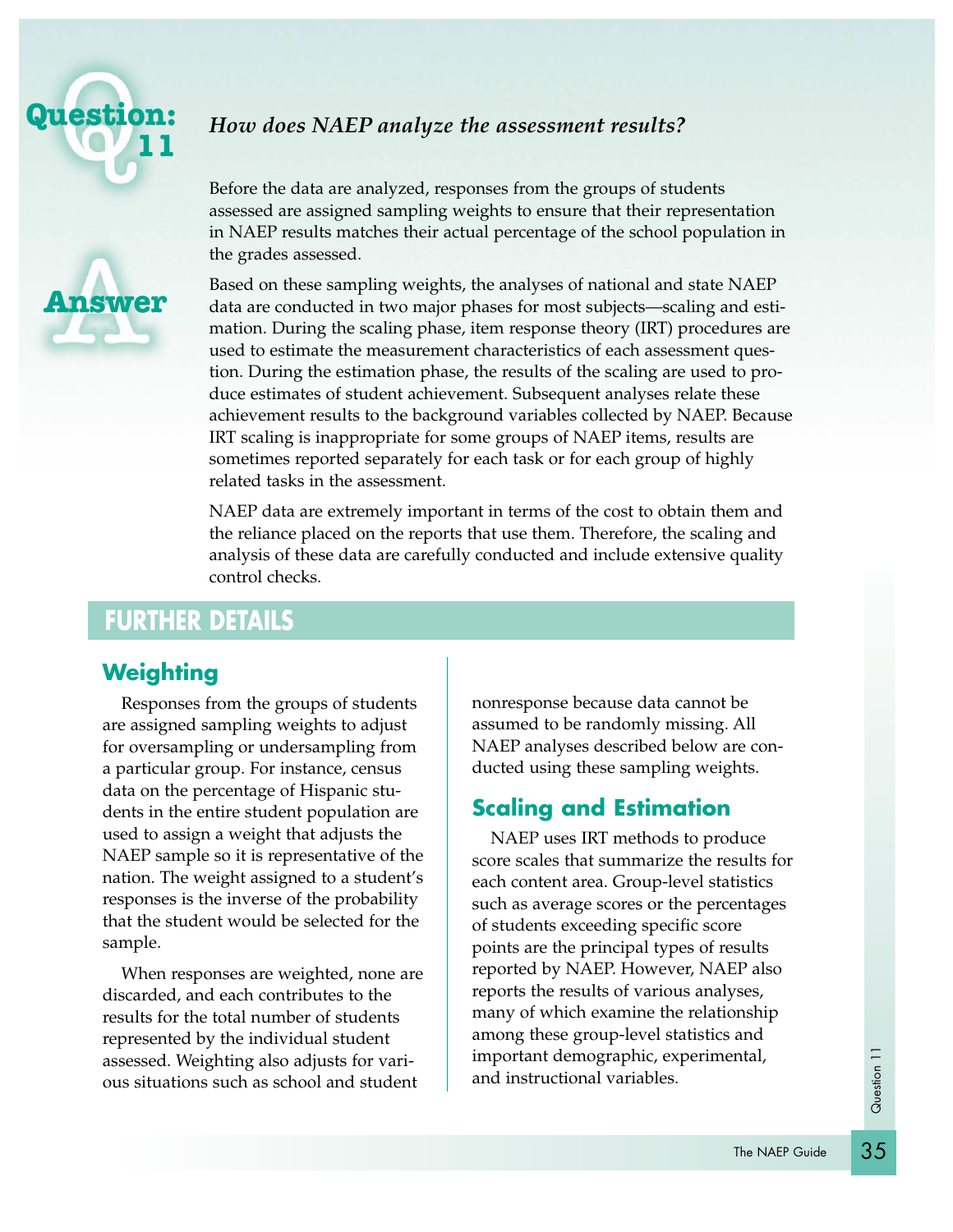Because of the reporting requirements for the national and state assessments and because of the large number of background variables associated with each assessment, thousands of analyses must be conducted. The procedures NAEP uses for the analyses were developed to produce accurate results while limiting the testing burden on students. Furthermore, these procedures provide data that can be readily used in secondary analyses.

The following procedures are used to generate scale-score data files suitable for analysis:

- After the computer files containing the student responses have been received, all cognitive and noncognitive questions are subjected to an extensive quality control analysis. An item analysis is then conducted on all of the questions. Project staff review the item analysis results, searching for anomalies that may signal unusual results or errors in creating the database. Simultaneously, each cognitive question is examined for differential item functioning (DIF). DIF analyses identify questions on which the scores of different subgroups of students who are at the same ability level differ significantly. Items showing DIF are examined by experts for potential bias.
- After the item and DIF analyses have been completed, the IRT scaling phase begins. IRT scaling provides estimates of item parameters (e.g., difficulty, discrimination) that define the relationship between the item and the underlying variable measured by the test. Parameters of the IRT model are estimated for each question, with separate scales being established for each predefined

content area specified in the assessment framework. For example, in 2000 the reading assessment for grade 4 will have two scales describing reading purposes. Mathematics will have five content strands, and science will have scales for the three fields of science. Because the item parameters determine how each question is represented in the content-area scales, the psychometric staff carefully verify that the IRT scaling model provides an acceptable representation of the responses to the questions. In particular, they examine the fit of the model, by question, for the national and state assessments. Item-parameter estimations for state and national data are performed separately because the data collection processes for these assessments differ.

• During the estimation phase, plausible values (see below) are used to characterize content-area scale scores for students participating in the assessment. To keep student burden to a minimum, NAEP administers few assessment items to each student—too few to produce accurate content-related scale scores for each student. To account for this, for each student NAEP generates five possible content-related scale scores that represent selections from the distribution of content-related scale scores of students with similar backgrounds who answered the assessment items the same way. The plausible-values technology is one way to ensure that the estimates of the average performance of student populations and the estimates of variability in those estimates are more accurate than those determined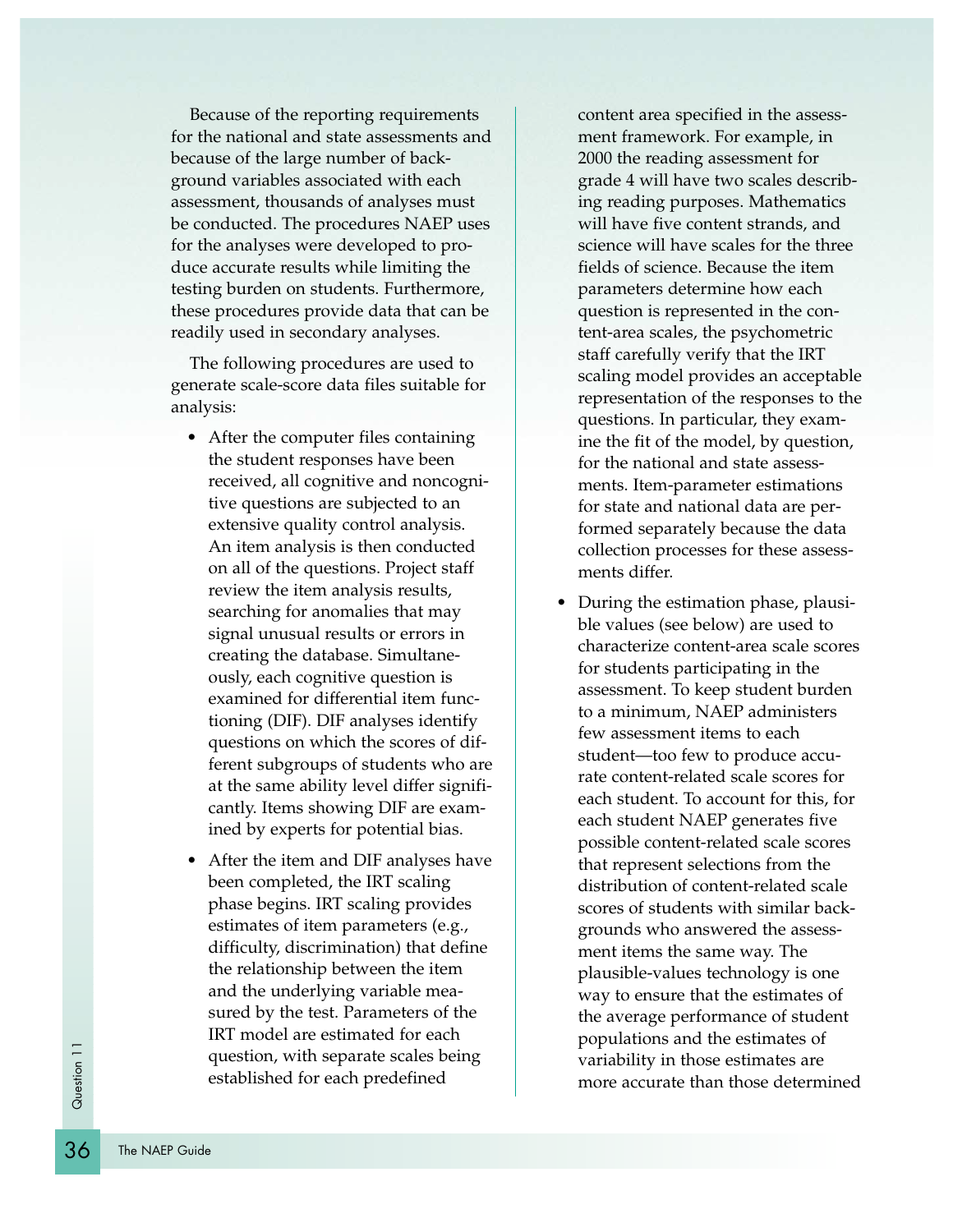through traditional procedures, which estimate a single score for each student. During the construction of plausible values, careful quality control steps ensure that the subpopulation estimates based on these plausible values are accurate. Plausible values are constructed separately for each national sample and for each jurisdiction participating in the state assessment.

• As a final step in the analysis process, the results of assessments involving a year-to-year trend or a state component are linked to the scales for the related assessments. For national NAEP, results are linked to the scales used in previous assessments of the same subject. For state NAEP, results for the current year are linked to the scales for the nation. Linking scales in this way enables state and national trends to be studied. Comparing the scale distributions for the scales being linked determines the adequacy of the linking function, which is assumed to be linear.

### **Plausible Values**

NAEP's assessment frameworks call for comprehensive coverage of each of the various subject areas—mathematics, science, reading, writing, civics, the arts, and others. In theory, given a sufficient number of items in a content area (a single scale within a subject-matter area), performance distributions for any population could be determined for that content area. However, NAEP must minimize its burden on students and schools by keeping assessment time brief. To do so, NAEP breaks up any particular assessment into a dozen or more blocks, consisting of

multiple items, and administers only two or three blocks of items to any particular student.

This limitation results in any given student responding to only a small number of assessment items for each content area. As a result, the performance of any particular student cannot be measured accurately. The impact of this student-level imprecision has two important consequences: First, NAEP cannot report the proficiency of any particular student in any given content area (see Question 4); and second, traditional statistical methods that rely on point estimates of student proficiency become inaccurate and ineffective.

Unlike traditional standardized testing programs, NAEP must often change its test length, test difficulty, and balance of content to provide policymakers with current, relevant information. To accommodate this flexibility, NAEP uses methods that permit substantial updates between assessments but that remain sensitive enough to measure small, real changes in student performance. The use of IRT provides the technique needed to keep the underlying content-area scales the same, while allowing for variations in test properties such as changes in test length, minor differences in item content, and variations in item difficulty. NAEP estimates IRT parameters using the technique of marginal maximum likelihood, a statistical methodology. Estimations of NAEP scale score distributions are based on an estimated distribution of possible scale scores, rather than point estimates of a single scale score. This approach allows NAEP to produce accurate and statistically unbiased estimates of population characteristics that properly account for the imprecision in student-level measurement.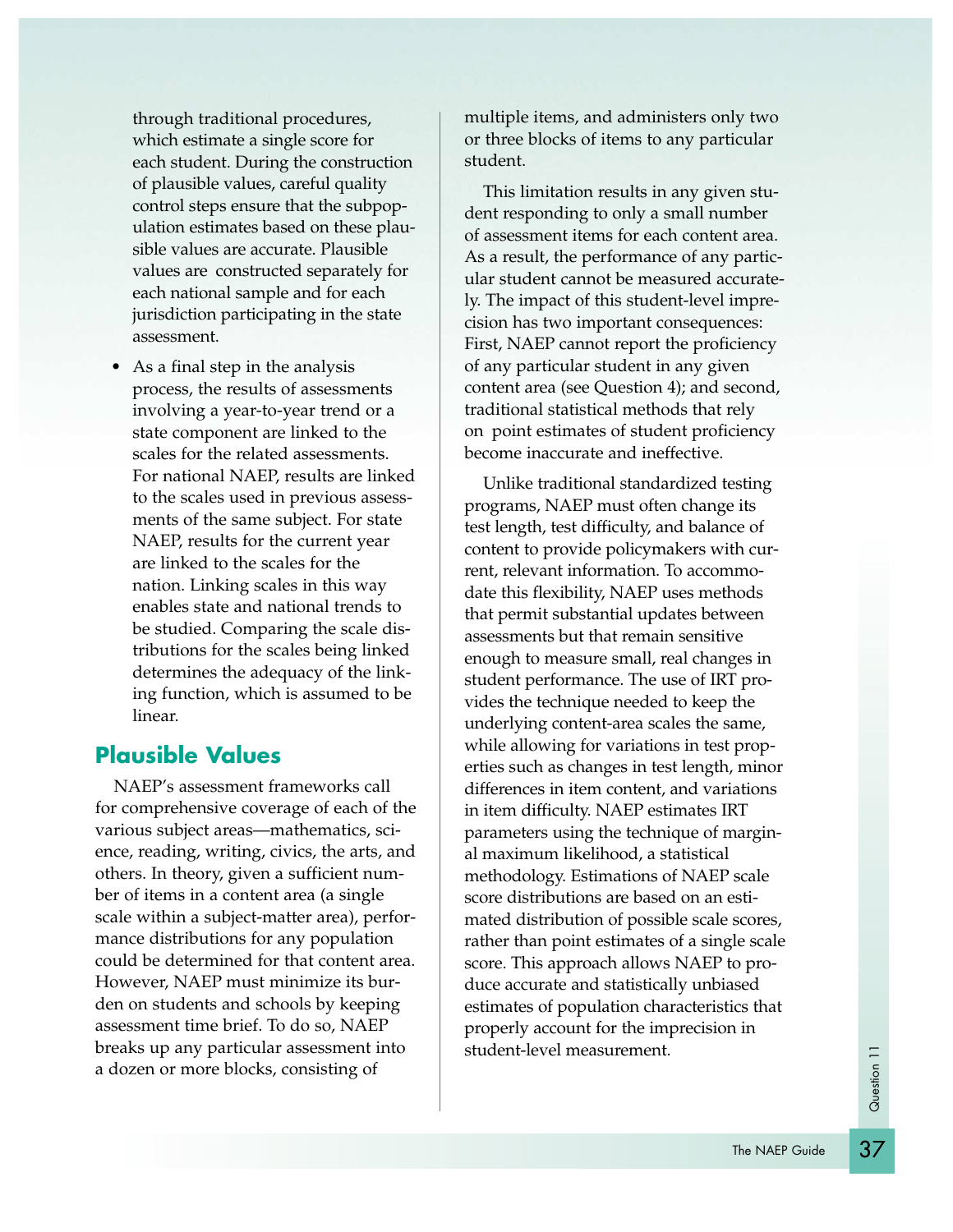Marginal maximum likelihood methods are not well known or easily available to secondary analysts of NAEP data. Since most standard statistical packages provide only statistical methods that rely on point estimates of student proficiencies, rather than estimates of distributions, as the basis of their calculations, secondary analysts need an analog of point estimates that can function well with standard statistical software. For this reason, NAEP uses the plausible-values methodology as a workable alternative for secondary analysts.

Essentially, plausible-values methodology represents what the true performance of an individual might have been, had it been observed, using a small number of random draws from an empirically derived distribution of score values based on the student's observed responses to assessment items and on background variables. Each random draw from the distribution is considered a representative value from the distribution of potential scale scores for all students in the sample who have similar characteristics and identical patterns of item responses. The draws from the distribution are different from one another to quantify the degree of precision (the width of the spread) in the underlying distribution of possible scale scores that could have caused the observed performances.

The NAEP plausible values function like point estimates of scale scores for many purposes, but they are unlike true point estimates in several respects. First, they differ from one another for any particular student, and the amount of difference quantifies the spread in the underlying distribution of possible scale scores for that student. Secondary analysts must analyze the spread among the plausible values and must not analyze only one of them as if it were a true student scale score. Second, the plausiblevalues methodology can recover any of the potential interrelationships among score scales and subpopulations defined by background variables that have been built into the plausible values when they were generated. Although NAEP builds a great many background variables into the plausible value estimation, the relationships of any new variables (those not incorporated into the generation of the plausible values) to student scale scores may not be accurately estimated. Because of the plausible-values approach, secondary researchers can use the NAEP data to carry out a wide range of analyses.

#### **Summary**

The NAEP scaling and estimation procedures yield unbiased estimates whose quality is ensured through numerous quality control steps. NAEP uses IRT so that NAEP staff and secondary analysts can efficiently complete extensive, detailed analyses of the data. Plausiblevalues scaling technology enables NAEP to conduct second-phase analyses and report these results in various publications such as the *NAEP 1998 Reading Report Card for the Nation and the States.*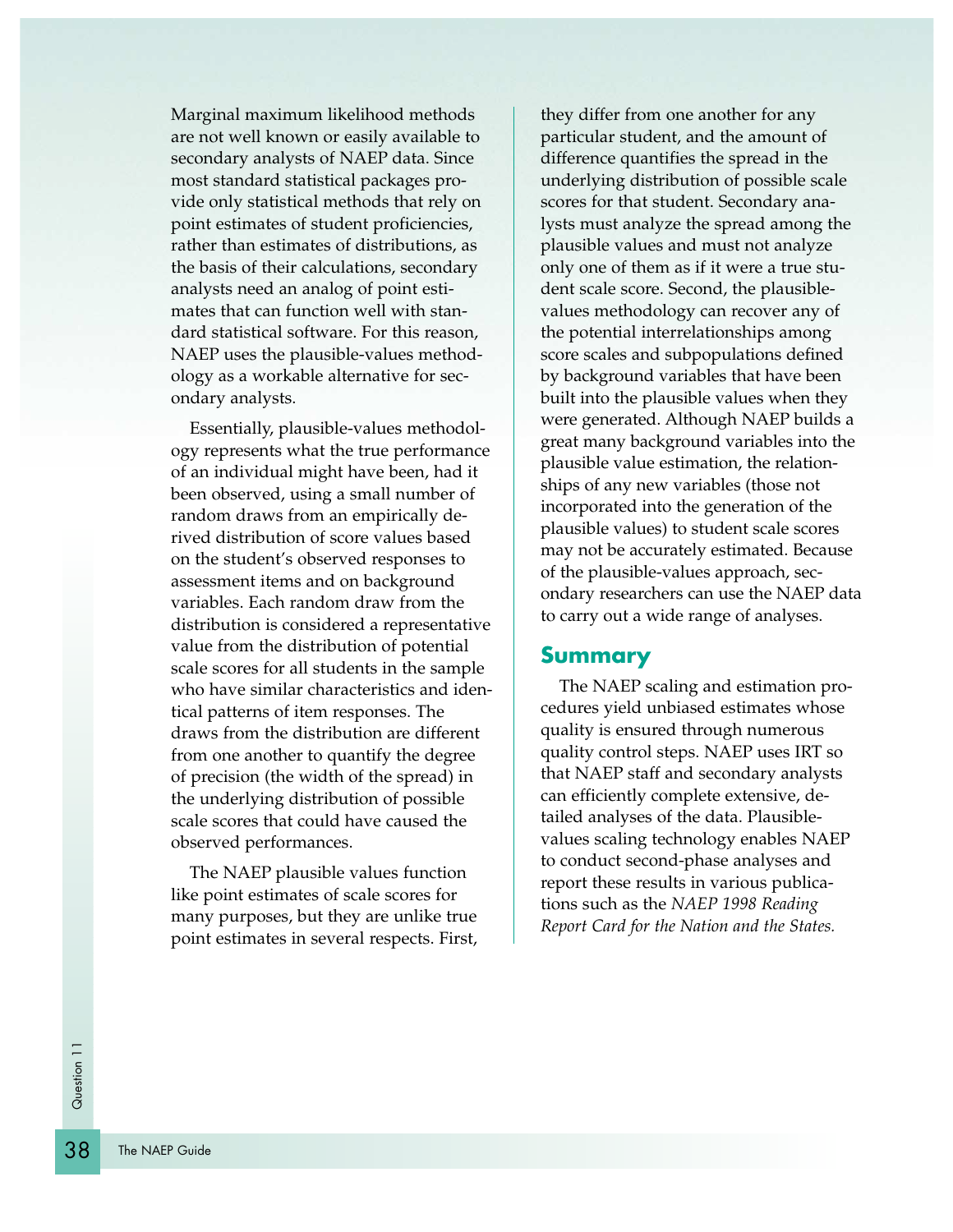

*How does NAEP ensure the comparability of results among the state assessments and between the state and national assessments?*



NAEP data are collected using a closely monitored and standardized process. The tight controls that guide the data collection process help ensure the comparability of the results generated for the main and the state assessments.

Main and state NAEP use the same assessment booklets, and they are administered during overlapping times. Although the administration processes for the assessments differ somewhat, statistical equating procedures that link the results from main and state NAEP to a common scale further ensure comparability. Comparing the distributions of student ability in both samples confirms the accuracy of this process and justifies reporting the results from the national and state components on the same scale.

# **FURTHER DETAILS**

### **Equating Main and State Assessments**

State NAEP enables each participating jurisdiction to compare its results with those for the nation and with those for the region of the country where it is located. However, before these comparisons can be made, data from the state and main assessments must be scaled separately for the following reasons:

- The assessments use different administration procedures (Westat staff collect data for main NAEP, whereas individual jurisdictions collect data for state NAEP).
- Motivational differences may exist between the samples of students participating in the main and state assessments.

For meaningful comparisons, results from the main and state assessments must be equated so they can be reported on a

common scale. Equating the results depends on those parts of the main and state samples that represent a common population. Because different individuals participate in the national and state assessments of the same subject, two independent samples from the entire population are drawn from each grade assessed. These samples consist of the following:

- students tested in the national assessment who come from the jurisdictions participating in the state NAEP (called the state comparison sample, or SCS); and
- the aggregation of all students tested in the state NAEP (called the state aggregate sample, or SAS).

For the NAEP 2000 science and mathematics assessments, equating and scaling

39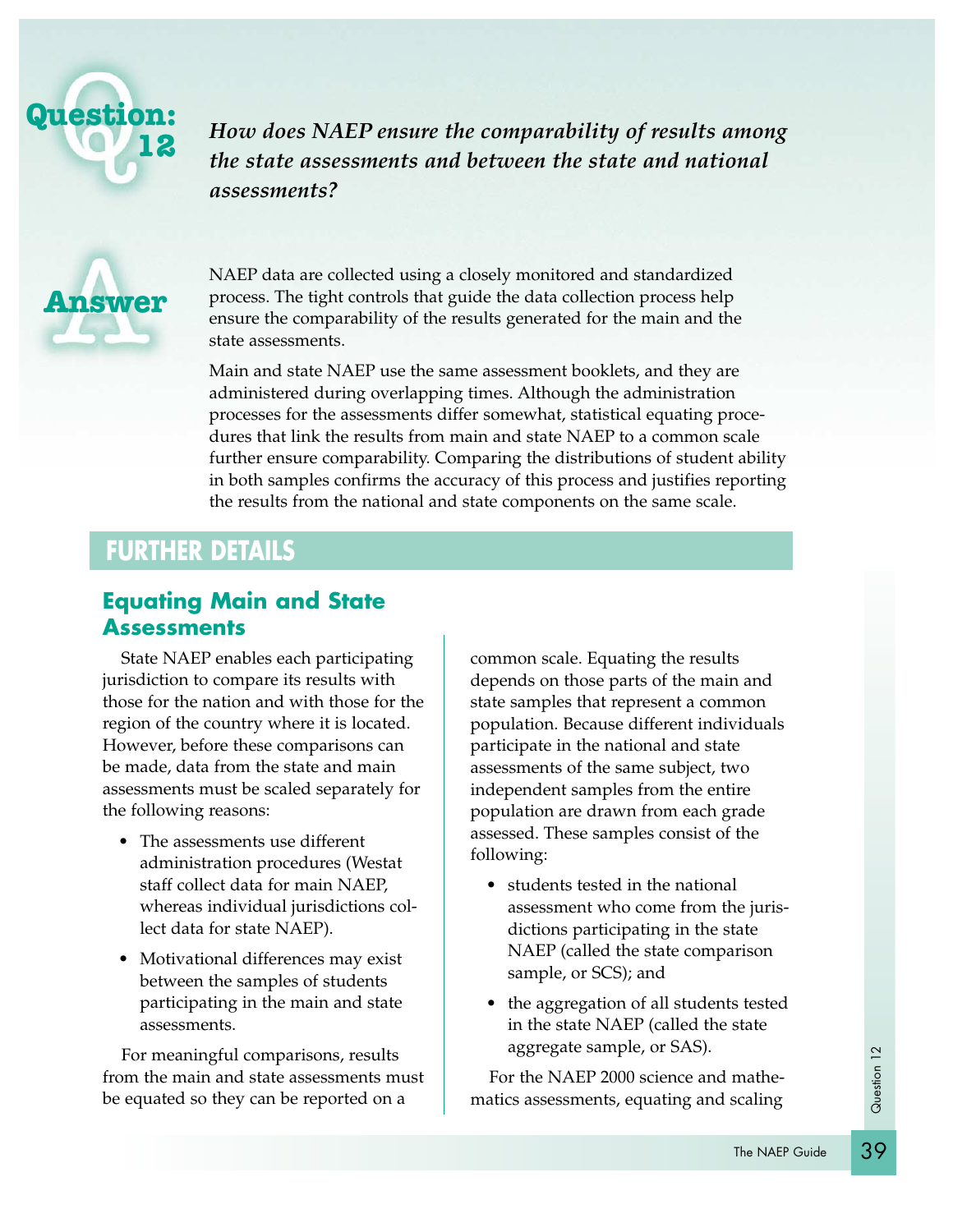national results with state results will occur through the common populations of fourth- and eighth-grade public school students. Separate scales will be developed for the two components and subsequently linked by equating the scale-score means and standard deviations for the SCS and SAS samples.

# **Verifying Comparability**

After the scales have been linked, additional analyses verify the comparability of the scales for the state and national results. The verification process includes comparing the shapes of the distributions for the SCS and SAS samples. For this comparison, each scale is divided into even intervals, and the percentages of students whose scores fall into each interval are estimated. If these distributions are

similar in shape, the percentages in any given interval will be similar on both scales, and the linking will have produced comparable scales. For the assessments that have occurred since this procedure was introduced, the distributions for the two components have proved very similar.

Other checks are conducted to verify the comparability. For a more detailed explanation of the linking process, see the *Technical Report of the 1996 State Assessment Program in Science.*

### **Related Questions:**

Question 19: *How many schools and students participate in NAEP? When are the data collected during the school year?*

Question 21: *What are NAEP's procedures for collecting data?*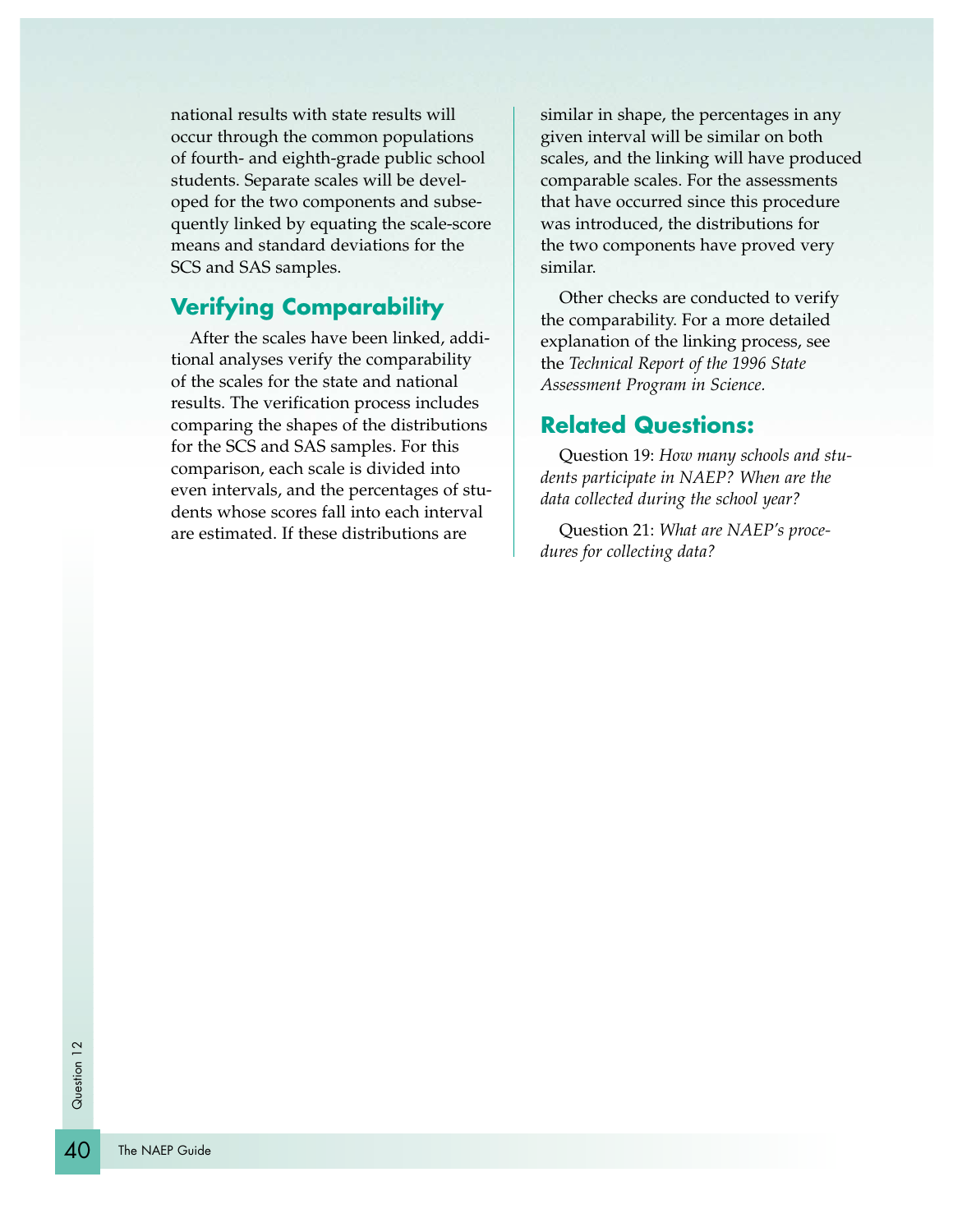

*What types of reports does NAEP produce? What reports are planned for the 1999 and 2000 assessments?* 



NAEP has developed an information system that provides various national and local audiences with the results needed to help them monitor and improve the educational system. To have maximum utility, NAEP reports must be clear and concise, and they must be delivered in a timely fashion.

NAEP has produced a comprehensive set of reports for the 1998 assessments in reading, writing, and civics, which are targeted to specific audiences. The audiences interested in NAEP results include parents, teachers, school administrators, legislators, and researchers. Targeting each report to a segment of these interested audiences increases its impact and appeal. Selected NAEP reports are available electronically on the World Wide Web (http://nces.ed.gov/nationsreportcard), which makes them more accessible. The 2000 reports in mathematics and science and grade 4 reading will resemble those for the 1998 assessments.

# **FURTHER DETAILS**

# **Reports for Different Audiences**

NAEP reports are technically sound and address the needs of various audiences. For the 2000 assessments, NAEP plans to produce the following reports, most of which will be placed on the National Center for Education Statistics (NCES) Web site (http://nces.ed.gov/ nationsreportcard).

*NAEP Report Cards* address the needs of national and state policymakers and present the results for selected demographic subgroups defined by variables such as gender, race or ethnicity, and parents' highest level of education.

*Highlights Reports* are nontechnical reports that directly answer questions frequently asked by parents, local school board members, and members of the concerned public.

*Instructional Reports,* which include many of the educational and instructional materials available from NAEP assessments, are designed for educators, school administrators, and subject-matter experts.

*State Reports,* one for each participating state, are intended for state policymakers, state departments of education, and chief state school officers. Customized reports will be produced for each jurisdiction that participates in the NAEP 2000 state mathematics and science assessments, highlighting the results for that jurisdiction. Mathematics results will be reported at the state level for the third time since 1992, and science results will be reported at the state level for the second time. The NAEP *2000 State Reports* will build on the computer-generated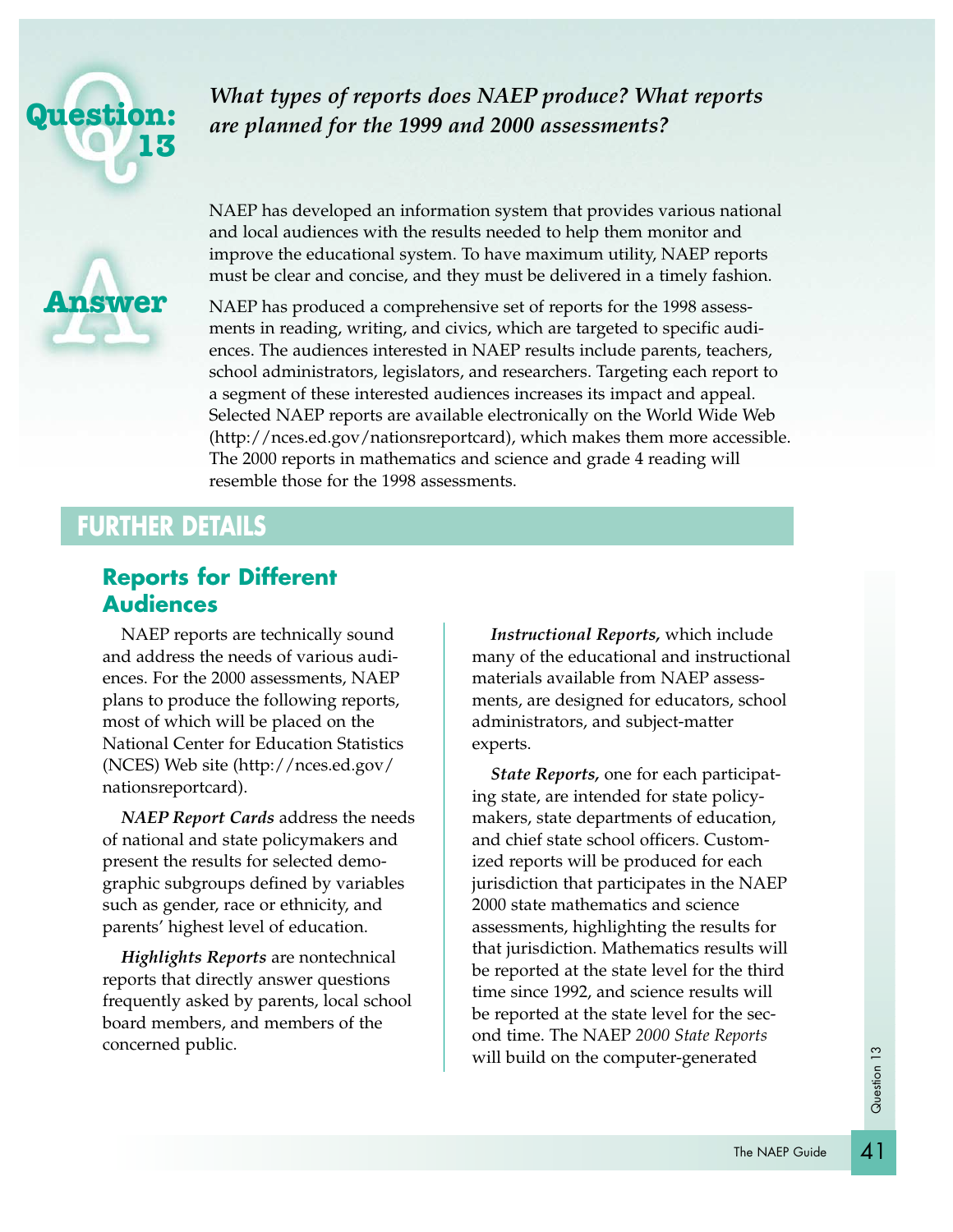reporting system that has been used successfully since 1990. As with past state assessments, state testing directors and state NAEP coordinators will help produce the NAEP *2000 State Reports.*

*Cross-State Data Compendia,* first produced for the state reading assessment in 1994, are designed for researchers and state testing directors. They serve as reference documents that accompany other reports. The *Compendia* present state-bystate results for the variables discussed in the *State Reports.*

*Trend Reports* describe patterns and changes in student achievement as measured through the long-term trend assessments in mathematics, science, reading, and writing. These reports present trends for the nation and for selected demographic subgroups defined by variables such as race or ethnicity, gender, region, parents' highest level of education, and type of school.

*Focused Reports* explore in-depth questions with broad educational implications. They provide information to educators, policymakers, psychometricians, and interested citizens.

*Summary Data Tables* present extensive tabular summaries based on background data from the student, teacher, and school questionnaires. A new Web tool for the presentation of these data was introduced in conjunction with the data from the 1998 assessment. The NAEP Summary Data Tables Tool is designed to permit easy access to NAEP results. The tool enables users to customize tables to more easily examine desired results. Users can also print tables and extract them to spreadsheet and word processing programs. The tool is available from the NAEP Web site (http://nces.ed.gov/ nationsreportcard) and will also be available on CD–ROM.

*Technical Reports* document all details of a national or state assessment, including the sample design, instrument development, data collection process, and analysis procedures. *Technical Reports* only provide information about how the results of the assessment were derived; they do not present the actual results. One technical report will describe the entire 1998 NAEP, including the national assessments, the state reading assessment, and the state writing assessment. *Technical Reports* are also planned for the 1999 assessment and the 2000 assessment.

In addition to producing these reports, NAEP provides states and local school districts with continued service to help them better understand and utilize the results from the assessments. The process of disseminating and using NAEP results is continually examined to improve the usefulness of these reports.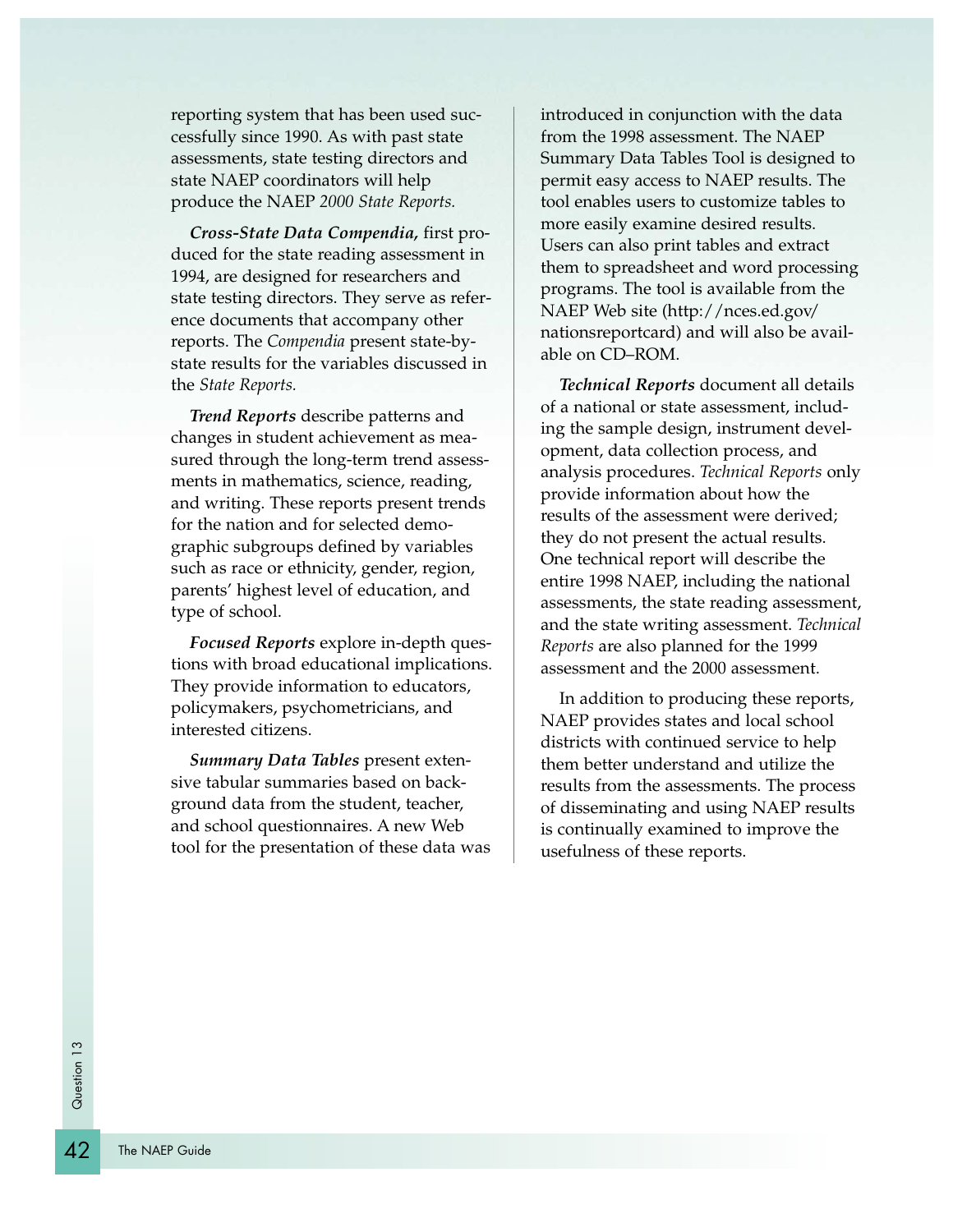

# *What contextual background data does NAEP provide?*



In addition to testing cognitive abilities, NAEP collects information from participating students, teachers, and principals about hundreds of contextual background variables regarding student, teacher, and school characteristics; instructional practices; and curricula. When developing the questionnaires used to gather this information, NAEP ensures that the questions do not infringe on respondents' privacy, that they are grounded in research, and that the answers can provide information relevant to the debate about educational reform.

The questionnaires appear in separately timed blocks of questions in the assessment booklets, such as the student questionnaires, or, like the teacher, school, and SD/LEP (students with disabilities or limited English proficiency) questionnaires, they are printed separately. Four general sources provide context for NAEP results:

- student questions, which examine background characteristics and subject area experience;
- teacher questionnaires, which gather data on background and training and classroom-by-classroom information;
- school questionnaires; and
- SD/LEP questionnaires.

These questionnaires were developed using a framework and process similar to that used for the cognitive questions. This process included reviews by external advisory groups, field testing, and additional reviews.

For the main and state NAEP, the student questions appear in noncognitive blocks. The background characteristic questions vary somewhat by grade level within a subject, and the subject area experience questions differ slightly by grade level within a subject. Unlike the cognitive blocks, these noncognitive blocks do not differ among the assessment booklets for a given grade and subject.

The teacher questionnaires vary based on subject area and may differ by grade level. The school questionnaires are completed by a school official for each grade of students participating in the assessment.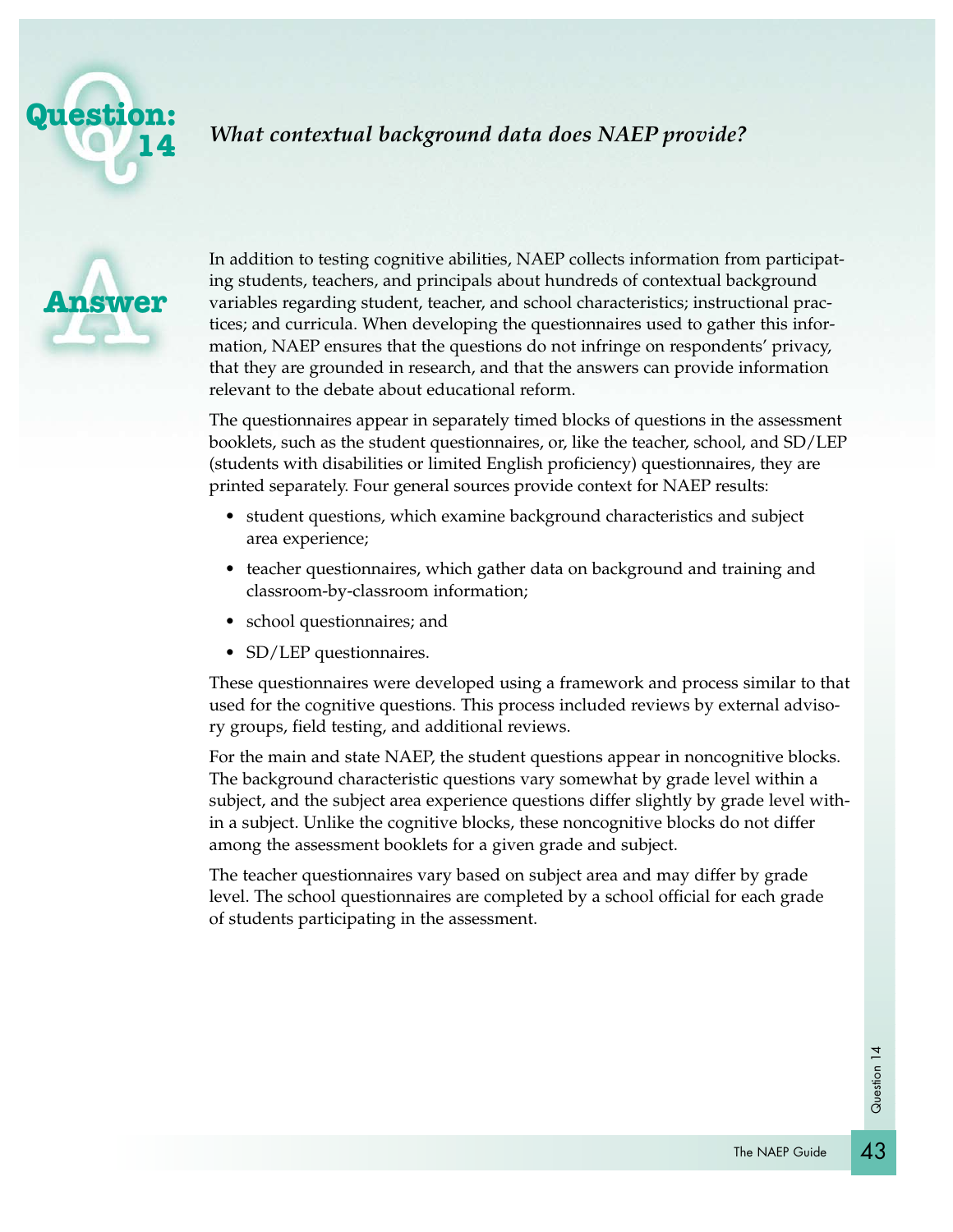# **FURTHER DETAILS**

#### **Student Questionnaires**

Student answers to background questions are used to gather information about factors such as race or ethnicity, school attendance, and academic expectations. Answers on those questionnaires also provide information about factors believed to influence academic performance, including homework habits, the language spoken in the home, and the quantity of reading materials in the home. Because many of these questions document changes that occur over time, they remain unchanged over assessment years.

Student subject area questions gather three categories of information: time spent studying the subject, instructional experiences in the subject, and attitudes toward and perceptions about the subject and the test. Because these questions are specific to each subject area, they can probe in some detail the use of specialized resources such as calculators in mathematics classes.

### **Teacher Questionnaires**

To provide supplemental information about the instructional experiences reported by students, the teacher for the subject in which students are being assessed completes a questionnaire about instructional practices, teaching background, and related information.

Part I of the teacher questionnaire, which covers background and general training, includes questions concerning race or ethnicity, years of teaching experience, certifications, degrees, major and minor fields of study, course work in education, course work in specific subject

areas, the amount of in-service training, the extent of control over instructional issues, and the availability of resources for the classroom.

Part II of the teacher questionnaire, which covers training in the subject area and classroom instructional information, contains questions concerning the teacher's exposure to issues related to the subject and the teaching of the subject. It also asks about pre- and in-service training, the ability level of the students in the class, the length of homework assignments, use of particular resources, and how students are assigned to particular classes.

#### **School Questionnaires**

The school questionnaire is completed by the principal or another official of the school. This questionnaire asks about the background and characteristics of the school, including the length of the school day and year, school enrollment, absenteeism, dropout rates, size and composition of the teaching staff, tracking policies, curricula, testing practices, special priorities, and schoolwide programs and problems. This questionnaire also collects information about the availability of resources, policies for parental involvement, special services, and community services.

#### **SD/LEP Questionnaire**

The SD/LEP questionnaire is completed by teachers of those students who were selected to participate in NAEP and who were classified as SD or LEP, or who had Individual Education Plans (IEPs) or equivalent classification. The SD/LEP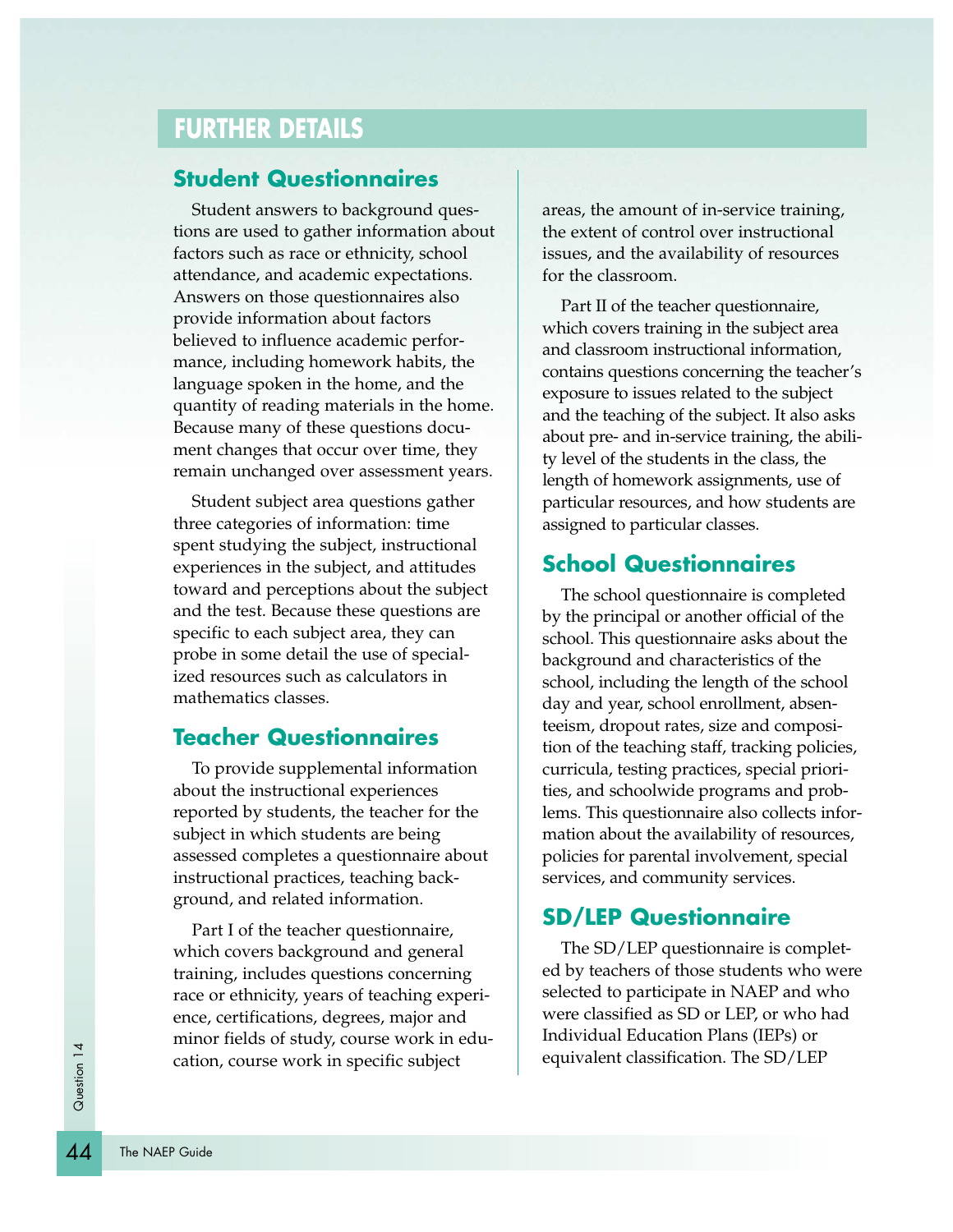questionnaire gathers information about the background and characteristics of each student and the reason for the SD/LEP classification. For a student classified as SD, the questionnaire requests information about the student's functional grade level, mainstreaming, and special education programs. For a student classified as LEP, questions ask about the student's native language, time spent in special education and language programs, and the level of English language proficiency.

NAEP policy states that if any doubt exists about a student's ability to participate, the student should be *included* in the assessment. Beginning with the 1996 assessments, NAEP has allowed more accommodations for both categories of students.

### **Related Question:**

Question 7: *How does NAEP accommodate students with disabilities and students with limited English proficiency?*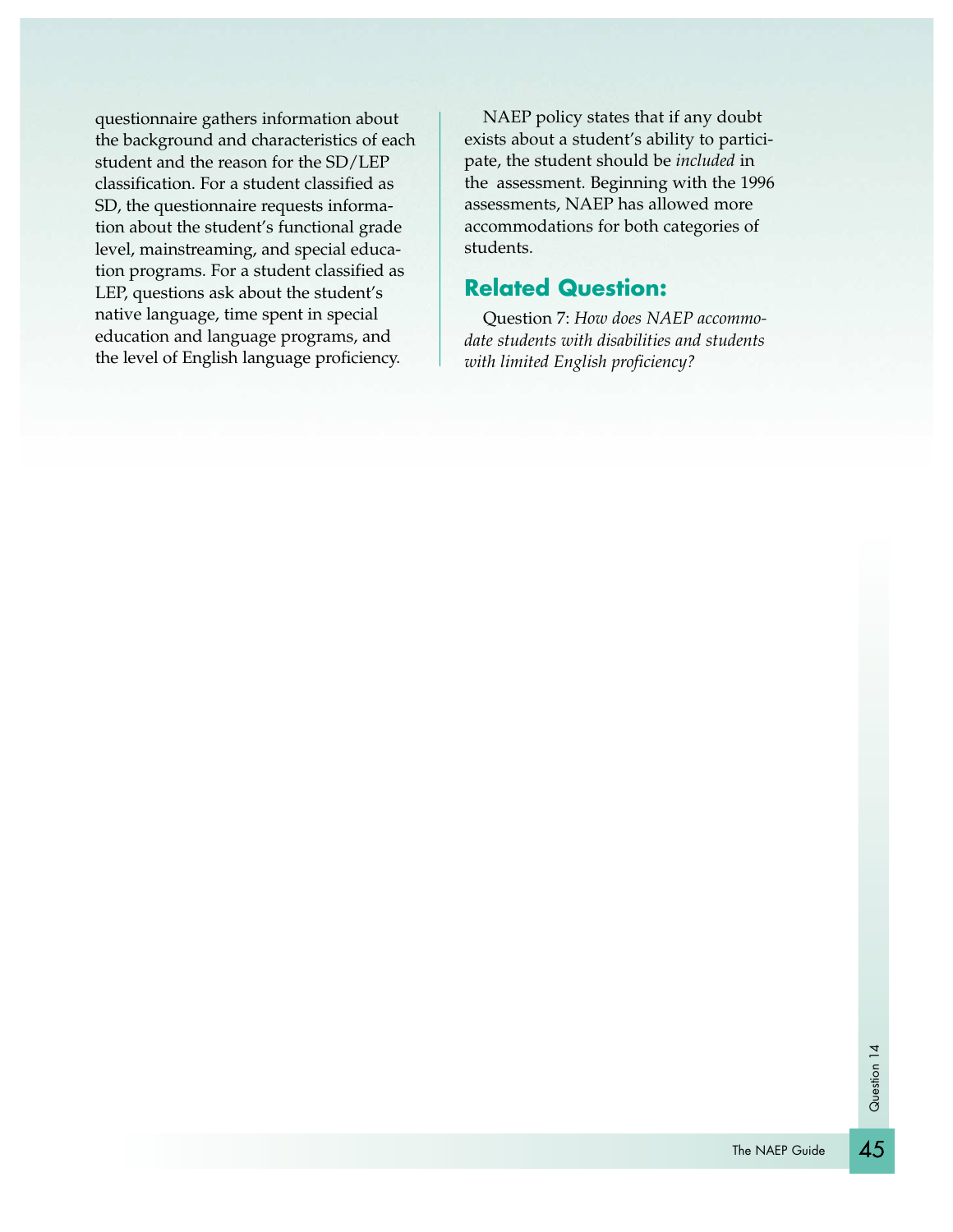

*How can educators use NAEP resources such as frameworks, released questions, and reports in their work?*



NAEP materials such as frameworks, released questions, and reports have many uses in the educational community. For instance, states have considered NAEP frameworks when revising their curricula. Also, released constructed-response questions and their corresponding scoring guides have served as models of innovative assessment practices.

NAEP findings are reported in many publications specifically targeted to educators. Furthermore, NAEP staff host seminars to discuss NAEP results and their implications.

# **FURTHER DETAILS**

### **NAEP Frameworks**

NAEP frameworks present and explain what experts in a particular subject area consider important. Each framework outlines the subject, often providing examples, in ways that may give teachers and curriculum planners new perspectives about their fields.

Frameworks frequently provide theoretical information about problem solving through their descriptive classifications of cognitive levels (e.g., in the mathematics framework, conceptual understanding, procedural knowledge, and problem solving). Educators can relate these cognitive levels to various subject content areas and evaluate how classroom instruction and assessment focus on each cognitive level. For example, an instructor may study the mathematics framework and see that most of his or her instruction addresses only procedural knowledge. The instructor can then include more problems at a higher cognitive level, perhaps following examples suggested in the framework.

Several states have used the framework publications to review their NAEP results and develop recommendations for teachers. Furthermore, NAEP staff members who are familiar with particular frameworks have lent their expertise to state curriculum committees.

#### **Released NAEP Questions**

After each assessment, the National Center for Education Statistics (NCES) releases nearly one-third of the questions, making copies of them available to the interested public. The packages containing the released questions include answer keys, content and process descriptions, and information about the percentages of students who answered the questions correctly.

Released questions are also available on the NAEP Web site (http://nces. ed.gov/nationsreportcard). The sample questions tool displays test questions, along with sample student responses and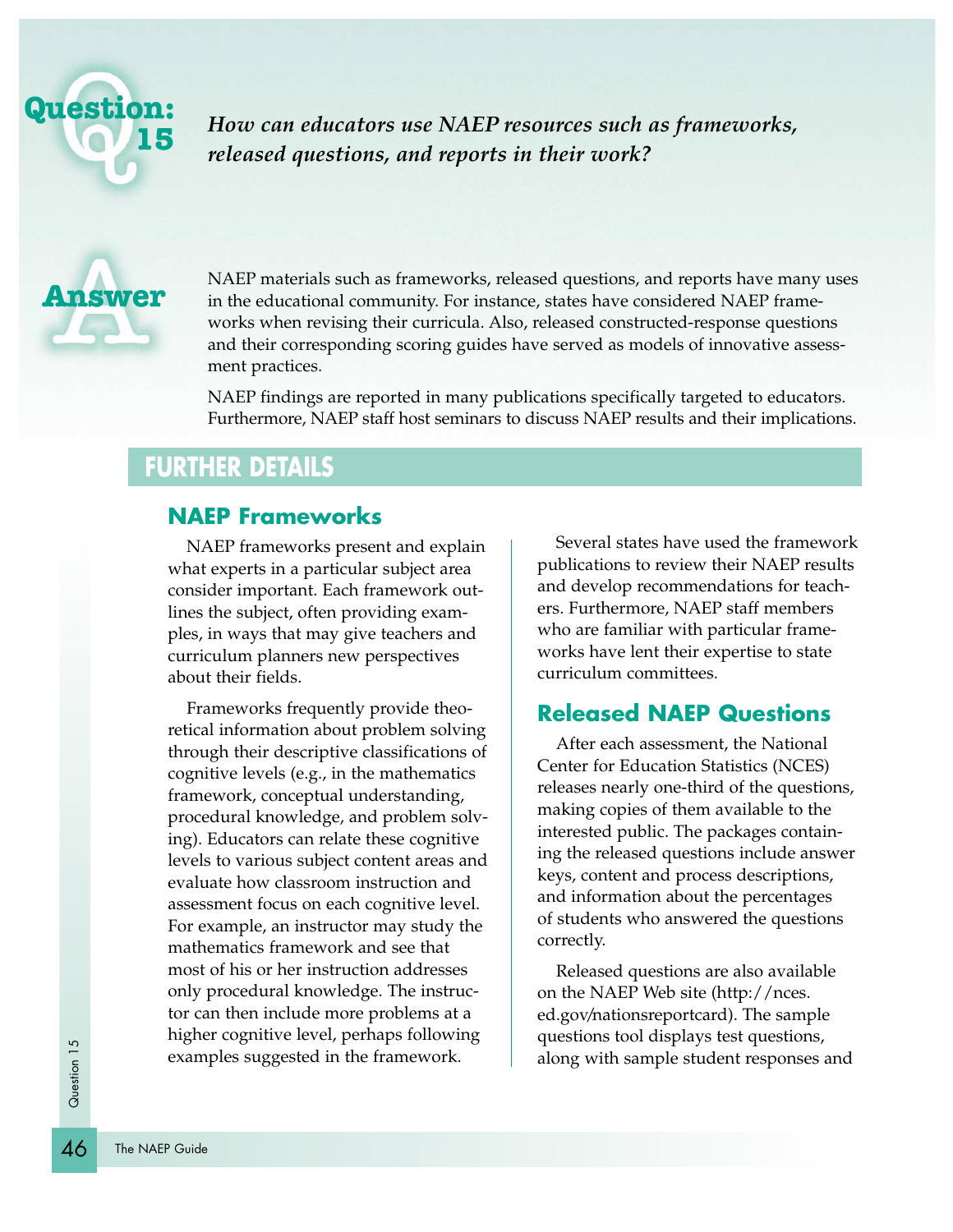scoring guides from the assessment. The test questions can be downloaded and printed directly from the Web site.

Released questions often serve as models for teachers who wish to develop their own classroom assessments. One school district used released NAEP reading questions to design a districtwide test, and another school district used scoring guides for released reading questions to train its teachers in how to construct scoring guides.

### **NAEP Reports**

NAEP reports such as the focus report on mathematical problem solving provide teachers with useful information. NAEP

staff have also conducted seminars for school districts across the country to discuss NAEP results and their implications at the local level. In 1996, NCES began placing NAEP reports and almanacs on its World Wide Web site (http://nces.ed.gov/nationsreportcard) for viewing, printing, and downloading. Web access should increase the utility of NAEP results.

### **Related Question:**

Question 4: *Can parents examine the questions NAEP uses to assess student achievement? Can parents find out how well their children performed in the NAEP assessment? Why are NAEP questions kept confidential?*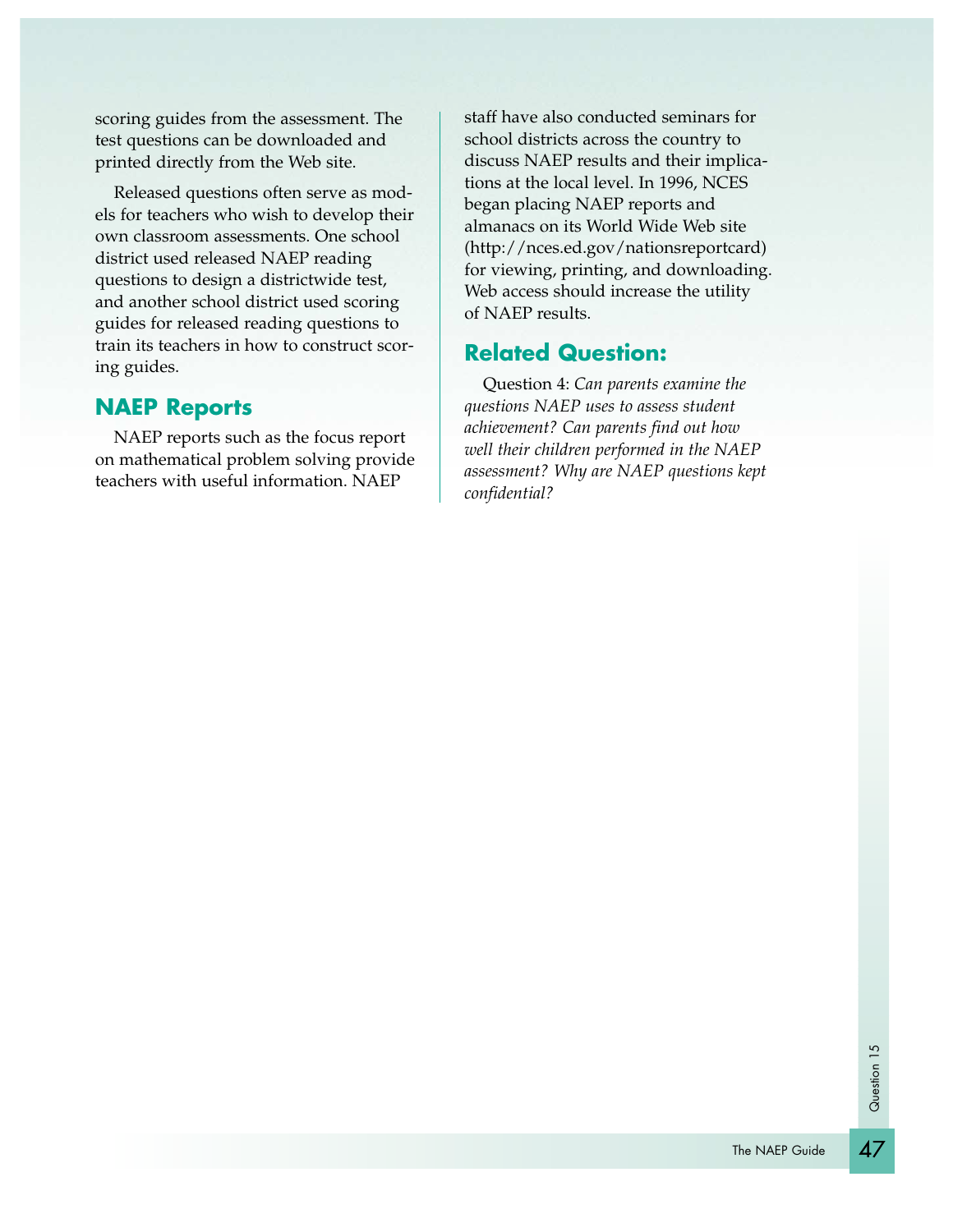

*How are NAEP data and assessment results used to further explore education and policy issues? What technical assistance does NAEP provide?*



The National Center for Education Statistics (NCES) grants members of the educational research community permission to use NAEP data. Educational Testing Service (ETS) provides technical assistance, either as a public service or under contract, in using these data.

NAEP results are provided in formats that the general public can easily access. Tailored to specific audiences, NAEP reports are widely disseminated. Since the 1994 assessment, reports and almanacs have been placed on the World Wide Web to provide even easier access.

# **FURTHER DETAILS**

#### **NAEP Data**

Because of its large scale, the regularity of its administration, and its rigid quality control process for data collection and analysis, NAEP provides numerous opportunities for secondary data analysis. NAEP data are used by researchers who have many interests, including educators who have policy questions and cognitive scientists who study the development of abilities across the three grades assessed by NAEP.

#### World Wide Web Presence

Beginning with the 1994 assessment, NCES began placing NAEP reports and almanacs on its World Wide Web site (http://nces.ed.gov/nationsreportcard) for viewing, printing, and downloading.

#### Software and Data Products

NAEP has developed products that support the complete dissemination of NAEP results and data to many analysis audiences. ETS began developing these

data products for the 1990 NAEP, adding new capabilities and refinements in subsequent assessments.

In addition to the user guides and a version of the NAEP database for secondary users on CD-ROM, these other products are available:

- the NAEP Summary Data Tables Tool for searching, displaying, and customizing cross-tabulated variable tables (available on the NAEP Web site and on CD-ROM); and
- the NAEP Data Tool Kit, including *NAEPEX*, a data extraction program for choosing variables, extracting data, and generating SAS and SPSS control statements, and analysis modules for cross-tabulation and regression that work with SPSS and Excel (available on disk).

ETS and NCES conduct workshops on how to use these products to promote secondary analyses of NAEP data.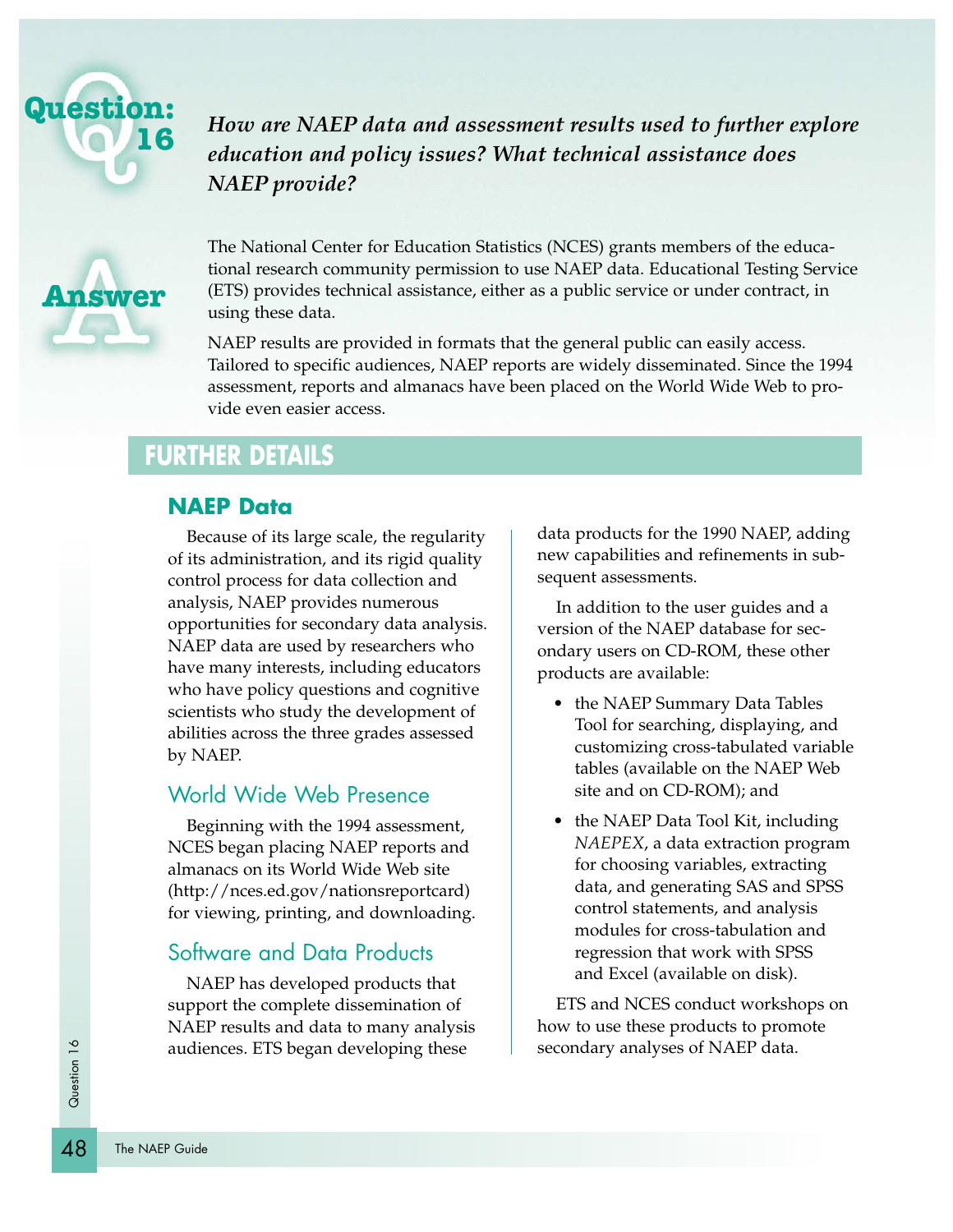### **NAEP Technical Assistance**

#### **Seminars**

Frequently, NCES offers a four-day seminar—the NCES Advanced Studies Seminar on the Use of the NAEP Database for Research and Policy Discussion. This seminar stimulates interest in using NAEP data to address educational research questions, enhances participants' understanding of the methodological and technological issues relevant to NAEP, and demonstrates the steps necessary for conducting accurate statistical analyses of NAEP data. In addition to offering formal and hands-on instruction, the seminar helps participants learn about and work with currently available software packages specifically designed for NAEP analyses.

#### Special Analyses

Under the cooperative agreement with NCES, ETS develops software for secondary users of NAEP data and regularly provides them with technical assistance either by supplying information about data characteristics or by contracting with them to run analyses.

### Special Studies

NAEP meets requests for the empirical investigation of educational issues. Nearly every NAEP assessment contains a special study that gathers specific information expressly requested by the public and NCES.

# **State-Level Forum for Discussing Educational Issues and Policy**

The NAEP NETWORK provides a state-level forum for educational concerns. Participants in these meetings include testing directors; NAEP coordinators from individual states, territories, and other jurisdictions; and representatives from nonpublic school organizations and associations. The NAEP NETWORK also offers information about upcoming assessments and enables those involved in state NAEP to offer their input.

#### **Related Question:**

Question 13: *What types of reports does NAEP produce? What reports are planned for the 1999 and 2000 assessments?*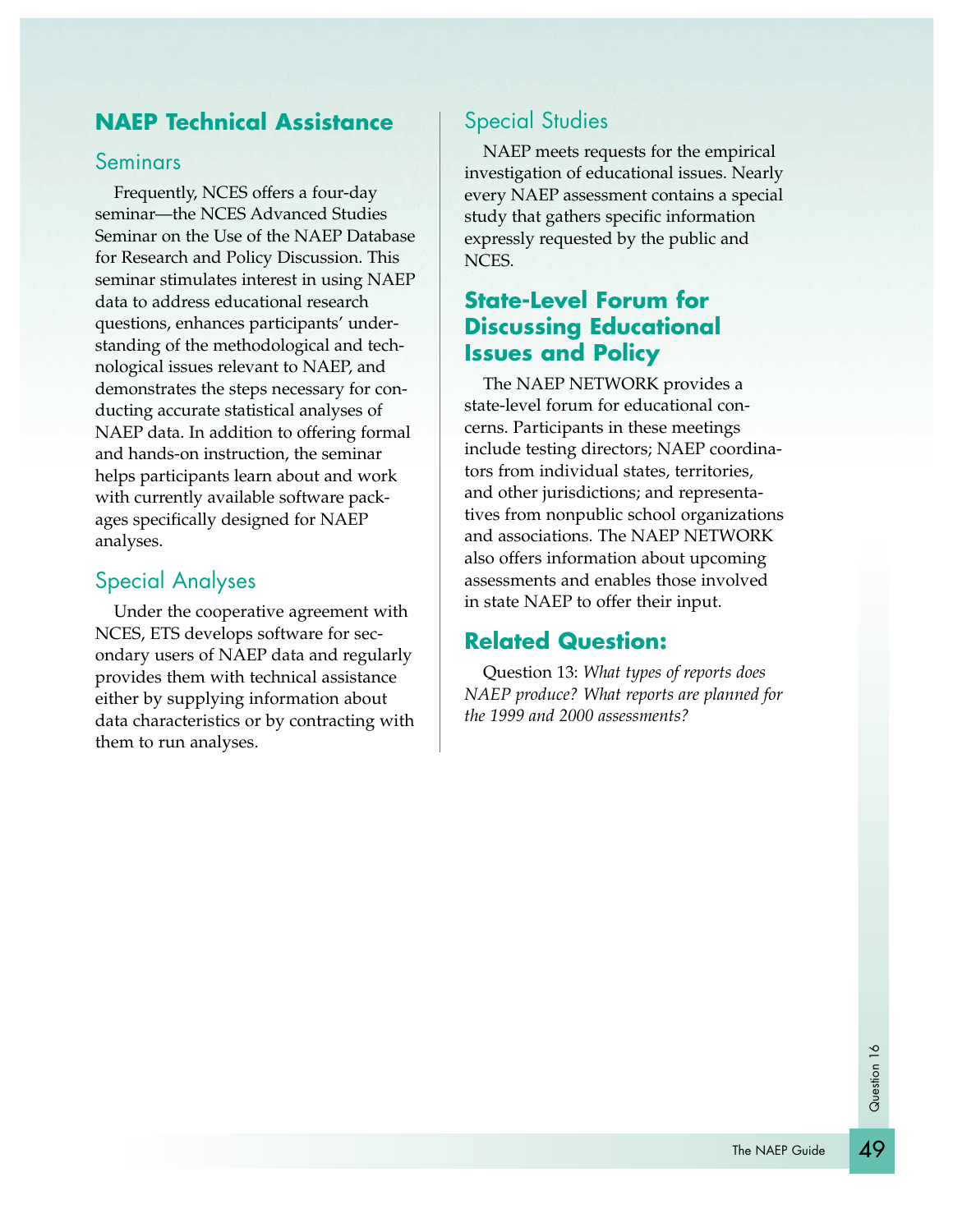

#### *Can NAEP results be linked to other assessment data?*



In recent years there has been considerable interest among education policymakers and researchers in linking NAEP results to other assessment data. Much of this interest has been centered on linking NAEP to international assessments. The 1992 NAEP mathematics assessment results were successfully linked to those from the International Assessment of Educational Progress (IAEP) of 1991, and the 1996 grade 8 NAEP assessments in mathematics and science have been linked to the results of the Third International Mathematics and Science Study (TIMSS) of 1995. Also, a number of activities have focused on linking NAEP to state assessment results. Promoting linking studies with international assessments and assisting states and school districts in linking their assessments to NAEP are key aspects of the National Assessment Governing Board's (NAGB's) policy for redesigning NAEP.

# **FURTHER DETAILS**

# **Linking NAEP to International Assessments**

# The International Assessment of Educational Progress (IAEP)

Pashley and Phillips (1993) investigated linking mathematics performance on the 1991 IAEP to performance on the 1992 NAEP. In 1992, they collected sample data from U.S. students who were administered both instruments. (Colorado drew a large enough sample to compare itself with all 20 countries that participated in IAEP.)

The relation between mathematics proficiency in the two assessments was modeled using regression analysis. This model was then used for projecting IAEP scores from non-U.S. countries onto the NAEP scale.

 $\frac{1}{5}$  tion t<br>  $\frac{1}{5}$  ment<br>  $\frac{1}{5}$  ment<br>  $\frac{1}{5}$  ment<br>  $\frac{1}{5}$  ment<br>  $\frac{1}{5}$  ment<br>  $\frac{1}{5}$  ment<br>  $\frac{1}{5}$  ment<br>  $\frac{1}{5}$  ment<br>  $\frac{1}{5}$  ment<br>  $\frac{1}{5}$  ment<br>  $\frac{1}{5}$  ment<br>  $\frac{1}{5}$  ment<br>  $\frac{1}{5}$  m The authors of the study considered their results very encouraging. The relation between the IAEP and NAEP assessments was relatively strong and could be modeled well. However, as the authors

pointed out, the results should be considered only in the context of the similar construction and scoring of the two assessments. Thus, they advised that other studies should be initiated cautiously, even though the path to linking assessments was better understood.

# The Third International Mathematics and Science Study (TIMSS)

In 1989, the United States expressed an interest in international comparisons, especially in mathematics and science. That year, the National Education Summit adopted goals for education. Goal 4 states that American students shall be first in the world in mathematics and science achievement by the year 2000. Since that pronouncement, various approaches have been suggested for collecting the data that could help monitor progress toward that goal.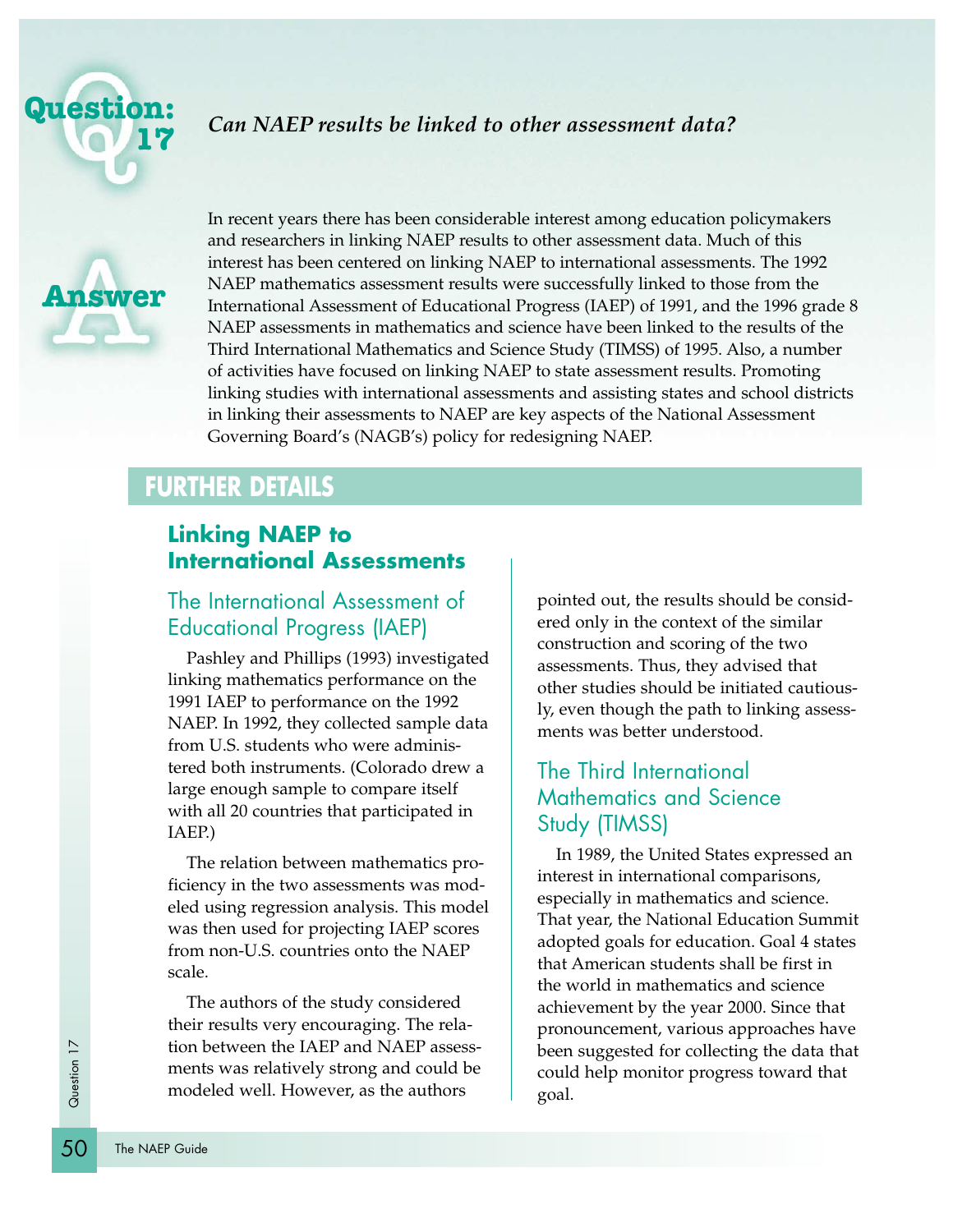The 1995 TIMSS presented one of the best opportunities for comparison. The data from this study became available at approximately the same time as the NAEP data for the 1996 mathematics and science assessments. Because the two assessments were conducted in different years and no students responded to both assessments, the regression procedure that linked the NAEP and IAEP assessments could not be used. Therefore, the results from the NAEP and TIMSS assessments were linked by matching their score distributions (Johnson & Owen, 1998). A comparison of linked grade 8 results with actual grade 8 results from states that participated in both assessments suggested that the link was working acceptably.

A research report based on this linking (Johnson, Siegendorf, & Phillips, 1998) provides comparisons of the mathematics and science achievement of each U.S. jurisdiction that participated in the state NAEP with that of each country that participated in TIMSS. However, as was the case with the IAEP link, these comparisons need to be interpreted cautiously.

The same linking approach did not produce satisfactory results at grade 4, and no comparisons at this grade have been reported. Studies to date have yielded no information as to why the distribution matching method produced acceptable results at one grade but unacceptable results at the other. The National Center for Education Statistics (NCES) plans to repeat the linking of NAEP and TIMSS as part of the NAEP 2000 assessment. However, in this linking effort, a sample of students will be administered both the NAEP and TIMSS assessments. As a result, regression-based procedures like those used in the NAEP-to-IAEP linking can be employed. It is hoped that the use of these

procedures will provide useful linkages at all grades.

### **Linking NAEP to State Assessments**

One way in which NAEP can be made most useful to state education agencies is by providing a benchmark against which they can compare the results of the census assessments they carry out in their schools. If the state assessment scores are mapped onto the NAEP scale, then states will be in a position to make stronger statements about the implications of performance on their state assessment than would otherwise be possible. If the projections are valid, schools and districts can compare their scores not only to the state as a whole but also to the entire nation and, based on linkage of NAEP to international assessments, to other major countries in the world.

Because this capability is valuable, states have examined alternative methods for developing linkages between their assessments and NAEP assessments. Many methods may not produce valid results because they do not link the operational state assessment to the operational NAEP on which the scales are defined. Varying the context in which an item or a test is administered varies the performance of students on that item, so that a valid linkage must be based on linking scores on actual administrations of NAEP and state assessments.

Building on the earlier work of Linn (1993), Bloxom et al. (1995), and Williams et al. (1995), McLaughlin (1998a) explored the feasibility and validity of regressionbased linkings based on matching state assessment scores of students to NAEP performance records. Using the 1996 state NAEP grade 4 and 8 mathematics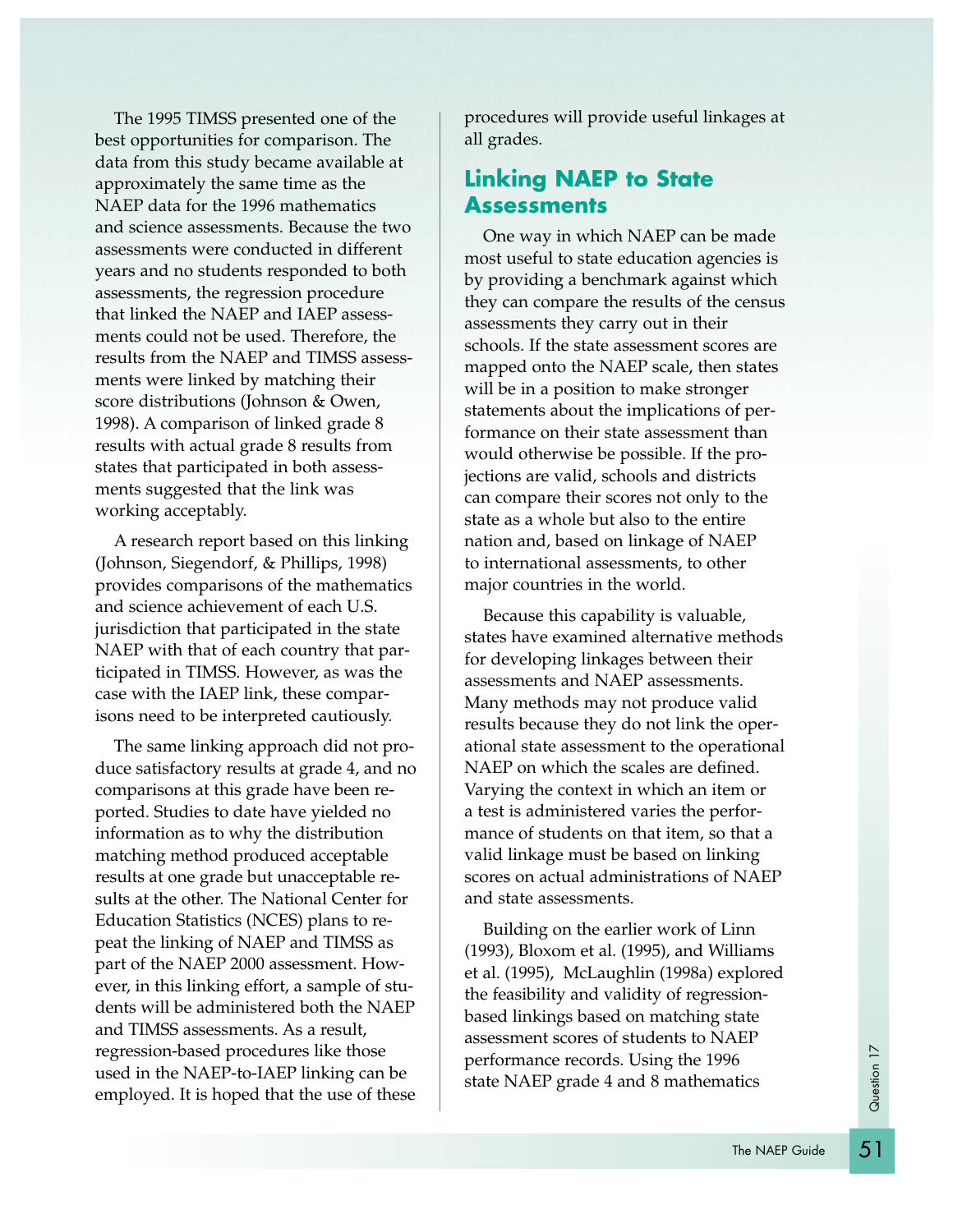assessments in four states, he found that: (a) it is feasible to develop the linkage of student records without violating either NAEP or state assessment confidentiality assurances, and (b) in three of the four states, acceptably accurate projections of group-level NAEP scores and percentages at achievement levels could be obtained.

McLaughlin (1998b) found that in order to be neutral (i.e., so that comparisons based on projected NAEP scores lead to the same conclusions as comparisons based on actual NAEP scores), it was necessary that the regression models include explicit terms for school mean scores, as well as individual student scores, and explicit terms for demographic measures. Like others (Linn & Kiplinger, 1993;

Shepard, 1997), he also found that projection functions did not necessarily generalize across years.

As part of the exploration of linkage, McLaughlin developed detailed guidelines for validating score projections and for conveying the appropriate level of uncertainty in statements based on projections. McLaughlin's methodology for linking and for the development and validation of projections is being made available to states, including both the development and evaluation of the linkage database and the execution of a specified series of analyses to derive the appropriate lining function and evaluate its precision, neutrality, and stability.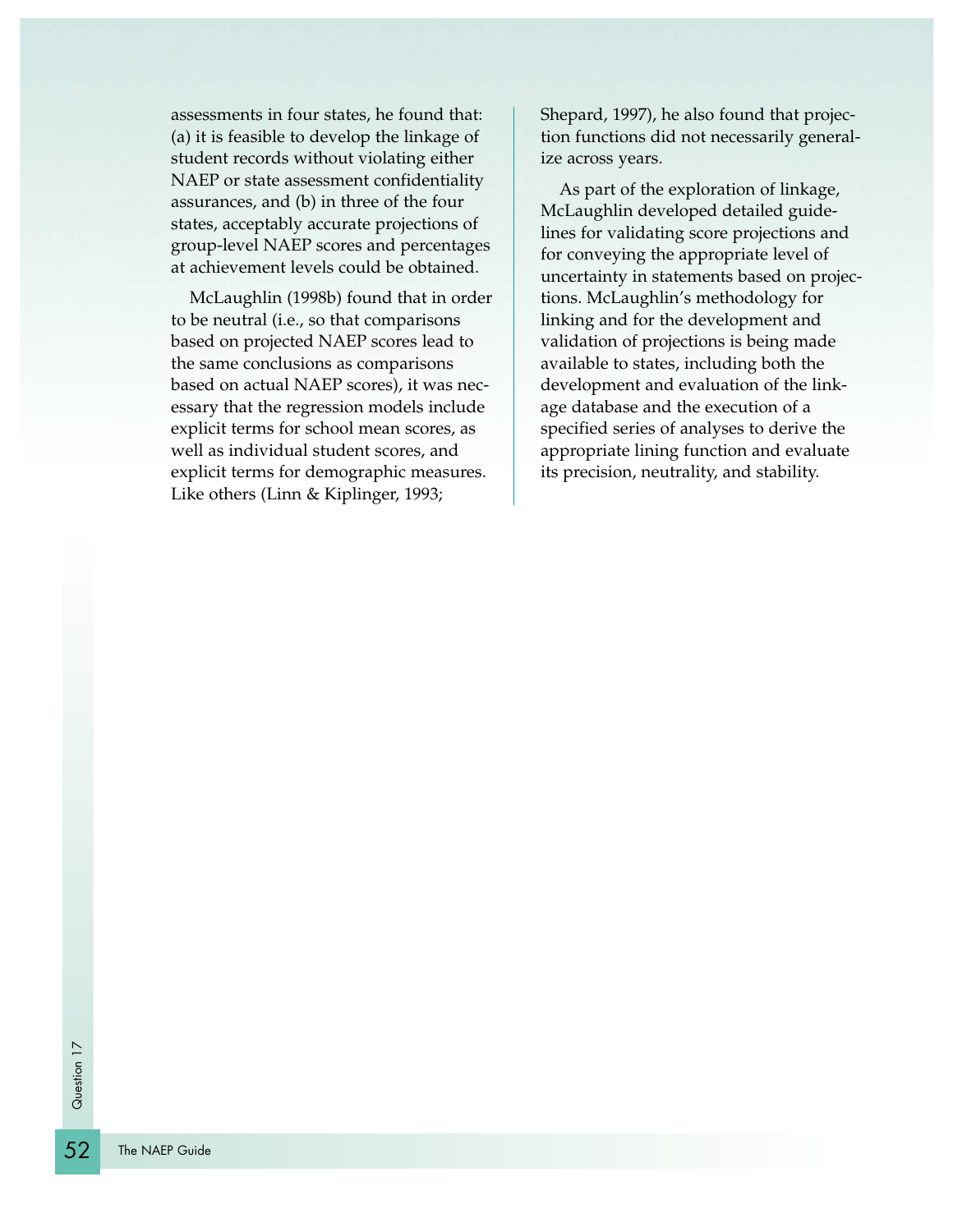

#### *Who are the students assessed by NAEP?*



NAEP does not, and is not designed to, report on the performance of individual students. Rather, it assesses specific populations of in-school students or subgroups of these populations, reporting on their performance in selected academic areas. NAEP results are based on samples of these student populations of interest.

NAEP assesses representative samples of students in certain grades or at certain ages in public and nonpublic schools in the United States. For the main NAEP assessment, students are selected from grades 4, 8, and 12 in public and nonpublic schools. For the state assessments, the number of subjects and grades selected varies, depending on available funding. (State-level samples have included public and nonpublic school students since 1994. In 2000, however, nonpublic schools will not be included in the state-level samples.) For the long-term trend assessments, students at grades 4, 8, and 11 are sampled for writing, and students at ages 9, 13, and 17 are sampled for science, mathematics, and reading. Since 1984, NAEP has been administered every two years. Beginning in 2000, NAEP will be administered annually.

# **FURTHER DETAILS**

#### **Sampling Students**

NAEP does not report on the performance of individual students. Instead, the main and state assessments are administered every two years to representative samples of students at certain ages or in certain grades in public and nonpublic schools. Assessment results are based on the performance of students in these samples. For this reason, NAEP has developed complex sampling designs that produce precise estimates of student performance and maximize the information available given scarce resources such as students' and teachers' time.

The number of children in any particular grade in the United States is approximately 3.5 million, and the number of

students selected for NAEP's national samples for any particular grade and subject is 7,000 or more. Therefore, NAEP's sample consists of approximately 0.2 percent of the student population for each grade and subject.

Although only a very small percentage of the student population in each grade is assessed, NAEP estimates are accurate because they depend on the absolute number of students participating, not on the relative proportion of students. Thus, all or nearly all of the schools and students selected must participate in the assessment to ensure that the NAEP sample is truly representative of the nation's student population.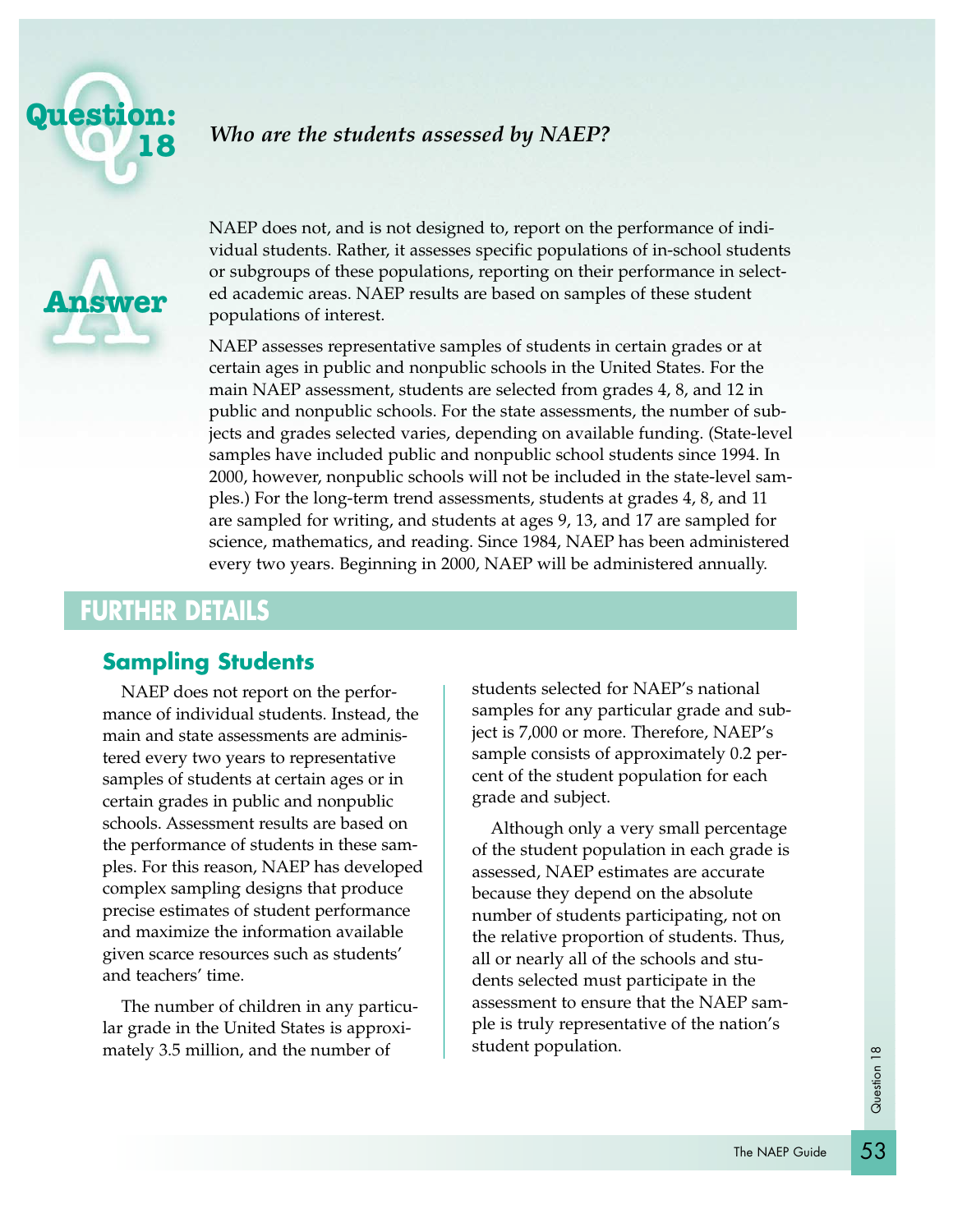### **Ensuring Representative Samples**

As the Nation's Report Card, NAEP must report accurate results for populations of students and subgroups of these populations (e.g., minority students or students attending nonpublic schools). To ensure accurate results, the relatively small samples of students selected for the NAEP assessments must be truly representative of the entire student population.

Every school has some known chance of being selected for the sample. Within a selected school, all students within a participating grade have an equal chance of being selected. The probability of students and schools being selected into the sample varies based on factors such as grade, subject, public and nonpublic status, and so on.

Uncertainty about the validity of the results can arise, however, if selected schools decide not to participate, if selected students are absent or refuse to participate, or if schools or students volunteer to join the NAEP sample. For this reason, NAEP encourages the participation of all those selected, but is not able to accept volunteers.

#### **Stratification**

A multistage design that relies on stratification (i.e., classification into groups having similar characteristics) is used to choose samples of student populations. To ensure an accurate representation, the samples are randomly selected from groups of schools that have been *stratified* by variables such as region of the country, extent of urbanization, percentage of minority enrollment, and median household income.

The samples drawn for state assessments are separate from those drawn for national assessments. However, because state NAEP assessments are voluntary, some states may choose not to participate. Therefore, the aggregate of the state samples may not be a representative sample of the nation.

For main and long-term trend NAEP assessments, the sampling design has three steps:

- selection of primary sampling units (PSUs), the geographic areas defined as counties or groups of counties;
- selection of schools (public and nonpublic) within the selected areas; and
- selection of students within those schools.

Stratification begins when PSUs are identified based on region of the country (Northeast, Southeast, Central, and West) and when PSUs within each region are designated as urban or rural. In some regions, PSUs are classified by the percentage of Black or Hispanic students enrolled in their school populations. Further strata may be defined using other variables such as median household income, education level of residents over 25 years of age, or other demographic characteristics. Once the selection of the PSUs is completed, the schools within each PSU are assigned a probability of selection that is proportional to the number of students per grade in each school.

For state NAEP 2000 assessments, the sampling design has two steps:

- selection of public schools within the selected areas; and
- selection of students within those schools.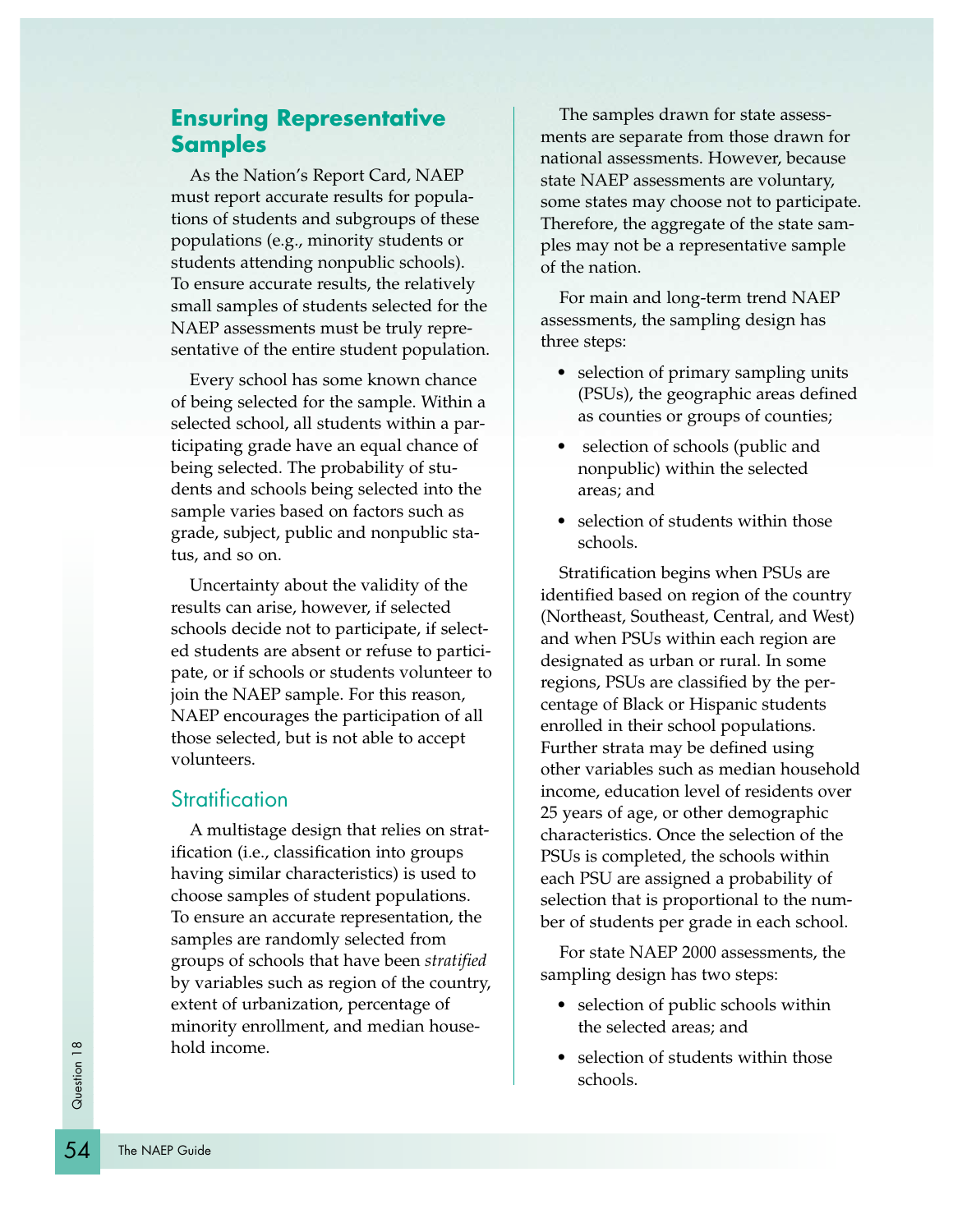To ensure that the state samples provide an accurate representation, public schools are stratified by urbanization, minority enrollment, and the results of state achievement tests or median household income.

#### **Oversampling**

To ensure that the results reported for major subgroups of populations are accurate, *oversampling* (i.e., sampling particular types of schools at a higher rate than they appear in the population) is necessary. For example, main NAEP oversamples nonpublic schools and schools with large minority populations—which ensures that the sample contains adequate numbers of students attending nonpublic schools and students from particular racial or ethnic subgroups to accurately estimate the performance of those subgroups.

### **Weighting**

If these samples are to be representative of the population as a whole, however, the data from the students in the oversampled schools must be properly *weighted* during analysis. Weighting accounts for the disproportionate representation of certain subgroups that occurs because of oversampling. Similarly, weighting also accounts for low sampling rates that can occur for very small schools. Thus, when properly weighted, NAEP data provide results that reflect the representative performances of the entire nation and of the subpopulations of interest.

### **Related Question:**

Question 1: *What is NAEP?*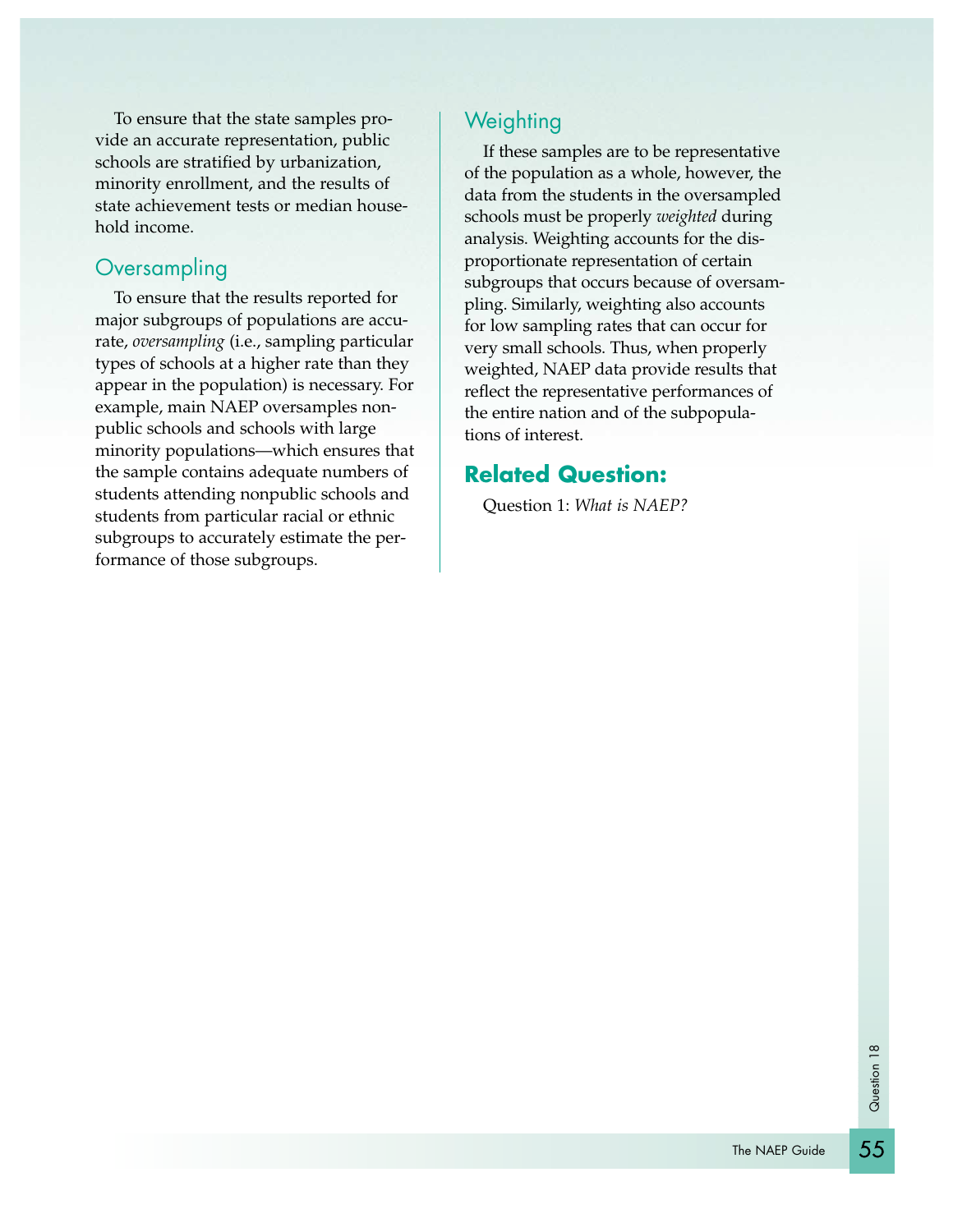

*How many schools and students participate in NAEP? When are the data collected during the school year?*



National assessment samples typically include nearly 100,000 students from 2,000 schools. The state assessment samples usually include approximately 100 schools and 2,500 students per subject per grade from each participating state.

Data for the main and state NAEP are collected at overlapping times during winter. Data for the national long-term trend assessments are collected during fall for age 13 or grade 8, during winter for age 9 or grade 4, and during spring for age 17 or grade 11.

# **FURTHER DETAILS**

#### **Sample Selection**

Each assessment year, NAEP selects national samples that represent the entire population of U.S. students in grades 4, 8, and 12 for the main assessment and the entire population of students at ages 9, 13, and 17 for the long-term trend assessment. The selection process differs slightly based on whether the sample of students is needed for the main assessment, the long-term trend assessment, or the state-level assessment.

#### Main and State NAEP

During any given assessment year, subject areas may not be assessed at all grades. For instance, main NAEP in 2000 will assess students in mathematics and science at all three grades, but only at grade 4 in reading. State NAEP in 2000 will assess students in mathematics and science at grades 4 and 8, but it will not test twelfth-grade students in either subject.

ed reader<br>
grade<br>
grade<br>
dents<br>
56 The NAEP Guide The 1998 main assessment, which tested reading, writing, and civics at all three grade levels, required about 137,000 students, whereas the state-level assessment,

which tested only two grade levels, required a total sample of about 350,000 students because of the number of states that participated. Approximately 2,000 schools took part in the 1998 main assessment, while nearly 10,000 schools contributed their students' time and other resources to the state NAEP.

#### Long-Term Trend NAEP

The long-term trend assessment tests the same four subjects across years, using relatively small national samples. For the long-term trend assessment, samples of students are selected by age (9, 13, and 17 years) for mathematics, science, and reading and by grade (4, 8, and 11) for writing. Based on precedent, long-term trend writing results are reported by grade, and mathematics, science, and reading longterm trend results are reported by age. In 1999, the long-term trend NAEP began to be administered every four years, but not in the same years as the main and state assessments in reading, writing, mathematics, and science.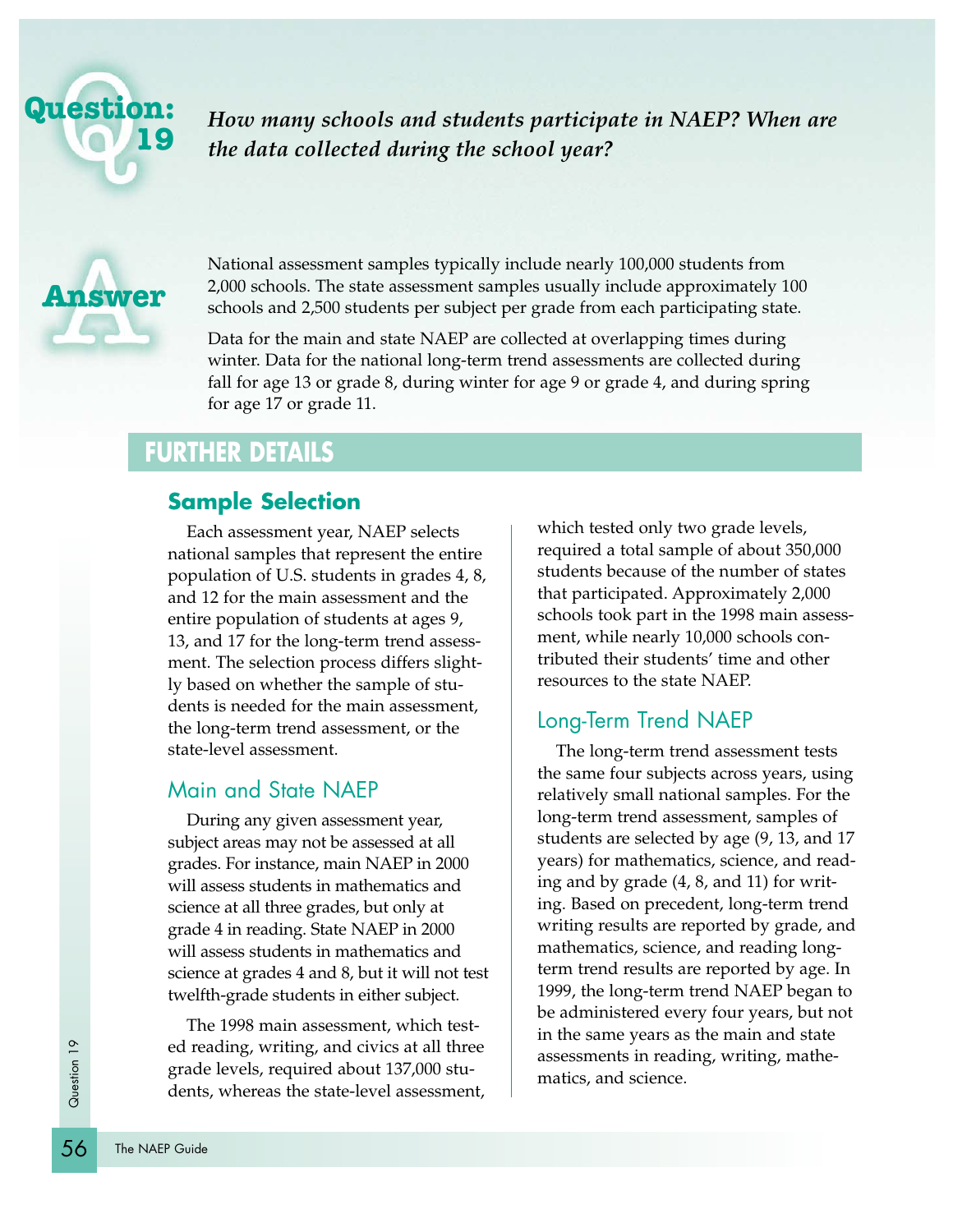# Schools and Students Assessed

The table below shows the target sample size of schools and students needed for main and state NAEP in 2000. These components use separate, nonoverlapping samples whenever possible.

#### **Assessment Schedules**

The table on page 58 presents the typical assessment periods for the three NAEP components. The assessment schedules remain relatively constant across assessment years to permit an accurate measurement of change over time and to help ensure that the results are comparable. The long-term trend

assessment is administered three times during the school year (one administration per grade), whereas the main and state NAEP assessments are administered during winter for all three grades.

State NAEP assessments are usually administered during February. Because the month-long state assessment period occurs during the middle of the two-andone-half-month national assessment period, the effects that a time difference could produce are eliminated, making the results of the state and national assessments more comparable than if they were administered at different times during the year.

# **Total Schools and Students:\* Target Sample Sizes for the 2000 NAEP Assessments**

| <b>NAEP</b><br><b>COMPONENTS</b> | Total<br>Schools            | Total<br><b>Students</b> |         |         |          |
|----------------------------------|-----------------------------|--------------------------|---------|---------|----------|
| <b>NATIONAL NAEP</b>             | 2,500                       | 106,500                  | Grade 4 | Grade 8 | Grade 12 |
| Reading                          |                             |                          | 8,000   |         |          |
| Mathematics                      |                             |                          | 21,750  | 15,750  | 13,750   |
| Science                          |                             |                          | 15,750  | 15,750  | 15,750   |
| <b>STATE NAEP</b>                | average<br>225 per<br>state | 500,000                  | Grade 4 | Grade 8 | Grade 12 |
| Mathematics                      |                             |                          | 125,000 | 125,000 |          |
| Science                          |                             |                          | 125,000 | 125,000 |          |
| TOTALS for all components        |                             | 606,500                  | 295,500 | 281,500 | 29,500   |

\* Numbers are for the total samples rather than for the reporting samples; therefore, these sample sizes will be larger than the sample sizes published in reports of NAEP results.

57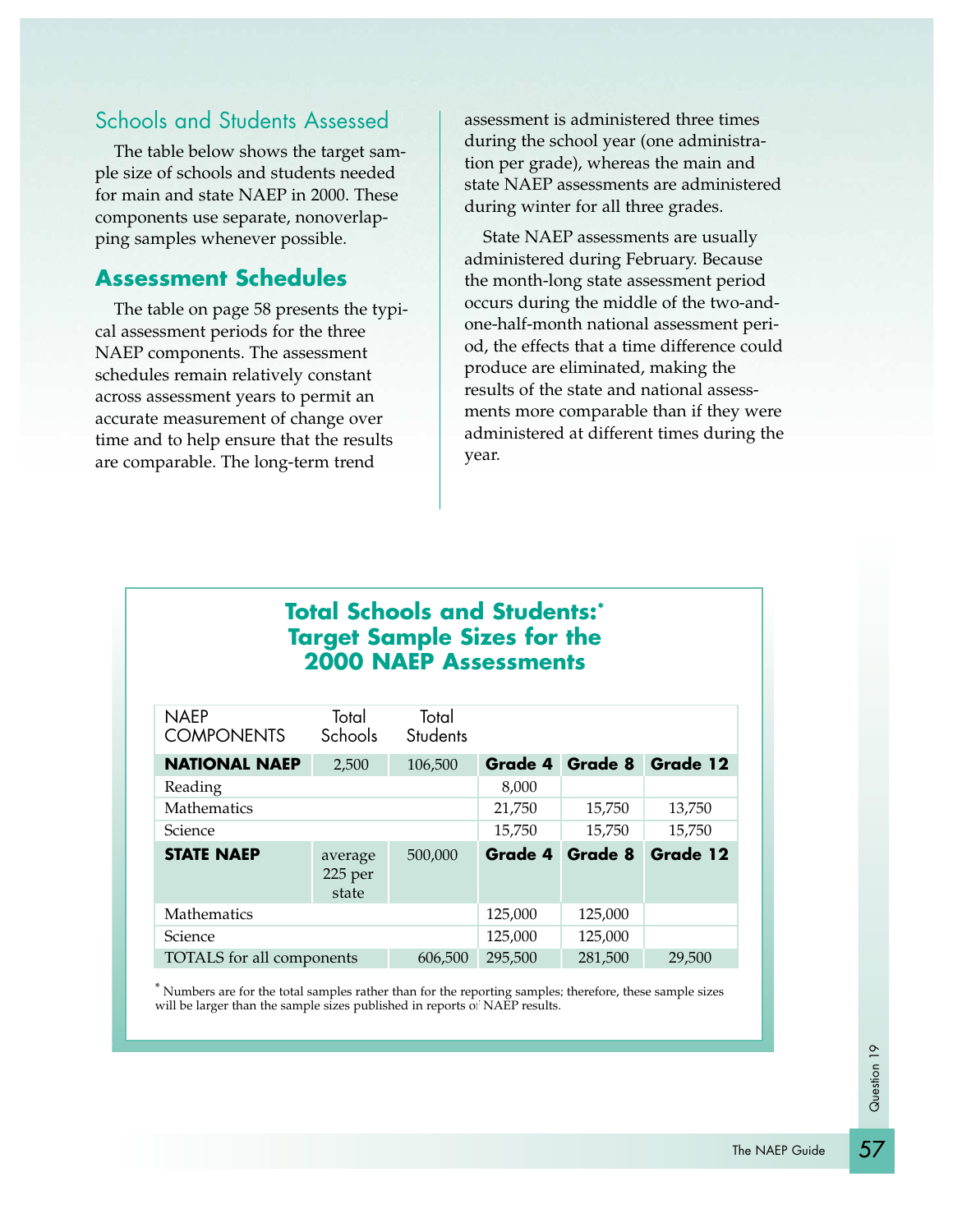|                                                             |                 | <b>Typical NAEP Assessment Schedule</b> |                 |
|-------------------------------------------------------------|-----------------|-----------------------------------------|-----------------|
| <b>Grade or Age:</b>                                        | <b>FALL</b>     | <b>WINTER</b>                           | <b>SPRING</b>   |
| Grade 4 (main, state)<br>Age 9/Grade 4 (LTT <sup>*</sup> )  |                 | Main<br><b>State</b><br>Long-Term Trend |                 |
| Grade 8 (main, state)<br>Age 13/Grade 8 (LTT <sup>*</sup> ) | Long-Term Trend | Main<br><b>State</b>                    |                 |
| Grade 12 (main)<br>Age $17/G$ rade $11(LTT^*)$              |                 | Main                                    | Long-Term Trend |

LTT refers to ages/grades sampled for long-term trend assessments.

# **Related Questions:**

Question 2: *What subjects does NAEP assess? How are the subjects chosen, and how are the assessment questions determined? What subjects were assessed in 1999? What subjects will be assessed in 2000?*

Question 20: *How does NAEP use matrix sampling? What is focused BIB spiraling, and what are its advantages for NAEP?*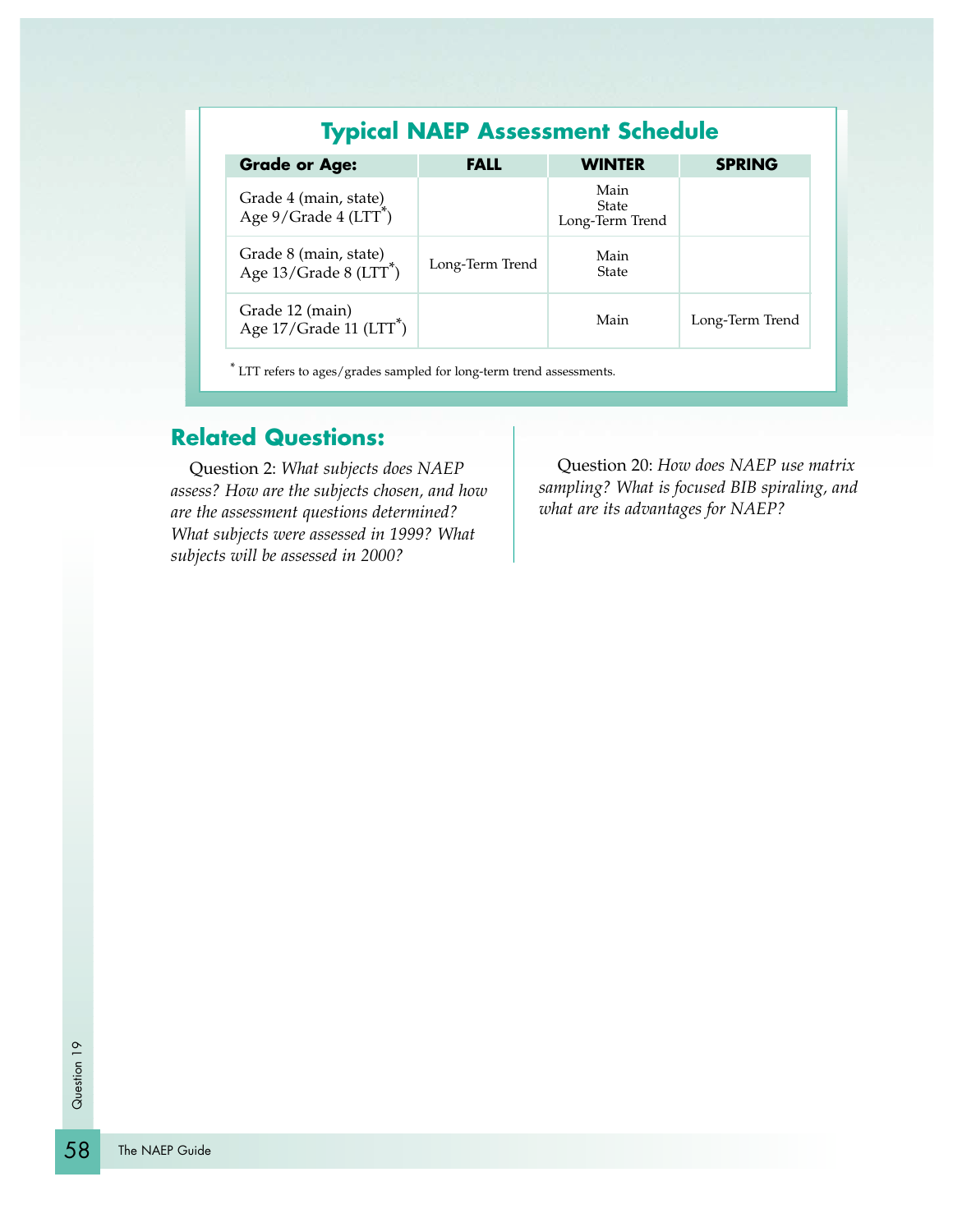

*How does NAEP use matrix sampling? What is focused BIB spiraling, and what are its advantages for NAEP?*



Typically, several hundred questions are needed to reliably test the many specifications of the complex frameworks that guide the NAEP assessments. Administering the entire collection of cognitive questions to each student would be far too time consuming to be practical.

Therefore, a number of test booklets are printed for a particular subject, with each booklet containing a different selection of cognitive blocks. This design, called matrix sampling, allows NAEP to assess the entire subject area within a reasonable amount of testing time. In matrix sampling, different portions from the entire pool of cognitive questions are printed in separate booklets and administered to different but equivalent samples of students. This design minimizes the assessment time required per student while allowing complete coverage of the subject being assessed.

In addition to the background questions, the NAEP test booklets contain cognitive questions that are arranged in collections of separately timed blocks. For the cognitive questions, the blocks and their sequence vary within each version of the test booklet. This planned variation of test booklets allows NAEP to generate precise estimates of student performance and maximize the information available given scarce resources such as students' and teachers' time.

The type of matrix sampling used by NAEP is called focused, balanced incomplete block (BIB) spiraling. Because of BIB spiraling, NAEP can sample enough students to obtain precise results for each question while generally consuming an average of about an hour and a half of each student's time.

The "focused" part of NAEP's matrix sampling method requires each student to answer questions from only one subject area. The "BIB" part of the method ensures that students receive different interlocking sections of the assessment forms, enabling NAEP to check for any unusual interactions that may occur between different samples of students and different sets of assessment questions. "Spiraling" refers to the method by which test booklets are assigned to pupils, which ensures that any group of students will be assessed using approximately equal numbers of the different versions of the booklet.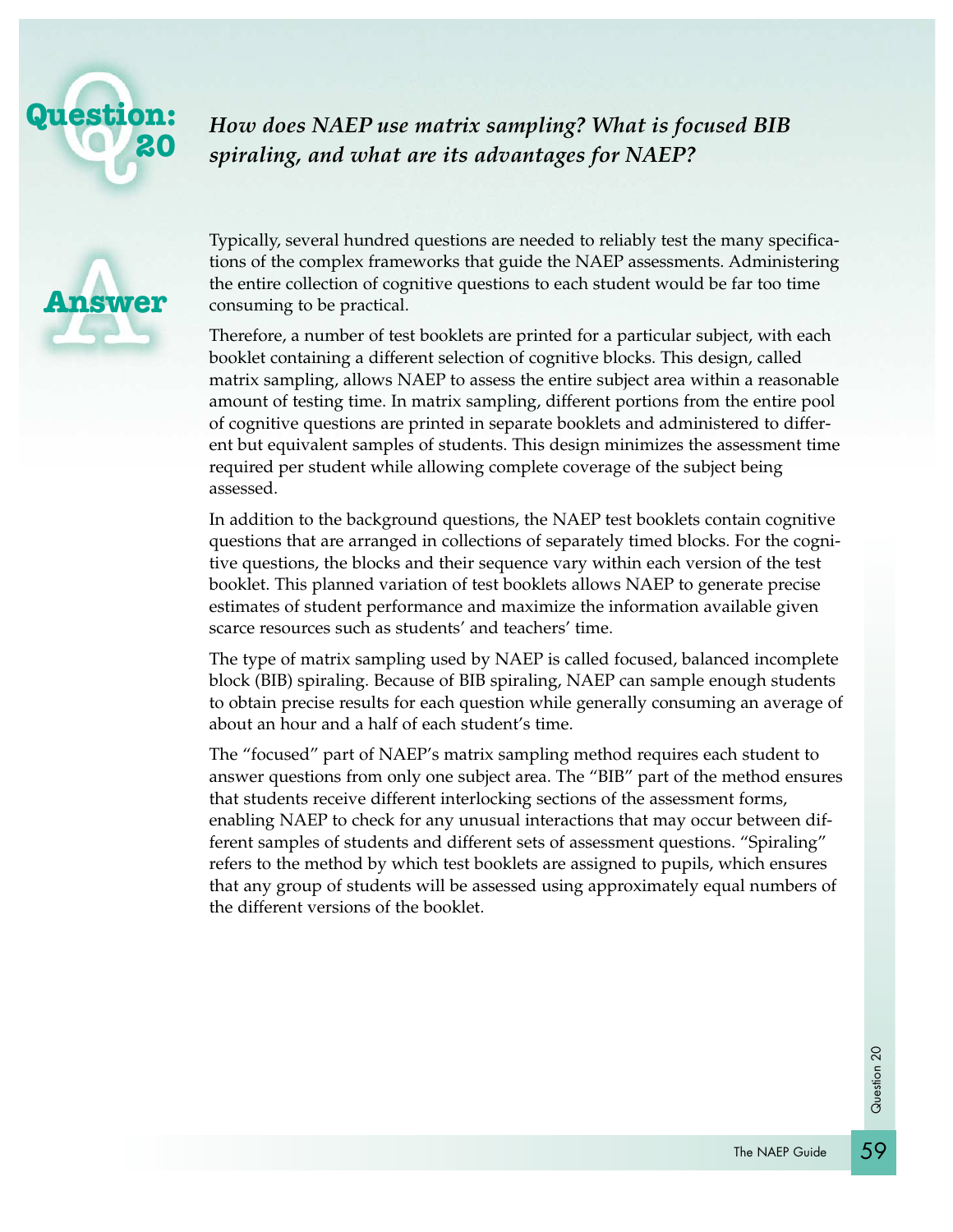# **FURTHER DETAILS**

#### **BIB Spiraling**

Matrix sampling is used to construct tests when the objectives being assessed require more time than is available to test them. Although BIB spiraling is only one form of matrix sampling, the other forms have drawbacks that make them unsuitable for NAEP.

Occasionally, NAEP may use simple matrix sampling when it matches the needs of certain assessment questions. With simple matrix sampling, separate sets of questions are confined to particular booklets. However, because each booklet contains a set of specific questions, context and order effects must be considered. In a simple matrix design, the same subject area questions would always appear in the same place in every assessment booklet. Thus, student mastery of the questions appearing at the end of the booklet may be underestimated because of fatigue or overestimated due to practice effects.

By contrast, the more sophisticated BIB method produces data that are relatively free from these placement effects. In the NAEP BIB design, the cognitive blocks are balanced. Each cognitive block appears an equal number of times in every possible position. Each cognitive block is also paired with every other cognitive block in at least one test booklet. (The NAEP BIB design varies according to subject area.)

The following table presents a simplified example of BIB spiraling based on the NAEP 1990 mathematics design. The full sample of students is divided into seven equivalent groups, and each group of students is assigned one of the seven test booklets. In this design, each cognitive block appears only once in each of three possible positions, and each block is paired once with every other block. (This example shows only the cognitive blocks, even though the test booklets also contain background questionnaire blocks.)

| <b>Booklet</b><br>version | <b>Position 1</b><br>cognitive<br>block | <b>Position 2</b><br>cognitive<br>block | <b>Position 3</b><br>cognitive<br>block |
|---------------------------|-----------------------------------------|-----------------------------------------|-----------------------------------------|
|                           |                                         |                                         |                                         |
|                           | A                                       | B                                       | D                                       |
| $\overline{2}$            | B                                       |                                         | E                                       |
| 3                         |                                         | D                                       | ${\bf F}$                               |
| 4                         |                                         | Ε                                       | G                                       |
| 5                         | Ε                                       | F                                       | A                                       |
| 6                         | F                                       | G                                       | B                                       |
| 7                         | G                                       | A                                       |                                         |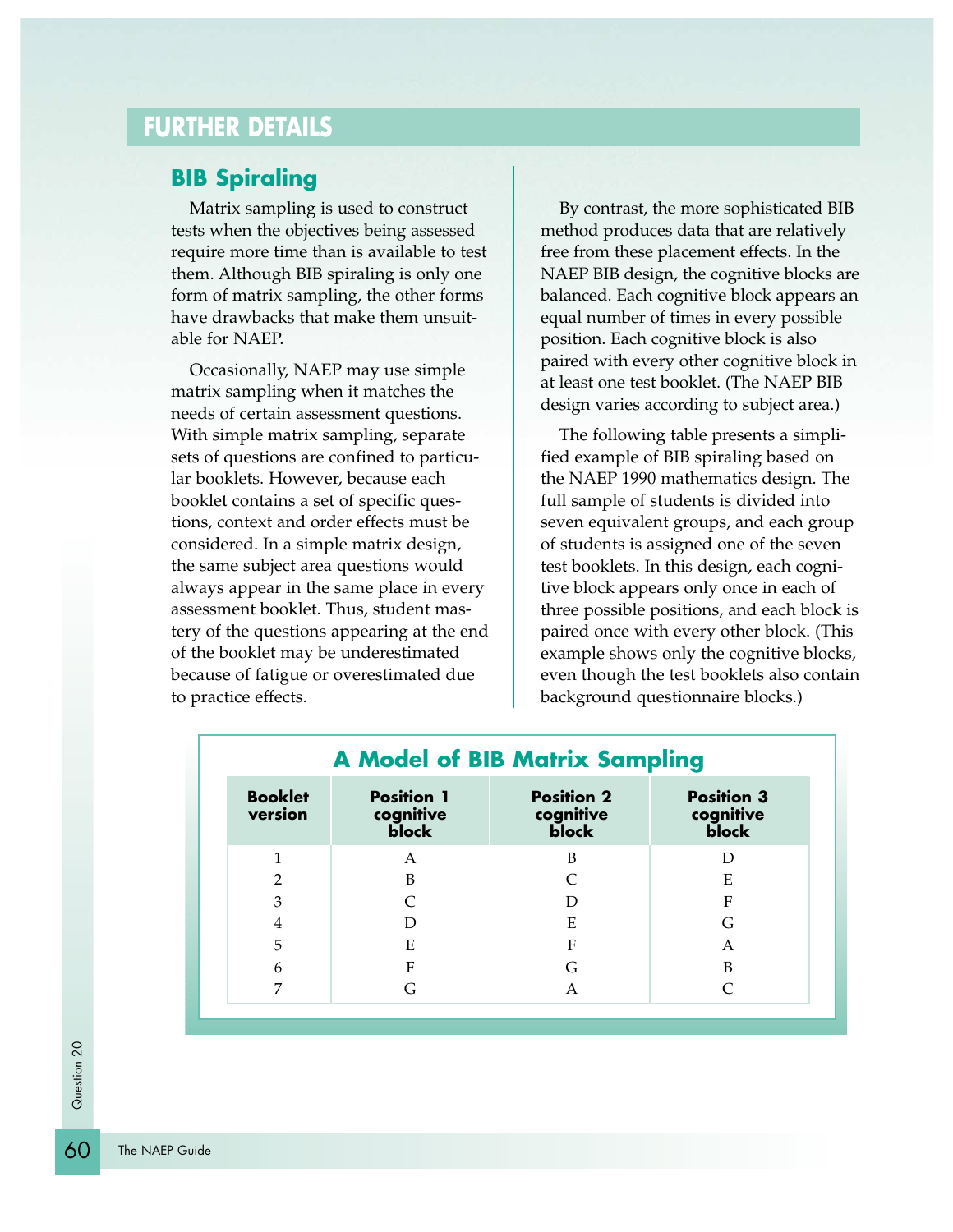NAEP uses BIB spiraling even though this design requires a greater variety of test booklets to be printed. Furthermore, each version of the assessment booklet must appear in the sample approximately the same number of times and must be administered to equivalent subgroups within the full sample. To ensure proper distribution at assessment time, the booklets are packed in spiral order (in the above example, one each of booklets 1

through 7, then 1 through 7 again, and so on). The test coordinator randomly assigns these booklets to the students in each test administration session. Spiraled distribution of the booklets promotes comparable sample sizes for each version of the booklet, ensures that these samples are randomly equivalent, and reduces the likelihood that students will be seated within viewing distance of an identical booklet.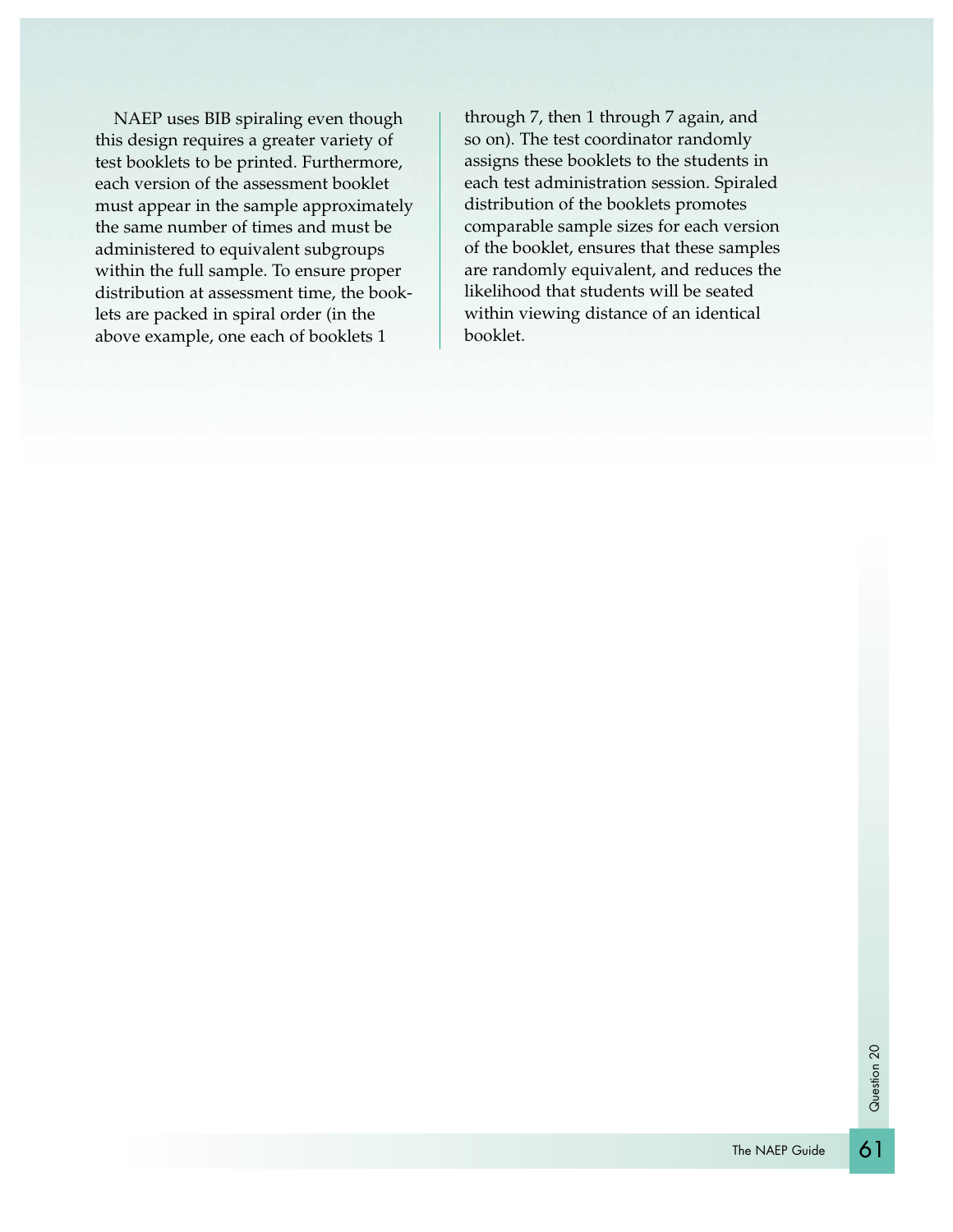



A cooperative agreement between the National Center for Education Statistics (NCES) and Westat specifies the sampling and data collection operations for national and state NAEP.

Westat field staff, who receive extensive training, administer the national assessment. Although each participating state is responsible for data collection for the state NAEP, Westat ensures uniformity of procedures across states through detailed procedural manuals, training, supervision, and quality control monitoring.

The complex process by which NAEP collects data is monitored closely. The tight control on this process contributes to the quality—and thus to the comparability of the main and state assessments and their results.

# **FURTHER DETAILS**

### **Organization and Supervision of Data Collection**

NAEP relies heavily on the support of school administrators and staff, and obtaining the cooperation of the selected schools requires substantial time and energy because participation in NAEP is voluntary. A series of mailings that includes letters to the chief state school officers and district superintendents notifies the sampled schools of their selection. Additional informational materials are sent and procedures are explained at introductory meetings.

Westat is responsible for the following field administration duties:

- selecting the sample of schools and students;
- developing the administration procedures, manuals, and materials;
- hiring and training staff to conduct the assessments (for main NAEP);
- training state personnel to conduct assessments (for state NAEP); and
- conducting an extensive quality assurance program.

For the main and long-term trend assessments, Westat hires and trains approximately 85 field supervisory staff to collect the data. These field supervisors and their assistants complete all associated paperwork, reducing the burden on participating schools.

For the state assessments, NAEP legislation requires each participating jurisdiction to handle data collection activities such as obtaining the cooperation of sampled schools and assigning personnel to conduct the assessment. Westat employs and trains state supervisors to work with the state-appointed coordinators who carry out the necessary organizational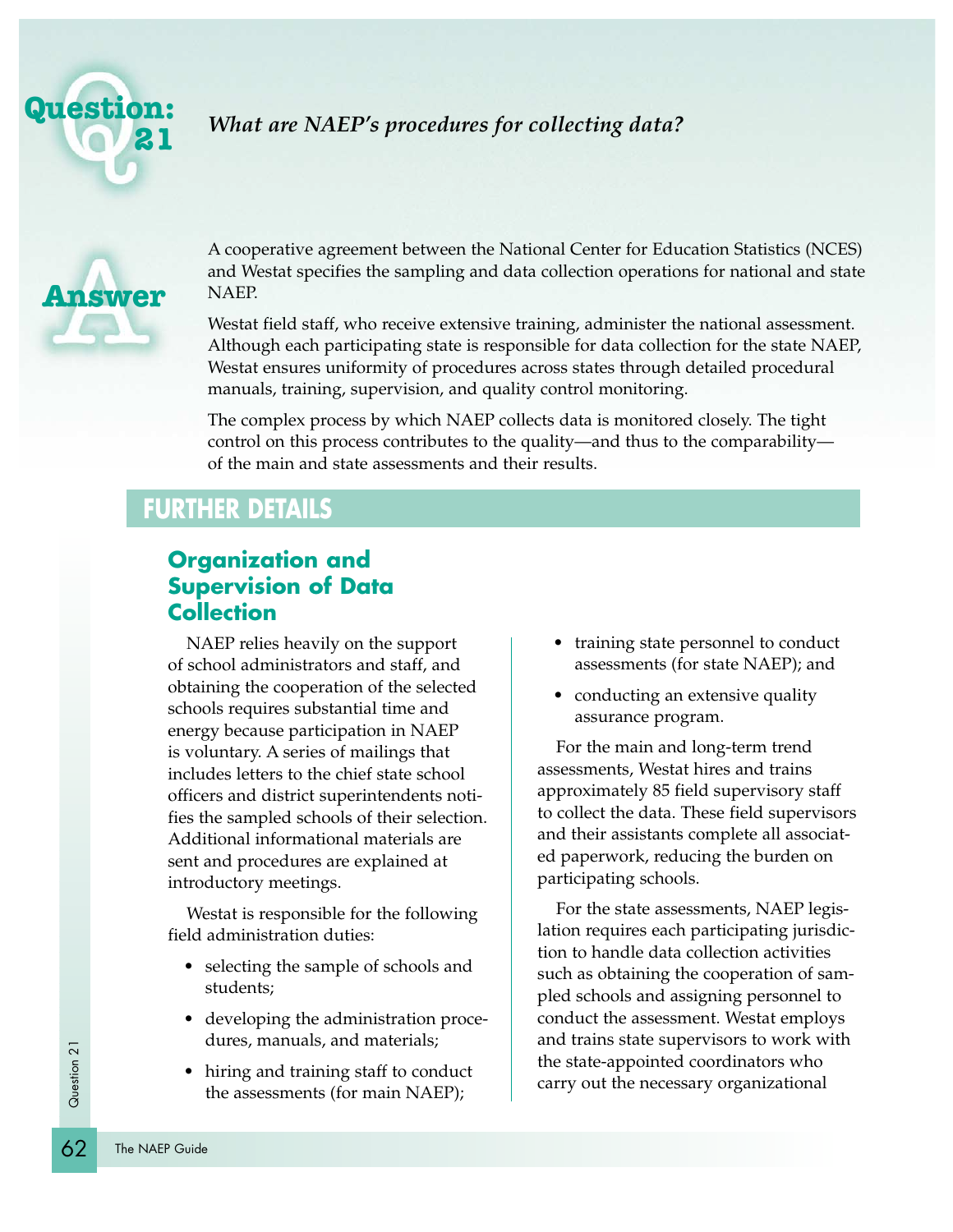tasks. The individual schools and the designated assessment administrators are responsible for preparing lists of enrolled students for the sampled grade; distributing the teacher, school, and SD/LEP (students with disabilities or limited English proficiency) questionnaires; and administering the assessment.

In addition to training local administrators, Westat ensures quality control across states by monitoring 25 percent of the sessions in states that have previously conducted a NAEP assessment and 50 percent of the sessions in states that are participating in NAEP for the first time. Security of assessment materials and uniformity of administration are high priorities for NAEP. Quality control monitors have never reported any instances of serious breaches in procedures or major problems that could jeopardize the validity of the assessment.

After each session, Westat staff interview the assessment administrators to receive their comments and recommendations. As a final quality control step, a debriefing meeting is held with the state supervisors to receive feedback that will help improve procedures, documentation, and training for future assessments.

## **Management of Assessment Materials**

Under the direction of Educational Testing Service (ETS) staff, National Computer Systems (NCS) produces the materials needed for the NAEP assessments. NCS prints identifying bar codes and numbers for the booklets and questionnaires, preassigns the booklets to testing sessions, and prints the booklet numbers on the administration schedule.

These activities improve the accuracy of data collection and assist with the spiraled distribution process.

Preassigning numbered test booklets to assessment sessions and printing the booklet numbers on the administration schedule improve the systematic protection of student confidentiality. Student names appear only on stickers that are temporarily attached to the booklets; these stickers are removed and destroyed immediately after the session. Furthermore, the administration forms are perforated so all student and teacher names can be easily removed. The forms containing the student names are never removed from the school, even after the assessments are completed, and names are never linked to student or teacher data.

NCS handles all receipt control, data preparation and processing, scanning, and scoring activities for the NAEP assessments. Using an image-processing and scoring system specially designed for NAEP, NCS scans the multiple-choice selections, the handwritten student responses, and other data provided by students, teachers, and administrators. When this image-based scoring system was introduced during the 1994 assessment, it virtually eliminated paper handling during the scoring process. The system also permits scoring reliability to be monitored on line and recalibration methods to be introduced.

## **Related Questions:**

Question 3: *Is participation in NAEP voluntary? Are the data confidential? Are students' names or other identifiers available?* 

Question 20: *How does NAEP use matrix sampling? What is focused BIB spiraling, and what are its advantages for NAEP?*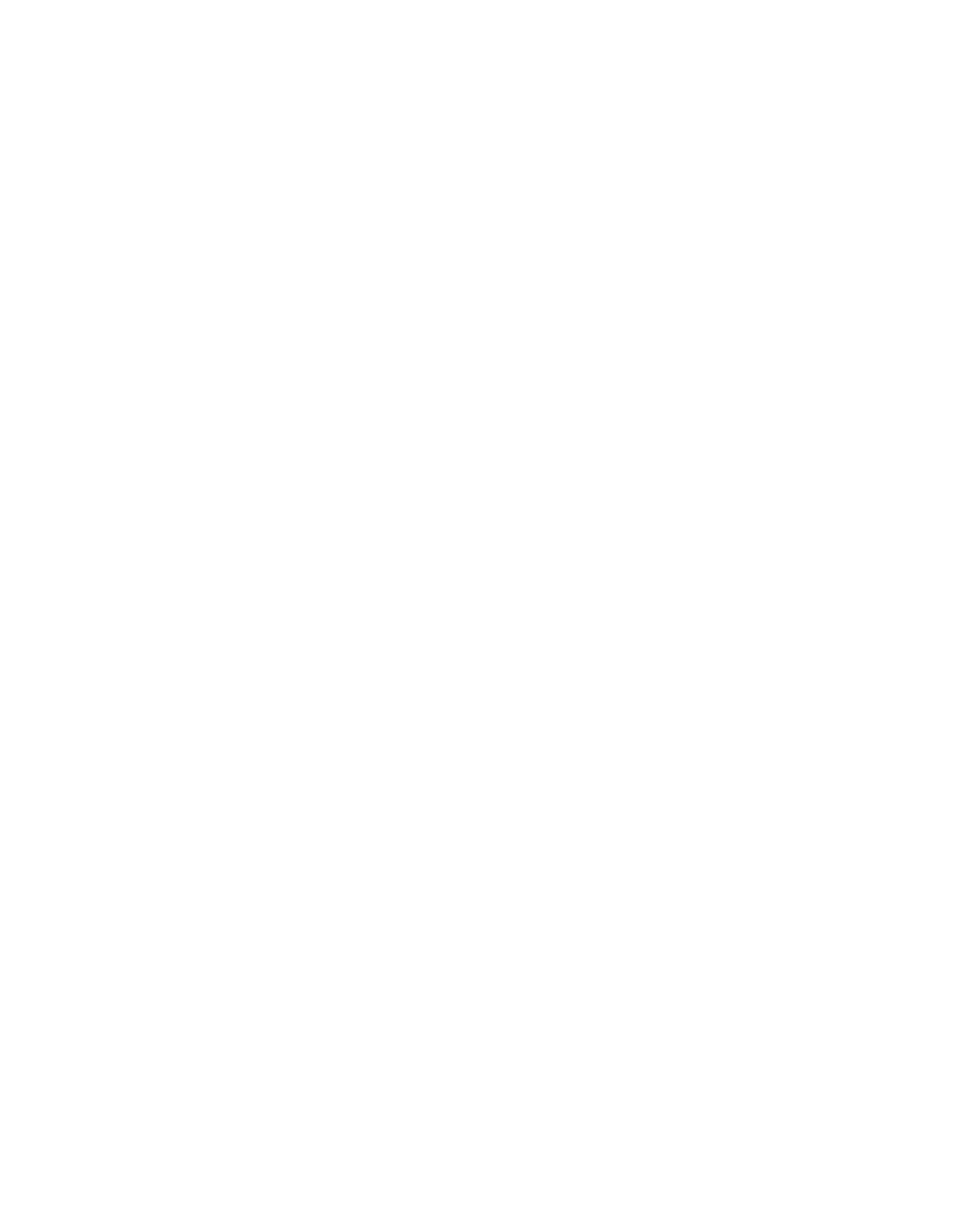Allen, N. L., Carlson, J. E., & Zelenak, C. A. (1999). *The NAEP 1996 technical report.* Washington, DC: National Center for Education Statistics.

Allen, N. L., Jenkins, F., & Zelenak, C. A. (1997). *Technical report of the NAEP 1996 state assessment program in mathematics.* Washington, DC: National Center for Education Statistics.

Allen, N. L., Mazzeo, J., Ip, E. H. S., Swinton, S., Isham, S. P., & Worthington, L. (1995). Data analysis and scaling for the 1994 Trial State Assessment in reading. In J. Mazzeo, N. L. Allen, & D. L. Kline, *Technical report of the NAEP 1994 trial state assessment in reading* (pp. 169–219). Washington, DC: National Center for Education Statistics.

Allen, N. L., Swinton, S. S., Isham, S. P., & Zelenak, C. A. (1998). *Technical report of the NAEP 1996 state assessment program in science.* Washington, DC: National Center for Education Statistics.

Bloxom, B. P. J., Nicewander, W. A., & Yan, D. (1995). Linking to a large-scale assessment: An empirical evaluation. *Journal of Educational and Behavioral Statistics, 20,* 1–26.

Calderone, J., King, L. M., Horkay, N. (eds). (1997). *The NAEP Guide.* Washington, DC: National Center for Education Statistics.

Campbell, J. R., Reese, C. M., O'Sullivan, C., & Dossey, J. A. (1996). *NAEP 1994 trends in academic progress.* Washington, DC: National Center for Education Statistics.

Campbell, J. R., Voelkl, K. E., & Donahue, P. L. (1997). *NAEP 1996 trends in academic progress.* Washington, DC: National Center for Education Statistics.

Campbell, J. R., Voelkl, K. E., & Donahue, P .L. (1998). *NAEP 1996 trends in academic progress: Addendum.* Washington, DC: National Center for Education Statistics.

College Board. (1999). *Mathematics framework for the 1996 and 2000 National Assessment of Educational Progress.* Washington, DC: National Assessment Governing Board.

Council of Chief State School Officers. (1999a). *Science framework for the 1996 and 2000 National Assessment of Educational Progress.* Washington, DC: National Assessment Governing Board.

Council of Chief State School Officers. (1999b). *Reading framework for the National Assessment of Educational Progress: 1992–2000.* Washington, DC: National Assessment Governing Board.

Donahue, P. L., Voelkl, K. E., Campbell, J. R., & Mazzeo, J. (1999). *NAEP 1998 Reading Report Card for the Nation and the States.* Washington, DC: National Center for Education Statistics.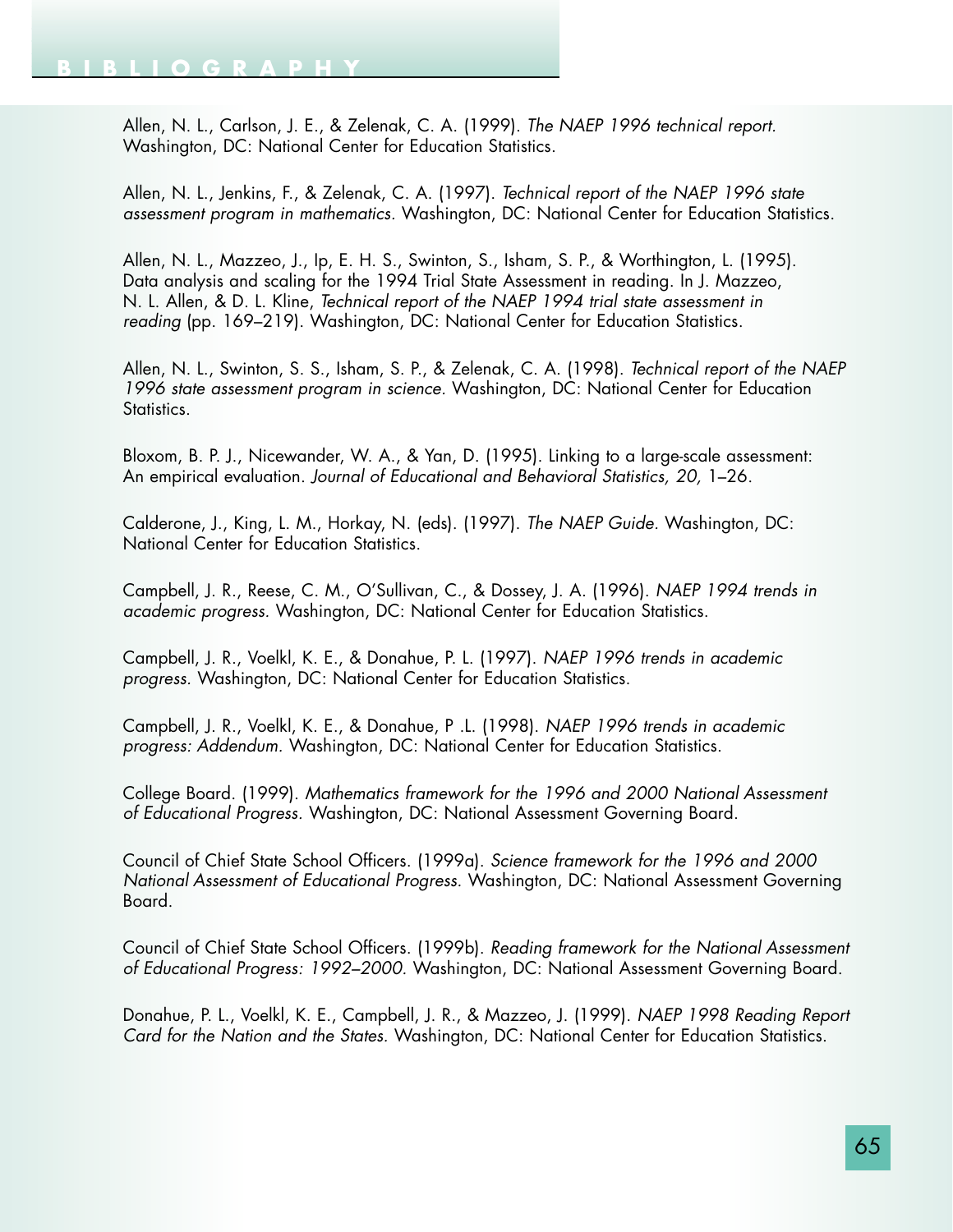Green, J. L., Burke, J., & Rust, K. L. (1995). Sample design and selection. In J. Mazzeo, N. Allen, & D. Kline, *Technical report of the NAEP 1994 trial state assessment in reading* (pp. 35–69). Washington, DC: National Center for Education Statistics.

Johnson, E. G., & Owen, E. (1998). *Linking the National Assessment of Educational Progress (NAEP) and the Third International Mathematics and Science Study (TIMSS): A technical report.* Washington, DC: National Center for Education Statistics.

Johnson, E. G., Siegendorf, A., and Phillips, G. W. (1998). *Linking the National Assessment of Educational Progress (NAEP) and the Third International Mathematics and Science Study (TIMSS): Eighth-grade results.* Washington, DC: National Center for Education Statistics.

Linn, R. L. (1993). Linking results of distinct assessments. *Applied Measurement in Education, 6,* 83–102.

Linn, R. L., & Kiplinger, V. L. (1993). *Linking statewide tests to the National Assessment of Educational Progress: Stability of results.* Boulder, CO: Center for Research on Evaluation, Standards, and Student Testing.

Linn, R. L., Koretz, D., & Baker, E. L. (1996). Assessing the validity of the National Assessment of Educational Progress: NAEP Technical Review Panel white paper. Washington, DC: U.S. Department of Education.

McLaughlin, D. H. (1998a). *Study of the linkages of 1996 NAEP and state mathematics assessments in four states.* Washington, DC: National Center for Education Statistics.

McLaughlin, D. H. (1998b). *Linking state assessments of NAEP: A study of the 1996 mathematics assessment.* Paper presented to the American Educational Research Association, San Diego, CA.

National Assessment of Educational Progress. (1982). *Writing objectives: 1984 assessment.* Washington, DC: U.S. Department of Education.

National Assessment of Educational Progress. (1984). *Reading objectives: 1983–84 assessment.* Washington, DC: U.S. Department of Education.

National Assessment of Educational Progress. (1985a). *Math objectives: 1985–86 assessment.* Washington, DC: U.S. Department of Education.

National Assessment of Educational Progress. (1985a). *Science objectives: 1985–86 assessment.* Washington, DC: U.S. Department of Education.

National Assessment of Educational Progress. (1987). *Writing objectives: 1988 assessment.* Washington, DC: U.S. Department of Education.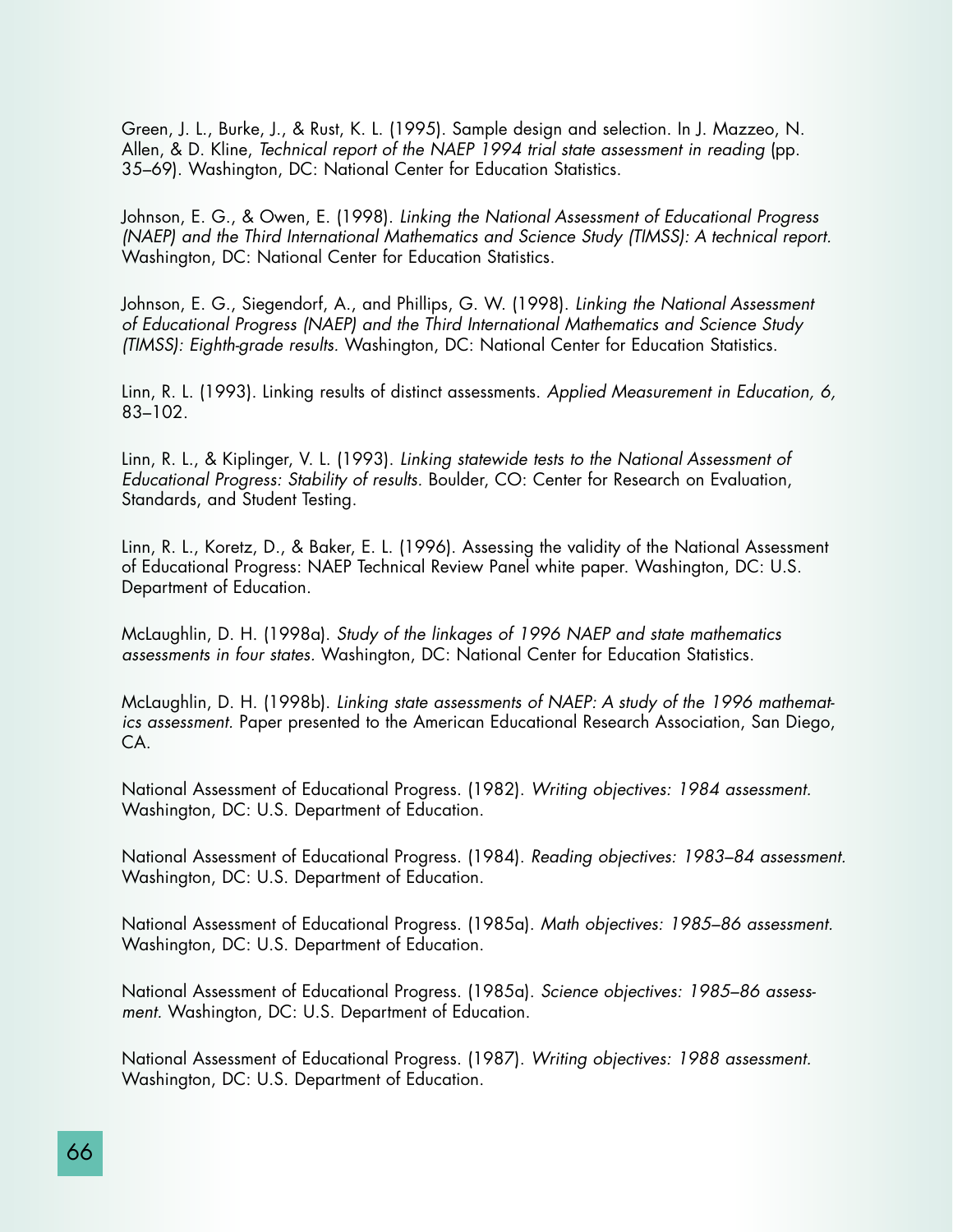National Assessment of Educational Progress. (1989). *Science objectives: 1990 assessment.* Washington, DC: U.S. Department of Education.

Pashley, P. J., & Phillips, G. W. (1993). *Toward world-class standards: A research study linking international and national assessments.* Princeton, NJ: Educational Testing Service.

Pellegrino, J. W., Jones, L. R., & Mitchell, K. J. (eds). (1999). *Grading the nation's report card: Evaluating NAEP and transforming the National Assessment of Educational Progress.* Washington, DC: National Academy Press.

Shepard, L.A. (1997). *Measuring achievement: What does it mean to test for robust understanding?* William H. Angoff Memorial Lecture Series. Princeton, NJ: Educational Testing Service.

Wallace, L., & Rust, K. F. (1996). Sample design. In N. Allen, D. Kline, & C. Zelenak, *NAEP 1994 technical report* (Chapter 3). Washington, DC: National Center for Education Statistics.

Williams, V. S. L., Billeaud, K., Davis, L. A., Thissen, D., & Sanford, E. (1995). Projecting to the NAEP scale: Results from the North Carolina End-of-Grade Testing Program. *Journal of Educational Measurement.*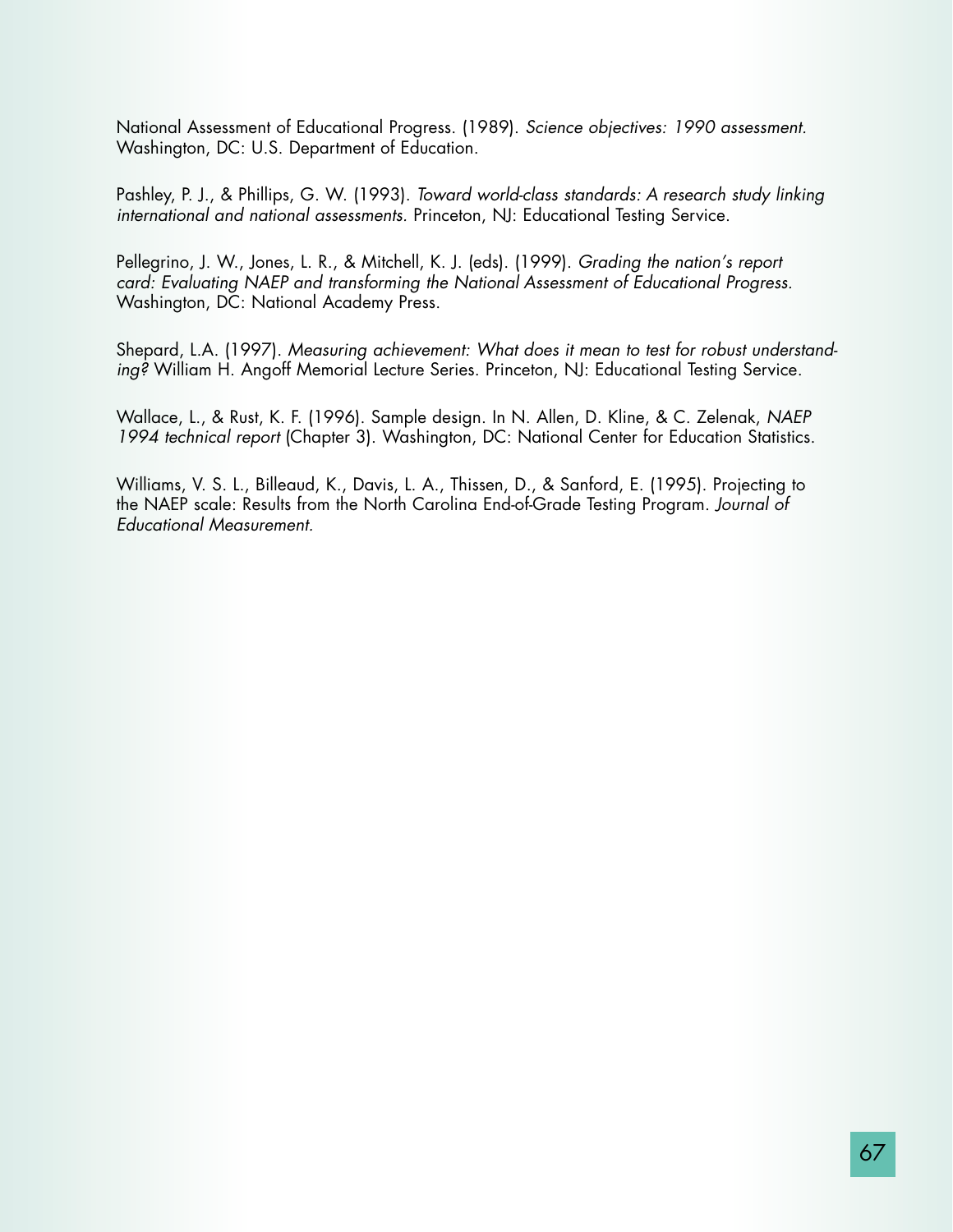Bock, D. B., & Zimowski, M. F. (1998). *Feasibility studies of two-stage testing in large-scale educational assessment: Implications for NAEP.* Commissioned by the NAEP Validity Studies Panel. Palo Alto, CA: American Institutes for Research.

Bourque, M. L., Campagne, A. B., & Crissman, S. (1997). *1996 science performance standards: Achievement results for the nation and the states.* Washington, DC: National Assessment Governing Board.

Campbell, J. R., & Donahue, P. L. (1997). *Students selecting stories: The effects of choice in reading assessment.* Washington, DC: National Center for Education Statistics.

Chromy, J. R. (1998). *The effects of finite sampling on state assessment sample requirements.* Commissioned by the NAEP Validity Studies Panel. Palo Alto, CA: American Institutes for Research.

Dossey, J. A., Mullis, I., & Jones, C. O. (1993). *Can students do mathematical problem solving?* Washington, DC: U.S. Department of Education.

Hawkins, E. F., Stancavage, F., & Dossey, J. A. (1998). *School policies affecting instruction in mathematics.* Washington, DC: National Center for Education Statistics.

Hedges, L. V., & Vevea, J. L. (1997). *A study of equating in NAEP*. Commissioned by the NAEP Validity Studies Panel. Palo Alto, CA: American Institutes for Research.

Jaeger, R. M. (1998). *Reporting the results of the National Assessment of Educational Progress.* Commissioned by the NAEP Validity Studies Panel. Palo Alto, CA: American Institutes for Research.

Jakwerth, P. R., Stancavage, F. B., & Reed, E. D. (1999). *An investigation of why students do not respond to questions.* Commissioned by the NAEP Validity Studies Panel. Palo Alto, CA: American Institutes for Research.

Lindquist, M. M., Dossey, J. A., & Mullis, I. (1995). *Reaching standards: A progress report on mathematics. A policy information perspective.* Princeton, NJ: Educational Testing Service.

Mislevy, R. J. (1992). *Linking educational assessments.* Princeton, NJ: Educational Testing Service.

Mitchell, J. H., Hawkins, E. F., Jakwerth, P., Stancavage, F. B., & Dossey, J. A. (1999). *Student work and teacher practices in mathematics.* Washington, DC: U.S. Department of Education.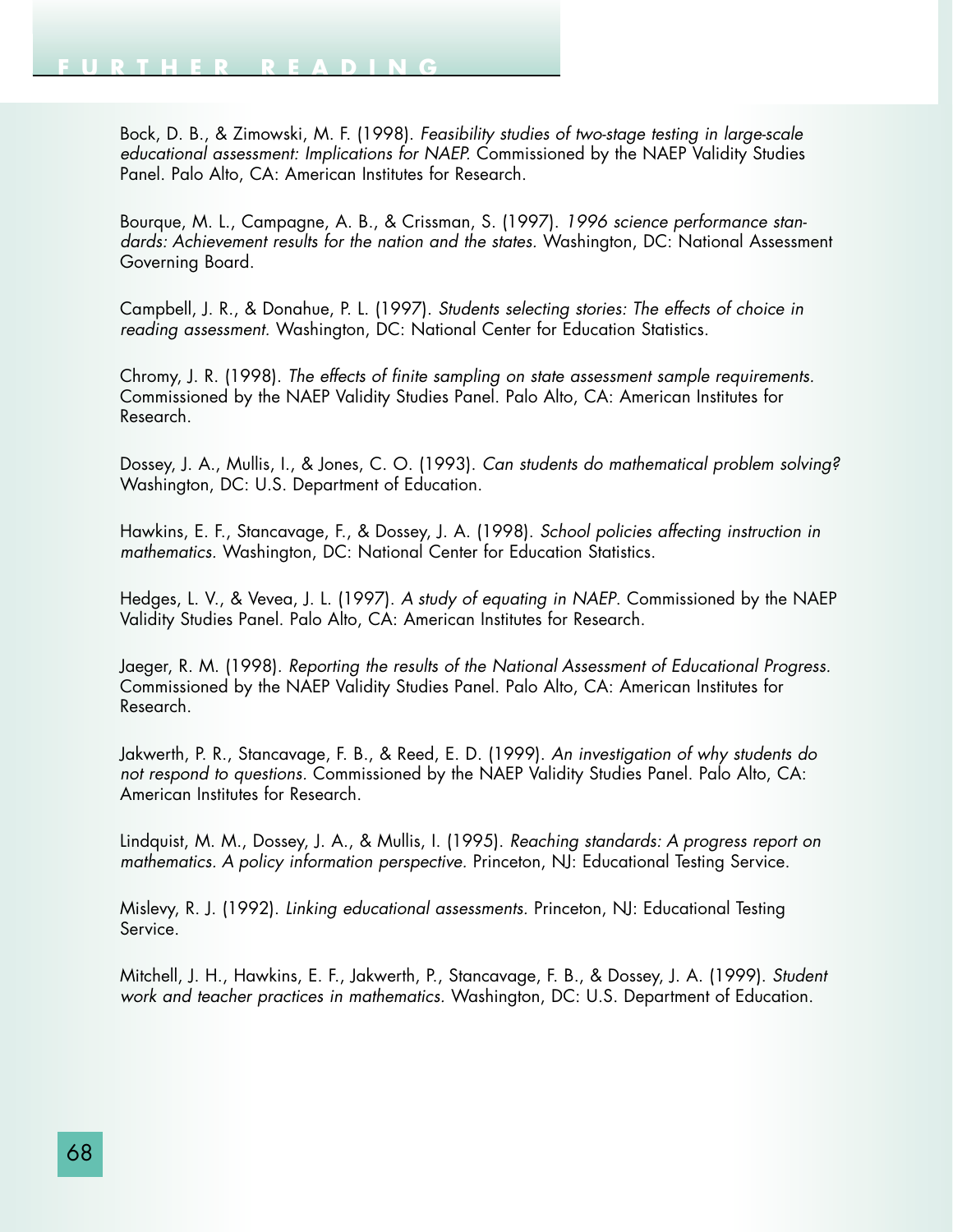Mullis, I. V. S. (1997). *Optimizing state NAEP: Issues and possible improvements.* Commissioned by the NAEP Validity Studies Panel. Palo Alto, CA: American Institutes for Research.

Mullis, I., Jenkins, F. L., & Johnson, G. (1994). *Effective schools in mathematics.* Washington, DC: National Center for Education Statistics.

O'Sullivan, C. Y., Weiss, A. R., & Askew, J. M. (1998). *Students learning science: A report on* policies and practices in U.S. schools. Washington, DC: National Center for Education Statistics.

Pearson, D. P., & Garavaglia, D. R. (1997). *Improving the information value of performance items in large-scale assessments.* Commissioned by the NAEP Validity Studies Panel. Palo Alto, CA: American Institutes for Research.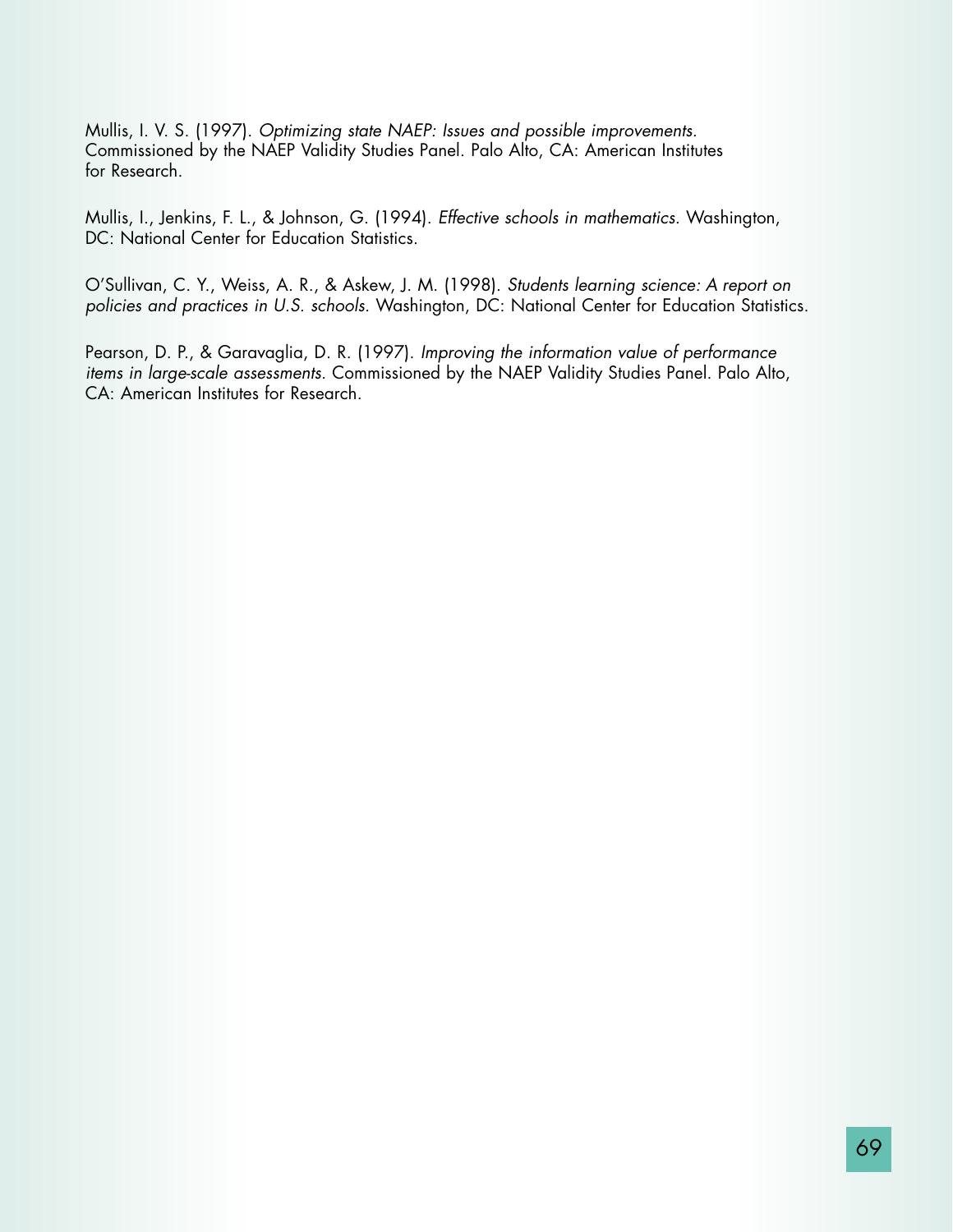**GLOSSARY**

*assessment session.* The period of time during which a test booklet is administered to students.

*background questionnaires.* The instruments used to collect information about student demographics and educational experiences.

*bias.* In statistics, the difference between the expected value of an estimator and the population parameter being estimated. If the average value of the estimator across all possible *samples* (the estimator's expected value) equals the parameter being estimated, the estimator is said to be unbiased; otherwise, the estimator is *biased.*

*BIB (Balanced Incomplete Block) spiraling.* A complex variant of *multiple matrix sampling* in which items are administered so that each pair of items is dispensed to a nationally representative *sample* of *respondents.*

*block.* A group of assessment items created by dividing the item pool for an age or grade into subsets. Blocks are used in the implementation of the *BIB spiral sample* design.

*booklet.* The assessment instrument created by combining *blocks* of assessment items.

*calibrate.* To estimate the parameters of a set of items using responses of a *sample* of examinees.

*clustering.* The process of forming sampling units as groups of other units.

*codebook.* A formatted printout of NAEP data for a particular *sample* of *respondents.*

*coefficient of variation.* The ratio of the standard deviation of an estimate to the value of the estimate.

*common block.* A group of background items included at the beginning of every assessment *booklet.*

*conditional probability.* Probability of an event happening, given the occurrence of another event.

*conditioning variables.* Demographic and other background variables characterizing a *respondent.* These variables are used to construct plausible values.

*constructed-response item.* A nonmultiple-choice item that requires some type of written or oral response.

*degrees of freedom [of a variance estimator].* The number of independent pieces of information used to generate a *variance* estimate.

*derived variables.* Subgroup data that were obtained through interpretation, classification, or calculation procedures rather than from assessment responses.

*design effects.* The ratio of the *variance* for the *sample* design to the variance for a *simple random sample* of the same size.

distractor. An incorrect response choice included in a multiple-choice item.

*excluded student questionnaire.* An instrument completed for every student who was selected to participate but ultimately excluded from the assessment.

*excluded students.* Sampled students determined by the school to be unable to participate because they have limited English language proficiency or a disability.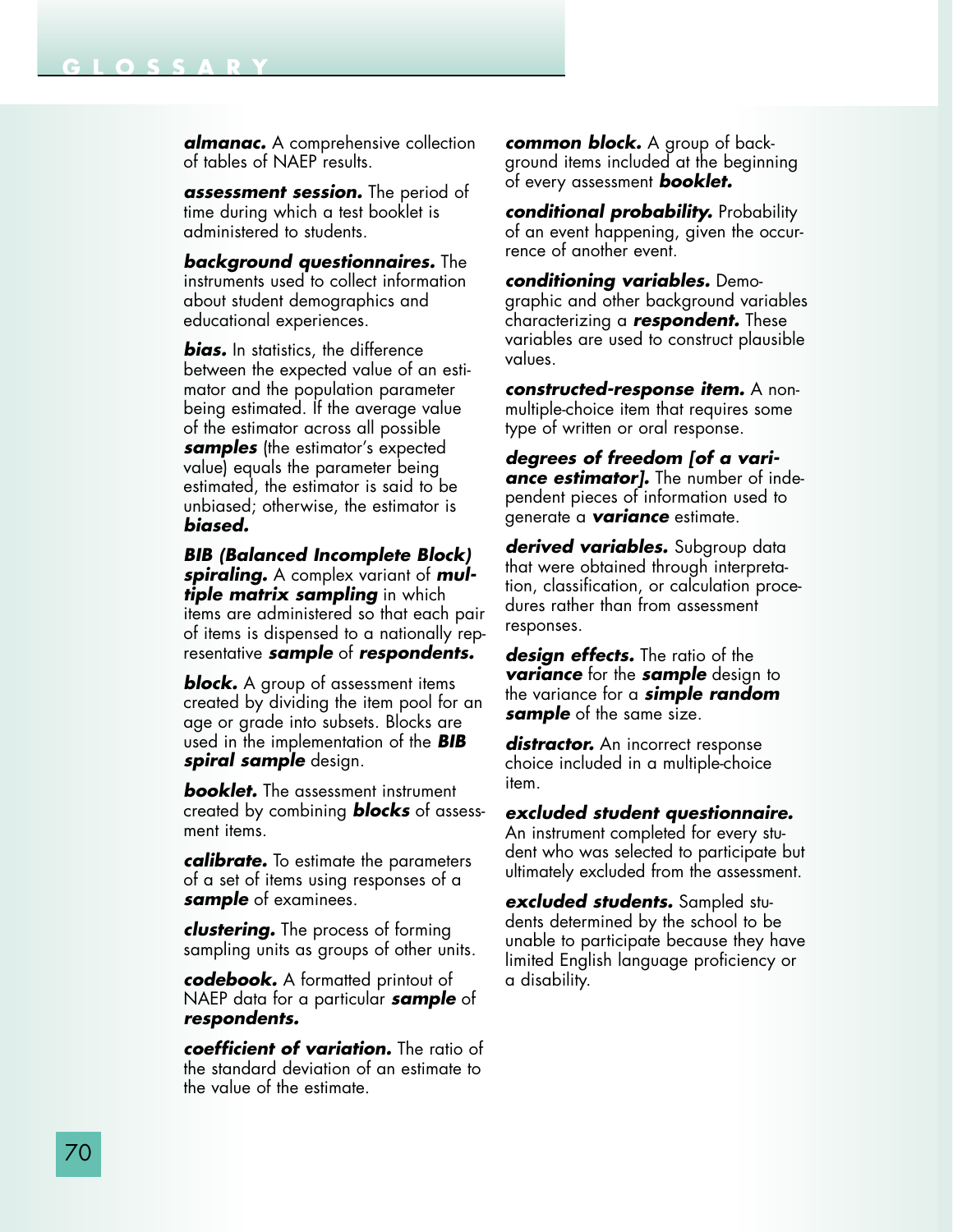*expected value.* The average of the *sample* estimates given by an estimator across all possible *samples.* If the estimator is *unbiased,* then its expected value will equal the population value being estimated.

*field test.* A pretest of items to obtain information regarding clarity, difficulty levels, timing, feasibility, and special administrative situations. The field test is performed before revising and selecting the items to be used in the assessment.

*focused BIB spiraling.* A variation of *BIB spiraling* in which items are administered so that each pair of items within a subject area is dispensed to a nationally representative *sample* of *respondents.*

*foils.* The correct and incorrect response choices included in a multiplechoice item.

*group effect.* The difference between the mean for a specific group and the mean for the nation.

*imputation.* Prediction of a missing value based on some procedure, using a mathematical model in combination with available information. See *plausible values.*

*imputed race/ethnicity.* The race or ethnicity of an assessed student as derived from his or her responses to particular common background items. A NAEP *reporting subgroup.*

*item response theory (IRT).* Test analysis procedures that assume a mathematical model for the probability that a given examinee will respond correctly to a given exercise.

*jackknife.* A procedure that estimates *standard errors* of percentages and other statistics. It is particularly suited to complex *sample* designs.

### *machine-readable catalog.*

Computer-processing control information, *IRT* parameters, *foil* codes, and labels in a computer-readable format.

#### *metropolitan statistical area*

*(MSA).* An area defined by the federal government for the purposes of presenting general-purpose statistics for metropolitan areas. Typically, an MSA contains a city with a population of at least 50,000 and includes its adjacent areas.

*multiple matrix sampling.* Sampling plan in which different *samples* of *respondents* take different *samples* of items.

#### *multistage sample design.*

Indicates more than one stage of sampling. The following is an example of three-stage sampling: (1) *sample* of counties (*primary sampling units* or *PSUs*), (2) *sample* of schools within each *sample* county, and (3) *sample* of students within each *sample* school.

*NAEP scales.* The scales common across age or grade levels and assessment years used to report NAEP results.

*nonresponse.* The failure to obtain responses or measurements for all *sample* elements.

*nonsampling error.* A general term applying to all sources of error, with the exception of *sampling error.* Includes errors from defects in the *sampling frame,* response or measurement errors, and mistakes in processing the data.

*objective.* A desirable education goal accepted by scholars in the field, educators, and concerned laypersons and established through a consensus approach.

*observed race/ethnicity.* Race or ethnicity of an assessed student as perceived by the exercise administrator.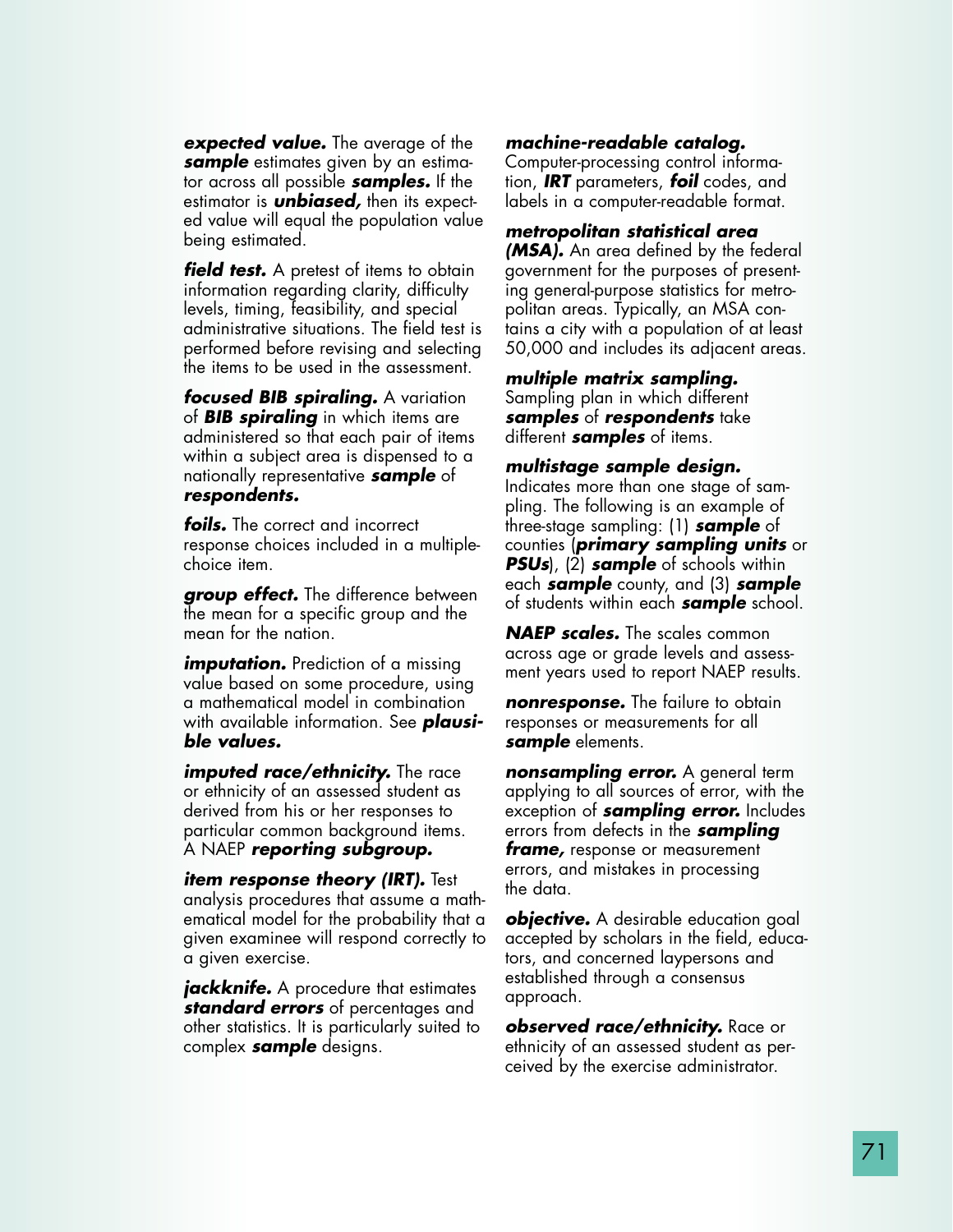*oversampling.* Deliberately sampling a portion of the population at a higher rate than the remainder of the population.

*parental education.* The level of education of the mother and father of an assessed student as derived from the student's response to two assessment items. It is a NAEP *reporting subgroup.*

**percent correct.** The percentage of a target population that would answer a particular exercise correctly.

*plausible values.* Proficiency values drawn at random from a conditional distribution of a NAEP *respondent,* given his or her response to cognitive exercises and a specified subset of background variables (*conditioning variables*). The selection of a *plausible value* is a form of *imputation.*

*poststratification.* Classification and weighting to correspond to external values of selected sampling units by a set of strata definitions after the *sample* has been selected.

#### *primary sampling unit (PSU).*

The basic geographic sampling unit for NAEP. Can be either a single county or a set of contiguous counties.

*probability sample.* A *sample* in which every element of the population has a known, nonzero probability of being selected.

*pseudoreplicate.* The value of a statistic based on an altered *sample.* Used by the *jackknife variance* estimator.

*random variable.* A variable that takes on any value of a specified set with a particular probability.

*region.* One of four geographic areas used in gathering and reporting data: Northeast, Southeast, Central, and West (as defined by the Office of Business Economics, U.S. Department of Commerce). A NAEP *reporting subgroup.*

*reporting subgroup.* Groups within the national population for which NAEP data are reported; for example, gender, race/ethnicity, grade, age, level of *parental education, region,* and *type of location.*

*respondent.* A person who is eligible for NAEP, is in the *sample,* and responds by completing one or more items in an assessment booklet.

*response options.* In a multiplechoice question, alternatives that can be selected by a *respondent.*

*sample.* A portion of a population, or a subset from a set of units, that is selected by some probability mechanism for the purpose of investigating the properties of the population. NAEP does not assess an entire population but rather selects a representative *sample* from the group to answer assessment items.

*sampling error.* The error in survey estimates that occurs because only a *sample* of the population is observed. Measured by sampling *standard error.*

*sampling frame.* The list of sampling units from which the *sample* is selected.

*sampling weight.* A multiplicative factor equal to the reciprocal of the probability of a *respondent* being selected for assessment with adjustment for *nonresponse* and, perhaps, *poststratification*. The sum of the weights provides an estimate of the number of persons in the population represented by a *respondent* in the sample.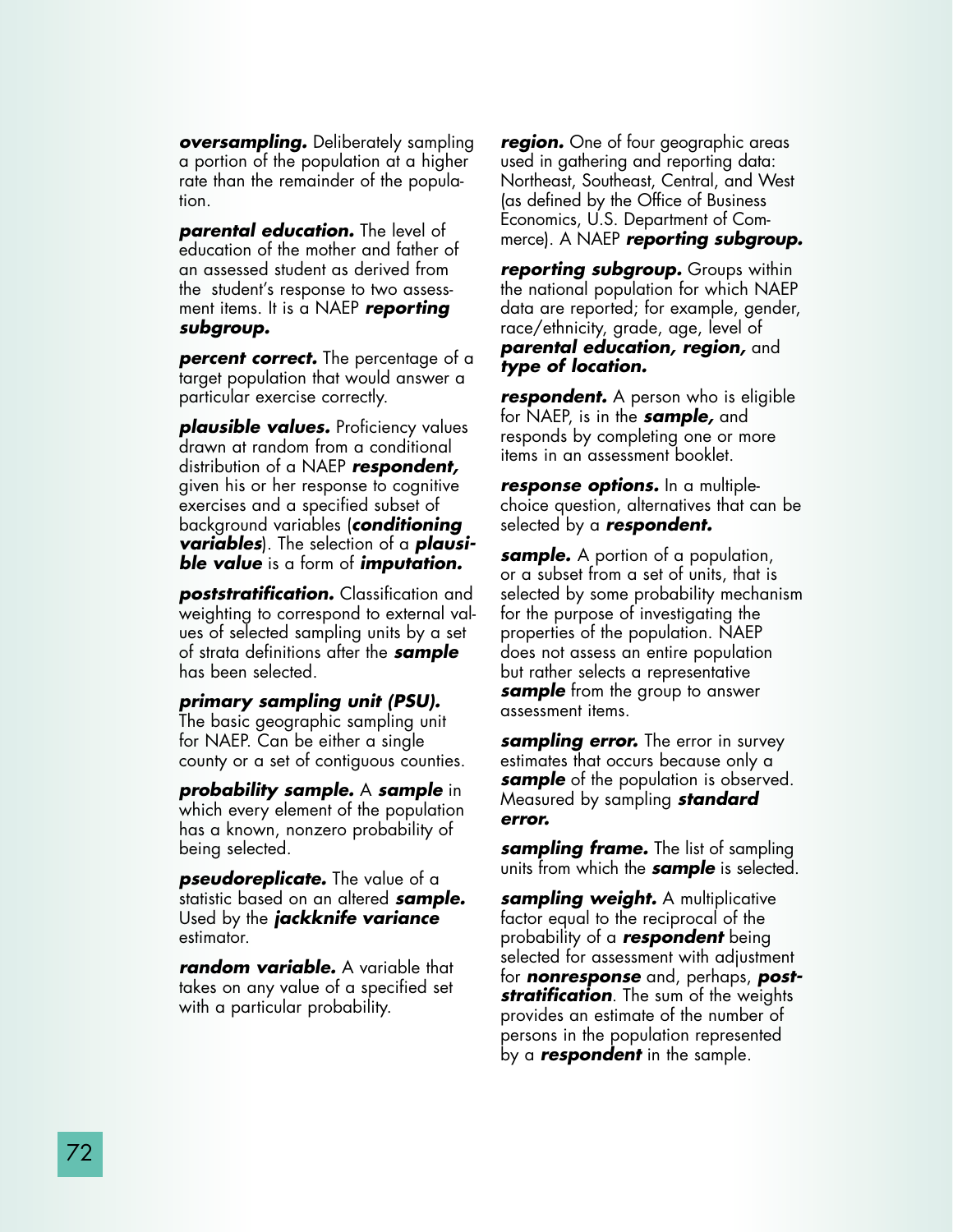*school questionnaire.* A questionnaire completed for each school by the principal or other official. It is used to gather information concerning school administration, staffing patterns, curriculum, and student services.

#### *secondary-use data files.*

Computer files containing respondentlevel cognitive, demographic, and background data. They are available for use by researchers wishing to perform analyses of NAEP data.

*selection probability.* The chance that a particular sampling unit has of being selected in the *sample.*

*session.* A group of students reporting for the administration of an assessment. Most schools conduct only one session, but some large schools conduct as many as 10 or more.

*simple random sample.* The process for selecting n sampling units from a population of *N* sampling units so that each sampling unit has an equal chance of being in the *sample* and every combination of *n* sampling units has the same chance of being in the *sample* chosen.

*standard error.* A measure of sampling variability and measurement error for a statistic. Because of NAEP's *complex sample design,* sampling standard errors are estimated by *jackknifing* the *samples* from first-stage *sample* estimates. Standard errors may also include a component due to the error of measurement of individual scores estimated using *plausible values.*

*stratification.* The division of a population into parts, or strata.

*stratified sample.* A *sample* selected from a population that has been stratified, with a *sample* selected independently in each stratum. The strata are defined for the purpose of reducing *sampling error.*

*student ID number.* A unique identification number assigned to each *respondent* to preserve his or her anonymity. NAEP does not record the names of any *respondents.*

*subject area.* One of the areas assessed by NAEP; for example, art, civics, computer competence, geography, literature, mathematics, music, reading, science, U.S. history, or writing.

*systematic sample (systematic random sample).* A *sample* selected by a systematic method; for example, units selected from a list at equally spaced intervals.

*teacher questionnaire.* A questionnaire completed by selected teachers of **sample** students. It is used to gather information concerning years of teaching experience, frequency of assignments, use of teaching materials, and availability and use of computers.

*Trial State Assessment Program.* A NAEP program authorized by Congress in 1988 and established to provide for a program of voluntary state-by-state assessments on a trial basis.

*trimming.* A process by which extreme weights are reduced (trimmed) to diminish the effect of extreme values on estimates and estimated *variances.*

*type of location (TOL).* One of the NAEP *reporting subgroups,* dividing the communities in the nation into groups based on the proportion of the students living in each of three sizes and types of communities.

*variance.* The average of the squared deviations of a *random variable* from the expected value of the variable. The variance of an estimate is the squared *standard error* of the estimate.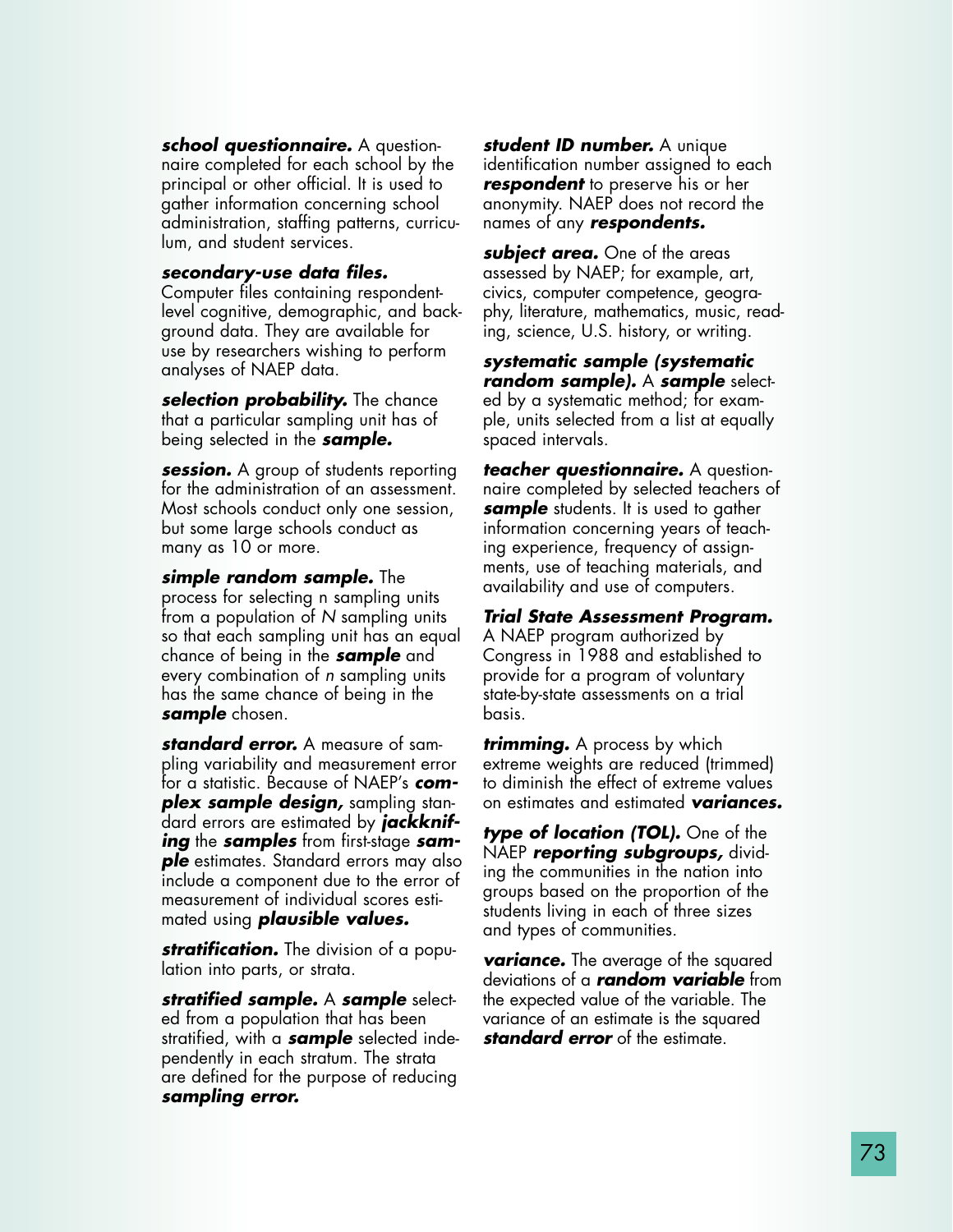#### **A**

Academic researchers, and confidentiality issues, 13–14 Achievement levels, 27–29 Advanced Studies Seminar on Use of NAEP Database for Research and Policy Discussion, 48 American College Testing (ACT), 1 American Institutes for Research (AIR), 1 Arts assessment (1997), 25–26, 40 framework for, 8–9 Assessment clearance package, 21 Assessment development process, 20–22 Assessment innovations, 25–26 impact of, 26 Assessment schedules, 54–56

#### **B**

Background questionnaires, 5, 13, 27, 34, 42–44 development of, 20–22 parent access to, 15–17 results provided by, 27 Balanced incomplete block (BIB) spiraling, 32, 56–59 Bilingual booklets, 23 Blocks, 21–22, 42, 57–58

### **C**

Calibration scoring, 33, 61 CCSSO. *See* Council of Chief State School Officers Center for Research on Evaluation, Standards, and Student Testing (CRESST), 17 Civics assessment (1998), 30 Commissioner of Education Statistics, 1, 17 Comparability of state and national results, 38–39 Computer scanning of response booklets, 30, 32, 61 Confidentiality of assessment data, 13–14, 61 Congressional mandate for assessment evaluation, 17–19 Constructed-response questions, 4 and assessment scales, 28 number of, 7 in 1998 reading assessment, 26 scoring of, 30–31 validity and evaluation of, 18 Contextual background variables, 27–28, 42–44. *See also* Background questionnaires

Council of Chief State School Officers (CCSSO), 1 CRESST. *See* Center for Research on Evaluation, Standards, and Student Testing Cross-State Data Compendia, 41

## **D**

Data collection of, 54, 60–61 confidentiality of, 13–14, 61 international linking of, 49–50 secondary analysis of, 47–48 Data collection procedures, 54, 60–61 Data products, 47 Demonstration booklet, 15–16 Department of Education Freedom of Information Act officer, 16 Information Management Compliance Division (IMCD), 21–22 Destruction Notice, 14 Differential item functioning (DIF), 22, 35 Disabilities, students with accommodation for, 23–24 background questionnaires for, 42, 44 Documentation of scoring process, 33

### **E**

Educational research, assistance for, 47–48 Educational Testing Service (ETS), 1, 8, 20 scoring and processing by, 30–33 software for secondary data analysis, 48 technical assistance provided by, 47 test materials produced by, 61 Educators, resources for, 45–46 Electronic access to reports, 40, 47 Estimation, 34–36 ETS. *See* Educational Testing Service Evaluation of assessments, 17–19 Excluded students, 23–24 Expert panels, 17–19

### **F**

Field-test clearance package, 21–22 Field tests, 22 *Focused Reports*, 41 Frameworks development of, 3, 6–8 educational uses of, 45–46 for 1999 long-term trend assessment, 8 for 2000 mathematics assessment, 8–9 for 2000 reading assessment, 11–12 for 2000 science assessment, 9–10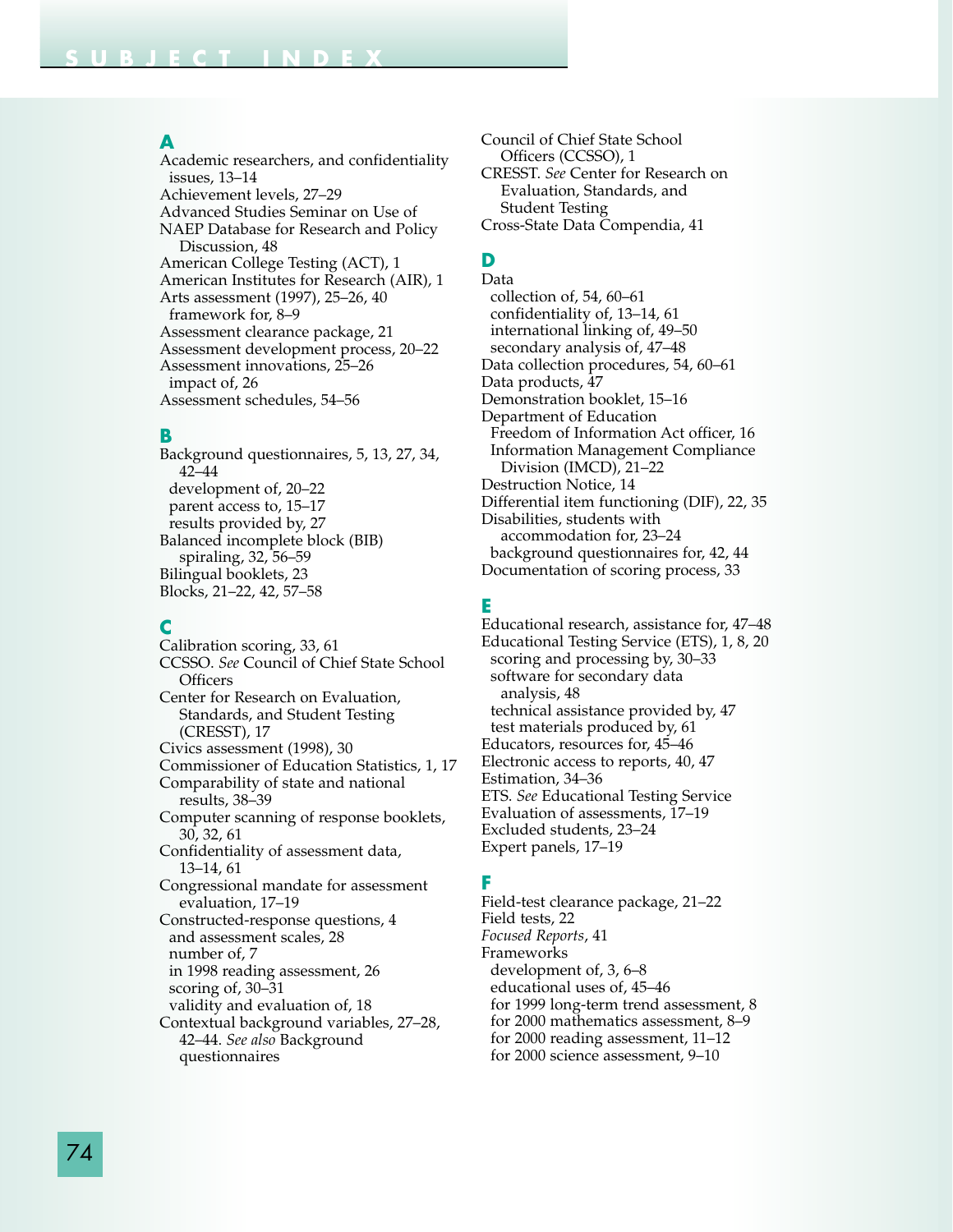Freedom of Information Act officer (Department of Education), 16

#### **G**

Grade levels included in 1999–2000 assessments, 6–7, 54 Group-level statistics, 34

#### **I**

IAEP. *See* International Assessment of Educational Progress Image-based scoring system, 30, 32, 61 Improving America's Schools Act of 1994, Title IV, 13 Inclusion, increased, 23, 44 Individualized Education Plans (IEPs), 23, 44 Information Management Compliance Division (IMCD), Department of Education, 21–22 Instructional experiences, assessment of, 27 Instructional reports, 40 Instrument Development Committees, 20–22 Instruments development of, 20–22 flexibility of, 4 International assessment data, link to, 49–50 International Assessment of Educational Progress (IAEP), 49 Interpreting, 8 Interrater reliability, 32 Item analysis, 34–35 Item response theory (IRT), 28, 34–36

#### **L**

Limited English Proficiency (LEP) accommodation for, 34 background questionnaires for, 42, 44, 61 Linking, 6, 17, 36, 39, 49–50 Long-term trend assessments, 4, 7–8 data collection procedures, 60 framework for, 8 frequency and timing of, 54–56 student selection for, 51–52

#### **M**

Main assessments, 4. *See also* National assessments Maryland Learning Outcomes, 26 Mathematics assessments, 25, 35, 38, 40, 54 framework for, 8–9

Matrix sampling, 57–59 Multiple-choice questions and assessment scales, 28, 30 scoring of, 28, 30 vs. constructed-response questions, 7–8

#### **N**

NAEP. *See* National Assessment of Educational Progress *NAEPEX,* 48 NAEP NETWORK, 8, 21–22, 48 National Academy of Education (NAE), Panel on the Evaluation of NAEP Trial State Assessment Project, 18 National Academy of Sciences (NAS), 19 National Assessment Governing Board (NAGB), 1 achievement levels, 28–29 framework development by, 4, 6–8 instrument development by, 20–22 scoring guide review by, 31 subject selection by, 6 National Assessment of Educational Progress (NAEP) 1996, 40 1997, 6–8, 25–26 1998, 6–7, 9–12, 26, 38–41 comparability of results, 38–39 frequency and timing of, 3, 54 goals of, 3 legislation authorizing, 13, 18 long-term trend. *See* Long-term trend assessments national. *See* National assessments overview of, 1, 3–6 state. *See* State assessments National assessments, 3–4 1998, sample characteristics of, 54 1999, subject areas and grades included in, 6–8 2000, subject areas and grades included in, 6–12 analysis of, 34 background questionnaires for, 42–44 comparability to state assessments, 38–39 development of, 20–22 frequency and timing of, 54 number of schools and students included in, 54–56 results of, 27 scaling of, 34–36 student selection for, 51–52 validity and evaluation of, 17–19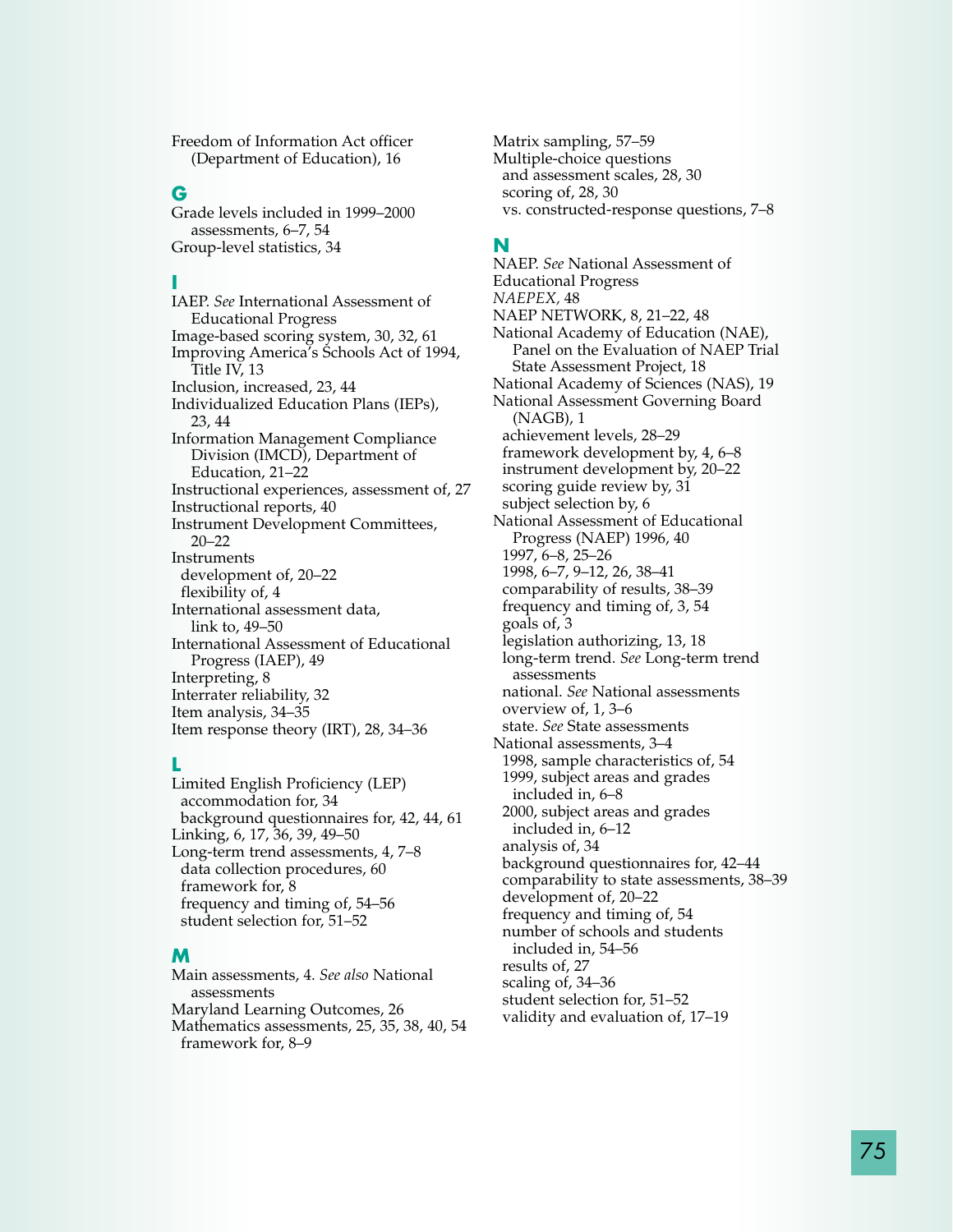National Center for Education Statistics (NCES), 1–2 data collection operations, 60–61 expert panels established by, 17 framework development by, 6–8 increased inclusion policies, 23 instrument development by, 20–22 reports published by, 13 scoring guide review by, 30–31 technical assistance provided by, 47–48 test booklets released for review by, 15 Web site, 40, 46, 47 National Computer Systems (NCS), 1 scoring and processing by, 30–32 test materials produced by, 61 National Education Statistics Act of 1994, 13 National Education Summit, 49 Nonbias policy, 22 Noncognitive blocks, 42 North Carolina End-of-Grade Tests in Mathematics, 26 NVS Panel. *See* Validation Studies Panel

### **O**

Office of Management and Budget (OMB), 21–22 Ohio state assessments, 26 Oversampling, 53

## **P**

Parent access to test booklets, 15–16 Parental consent, 13 Participation in NAEP, 3–5, 13, 23, 54 Plausible values methodology, 36–37 Primary sampling units (PSUs), 52 Public Law 100–297, 18 Public Law 103–382, 18 Public release of questions, 15–16

## **Q**

Quality control measures for data collection operations, 60–61 to monitor against bias, 22 for scaling and analysis of data, 34–36 for scoring process, 28–29 Questionnaires, background. *See* Background questionnaires **Questions** constructed-response. *See* Constructedresponse questions multiple-choice. *See* Multiple-choice questions parent access to, 15–16 released, 15–16, 45–46 sample, 16 security of, 15–16

## **R**

RAND, 17 Reading for information, 9–11, 28 for literary experience, 9–11, 28 to perform tasks, 9–11, 28 Reading assessment 1994, scales developed for, 28–29 1998, 9–11, 26, 38–39, 54 framework for, 9–10 sample questions from, 9–11 Reading composite scale, 28 Reading literacy, aspects of, 9–11 Reading situations, types of, 9–10, 28 Reading stances, 9–10 Report Cards (NAEP), 40 Reports, 40–41, 46 educational uses of, 45–46 focused, 41 instructional, 40 state, 40 technical, 41 trend, 41 update, 40 Results, 27–29 analysis of, 34–37 processing and scoring of, 30–33

## **S**

Samples, student, 51–53 Sample selection, 54–55 Sampling, 54, 57–59 SAS. *See* State aggregate sample Scales, linking of, 36 Scale-score data files, generation of, 35–36 Scaling, 34–36, 37 of national and state assessments, 38–39 School environment, assessment of, 27 School questionnaires, 42–44. *See also* Background questionnaires Schools number of, 54–56 selection of, 52 Science assessments, 25, 38, 54 framework for, 9–10 Scorers consistency/monitoring of, 30, 32–33 recruiting and training of, 30–32 Scoring of constructed-response questions, 45 documentation of, 33, 61 reliability of, 30–33, 61 of state assessments, 31 for trend questions, 33 Scoring guides, 30–31 Scoring system, image-based, 30, 32, 61 SCS. *See* State comparison sample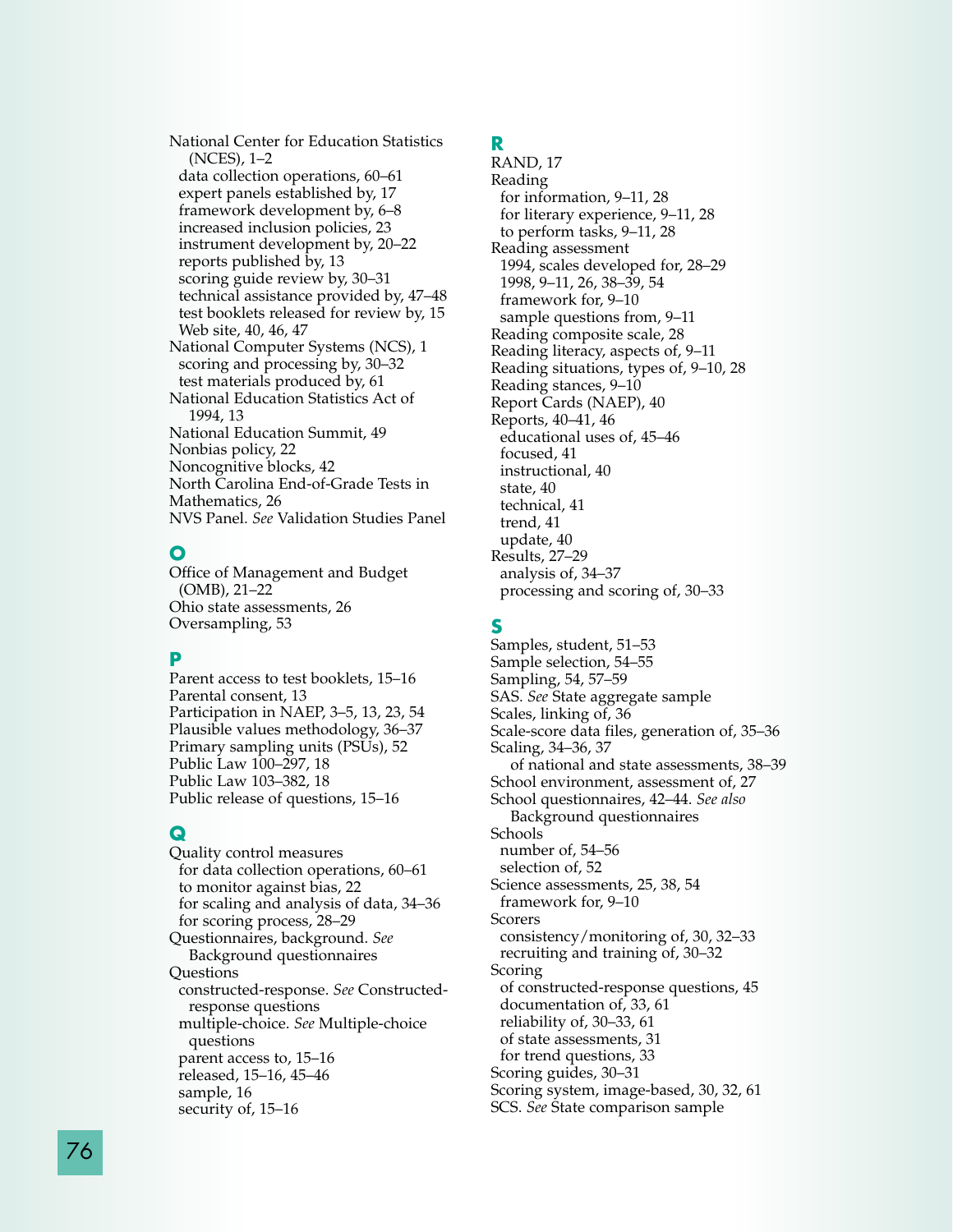SD. *See* Students, with disabilities Security, importance of, 15–16 Seminars, 48 Sensitivity review, mandatory, 22 Software products, 41, 47 Special studies/analyses, 48 Spiraling, focused BIB, 57–59 State aggregate sample (SAS), 38–39 State assessments, 3–5 1998, sample characteristics of, 54 2000, subject areas and grades included in, 6–8, 54–55 analysis of, 34 background questionnaires for, 42 comparability among, 38–39 comparability with national assessments, 38–39 development of, 20–22 frequency and timing of, 54 mandated, 13 number of schools and students included in, 54 questions included in, 8 results provided by, 27 scaling of, 38–39 scoring of, 31 student selection for, 51–53 validity and evaluation of, 18–19 State comparison sample (SCS), 38–39 State-level forum, for educational issues and policy discussions, 48 *State Reports,* 40–41 Stratification, 52–53 Student achievement estimation of, 34–36 trends in, measurement of, 32–33, 35–36 Student motivation questions, 43 Student questionnaires, 42–43. *See also* Background questionnaires Students with disabilities accommodation for, 23–24 background questionnaires for, 42, 44 excluded, 23–24 with limited English proficiency accommodation for, 23–24 background questionnaires for, 42, 44 number of, 54–56 populations of, assessment of, 27 sampling, 51–53

selection of, 51–53

Subject area questions, on student questionnaires, 43 Subject-matter achievement, assessment of, 27–29 Subjects included in 2000 assessments, 6–7, 9–12 selection of, 6 Subject scales, 28 Summary Data Tables Tool, 41, 48

#### **T**

Teacher questionnaires, 43. *See also* Background questionnaires Technical assistance, 47–48 *Technical Reports,* 41 Technical Review Panel (TRP), 17 Test booklets bilingual, 23 computer scanning of, 30–31, 61 numbering of, 60 parent access to, 15–16 planned variation of, 57–59 warehousing of, 33 Test materials, production and management of, 60–61 Testing time, extended, 23 Third International Mathematics and Science Study (TIMSS), 49–50 Training of data collection administrators, 60 of scorers, 30–32 *Trend Reports,* 41 Trial State Assessment (TSA), 4–5, 18 TRP. *See* Technical Review Panel

## **U**

University of Colorado at Boulder, 17 Update reports, 40 Using NAEP data, 42–50

## **V**

Validation Studies Panel, 18 Validity, of assessments, 17–19 Voluntary nature, of assessments,

### **W**

Weighting, 34, 53 Westat, 60–61 World Wide Web site (NCES), 40, 45–47 Writing assessment (1998), 30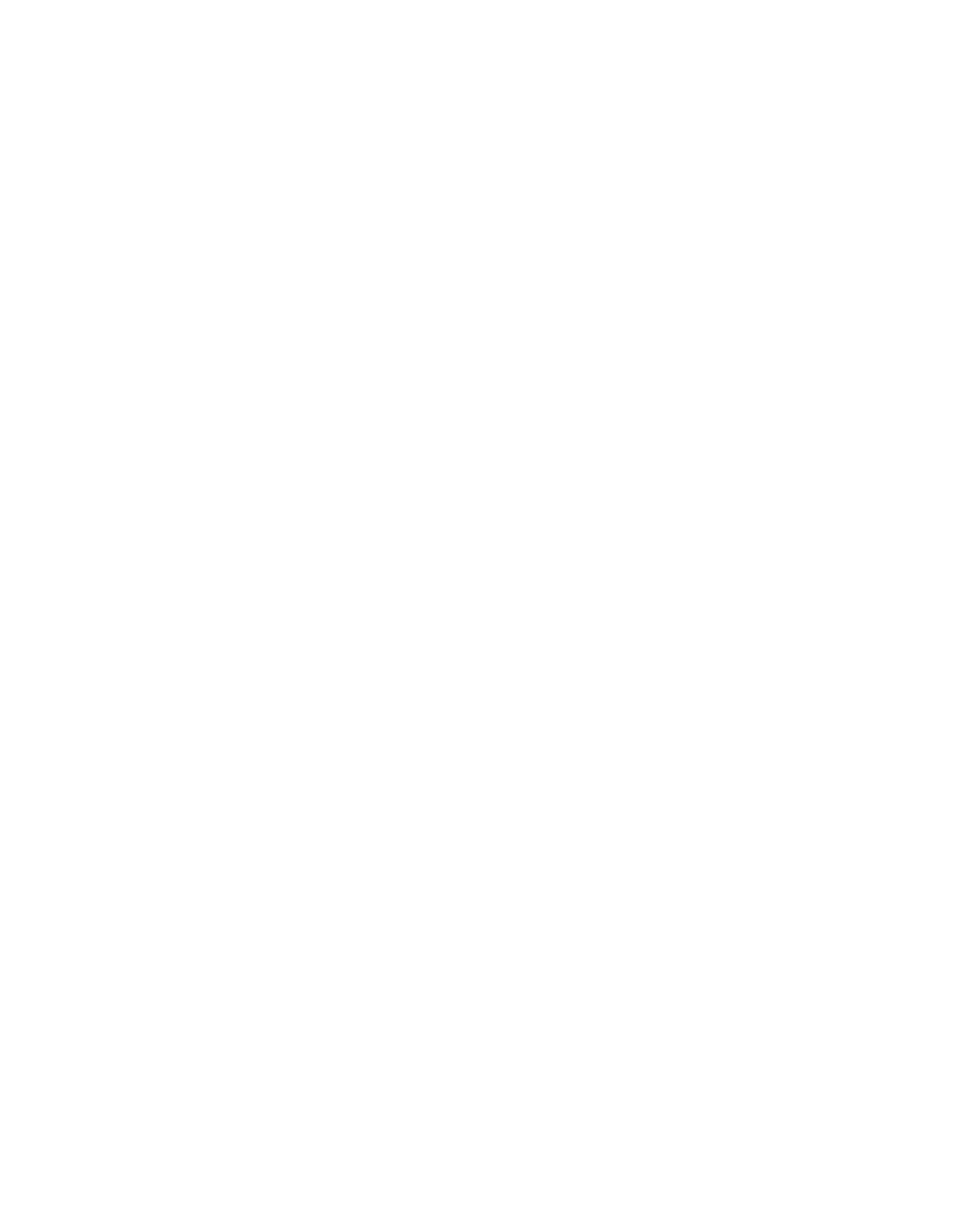| Year     | <b>NATIONAL NAEP</b>                                                                                      |                                                               | <b>STATE NAEP</b>                                |                                            |
|----------|-----------------------------------------------------------------------------------------------------------|---------------------------------------------------------------|--------------------------------------------------|--------------------------------------------|
|          | <b>Main Assessment</b>                                                                                    | <b>Long-Term Trend</b>                                        |                                                  |                                            |
| 2000     | Mathematics, Science, Reading (Grade 4)                                                                   |                                                               | Mathematics<br>Science                           | Grades 4, 8<br>Grades 4, 8                 |
| 1999     |                                                                                                           | Mathematics, Science, Reading, Writing                        |                                                  |                                            |
| 1998     | Civics, Reading, Writing                                                                                  |                                                               | Reading<br>Writing                               | Grades 4, 8<br>Grade 8                     |
| 1997     | Arts (Grade 8)                                                                                            |                                                               |                                                  |                                            |
| 1996     | Mathematics, Science                                                                                      | Mathematics, Science, Reading, Writing                        | Mathematics<br>Science                           | Grades 4, 8<br>Grade 8*                    |
| 1994     | Geography, U.S. History, Reading                                                                          | Mathematics, Science, Reading, Writing                        | Reading <sup>5</sup>                             | Grade 4                                    |
| 1992     | Mathematics, Reading, Writing                                                                             | Mathematics, Science, Reading, Writing                        | Mathematics <sup>5</sup><br>Reading <sup>5</sup> | Grades 4, 8<br>Grade 4                     |
| 1990     | Mathematics, Science, Reading                                                                             | Mathematics, Science, Reading, Writing                        | Mathematics <sup>5</sup>                         | Grade 8                                    |
| 1988     | Civics, Document Literacy, <sup>2</sup> Geography, <sup>2</sup><br>U.S. History, Reading, Writing         | Civics <sup>3</sup><br>Mathematics, Science, Reading, Writing | schools as well as public schools.               | Since 1994, states have assessed nonpublic |
| 1986     | Computer Competence, U.S. History, <sup>2</sup><br>Literature, <sup>2</sup> Mathematics, Science, Reading | Mathematics, Science, Reading <sup>4</sup>                    | assessed at Grades 4 and 8.                      | *Department of Defense schools were        |
| 1984     | Reading, Writing                                                                                          | Reading, Writing                                              |                                                  |                                            |
| 1981-821 | Mathematics, Science, Citizenship/<br>Social Studies <sup>3</sup>                                         | Mathematics, <sup>3</sup> Science <sup>3</sup>                |                                                  |                                            |
| 1979-80  | Reading/Literature, Art                                                                                   | Reading <sup>3</sup>                                          |                                                  |                                            |
| 1978-79  | Art, Music, Writing                                                                                       |                                                               |                                                  |                                            |
| 1977-78  | Consumer Skills, <sup>2</sup> Mathematics                                                                 | Mathematics <sup>3</sup>                                      |                                                  |                                            |
| 1976-77  | Basic Life Skills, <sup>2</sup> Science                                                                   | Science <sup>3</sup>                                          |                                                  |                                            |
| 1975–76  | Citizenship/Social Studies, Mathematics <sup>2</sup>                                                      | Citizenship/Social Studies <sup>3</sup>                       |                                                  |                                            |
| 1974-75  | Art, Index of Basic Skills, Reading                                                                       | Reading <sup>3</sup>                                          |                                                  |                                            |
| 1973-74  | Career and Occupational<br>Development, Writing                                                           |                                                               |                                                  |                                            |
| 1972-73  | Mathematics, Science                                                                                      | Mathematics, <sup>3</sup> Science <sup>3</sup>                |                                                  |                                            |
| 1971-72  | Music, Social Studies                                                                                     |                                                               |                                                  |                                            |
| 1970-71  | Literature, Reading                                                                                       | Reading <sup>3</sup>                                          |                                                  |                                            |
| 1969-70  | Citizenship, Science, Writing                                                                             | Science <sup>3</sup>                                          |                                                  |                                            |

# **Subject Areas Assessed by NAEP**

<sup>1</sup>Explanation of format for Year column: Before 1984, the main NAEP assessments were administered in the fall of one year through the spring of the next. Beginning with 1984, the main NAEP was administered after the new year in the winter, although the assessments to measure long-term trend continued with their traditional administration in fall, winter, and spring. Because the main assessment is the largest component of NAEP, beginning with 1984 we have listed its administration year rather than the two years over which trend continued to be administered. Note also that the state component is administered at essentially the same time as the main NAEP.

<sup>2</sup>This was a small, special-interest assessment administered to limited national samples at specific grades or ages and was not part of a main assessment. Note that this chart includes only assessments administered to in-school samples; not shown are several special NAEP assessments of adults.

3 This assessment appears in reports as part of long-term trend. Note that the Civics assessment in 1988 is the third point in trend with Citizenship/Social Studies in 1981–82 and in 1975–76. There are no points on the trend line for Writing before 1984.

4 The 1986 long-term trend Reading assessment is not included on the trend line in reports because the results for this assessment were unusual. Further information on this reading anomaly is available in Beaton and Zwick (1990).

<sup>5</sup> State assessments in 1990–94 were referred to as Trial State Assessments (TSAs).